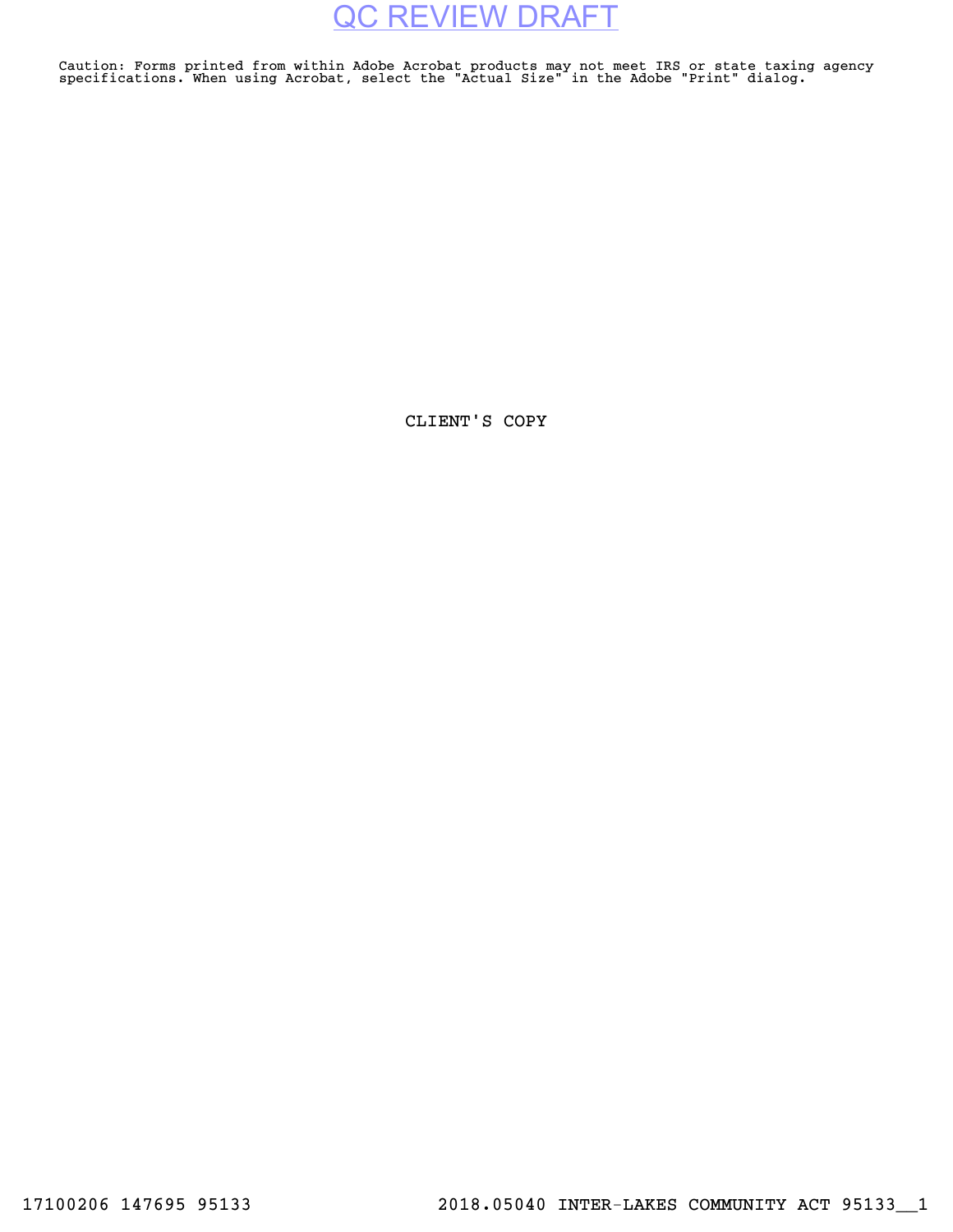

1502 London Road, Suite 200 Duluth, MN 55812 Phone: 952.548.3400 Fax: 952.548.3500

www.wipfli.com

February 6, 2020

Inter-Lakes Community Action Partnership, Inc. P.O. Box 268 Madison, SD 57042 Attention: Kimberly Raske

Dear Kimberly:

Enclosed are the original and one copy of the 2018 Exempt Organization return, as follows...

2018 Form 990

Please review the return for completeness and accuracy.

We prepared the return from information you furnished us without verification. Upon examination of the return by tax authorities, requests may be made for underlying data. We therefore recommend that you preserve all records which you may be called upon to produce in connection with such possible examinations.

We sincerely appreciate the opportunity to serve you. Please contact us if you have any questions concerning the tax return.

Sincerely,

Michael J Peterson, CPA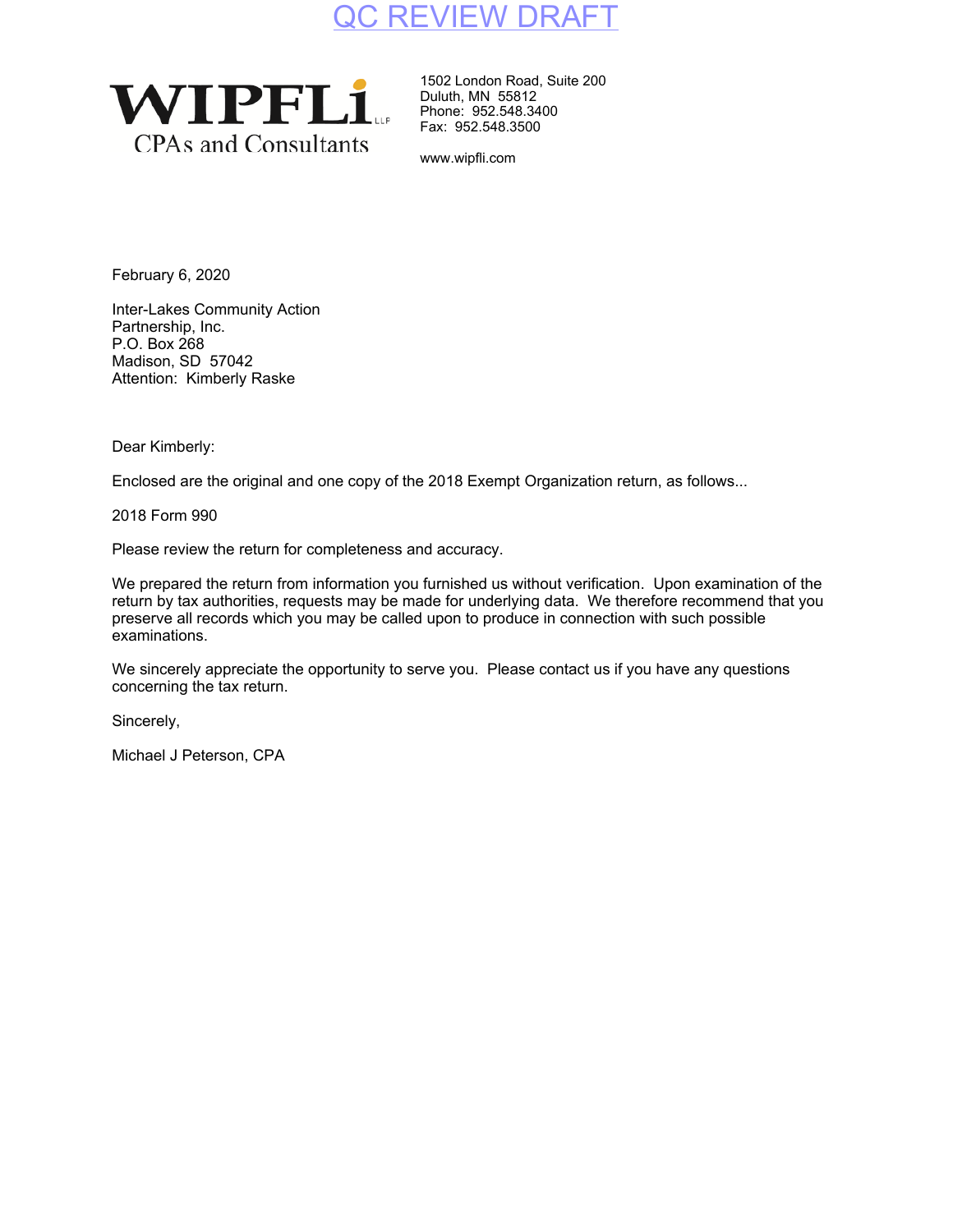

### **TAX RETURN FILING INSTRUCTIONS**

FORM 990

### **FOR THE YEAR ENDING**

September 30, 2019

### **Prepared For:**

Inter-Lakes Community Action Partnership, Inc. P.O. Box 268 Madison, SD 57042

### **Prepared By:**

Wipfli LLP 1502 London Road, Suite 200 Duluth, MN 55812

### **Amount Due or Refund:**

Not applicable

### **Make Check Payable To:**

Not applicable

### **Mail Tax Return and Check (if applicable) To:**

Not applicable

### **Return Must be Mailed On or Before:**

Not applicable

### **Special Instructions:**

This return has qualified for electronic filing. After you have reviewed the return for completeness and accuracy, please sign, date and return Form 8879-EO to our office. We will transmit the return electronically to the IRS and no further action is required. Return Form 8879-EO to us by February 18, 2020

Internal Revenue Code Section 6104(d) requires that Form 990 should be made available for public inspection during regular business hours at the organization's principal office. The return must also be available for public inspection at any regional or district offices having three or more employees. Inspection of this return must be allowed for three years from the due date specified above. The inspection requirement applies to all portions of the return except for the names and addresses of any contributors to the organization. The inspection requirement also applies to your organization's application for tax-exempt status (Form 1023 or 1024) and the Internal Revenue Service determination letter approving exempt status.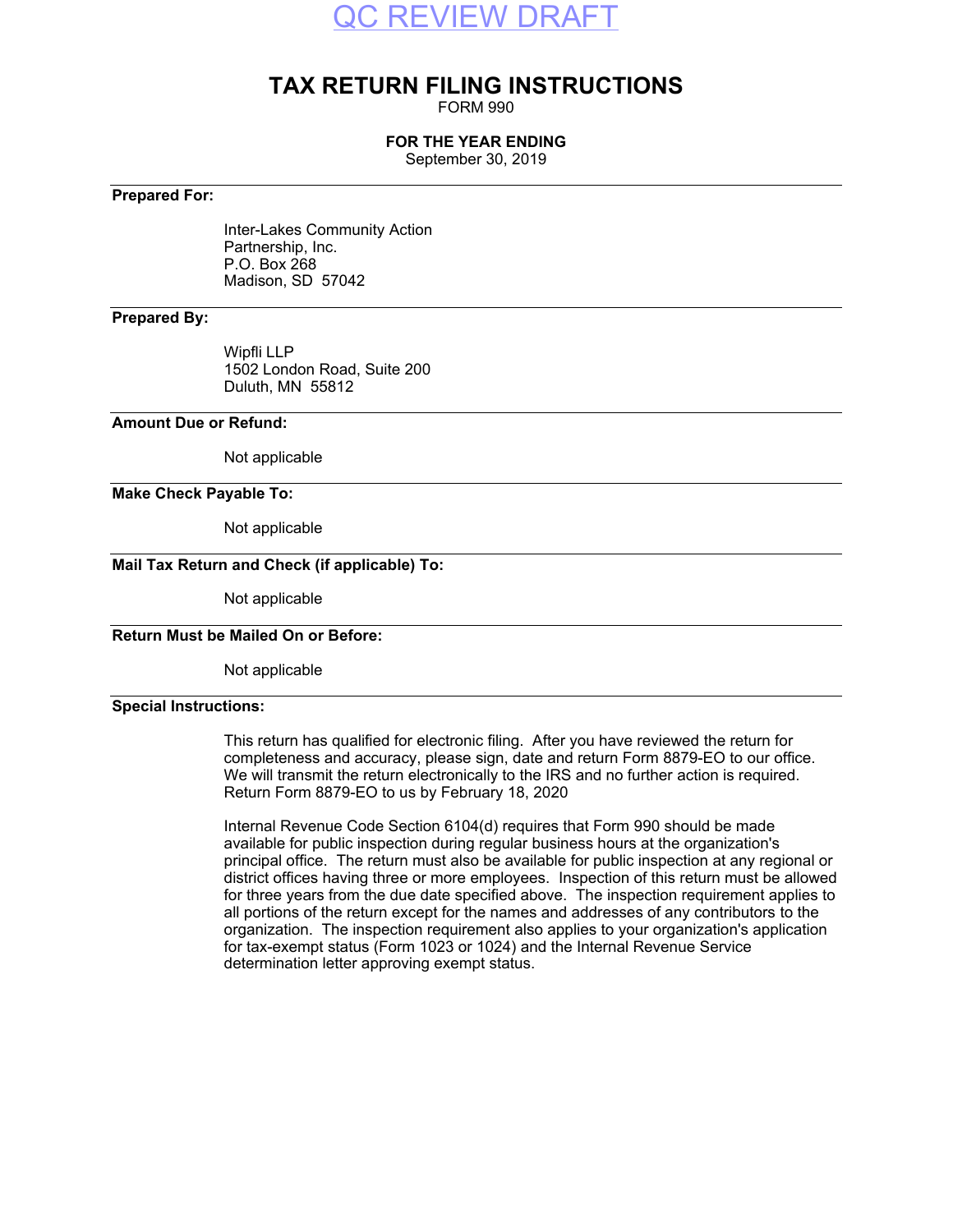|                                                        | C REVIEW DRAI                                                                                                                                                                                                                                                                                                                                                                                                                                                                                                                                                                                                                                                                                                                                                                                                                                                                                                                                                                                                                                                                                                                                                                                                                                                                                                                                                                                                                                                                                                                                                                                                                                                                                                                                                                        |                 |                                                   |
|--------------------------------------------------------|--------------------------------------------------------------------------------------------------------------------------------------------------------------------------------------------------------------------------------------------------------------------------------------------------------------------------------------------------------------------------------------------------------------------------------------------------------------------------------------------------------------------------------------------------------------------------------------------------------------------------------------------------------------------------------------------------------------------------------------------------------------------------------------------------------------------------------------------------------------------------------------------------------------------------------------------------------------------------------------------------------------------------------------------------------------------------------------------------------------------------------------------------------------------------------------------------------------------------------------------------------------------------------------------------------------------------------------------------------------------------------------------------------------------------------------------------------------------------------------------------------------------------------------------------------------------------------------------------------------------------------------------------------------------------------------------------------------------------------------------------------------------------------------|-----------------|---------------------------------------------------|
|                                                        | THIS IS NOT A FILEABLE COPY *****<br>*****<br><b>IRS e-file Signature Authorization</b>                                                                                                                                                                                                                                                                                                                                                                                                                                                                                                                                                                                                                                                                                                                                                                                                                                                                                                                                                                                                                                                                                                                                                                                                                                                                                                                                                                                                                                                                                                                                                                                                                                                                                              |                 |                                                   |
| Form 8879-EO                                           | for an Exempt Organization                                                                                                                                                                                                                                                                                                                                                                                                                                                                                                                                                                                                                                                                                                                                                                                                                                                                                                                                                                                                                                                                                                                                                                                                                                                                                                                                                                                                                                                                                                                                                                                                                                                                                                                                                           |                 | OMB No. 1545-1878                                 |
|                                                        | For calendar year 2018, or fiscal year beginning $\qquad$ OCT $\;1\;$ , 2018, and ending $\;$ SEP $\;30\;$ , 20 $19$                                                                                                                                                                                                                                                                                                                                                                                                                                                                                                                                                                                                                                                                                                                                                                                                                                                                                                                                                                                                                                                                                                                                                                                                                                                                                                                                                                                                                                                                                                                                                                                                                                                                 |                 |                                                   |
|                                                        | Do not send to the IRS. Keep for your records.                                                                                                                                                                                                                                                                                                                                                                                                                                                                                                                                                                                                                                                                                                                                                                                                                                                                                                                                                                                                                                                                                                                                                                                                                                                                                                                                                                                                                                                                                                                                                                                                                                                                                                                                       |                 | 2018                                              |
| Department of the Treasury<br>Internal Revenue Service | Go to www.irs.gov/Form8879EO for the latest information.                                                                                                                                                                                                                                                                                                                                                                                                                                                                                                                                                                                                                                                                                                                                                                                                                                                                                                                                                                                                                                                                                                                                                                                                                                                                                                                                                                                                                                                                                                                                                                                                                                                                                                                             |                 |                                                   |
| Name of exempt organization                            |                                                                                                                                                                                                                                                                                                                                                                                                                                                                                                                                                                                                                                                                                                                                                                                                                                                                                                                                                                                                                                                                                                                                                                                                                                                                                                                                                                                                                                                                                                                                                                                                                                                                                                                                                                                      |                 | <b>Employer identification number</b>             |
|                                                        | INTER-LAKES COMMUNITY ACTION                                                                                                                                                                                                                                                                                                                                                                                                                                                                                                                                                                                                                                                                                                                                                                                                                                                                                                                                                                                                                                                                                                                                                                                                                                                                                                                                                                                                                                                                                                                                                                                                                                                                                                                                                         |                 |                                                   |
| PARTNERSHIP, INC.                                      |                                                                                                                                                                                                                                                                                                                                                                                                                                                                                                                                                                                                                                                                                                                                                                                                                                                                                                                                                                                                                                                                                                                                                                                                                                                                                                                                                                                                                                                                                                                                                                                                                                                                                                                                                                                      |                 | 46-0282131                                        |
| Name and title of officer                              |                                                                                                                                                                                                                                                                                                                                                                                                                                                                                                                                                                                                                                                                                                                                                                                                                                                                                                                                                                                                                                                                                                                                                                                                                                                                                                                                                                                                                                                                                                                                                                                                                                                                                                                                                                                      |                 |                                                   |
| CYNTHIA DANNENBRING                                    |                                                                                                                                                                                                                                                                                                                                                                                                                                                                                                                                                                                                                                                                                                                                                                                                                                                                                                                                                                                                                                                                                                                                                                                                                                                                                                                                                                                                                                                                                                                                                                                                                                                                                                                                                                                      |                 |                                                   |
| EXECUTIVE DIRECTOR                                     |                                                                                                                                                                                                                                                                                                                                                                                                                                                                                                                                                                                                                                                                                                                                                                                                                                                                                                                                                                                                                                                                                                                                                                                                                                                                                                                                                                                                                                                                                                                                                                                                                                                                                                                                                                                      |                 |                                                   |
| <b>Part I</b>                                          | Type of Return and Return Information (Whole Dollars Only)                                                                                                                                                                                                                                                                                                                                                                                                                                                                                                                                                                                                                                                                                                                                                                                                                                                                                                                                                                                                                                                                                                                                                                                                                                                                                                                                                                                                                                                                                                                                                                                                                                                                                                                           |                 |                                                   |
| than one line in Part I.                               | Check the box for the return for which you are using this Form 8879-EO and enter the applicable amount, if any, from the return. If you check the box<br>on line 1a, 2a, 3a, 4a, or 5a, below, and the amount on that line for the return being filed with this form was blank, then leave line 1b, 2b, 3b, 4b, or 5b,<br>whichever is applicable, blank (do not enter -0-). But, if you entered -0- on the return, then enter -0- on the applicable line below. Do not complete more                                                                                                                                                                                                                                                                                                                                                                                                                                                                                                                                                                                                                                                                                                                                                                                                                                                                                                                                                                                                                                                                                                                                                                                                                                                                                                |                 |                                                   |
| <b>1a</b> Form 990 check here                          | $\blacktriangleright$ $\vert$ X $\vert$                                                                                                                                                                                                                                                                                                                                                                                                                                                                                                                                                                                                                                                                                                                                                                                                                                                                                                                                                                                                                                                                                                                                                                                                                                                                                                                                                                                                                                                                                                                                                                                                                                                                                                                                              |                 |                                                   |
| 2a Form 990-EZ check here                              |                                                                                                                                                                                                                                                                                                                                                                                                                                                                                                                                                                                                                                                                                                                                                                                                                                                                                                                                                                                                                                                                                                                                                                                                                                                                                                                                                                                                                                                                                                                                                                                                                                                                                                                                                                                      |                 | 2b ____________________                           |
| 3a Form 1120-POL check here                            |                                                                                                                                                                                                                                                                                                                                                                                                                                                                                                                                                                                                                                                                                                                                                                                                                                                                                                                                                                                                                                                                                                                                                                                                                                                                                                                                                                                                                                                                                                                                                                                                                                                                                                                                                                                      |                 |                                                   |
| 4a Form 990-PF check here                              | b Tax based on investment income (Form 990-PF, Part VI, line 5)                                                                                                                                                                                                                                                                                                                                                                                                                                                                                                                                                                                                                                                                                                                                                                                                                                                                                                                                                                                                                                                                                                                                                                                                                                                                                                                                                                                                                                                                                                                                                                                                                                                                                                                      |                 |                                                   |
| 5a Form 8868 check here $\blacktriangleright$          |                                                                                                                                                                                                                                                                                                                                                                                                                                                                                                                                                                                                                                                                                                                                                                                                                                                                                                                                                                                                                                                                                                                                                                                                                                                                                                                                                                                                                                                                                                                                                                                                                                                                                                                                                                                      |                 |                                                   |
|                                                        |                                                                                                                                                                                                                                                                                                                                                                                                                                                                                                                                                                                                                                                                                                                                                                                                                                                                                                                                                                                                                                                                                                                                                                                                                                                                                                                                                                                                                                                                                                                                                                                                                                                                                                                                                                                      |                 |                                                   |
| <b>Part II</b>                                         | <b>Declaration and Signature Authorization of Officer</b>                                                                                                                                                                                                                                                                                                                                                                                                                                                                                                                                                                                                                                                                                                                                                                                                                                                                                                                                                                                                                                                                                                                                                                                                                                                                                                                                                                                                                                                                                                                                                                                                                                                                                                                            |                 |                                                   |
|                                                        | Under penalties of perjury, I declare that I am an officer of the above organization and that I have examined a copy of the organization's 2018<br>electronic return and accompanying schedules and statements and to the best of my knowledge and belief, they are true, correct, and complete. I<br>further declare that the amount in Part I above is the amount shown on the copy of the organization's electronic return. I consent to allow my<br>intermediate service provider, transmitter, or electronic return originator (ERO) to send the organization's return to the IRS and to receive from the IRS<br>(a) an acknowledgement of receipt or reason for rejection of the transmission, (b) the reason for any delay in processing the return or refund, and (c)<br>the date of any refund. If applicable, I authorize the U.S. Treasury and its designated Financial Agent to initiate an electronic funds withdrawal (direct<br>debit) entry to the financial institution account indicated in the tax preparation software for payment of the organization's federal taxes owed on this<br>return, and the financial institution to debit the entry to this account. To revoke a payment, I must contact the U.S. Treasury Financial Agent at<br>1-888-353-4537 no later than 2 business days prior to the payment (settlement) date. I also authorize the financial institutions involved in the<br>processing of the electronic payment of taxes to receive confidential information necessary to answer inquiries and resolve issues related to the<br>payment. I have selected a personal identification number (PIN) as my signature for the organization's electronic return and, if applicable, the<br>organization's consent to electronic funds withdrawal. |                 |                                                   |
| Officer's PIN: check one box only                      |                                                                                                                                                                                                                                                                                                                                                                                                                                                                                                                                                                                                                                                                                                                                                                                                                                                                                                                                                                                                                                                                                                                                                                                                                                                                                                                                                                                                                                                                                                                                                                                                                                                                                                                                                                                      |                 |                                                   |
| X   lauthorize WIPFLI LLP                              |                                                                                                                                                                                                                                                                                                                                                                                                                                                                                                                                                                                                                                                                                                                                                                                                                                                                                                                                                                                                                                                                                                                                                                                                                                                                                                                                                                                                                                                                                                                                                                                                                                                                                                                                                                                      | to enter my PIN | 57042                                             |
|                                                        | ERO firm name                                                                                                                                                                                                                                                                                                                                                                                                                                                                                                                                                                                                                                                                                                                                                                                                                                                                                                                                                                                                                                                                                                                                                                                                                                                                                                                                                                                                                                                                                                                                                                                                                                                                                                                                                                        |                 | Enter five numbers, but<br>do not enter all zeros |
|                                                        | as my signature on the organization's tax year 2018 electronically filed return. If I have indicated within this return that a copy of the return<br>is being filed with a state agency(ies) regulating charities as part of the IRS Fed/State program, I also authorize the aforementioned ERO to<br>enter my PIN on the return's disclosure consent screen.                                                                                                                                                                                                                                                                                                                                                                                                                                                                                                                                                                                                                                                                                                                                                                                                                                                                                                                                                                                                                                                                                                                                                                                                                                                                                                                                                                                                                        |                 |                                                   |
|                                                        | As an officer of the organization, I will enter my PIN as my signature on the organization's tax year 2018 electronically filed return. If I have<br>indicated within this return that a copy of the return is being filed with a state agency(ies) regulating charities as part of the IRS Fed/State<br>program, I will enter my PIN on the return's disclosure consent screen.                                                                                                                                                                                                                                                                                                                                                                                                                                                                                                                                                                                                                                                                                                                                                                                                                                                                                                                                                                                                                                                                                                                                                                                                                                                                                                                                                                                                     |                 |                                                   |
| Officer's signature                                    | *****<br>THIS IS NOT A FILEABLE COPY ***<br>Date $\blacktriangleright$                                                                                                                                                                                                                                                                                                                                                                                                                                                                                                                                                                                                                                                                                                                                                                                                                                                                                                                                                                                                                                                                                                                                                                                                                                                                                                                                                                                                                                                                                                                                                                                                                                                                                                               |                 |                                                   |

### **Part III Certification and Authentication**

**ERO's EFIN/PIN.** Enter your six-digit electronic filing identification number (EFIN) followed by your five-digit self-selected PIN.

| 41718154403            |
|------------------------|
| Do not enter all zeros |

confirm that I am submitting this return in accordance with the requirements of **Pub. 4163,** Modernized e-File (MeF) Information for Authorized IRS *e-file*  Providers for Business Returns. I certify that the above numeric entry is my PIN, which is my signature on the 2018 electronically filed return for the organization indicated above. I

 $ERO's signature \triangleright$  Date  $\triangleright$ 

| )ate $\blacktriangleright$ | 02/06/20 |  |
|----------------------------|----------|--|

### **ERO Must Retain This Form - See Instructions Do Not Submit This Form to the IRS Unless Requested To Do So**

823051 10-26-18 LHA For Paperwork Reduction Act Notice, see instructions.

17100206 147695 95133 2018.05040 INTER-LAKES COMMUNITY ACT 95133\_\_1

Form (2018) **8879-EO**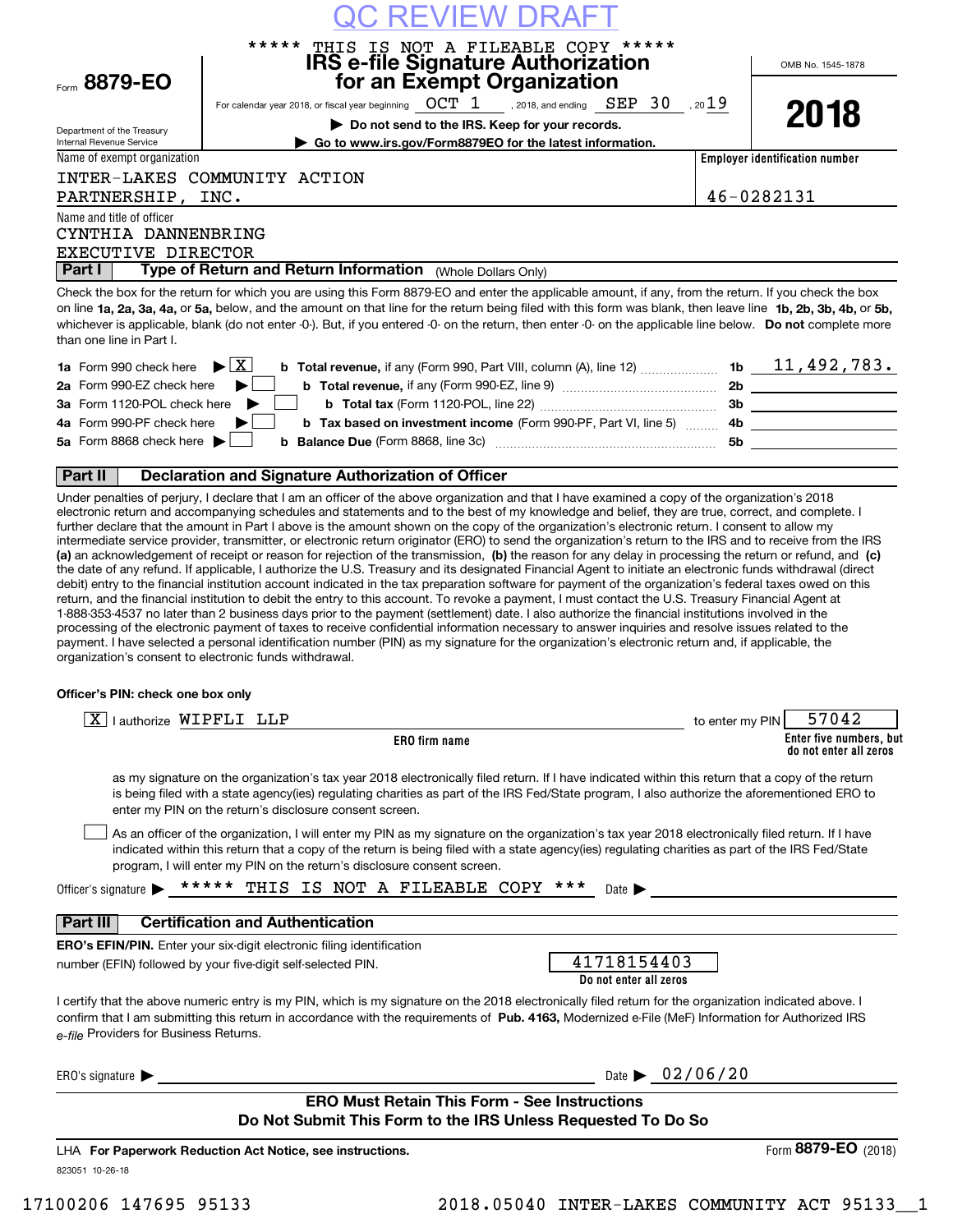|                           | Form <b>990</b>             |                            | <b>Return of Organization Exempt From Income Tax</b><br>Under section 501(c), 527, or 4947(a)(1) of the Internal Revenue Code (except private foundations)                   |                   | OMB No. 1545-0047                                   |
|---------------------------|-----------------------------|----------------------------|------------------------------------------------------------------------------------------------------------------------------------------------------------------------------|-------------------|-----------------------------------------------------|
|                           |                             | Department of the Treasury | Do not enter social security numbers on this form as it may be made public.                                                                                                  |                   | <b>Open to Public</b>                               |
|                           | Internal Revenue Service    |                            | Go to www.irs.gov/Form990 for instructions and the latest information.                                                                                                       |                   | Inspection                                          |
|                           |                             |                            | and ending SEP 30, 2019<br>OCT 1,<br>2018<br>A For the 2018 calendar year, or tax year beginning                                                                             |                   |                                                     |
| <b>B</b> Check if         |                             |                            | D Employer identification number<br><b>C</b> Name of organization                                                                                                            |                   |                                                     |
|                           | applicable:                 |                            | INTER-LAKES COMMUNITY ACTION                                                                                                                                                 |                   |                                                     |
|                           | Address<br>change           |                            | PARTNERSHIP, INC.                                                                                                                                                            |                   |                                                     |
|                           | Name<br>change              |                            | Doing business as                                                                                                                                                            | 46-0282131        |                                                     |
|                           | Initial<br>return           |                            | Number and street (or P.O. box if mail is not delivered to street address)<br>Room/suite<br>E Telephone number                                                               |                   |                                                     |
|                           | Final<br>return/            |                            | P.O. BOX 268                                                                                                                                                                 |                   | $605 - 256 - 6518$                                  |
|                           | termin-<br>ated             |                            | City or town, state or province, country, and ZIP or foreign postal code<br>G Gross receipts \$                                                                              |                   | 12,019,343.                                         |
|                           | Amended<br> return          |                            | 57042<br>MADISON, SD<br>$H(a)$ is this a group return                                                                                                                        |                   |                                                     |
|                           | Applica-<br>tion<br>pending |                            | F Name and address of principal officer: CYNTHIA DANNENBRING                                                                                                                 | for subordinates? | $\overline{\mathsf{Yes} \mathbb{X}}$ No             |
|                           |                             |                            | SAME AS C ABOVE<br>$H(b)$ Are all subordinates included? $\Box$ Yes                                                                                                          |                   |                                                     |
|                           |                             |                            | Tax-exempt status: $\boxed{\mathbf{X}}$ 501(c)(3)<br>$501(c)$ (<br>4947(a)(1) or<br>$\sqrt{\bullet}$ (insert no.)<br>527                                                     |                   | If "No," attach a list. (see instructions)          |
|                           |                             |                            | J Website: WWW. INTERLAKESCAP.COM                                                                                                                                            |                   | $H(c)$ Group exemption number $\triangleright$ 9365 |
|                           |                             |                            | L Year of formation: $1966$ M State of legal domicile: SD<br>K Form of organization: $\boxed{\mathbf{X}}$ Corporation<br>Association<br>Other $\blacktriangleright$<br>Trust |                   |                                                     |
|                           | Part I I                    | <b>Summary</b>             |                                                                                                                                                                              |                   |                                                     |
|                           | 1.                          |                            | Briefly describe the organization's mission or most significant activities: OPERATE PROGRAMS TO ALLEVIATE                                                                    |                   |                                                     |
|                           |                             |                            | POVERTY & ENHANCE THE HEALTH & WELL-BEING OF THE PUBLIC.                                                                                                                     |                   |                                                     |
|                           | 2                           |                            | Check this box $\blacktriangleright$ $\Box$ if the organization discontinued its operations or disposed of more than 25% of its net assets.                                  |                   |                                                     |
| Governance                | 3                           |                            | Number of voting members of the governing body (Part VI, line 1a)                                                                                                            | 3                 |                                                     |
|                           | 4                           |                            |                                                                                                                                                                              | 4                 |                                                     |
|                           | 5                           |                            |                                                                                                                                                                              | 5                 | 197                                                 |
| <b>Activities &amp;</b>   | 6                           |                            |                                                                                                                                                                              | 6                 | 925                                                 |
|                           |                             |                            |                                                                                                                                                                              | 7a                |                                                     |
|                           |                             |                            |                                                                                                                                                                              | 7b                |                                                     |
|                           |                             |                            | <b>Prior Year</b>                                                                                                                                                            |                   | <b>Current Year</b>                                 |
|                           | 8                           |                            | 10,083,424.<br>Contributions and grants (Part VIII, line 1h)                                                                                                                 |                   | $\overline{10}$ , 328, 829.                         |
| Revenue                   | 9                           |                            | 944,021.<br>Program service revenue (Part VIII, line 2g)                                                                                                                     |                   | 856,879.                                            |
|                           | 10                          |                            |                                                                                                                                                                              | 4,495.            | $-190,603.$                                         |
|                           | 11                          |                            | 185,762.<br>Other revenue (Part VIII, column (A), lines 5, 6d, 8c, 9c, 10c, and 11e)                                                                                         |                   | 497,678.                                            |
|                           | 12                          |                            | 11, 217, 702.<br>Total revenue - add lines 8 through 11 (must equal Part VIII, column (A), line 12)                                                                          |                   | 11,492,783.                                         |
|                           | 13                          |                            | 2,646,951.<br>Grants and similar amounts paid (Part IX, column (A), lines 1-3)                                                                                               |                   | 2,421,561.                                          |
|                           | 14                          |                            | Benefits paid to or for members (Part IX, column (A), line 4)                                                                                                                | 0.                |                                                     |
|                           |                             |                            | 6,612,274.<br>15 Salaries, other compensation, employee benefits (Part IX, column (A), lines 5-10)                                                                           |                   | 6,741,684.                                          |
| Expenses                  |                             |                            |                                                                                                                                                                              | Ο.                |                                                     |
|                           |                             |                            | υ.<br><b>b</b> Total fundraising expenses (Part IX, column (D), line 25)                                                                                                     |                   |                                                     |
|                           | 17                          |                            | 1,931,301.<br>Other expenses (Part IX, column (A), lines 11a-11d, 11f-24e)                                                                                                   |                   | 2,064,132.                                          |
|                           | 18                          |                            | 11, 190, 526.<br>Total expenses. Add lines 13-17 (must equal Part IX, column (A), line 25) [                                                                                 |                   | 11, 227, 377.                                       |
|                           | 19                          |                            | 27,176.                                                                                                                                                                      |                   | 265, 406.                                           |
|                           |                             |                            | <b>Beginning of Current Year</b>                                                                                                                                             |                   | <b>End of Year</b>                                  |
| : Assets or<br>d Balances | 20                          |                            | 7,773,341.<br>Total assets (Part X, line 16)                                                                                                                                 |                   | 7,822,126.                                          |
|                           | 21                          |                            | 3,645,069.<br>Total liabilities (Part X, line 26)                                                                                                                            |                   | 3,403,624.                                          |
|                           |                             |                            | 4, 128, 272.                                                                                                                                                                 |                   | $\overline{4}$ , 418, 502.                          |
| 혏<br>22                   |                             |                            |                                                                                                                                                                              |                   |                                                     |

| Sign     | Signature of officer                                                                                         | Date                                  |  |  |  |  |  |  |
|----------|--------------------------------------------------------------------------------------------------------------|---------------------------------------|--|--|--|--|--|--|
| Here     | CYNTHIA DANNENBRING,<br>EXECUTIVE DIRECTOR                                                                   |                                       |  |  |  |  |  |  |
|          | Type or print name and title                                                                                 |                                       |  |  |  |  |  |  |
|          | Print/Type preparer's name<br>Preparer's signature                                                           | Date<br><b>PTIN</b><br>Check          |  |  |  |  |  |  |
| Paid     | PETERSON,<br>MICHAEL J PETERSON,<br>MICHAEL<br>CPA<br>J                                                      | P01833529<br>$02/06/20$ self-employed |  |  |  |  |  |  |
| Preparer | WIPFLI LLP<br>Firm's name<br>$\mathbf{r}$                                                                    | 39-0758449<br>Firm's $EIN$            |  |  |  |  |  |  |
| Use Only | Firm's address 1502 LONDON ROAD, SUITE 200                                                                   |                                       |  |  |  |  |  |  |
|          | DULUTH, MN 55812                                                                                             | Phone no. 218.722.4705                |  |  |  |  |  |  |
|          | May the IRS discuss this return with the preparer shown above? (see instructions)                            | x<br><b>No</b><br>Yes                 |  |  |  |  |  |  |
|          | Form 990 (2018)<br>LHA For Paperwork Reduction Act Notice, see the separate instructions.<br>832001 12-31-18 |                                       |  |  |  |  |  |  |

true, correct, and complete. Declaration of preparer (other than officer) is based on all information of which preparer has any knowledge.

832001 12-31-18 LHA **For Paperwork Reduction Act Notice, see the separate instructions.**<br> **Back Contract Contract Contract Contract Contract Contract Contract Contract Contract Contract Contract Contr**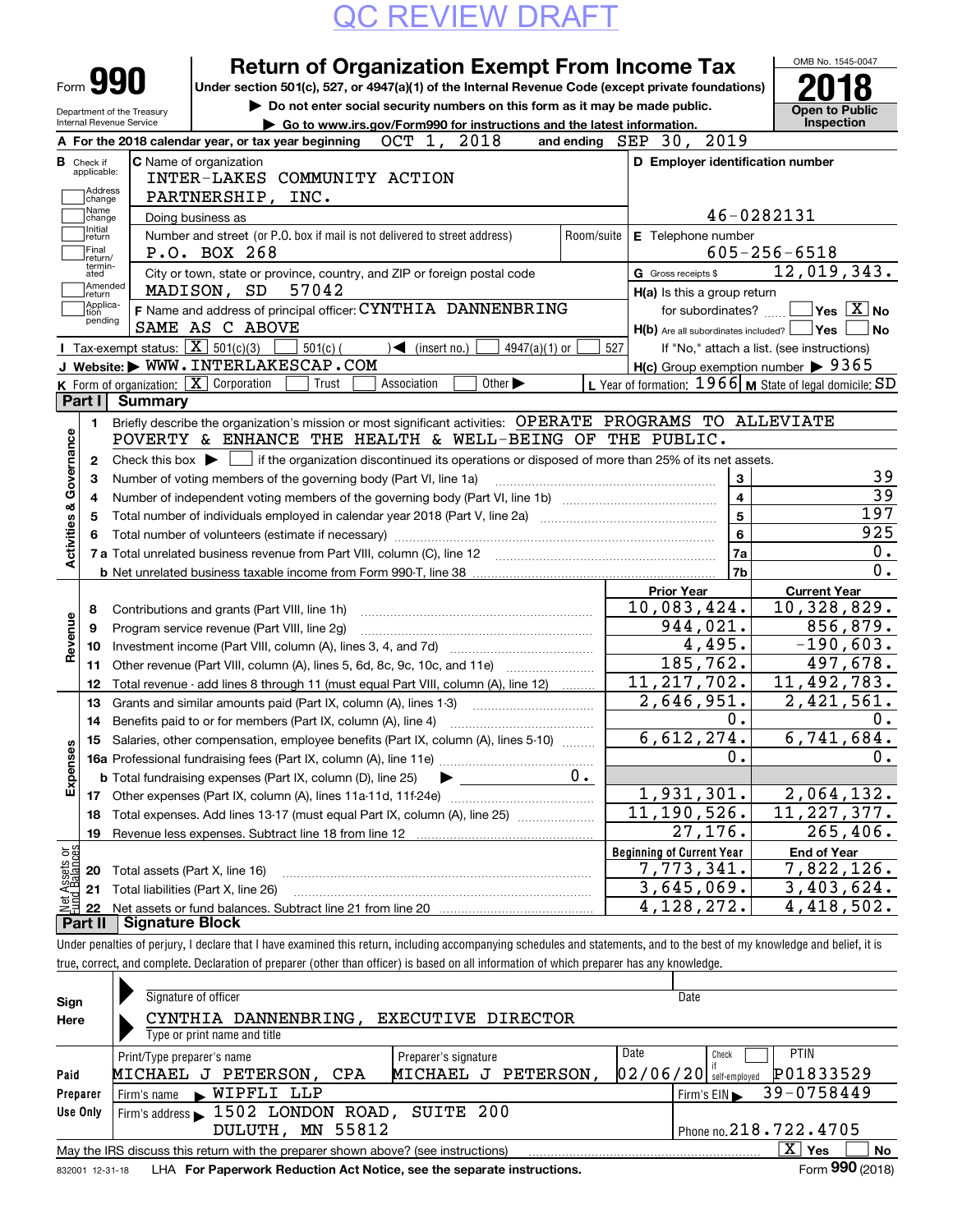|              | C REVIEW DRAF'                                                                                                                                                                                      |                       |                                        |
|--------------|-----------------------------------------------------------------------------------------------------------------------------------------------------------------------------------------------------|-----------------------|----------------------------------------|
|              | INTER-LAKES COMMUNITY ACTION                                                                                                                                                                        |                       |                                        |
|              | PARTNERSHIP, INC.<br>Form 990 (2018)                                                                                                                                                                | $46 - 0282131$ Page 2 |                                        |
|              | <b>Part III Statement of Program Service Accomplishments</b>                                                                                                                                        |                       |                                        |
| 1.           | Briefly describe the organization's mission:                                                                                                                                                        |                       | $\boxed{\text{X}}$                     |
|              | INTER-LAKES COMMUNITY ACTION PARTNERSHIP EMPOWERS PEOPLE TO LIVE, NOT<br>JUST SURVIVE.                                                                                                              |                       |                                        |
|              |                                                                                                                                                                                                     |                       |                                        |
| $\mathbf{2}$ | Did the organization undertake any significant program services during the year which were not listed on the                                                                                        |                       |                                        |
|              | prior Form 990 or 990-EZ?                                                                                                                                                                           |                       | $\sqrt{}$ Yes $\sqrt{X}$ No            |
|              | If "Yes," describe these new services on Schedule O.                                                                                                                                                |                       |                                        |
| 3            | Did the organization cease conducting, or make significant changes in how it conducts, any program services?<br>If "Yes," describe these changes on Schedule O.                                     |                       | $\sqrt{}$ Yes $\sqrt{}$ X $\sqrt{}$ No |
| 4            | Describe the organization's program service accomplishments for each of its three largest program services, as measured by expenses.                                                                |                       |                                        |
|              | Section 501(c)(3) and 501(c)(4) organizations are required to report the amount of grants and allocations to others, the total expenses, and<br>revenue, if any, for each program service reported. |                       |                                        |
| 4a l         | 4,438,913. including grants of \$13,088. (Revenue \$12,938.)<br>) (Expenses \$<br>(Code:<br>EARLY CHILDHOOD EDUCATION:                                                                              |                       |                                        |
|              | CHILDHOOD EDUCATION INCLUDES PROVIDING SERVICES TO PREGNANT MOTHERS,                                                                                                                                |                       |                                        |
|              | LOW-INCOME CHILDREN AND CHILDREN WITH DISABILITIES AGES 0-5. EMPHASIS<br>IS PLACED ON PHYSICAL AND INTELLECTUAL DEVELOPMENT, NUTRITION, HEALTH                                                      |                       |                                        |
|              | AND SOCIAL RELATIONSHIPS. THE PROGRAM OFFERS CENTER-BASED AND                                                                                                                                       |                       |                                        |
|              | HOME-BASED OPTIONS. THERE ARE CURRENTLY 180 & 210 FUNDED CHILDREN FOR                                                                                                                               |                       |                                        |
|              | EARLY HEAD START AND HEAD START RESPECTIVELY.                                                                                                                                                       |                       |                                        |
|              |                                                                                                                                                                                                     |                       |                                        |
|              |                                                                                                                                                                                                     |                       |                                        |
|              |                                                                                                                                                                                                     |                       |                                        |
| 4b l         | $(1.559, 796.$ including grants of \$ $(955, 141.)$ (Revenue \$ $(677, 258.)$<br>(Code:                                                                                                             |                       |                                        |
|              | FOOD PROGRAM:                                                                                                                                                                                       |                       |                                        |
|              | THE FOOD PROGRAM FOR 60'S PLUS DINING, OFFERS PERSONS AGE 60 AND ABOVE,                                                                                                                             |                       |                                        |
|              | BALANCED MEAL TO HELP SENIOR ADULTS REMAIN HEALTHY AND INDEPENDENT<br>THROUGH GOOD NUTRITION. THE PROGRAM PROVIDES FREE AND REDUCED MEALS TO                                                        |                       |                                        |
|              | ELDERLY INDIVIDUALS IN BOTH A CONGREGATE AND HOME DELIVERED SETTING.                                                                                                                                |                       |                                        |
|              | DINING SITES ARE LOCATED IN 31 COMMUNITIES, 50 SITES INCLUDING 9                                                                                                                                    |                       |                                        |
|              | CONGREGATE APARTMENT SITES. 60'S PLUS DINING SERVED 182,157 ELIGIBLE                                                                                                                                |                       |                                        |
|              | MEALS IN FISCAL YEAR 2019.                                                                                                                                                                          |                       |                                        |
|              | UNDER THE FOOD PROGRAM FOR EARLY CHILDHOOD, CHILDREN ENROLLED IN THE                                                                                                                                |                       |                                        |
|              | PROGRAM RECEIVE FUNDING FOR A NUTRITIOUS AND BALANCED BREAKFAST, LUNCH,                                                                                                                             |                       |                                        |
|              | AND SNACK.<br><b>4c</b> (Code:                                                                                                                                                                      |                       |                                        |
|              | COMMUNITY SERVICE:                                                                                                                                                                                  |                       |                                        |
|              | THE COMMUNITY SERVICE PROGRAMS OFFER PERSONS OF ALL AGES SERVICES TO                                                                                                                                |                       |                                        |
|              | MEET THEIR NEEDS, INCLUDING ASSISTANCE WITH MONEY MANAGEMENT, INCOME<br>TAX ASSISTANCE, SAVING PLANS, NUTRITION, ORAL HEALTH, SAFETY, SCHOOL                                                        |                       |                                        |
|              | SUPPLIES, YOUTH RECREATION, CLOTHING, EMERGENCY SERVICES, AND                                                                                                                                       |                       |                                        |
|              | HOMELESSNESS. INFORMATION AND REFERRAL SERVICES TO OTHER FEDERAL,                                                                                                                                   |                       |                                        |
|              | STATE, LOCAL AND PRIVATE PROGRAMS AND SERVICES ARE PROVIDED TO                                                                                                                                      |                       |                                        |
|              | INDIVIDUALS TO MEET THEIR NEEDS MORE EFFECTIVELY. COMMUNITY SERVICE<br>PROGRAMS PROMOTE SELF-SUFFICIENCY BY IDENTIFYING THE PARTICIPANTS                                                            |                       |                                        |
|              | GOALS, THE ACTIVITIES AND RESOURCES NEEDED TO REACH THOSE GOALS, AND                                                                                                                                |                       |                                        |
|              | THE TIMELINE FOR DOING SO.                                                                                                                                                                          |                       |                                        |
|              |                                                                                                                                                                                                     |                       |                                        |
|              | 4d Other program services (Describe in Schedule O.)                                                                                                                                                 |                       |                                        |
|              | (Expenses \$3,002,299. including grants of \$1,315,407.) (Revenue \$176,317.)<br>4e Total program service expenses ▶10,328,629.                                                                     |                       |                                        |
|              |                                                                                                                                                                                                     |                       | Form 990 (2018)                        |
|              | 832002 12-31-18<br>2                                                                                                                                                                                |                       |                                        |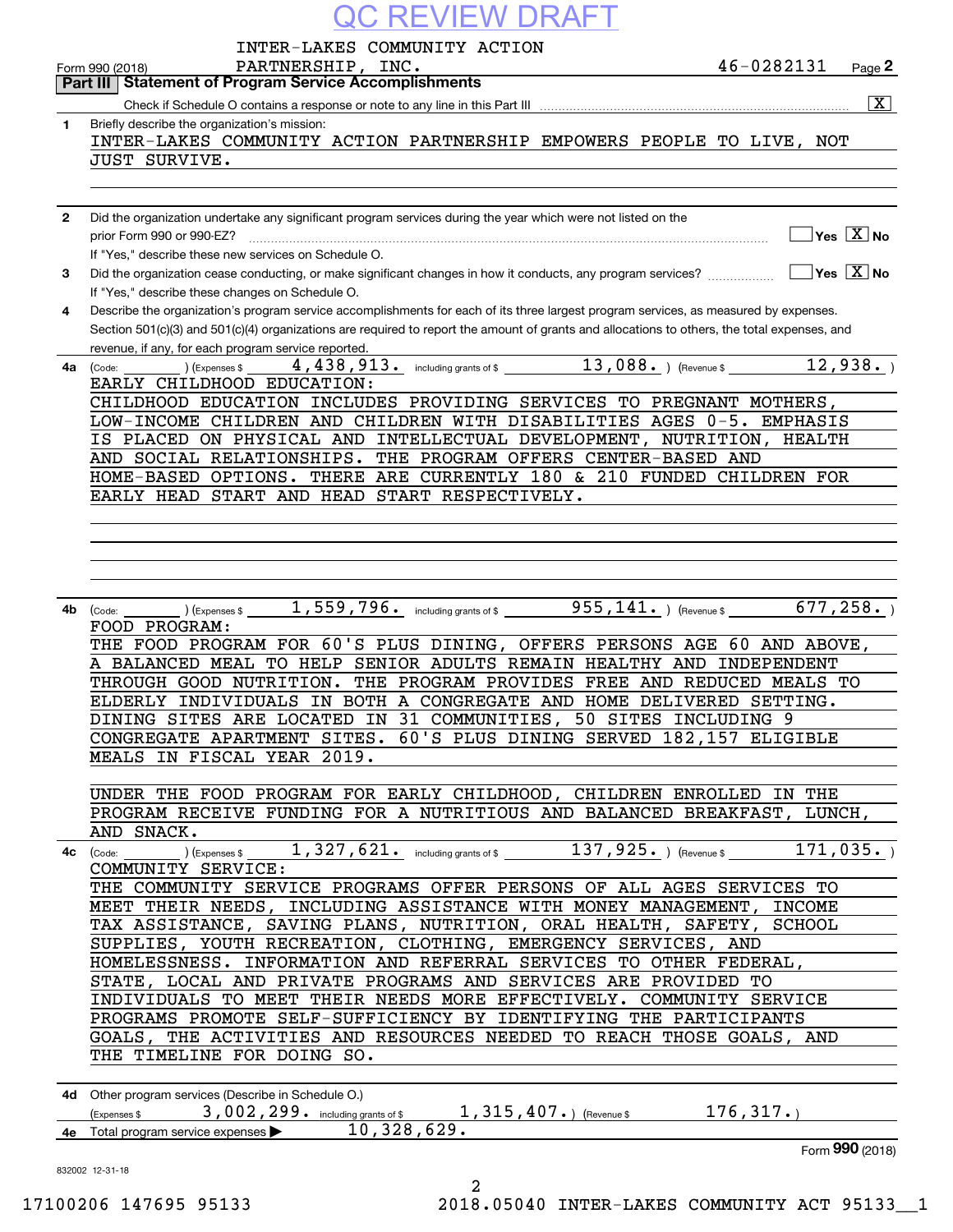INTER-LAKES COMMUNITY ACTION

|     | 46-0282131<br>PARTNERSHIP, INC.<br>Form 990 (2018)                                                                                                                                                                                  |                 |             | Page $3$        |
|-----|-------------------------------------------------------------------------------------------------------------------------------------------------------------------------------------------------------------------------------------|-----------------|-------------|-----------------|
|     | <b>Part IV   Checklist of Required Schedules</b>                                                                                                                                                                                    |                 |             |                 |
|     |                                                                                                                                                                                                                                     |                 | Yes         | No              |
| 1   | Is the organization described in section $501(c)(3)$ or $4947(a)(1)$ (other than a private foundation)?                                                                                                                             |                 |             |                 |
|     |                                                                                                                                                                                                                                     | 1               | х           |                 |
| 2   |                                                                                                                                                                                                                                     | $\mathbf{2}$    | $\mathbf X$ |                 |
| 3   | Did the organization engage in direct or indirect political campaign activities on behalf of or in opposition to candidates for                                                                                                     |                 |             |                 |
|     |                                                                                                                                                                                                                                     | 3               |             | x               |
| 4   | Section 501(c)(3) organizations. Did the organization engage in lobbying activities, or have a section 501(h) election in effect                                                                                                    |                 |             |                 |
|     |                                                                                                                                                                                                                                     | 4               |             | х               |
| 5   | Is the organization a section 501(c)(4), 501(c)(5), or 501(c)(6) organization that receives membership dues, assessments, or                                                                                                        |                 |             |                 |
|     |                                                                                                                                                                                                                                     | 5               |             | х               |
| 6   | Did the organization maintain any donor advised funds or any similar funds or accounts for which donors have the right to                                                                                                           |                 |             |                 |
|     | provide advice on the distribution or investment of amounts in such funds or accounts? If "Yes," complete Schedule D, Part I                                                                                                        | 6               |             | х               |
| 7   | Did the organization receive or hold a conservation easement, including easements to preserve open space,                                                                                                                           |                 |             |                 |
|     |                                                                                                                                                                                                                                     | $\overline{7}$  |             | х               |
| 8   | Did the organization maintain collections of works of art, historical treasures, or other similar assets? If "Yes," complete                                                                                                        |                 |             |                 |
|     |                                                                                                                                                                                                                                     | 8               |             | х               |
| 9   | Did the organization report an amount in Part X, line 21, for escrow or custodial account liability, serve as a custodian for                                                                                                       |                 |             |                 |
|     | amounts not listed in Part X; or provide credit counseling, debt management, credit repair, or debt negotiation services?                                                                                                           |                 |             |                 |
|     |                                                                                                                                                                                                                                     | 9               | Х           |                 |
|     | If "Yes." complete Schedule D. Part IV                                                                                                                                                                                              |                 |             |                 |
| 10  | Did the organization, directly or through a related organization, hold assets in temporarily restricted endowments, permanent                                                                                                       |                 | х           |                 |
|     |                                                                                                                                                                                                                                     | 10              |             |                 |
| 11  | If the organization's answer to any of the following questions is "Yes," then complete Schedule D, Parts VI, VII, VIII, IX, or X                                                                                                    |                 |             |                 |
|     | as applicable.                                                                                                                                                                                                                      |                 |             |                 |
|     | a Did the organization report an amount for land, buildings, and equipment in Part X, line 10? If "Yes," complete Schedule D.                                                                                                       |                 |             |                 |
|     |                                                                                                                                                                                                                                     | 11a             | Х           |                 |
|     | <b>b</b> Did the organization report an amount for investments - other securities in Part X, line 12 that is 5% or more of its total                                                                                                |                 |             |                 |
|     |                                                                                                                                                                                                                                     | 11 <sub>b</sub> |             | х               |
|     | c Did the organization report an amount for investments - program related in Part X, line 13 that is 5% or more of its total                                                                                                        |                 |             |                 |
|     |                                                                                                                                                                                                                                     | 11c             |             | х               |
|     | d Did the organization report an amount for other assets in Part X, line 15 that is 5% or more of its total assets reported in                                                                                                      |                 |             |                 |
|     |                                                                                                                                                                                                                                     | 11d             | х           |                 |
|     |                                                                                                                                                                                                                                     | 11e             |             | $\mathbf{X}$    |
|     | f Did the organization's separate or consolidated financial statements for the tax year include a footnote that addresses                                                                                                           |                 |             |                 |
|     | the organization's liability for uncertain tax positions under FIN 48 (ASC 740)? If "Yes," complete Schedule D, Part X                                                                                                              | 11f             | x           |                 |
|     | 12a Did the organization obtain separate, independent audited financial statements for the tax year? If "Yes," complete                                                                                                             |                 |             |                 |
|     | Schedule D, Parts XI and XII <i>measured.communications</i> and the settlement of the settlement of the settlement of the settlement of the settlement of the settlement of the settlement of the settlement of the settlement of t | 12a             | X           |                 |
|     | <b>b</b> Was the organization included in consolidated, independent audited financial statements for the tax year?                                                                                                                  |                 |             |                 |
|     | If "Yes," and if the organization answered "No" to line 12a, then completing Schedule D, Parts XI and XII is optional                                                                                                               | 12 <sub>b</sub> |             | х               |
| 13  | Is the organization a school described in section $170(b)(1)(A)(ii)?$ If "Yes," complete Schedule E                                                                                                                                 | 13              |             | X               |
| 14a | Did the organization maintain an office, employees, or agents outside of the United States?                                                                                                                                         | 14a             |             | Х               |
| b   | Did the organization have aggregate revenues or expenses of more than \$10,000 from grantmaking, fundraising, business,                                                                                                             |                 |             |                 |
|     | investment, and program service activities outside the United States, or aggregate foreign investments valued at \$100,000                                                                                                          |                 |             |                 |
|     |                                                                                                                                                                                                                                     | 14b             |             | x               |
| 15  | Did the organization report on Part IX, column (A), line 3, more than \$5,000 of grants or other assistance to or for any                                                                                                           |                 |             |                 |
|     |                                                                                                                                                                                                                                     | 15              |             | x               |
| 16  | Did the organization report on Part IX, column (A), line 3, more than \$5,000 of aggregate grants or other assistance to                                                                                                            |                 |             |                 |
|     |                                                                                                                                                                                                                                     | 16              |             | x               |
| 17  | Did the organization report a total of more than \$15,000 of expenses for professional fundraising services on Part IX,                                                                                                             |                 |             |                 |
|     |                                                                                                                                                                                                                                     | 17              |             | x               |
| 18  | Did the organization report more than \$15,000 total of fundraising event gross income and contributions on Part VIII, lines                                                                                                        |                 |             |                 |
|     |                                                                                                                                                                                                                                     | 18              | х           |                 |
| 19  | Did the organization report more than \$15,000 of gross income from gaming activities on Part VIII, line 9a? If "Yes."                                                                                                              |                 |             |                 |
|     |                                                                                                                                                                                                                                     | 19              |             | x               |
|     |                                                                                                                                                                                                                                     | 20a             |             | х               |
| b   | If "Yes" to line 20a, did the organization attach a copy of its audited financial statements to this return?                                                                                                                        | 20 <sub>b</sub> |             |                 |
| 21  | Did the organization report more than \$5,000 of grants or other assistance to any domestic organization or                                                                                                                         |                 |             |                 |
|     |                                                                                                                                                                                                                                     | 21              | х           |                 |
|     |                                                                                                                                                                                                                                     |                 |             | Form 990 (2018) |
|     | 832003 12-31-18<br>ર                                                                                                                                                                                                                |                 |             |                 |

3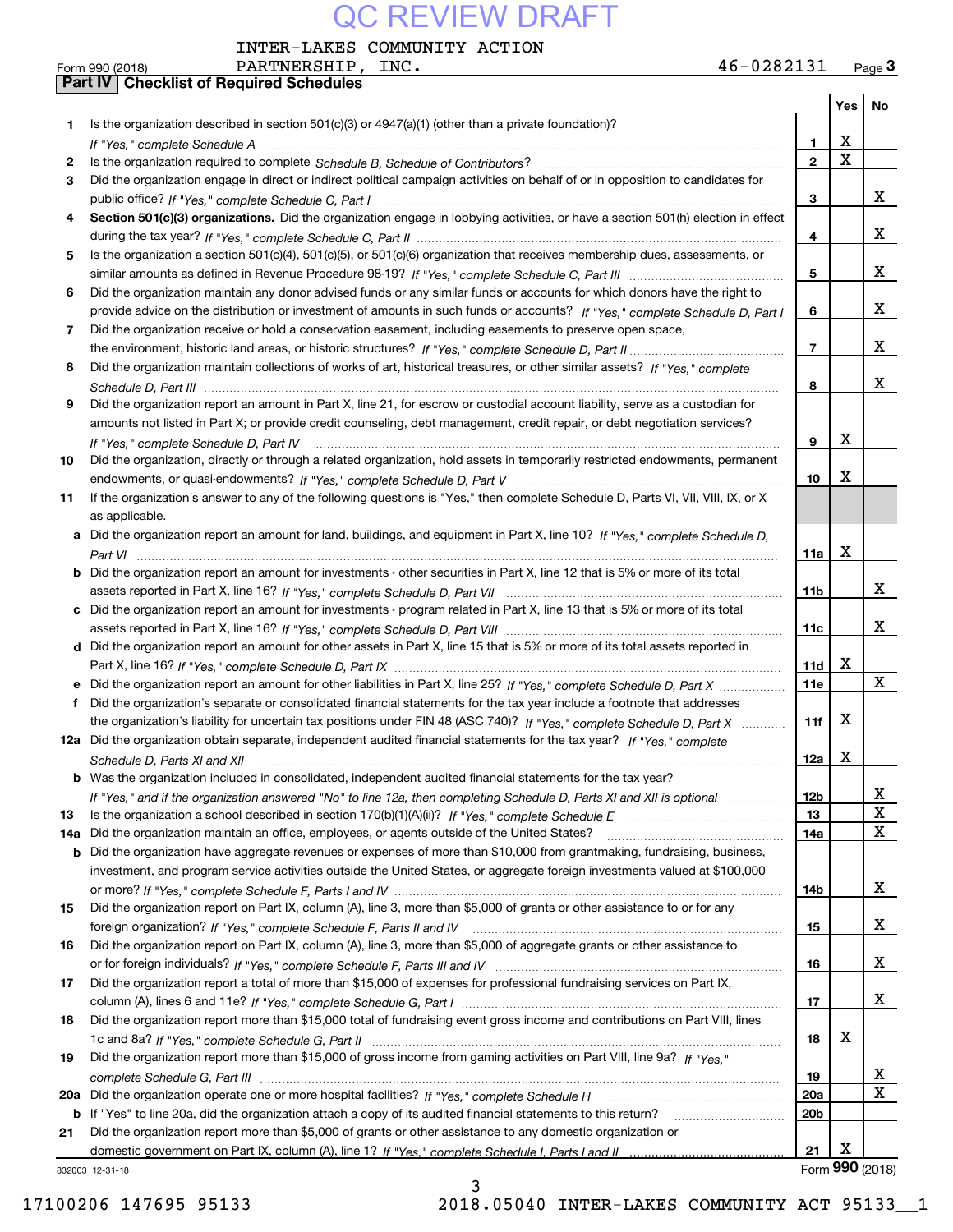INTER-LAKES COMMUNITY ACTION

|               | 46-0282131<br>PARTNERSHIP, INC.<br>Form 990 (2018)                                                                                |                 |     | $Page$ <sup>4</sup> |
|---------------|-----------------------------------------------------------------------------------------------------------------------------------|-----------------|-----|---------------------|
|               | Part IV Checklist of Required Schedules (continued)                                                                               |                 |     |                     |
|               |                                                                                                                                   |                 | Yes | No                  |
| 22            | Did the organization report more than \$5,000 of grants or other assistance to or for domestic individuals on                     |                 |     |                     |
|               |                                                                                                                                   | 22              | x   |                     |
| 23            | Did the organization answer "Yes" to Part VII, Section A, line 3, 4, or 5 about compensation of the organization's current        |                 |     |                     |
|               | and former officers, directors, trustees, key employees, and highest compensated employees? If "Yes," complete                    |                 |     |                     |
|               |                                                                                                                                   | 23              | x   |                     |
|               | 24a Did the organization have a tax-exempt bond issue with an outstanding principal amount of more than \$100,000 as of the       |                 |     |                     |
|               | last day of the year, that was issued after December 31, 2002? If "Yes," answer lines 24b through 24d and complete                |                 |     |                     |
|               |                                                                                                                                   | 24a             |     | x                   |
|               | <b>b</b> Did the organization invest any proceeds of tax-exempt bonds beyond a temporary period exception?                        | 24b             |     |                     |
|               | c Did the organization maintain an escrow account other than a refunding escrow at any time during the year to defease            |                 |     |                     |
|               |                                                                                                                                   | 24c             |     |                     |
|               |                                                                                                                                   | 24d             |     |                     |
|               | 25a Section 501(c)(3), 501(c)(4), and 501(c)(29) organizations. Did the organization engage in an excess benefit                  |                 |     |                     |
|               |                                                                                                                                   | 25a             |     | x                   |
|               | b Is the organization aware that it engaged in an excess benefit transaction with a disqualified person in a prior year, and      |                 |     |                     |
|               | that the transaction has not been reported on any of the organization's prior Forms 990 or 990-EZ? If "Yes," complete             |                 |     |                     |
|               | Schedule L, Part I                                                                                                                | 25b             |     | X                   |
| 26            | Did the organization report any amount on Part X, line 5, 6, or 22 for receivables from or payables to any current or             |                 |     |                     |
|               | former officers, directors, trustees, key employees, highest compensated employees, or disqualified persons? If "Yes."            |                 |     |                     |
|               | complete Schedule L, Part II                                                                                                      | 26              |     | X                   |
| 27            | Did the organization provide a grant or other assistance to an officer, director, trustee, key employee, substantial              |                 |     |                     |
|               | contributor or employee thereof, a grant selection committee member, or to a 35% controlled entity or family member               |                 |     |                     |
|               |                                                                                                                                   | 27              |     | X                   |
| 28            | Was the organization a party to a business transaction with one of the following parties (see Schedule L, Part IV                 |                 |     |                     |
|               | instructions for applicable filing thresholds, conditions, and exceptions):                                                       |                 |     |                     |
|               | a A current or former officer, director, trustee, or key employee? If "Yes," complete Schedule L, Part IV                         | 28a             |     | х                   |
|               | b A family member of a current or former officer, director, trustee, or key employee? If "Yes," complete Schedule L, Part IV      | 28 <sub>b</sub> |     | X                   |
|               | c An entity of which a current or former officer, director, trustee, or key employee (or a family member thereof) was an officer, |                 |     |                     |
|               |                                                                                                                                   | 28c             |     | X                   |
| 29            |                                                                                                                                   | 29              | X   |                     |
| 30            | Did the organization receive contributions of art, historical treasures, or other similar assets, or qualified conservation       |                 |     |                     |
|               |                                                                                                                                   | 30              |     | x                   |
| 31            | Did the organization liquidate, terminate, or dissolve and cease operations?                                                      |                 |     |                     |
|               |                                                                                                                                   | 31              |     | x                   |
| 32            | Did the organization sell, exchange, dispose of, or transfer more than 25% of its net assets? If "Yes," complete                  |                 |     |                     |
|               |                                                                                                                                   | 32              |     | х                   |
| 33            | Did the organization own 100% of an entity disregarded as separate from the organization under Regulations                        |                 |     |                     |
|               |                                                                                                                                   | 33              |     | х                   |
| 34            | Was the organization related to any tax-exempt or taxable entity? If "Yes," complete Schedule R, Part II, III, or IV, and         |                 |     |                     |
|               |                                                                                                                                   | 34              | х   |                     |
|               | 35a Did the organization have a controlled entity within the meaning of section 512(b)(13)?                                       | <b>35a</b>      | X   |                     |
|               | b If "Yes" to line 35a, did the organization receive any payment from or engage in any transaction with a controlled entity       |                 |     |                     |
|               |                                                                                                                                   | 35b             | х   |                     |
| 36            | Section 501(c)(3) organizations. Did the organization make any transfers to an exempt non-charitable related organization?        |                 |     |                     |
|               |                                                                                                                                   | 36              |     | х                   |
| 37            | Did the organization conduct more than 5% of its activities through an entity that is not a related organization                  |                 |     |                     |
|               |                                                                                                                                   | 37              |     | х                   |
| 38            | Did the organization complete Schedule O and provide explanations in Schedule O for Part VI, lines 11b and 19?                    |                 |     |                     |
| <b>Part V</b> | Note. All Form 990 filers are required to complete Schedule O<br><b>Statements Regarding Other IRS Filings and Tax Compliance</b> | 38              | х   |                     |
|               | Check if Schedule O contains a response or note to any line in this Part V                                                        |                 |     |                     |
|               |                                                                                                                                   |                 |     |                     |
|               | 161                                                                                                                               |                 | Yes | No                  |
|               | 1a<br>0<br><b>b</b> Enter the number of Forms W-2G included in line 1a. Enter -0- if not applicable <i>manumumumum</i><br>1b      |                 |     |                     |
|               | c Did the organization comply with backup withholding rules for reportable payments to vendors and reportable gaming              |                 |     |                     |
|               |                                                                                                                                   | 1c              | х   |                     |
|               | 832004 12-31-18                                                                                                                   |                 |     | Form 990 (2018)     |
|               | 4                                                                                                                                 |                 |     |                     |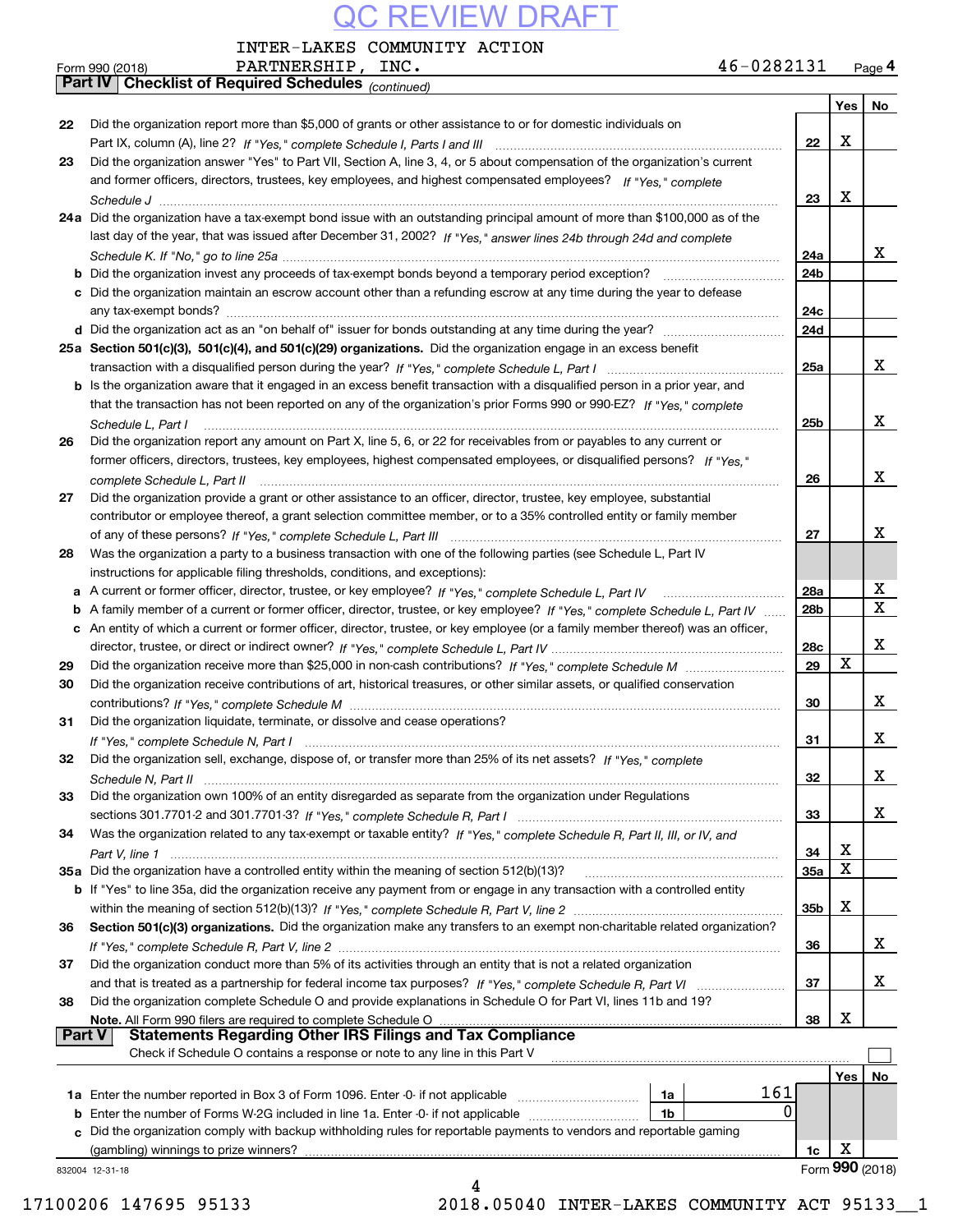|               | INTER-LAKES COMMUNITY ACTION                                                                                                                    |                 |            |                |     |             |
|---------------|-------------------------------------------------------------------------------------------------------------------------------------------------|-----------------|------------|----------------|-----|-------------|
|               | PARTNERSHIP, INC.<br>Form 990 (2018)                                                                                                            |                 | 46-0282131 |                |     | Page $5$    |
| <b>Part V</b> | Statements Regarding Other IRS Filings and Tax Compliance (continued)                                                                           |                 |            |                |     |             |
|               |                                                                                                                                                 |                 |            |                | Yes | No          |
|               | 2a Enter the number of employees reported on Form W-3, Transmittal of Wage and Tax Statements,                                                  |                 |            |                |     |             |
|               | filed for the calendar year ending with or within the year covered by this return                                                               | 2a              | 197        |                |     |             |
|               |                                                                                                                                                 |                 |            | 2b             |     | х           |
|               |                                                                                                                                                 |                 |            |                |     |             |
| За            | Did the organization have unrelated business gross income of \$1,000 or more during the year?                                                   |                 |            | 3a             |     | X           |
| b             |                                                                                                                                                 |                 |            | 3b             |     |             |
|               | 4a At any time during the calendar year, did the organization have an interest in, or a signature or other authority over, a                    |                 |            |                |     |             |
|               | financial account in a foreign country (such as a bank account, securities account, or other financial account)?                                |                 |            | 4a             |     | x           |
|               | <b>b</b> If "Yes," enter the name of the foreign country: $\blacktriangleright$                                                                 |                 |            |                |     |             |
|               | See instructions for filing requirements for FinCEN Form 114, Report of Foreign Bank and Financial Accounts (FBAR).                             |                 |            |                |     |             |
| 5а            | Was the organization a party to a prohibited tax shelter transaction at any time during the tax year?                                           |                 |            | 5а             |     | x           |
| b             |                                                                                                                                                 |                 |            | 5 <sub>b</sub> |     | $\mathbf X$ |
| c             |                                                                                                                                                 |                 |            | 5c             |     |             |
| 6а            | Does the organization have annual gross receipts that are normally greater than \$100,000, and did the organization solicit                     |                 |            |                |     |             |
|               | any contributions that were not tax deductible as charitable contributions?                                                                     |                 |            | 6a             |     | x           |
| b             | If "Yes," did the organization include with every solicitation an express statement that such contributions or gifts                            |                 |            |                |     |             |
|               | were not tax deductible?                                                                                                                        |                 |            | 6b             |     |             |
| 7             | Organizations that may receive deductible contributions under section 170(c).                                                                   |                 |            |                |     |             |
| a             | Did the organization receive a payment in excess of \$75 made partly as a contribution and partly for goods and services provided to the payor? |                 |            | 7a             | х   |             |
| b             | If "Yes," did the organization notify the donor of the value of the goods or services provided?                                                 |                 |            | 7b             | X   |             |
|               | Did the organization sell, exchange, or otherwise dispose of tangible personal property for which it was required                               |                 |            |                |     |             |
|               | to file Form 8282?                                                                                                                              |                 |            | 7c             |     | x           |
| d             |                                                                                                                                                 | 7d              |            |                |     |             |
| е             | Did the organization receive any funds, directly or indirectly, to pay premiums on a personal benefit contract?                                 |                 |            | 7е             |     | х           |
| f             | Did the organization, during the year, pay premiums, directly or indirectly, on a personal benefit contract?                                    |                 |            | 7f             |     | X           |
| g             | If the organization received a contribution of qualified intellectual property, did the organization file Form 8899 as required?                |                 |            | 7g             |     |             |
| h             | If the organization received a contribution of cars, boats, airplanes, or other vehicles, did the organization file a Form 1098-C?              |                 |            | 7h             |     |             |
| 8             | Sponsoring organizations maintaining donor advised funds. Did a donor advised fund maintained by the                                            |                 |            |                |     |             |
|               | sponsoring organization have excess business holdings at any time during the year?                                                              |                 |            | 8              |     |             |
| 9             | Sponsoring organizations maintaining donor advised funds.                                                                                       |                 |            |                |     |             |
| а             | Did the sponsoring organization make any taxable distributions under section 4966?                                                              |                 |            | 9а             |     |             |
| b             | Did the sponsoring organization make a distribution to a donor, donor advisor, or related person?                                               |                 |            | 9b             |     |             |
| 10            | Section 501(c)(7) organizations. Enter:                                                                                                         |                 |            |                |     |             |
|               |                                                                                                                                                 | 10a             |            |                |     |             |
|               | Gross receipts, included on Form 990, Part VIII, line 12, for public use of club facilities                                                     | 10 <sub>b</sub> |            |                |     |             |
| 11            | Section 501(c)(12) organizations. Enter:                                                                                                        |                 |            |                |     |             |
| а             | Gross income from members or shareholders                                                                                                       | 11a             |            |                |     |             |
| b             | Gross income from other sources (Do not net amounts due or paid to other sources against                                                        |                 |            |                |     |             |
|               | amounts due or received from them.)                                                                                                             | 11b             |            |                |     |             |
|               | 12a Section 4947(a)(1) non-exempt charitable trusts. Is the organization filing Form 990 in lieu of Form 1041?                                  |                 |            | 12a            |     |             |
|               | <b>b</b> If "Yes," enter the amount of tax-exempt interest received or accrued during the year                                                  | 12b             |            |                |     |             |
| 13            | Section 501(c)(29) qualified nonprofit health insurance issuers.                                                                                |                 |            |                |     |             |
| a             | Is the organization licensed to issue qualified health plans in more than one state?                                                            |                 |            | 13a            |     |             |
|               | Note. See the instructions for additional information the organization must report on Schedule O.                                               |                 |            |                |     |             |
| b             | Enter the amount of reserves the organization is required to maintain by the states in which the                                                |                 |            |                |     |             |
|               |                                                                                                                                                 | 13 <sub>b</sub> |            |                |     |             |
| с             |                                                                                                                                                 | 13 <sub>c</sub> |            |                |     |             |
| 14a           | Did the organization receive any payments for indoor tanning services during the tax year?                                                      |                 |            | 14a            |     | X           |
|               |                                                                                                                                                 |                 |            | 14b            |     |             |
| 15            | Is the organization subject to the section 4960 tax on payment(s) of more than \$1,000,000 in remuneration or                                   |                 |            |                |     |             |
|               |                                                                                                                                                 |                 |            | 15             |     | x           |
|               | If "Yes," see instructions and file Form 4720, Schedule N.                                                                                      |                 |            |                |     |             |
| 16            | Is the organization an educational institution subject to the section 4968 excise tax on net investment income?                                 |                 |            | 16             |     | х           |

Form (2018) **990**

832005 12-31-18

If "Yes," complete Form 4720, Schedule O.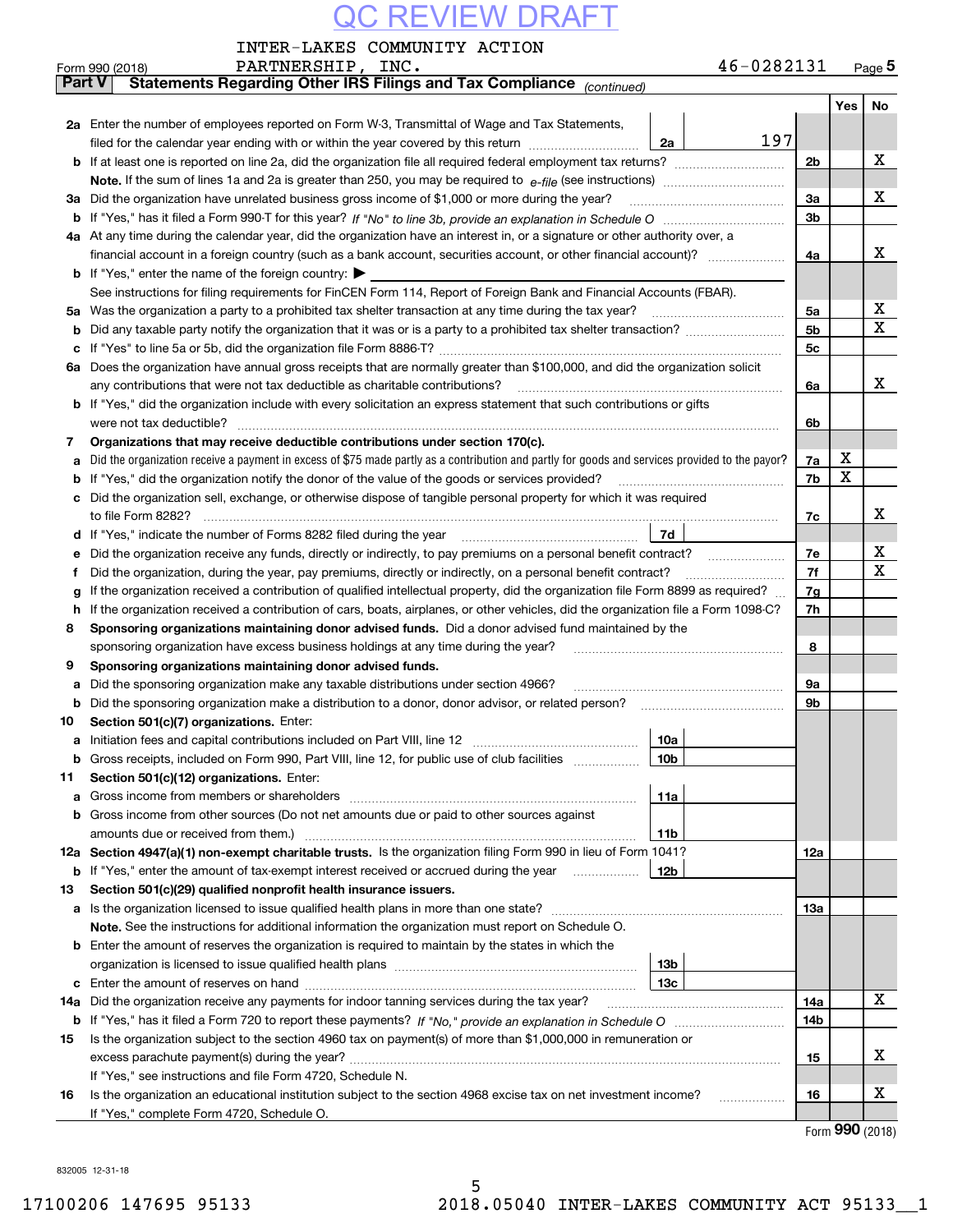| INTER-LAKES COMMUNITY ACTION |  |
|------------------------------|--|
|                              |  |

| Form 990 (2018) | 46-0282131<br>PARTNERSHIP,<br>INC.                                                                                                 |     | $P$ <sub>age</sub> $6$    |
|-----------------|------------------------------------------------------------------------------------------------------------------------------------|-----|---------------------------|
|                 | <b>Part VI Governance, Management, and Disclosure</b> For each "Yes" response to lines 2 through 7b below, and for a "No" response |     |                           |
|                 | to line 8a, 8b, or 10b below, describe the circumstances, processes, or changes in Schedule O. See instructions.                   |     |                           |
|                 | Check if Schedule O contains a response or note to any line in this Part VI                                                        |     | $\overline{\mathtt{x}}$ ) |
|                 | <b>Section A. Governing Body and Management</b>                                                                                    |     |                           |
|                 |                                                                                                                                    | Yes | N۵                        |

|        |                                                                                                                                                                                                                                                                                                |                 | Yes         | No          |
|--------|------------------------------------------------------------------------------------------------------------------------------------------------------------------------------------------------------------------------------------------------------------------------------------------------|-----------------|-------------|-------------|
|        | 39<br><b>1a</b> Enter the number of voting members of the governing body at the end of the tax year<br>1a                                                                                                                                                                                      |                 |             |             |
|        | If there are material differences in voting rights among members of the governing body, or if the governing                                                                                                                                                                                    |                 |             |             |
|        | body delegated broad authority to an executive committee or similar committee, explain in Schedule O.                                                                                                                                                                                          |                 |             |             |
| b      | 39<br>Enter the number of voting members included in line 1a, above, who are independent<br>1b                                                                                                                                                                                                 |                 |             |             |
| 2      | Did any officer, director, trustee, or key employee have a family relationship or a business relationship with any other                                                                                                                                                                       |                 |             |             |
|        | officer, director, trustee, or key employee?                                                                                                                                                                                                                                                   | $\mathbf{2}$    |             | X           |
| 3      | Did the organization delegate control over management duties customarily performed by or under the direct supervision                                                                                                                                                                          |                 |             |             |
|        |                                                                                                                                                                                                                                                                                                | 3               |             | X           |
| 4      | Did the organization make any significant changes to its governing documents since the prior Form 990 was filed?                                                                                                                                                                               | $\overline{4}$  |             | $\mathbf X$ |
| 5      | Did the organization become aware during the year of a significant diversion of the organization's assets?                                                                                                                                                                                     | 5               |             | X           |
| 6      | Did the organization have members or stockholders?                                                                                                                                                                                                                                             | 6               |             | $\mathbf x$ |
| 7a     | Did the organization have members, stockholders, or other persons who had the power to elect or appoint one or                                                                                                                                                                                 |                 |             |             |
|        | more members of the governing body?                                                                                                                                                                                                                                                            | 7a              |             | x           |
| b      | Are any governance decisions of the organization reserved to (or subject to approval by) members, stockholders, or                                                                                                                                                                             |                 |             |             |
|        | persons other than the governing body?                                                                                                                                                                                                                                                         | 7b              |             | x           |
| 8      | Did the organization contemporaneously document the meetings held or written actions undertaken during the year by the following:                                                                                                                                                              |                 | х           |             |
| a      | Each committee with authority to act on behalf of the governing body?                                                                                                                                                                                                                          | 8a<br>8b        | X           |             |
| b<br>9 | Is there any officer, director, trustee, or key employee listed in Part VII, Section A, who cannot be reached at the                                                                                                                                                                           |                 |             |             |
|        |                                                                                                                                                                                                                                                                                                | 9               |             | x           |
|        | Section B. Policies <sub>(This Section B requests information about policies not required by the Internal Revenue Code.)</sub>                                                                                                                                                                 |                 |             |             |
|        |                                                                                                                                                                                                                                                                                                |                 | Yes         | No          |
|        |                                                                                                                                                                                                                                                                                                | 10a             | Χ           |             |
|        | <b>b</b> If "Yes," did the organization have written policies and procedures governing the activities of such chapters, affiliates,                                                                                                                                                            |                 |             |             |
|        | and branches to ensure their operations are consistent with the organization's exempt purposes?                                                                                                                                                                                                | 10 <sub>b</sub> | X           |             |
| 11a    | Has the organization provided a complete copy of this Form 990 to all members of its governing body before filing the form?                                                                                                                                                                    | 11a             | $\mathbf X$ |             |
| b      | Describe in Schedule O the process, if any, used by the organization to review this Form 990.                                                                                                                                                                                                  |                 |             |             |
| 12a    | Did the organization have a written conflict of interest policy? If "No," go to line 13                                                                                                                                                                                                        | 12a             | X           |             |
| b      | Were officers, directors, or trustees, and key employees required to disclose annually interests that could give rise to conflicts?                                                                                                                                                            | 12 <sub>b</sub> | $\mathbf X$ |             |
| с      | Did the organization regularly and consistently monitor and enforce compliance with the policy? If "Yes," describe                                                                                                                                                                             |                 |             |             |
|        | in Schedule O how this was done <i>manually contained as a series of the series</i> and the series of the series of th                                                                                                                                                                         | 12c             | X           |             |
| 13     | Did the organization have a written whistleblower policy?                                                                                                                                                                                                                                      | 13              | $\mathbf X$ |             |
| 14     | Did the organization have a written document retention and destruction policy?                                                                                                                                                                                                                 | 14              | X           |             |
| 15     | Did the process for determining compensation of the following persons include a review and approval by independent                                                                                                                                                                             |                 |             |             |
|        | persons, comparability data, and contemporaneous substantiation of the deliberation and decision?                                                                                                                                                                                              |                 | X           |             |
|        | The organization's CEO, Executive Director, or top management official [11] [12] manuscription or the organization's CEO, Executive Director, or top management official [12] manuscription or the original manuscription of t<br><b>b</b> Other officers or key employees of the organization | 15a             | X           |             |
|        | If "Yes" to line 15a or 15b, describe the process in Schedule O (see instructions).                                                                                                                                                                                                            | 15b             |             |             |
|        | 16a Did the organization invest in, contribute assets to, or participate in a joint venture or similar arrangement with a                                                                                                                                                                      |                 |             |             |
|        | taxable entity during the year?                                                                                                                                                                                                                                                                | 16a             | x           |             |
|        | b If "Yes," did the organization follow a written policy or procedure requiring the organization to evaluate its participation                                                                                                                                                                 |                 |             |             |
|        | in joint venture arrangements under applicable federal tax law, and take steps to safeguard the organization's                                                                                                                                                                                 |                 |             |             |
|        | exempt status with respect to such arrangements?                                                                                                                                                                                                                                               | 16b             | x           |             |
|        | Section C. Disclosure                                                                                                                                                                                                                                                                          |                 |             |             |
| 17     | <b>NONE</b><br>List the states with which a copy of this Form 990 is required to be filed $\blacktriangleright$                                                                                                                                                                                |                 |             |             |
| 18     | Section 6104 requires an organization to make its Forms 1023 (1024 or 1024 A if applicable), 990, and 990 T (Section 501(c)(3)s only) available                                                                                                                                                |                 |             |             |
|        | for public inspection. Indicate how you made these available. Check all that apply.                                                                                                                                                                                                            |                 |             |             |
|        | X   Own website<br>$\lfloor x \rfloor$ Upon request<br>Another's website<br>Other (explain in Schedule O)                                                                                                                                                                                      |                 |             |             |
| 19     | Describe in Schedule O whether (and if so, how) the organization made its governing documents, conflict of interest policy, and financial                                                                                                                                                      |                 |             |             |
|        | statements available to the public during the tax year.                                                                                                                                                                                                                                        |                 |             |             |
| 20     | State the name, address, and telephone number of the person who possesses the organization's books and records<br>KIMBERLY RASKE - 605-256-6518                                                                                                                                                |                 |             |             |
|        |                                                                                                                                                                                                                                                                                                |                 |             |             |

6

832006 12-31-18 111 N. VAN EPS AVENUE, MADISON, SD 57042

17100206 147695 95133 2018.05040 INTER-LAKES COMMUNITY ACT 95133\_\_1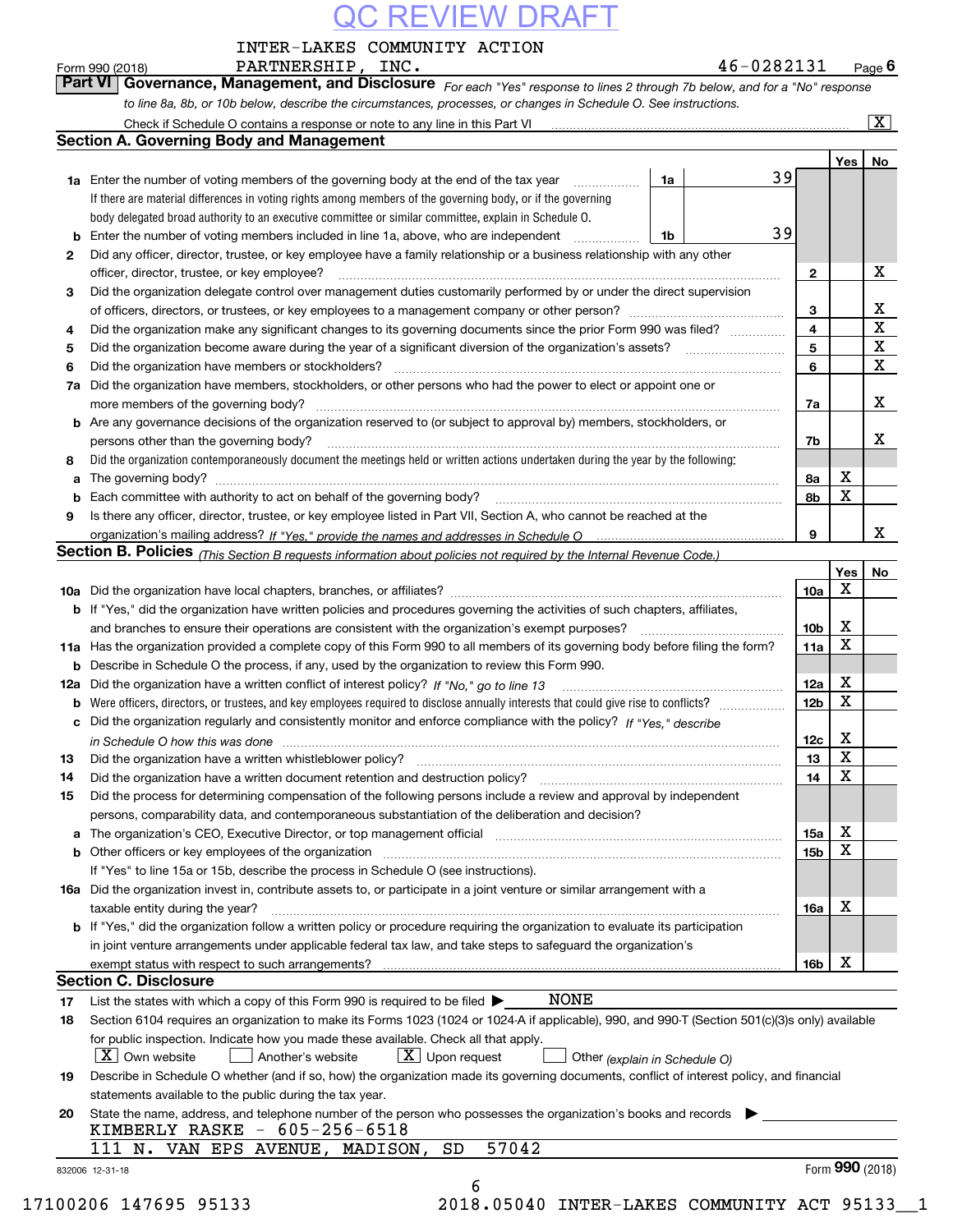### REVIEW DRA

INTER-LAKES COMMUNITY ACTION

 $\mathcal{L}^{\text{max}}$ 

# **7Part VII Compensation of Officers, Directors, Trustees, Key Employees, Highest Compensated**

### **Employees, and Independent Contractors**

Check if Schedule O contains a response or note to any line in this Part VII

**Section A. Officers, Directors, Trustees, Key Employees, and Highest Compensated Employees**

**1a**  Complete this table for all persons required to be listed. Report compensation for the calendar year ending with or within the organization's tax year.

**•** List all of the organization's current officers, directors, trustees (whether individuals or organizations), regardless of amount of compensation. Enter -0- in columns  $(D)$ ,  $(E)$ , and  $(F)$  if no compensation was paid.

● List all of the organization's **current** key employees, if any. See instructions for definition of "key employee."

· List the organization's five current highest compensated employees (other than an officer, director, trustee, or key employee) who received report-■ List the organization's five current highest compensated employees (other than an officer, director, trustee, or key employee) who received report-<br>able compensation (Box 5 of Form W-2 and/or Box 7 of Form 1099-MISC) of

 $\bullet$  List all of the organization's **former** officers, key employees, and highest compensated employees who received more than \$100,000 of reportable compensation from the organization and any related organizations.

**•** List all of the organization's former directors or trustees that received, in the capacity as a former director or trustee of the organization, more than \$10,000 of reportable compensation from the organization and any related organizations.

List persons in the following order: individual trustees or directors; institutional trustees; officers; key employees; highest compensated employees; and former such persons.

Check this box if neither the organization nor any related organization compensated any current officer, director, or trustee.  $\mathcal{L}^{\text{max}}$ 

| (A)                         | (B)                    |                               |                                                                  | (C)     |              |                                  |           | (D)             | (E)                              | (F)                            |
|-----------------------------|------------------------|-------------------------------|------------------------------------------------------------------|---------|--------------|----------------------------------|-----------|-----------------|----------------------------------|--------------------------------|
| Name and Title              | Average                |                               | Position<br>(do not check more than one                          |         | Reportable   | Reportable                       | Estimated |                 |                                  |                                |
|                             | hours per              |                               | box, unless person is both an<br>officer and a director/trustee) |         |              |                                  |           | compensation    | compensation                     | amount of                      |
|                             | week                   |                               |                                                                  |         |              |                                  |           | from<br>the     | from related                     | other                          |
|                             | (list any<br>hours for |                               |                                                                  |         |              |                                  |           | organization    | organizations<br>(W-2/1099-MISC) | compensation<br>from the       |
|                             | related                |                               |                                                                  |         |              |                                  |           | (W-2/1099-MISC) |                                  | organization                   |
|                             | organizations          |                               |                                                                  |         |              |                                  |           |                 |                                  | and related                    |
|                             | below                  | ndividual trustee or director | nstitutional trustee                                             |         | Key employee |                                  |           |                 |                                  | organizations                  |
|                             | line)                  |                               |                                                                  | Officer |              | Highest compensated<br> employee | Former    |                 |                                  |                                |
| <b>JAMES ADAMSON</b><br>(1) | 1.00                   |                               |                                                                  |         |              |                                  |           |                 |                                  |                                |
| DIRECTOR (THRU NOVEMBER)    |                        | $\mathbf X$                   |                                                                  |         |              |                                  |           | 0.              | $\mathbf 0$ .                    | $\mathbf 0$ .                  |
| (2)<br><b>JEFF BARTH</b>    | 1.00                   |                               |                                                                  |         |              |                                  |           |                 |                                  |                                |
| <b>DIRECTOR</b>             |                        | Χ                             |                                                                  |         |              |                                  |           | 0.              | $\mathbf 0$ .                    | $\mathbf 0$ .                  |
| MIKE BARTLEY<br>(3)         | 1.00                   |                               |                                                                  |         |              |                                  |           |                 |                                  |                                |
| DIRECTOR (THRU NOVEMBER)    |                        | $\mathbf X$                   |                                                                  |         |              |                                  |           | $\mathbf 0$ .   | $\mathbf 0$ .                    | $0$ .                          |
| WANDA BETHKE<br>(4)         | 1.00                   |                               |                                                                  |         |              |                                  |           |                 |                                  |                                |
| <b>DIRECTOR</b>             |                        | Χ                             |                                                                  |         |              |                                  |           | 0.              | $\mathbf 0$ .                    | $\mathbf 0$ .                  |
| ANGELA BOERSMA<br>(5)       | 1.00                   |                               |                                                                  |         |              |                                  |           |                 |                                  |                                |
| <b>DIRECTOR</b>             |                        | $\overline{\textbf{X}}$       |                                                                  |         |              |                                  |           | 0.              | $\mathbf 0$ .                    | $0_{.}$                        |
| (6)<br>RONALD BOONE         | 1.00                   |                               |                                                                  |         |              |                                  |           |                 |                                  |                                |
| <b>DIRECTOR</b>             |                        | X                             |                                                                  |         |              |                                  |           | 0.              | 0.                               | $\mathbf 0$ .                  |
| <b>MARTHA BURKS</b><br>(7)  | 1.00                   |                               |                                                                  |         |              |                                  |           |                 |                                  |                                |
| <b>DIRECTOR</b>             |                        | $\mathbf X$                   |                                                                  |         |              |                                  |           | $\mathbf 0$ .   | $\mathbf 0$ .                    | $0_{.}$                        |
| <b>JUDY CROSS</b><br>(8)    | 1.00                   |                               |                                                                  |         |              |                                  |           |                 |                                  |                                |
| <b>DIRECTOR</b>             |                        | $\overline{\mathbf{X}}$       |                                                                  |         |              |                                  |           | 0.              | $\mathbf 0$ .                    | $\mathbf 0$ .                  |
| <b>JERRY DOYLE</b><br>(9)   | 1.00                   |                               |                                                                  |         |              |                                  |           |                 |                                  |                                |
| DIRECTOR (THRU NOVEMBER)    |                        | $\mathbf x$                   |                                                                  |         |              |                                  |           | 0.              | $\mathbf 0$ .                    | $0_{.}$                        |
| (10) RHONDA EIDET           | 1.00                   |                               |                                                                  |         |              |                                  |           |                 |                                  |                                |
| <b>DIRECTOR</b>             |                        | $\overline{\textbf{X}}$       |                                                                  |         |              |                                  |           | $\mathbf 0$ .   | $\mathbf 0$ .                    | $0$ .                          |
| (11) JENNIFER ESCULANO      | 1.00                   |                               |                                                                  |         |              |                                  |           |                 |                                  |                                |
| DIRECTOR (THRU NOVEMBER)    |                        | $\mathbf X$                   |                                                                  |         |              |                                  |           | $\mathbf 0$ .   | $\mathbf 0$ .                    | $\mathbf 0$ .                  |
| (12) ROBYN FLICKINGER       | 1.00                   |                               |                                                                  |         |              |                                  |           |                 |                                  |                                |
| DIRECTOR (THRU NOVEMBER)    |                        | X                             |                                                                  |         |              |                                  |           | 0.              | $\mathbf 0$ .                    | $\mathbf 0$ .                  |
| (13) JESSICA HAAK           | 1.00                   |                               |                                                                  |         |              |                                  |           |                 |                                  |                                |
| <b>DIRECTOR</b>             |                        | $\rm X$                       |                                                                  |         |              |                                  |           | 0.              | 0.                               | $0_{.}$                        |
| (14) BILL HANSEN            | 1.00                   |                               |                                                                  |         |              |                                  |           |                 |                                  |                                |
| DIRECTOR (THRU JULY)        |                        | $\mathbf X$                   |                                                                  |         |              |                                  |           | 0.              | $\mathbf 0$ .                    | $\mathbf 0$ .                  |
| (15) FRANCIS HASS           | 1.00                   |                               |                                                                  |         |              |                                  |           |                 |                                  |                                |
| <b>DIRECTOR</b>             |                        | X                             |                                                                  |         |              |                                  |           | $\mathbf 0$ .   | $\mathbf 0$ .                    | $\mathbf 0$ .                  |
| (16) CRAIG HOWELL           | 1.00                   |                               |                                                                  |         |              |                                  |           |                 |                                  |                                |
| <b>DIRECTOR</b>             |                        | $\mathbf X$                   |                                                                  |         |              |                                  |           | $\mathbf 0$ .   | $\mathbf 0$ .                    | 0.                             |
| (17) JARED HYBERTSON        | 1.00                   |                               |                                                                  |         |              |                                  |           |                 |                                  |                                |
| <b>DIRECTOR</b>             |                        | X                             |                                                                  |         |              |                                  |           | 0.              | 0.                               | 0.<br>$\overline{\phantom{a}}$ |

832007 12-31-18

7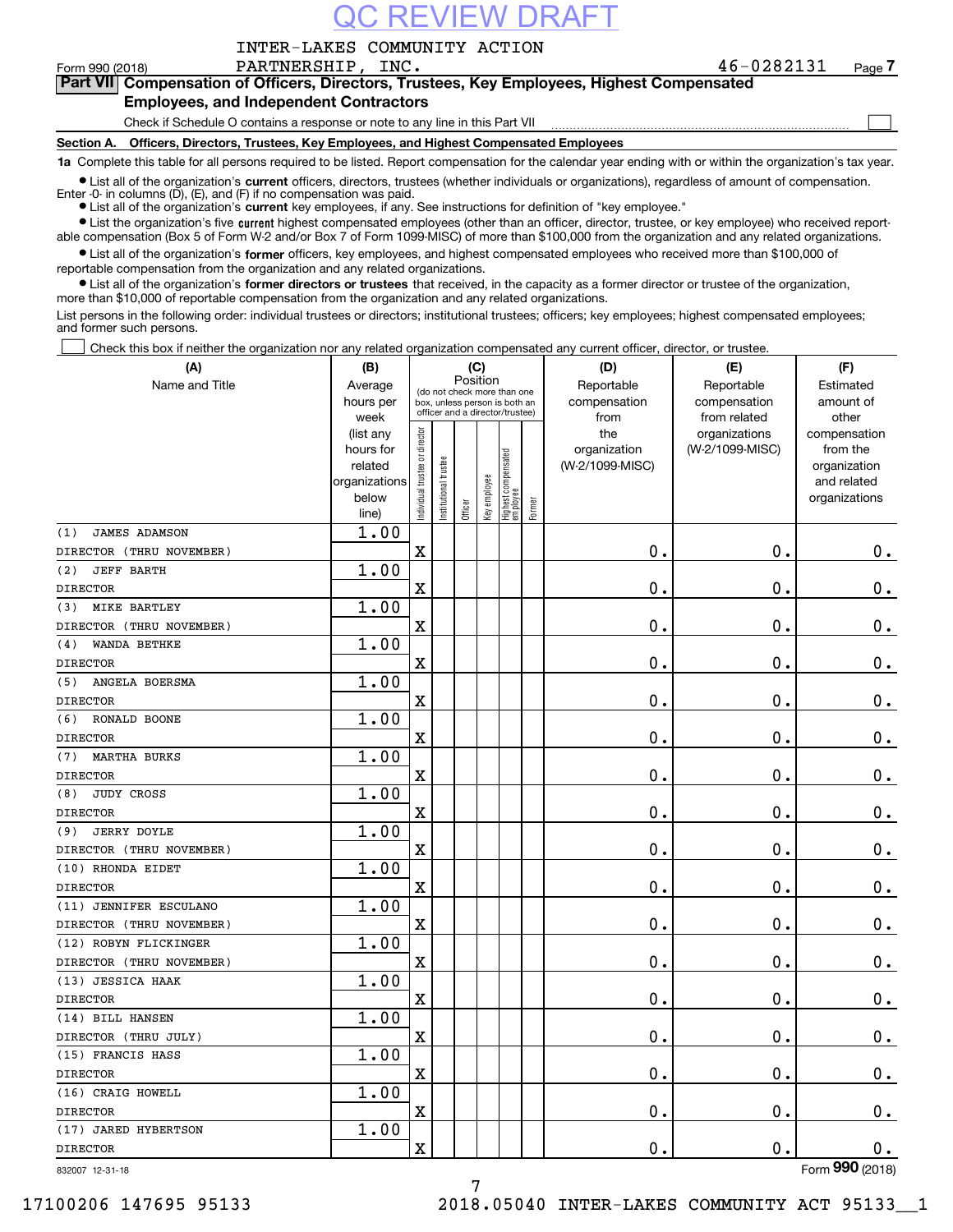| INTER-LAKES COMMUNITY ACTION |  |  |
|------------------------------|--|--|
|                              |  |  |

| 46-0282131<br>PARTNERSHIP, INC.<br>Page 8<br>Form 990 (2018)                                                                                                                                                                                    |                                                                      |                                |                       |         |                 |                                                                                                 |        |                                           |                                                   |                  |          |                                                                          |       |
|-------------------------------------------------------------------------------------------------------------------------------------------------------------------------------------------------------------------------------------------------|----------------------------------------------------------------------|--------------------------------|-----------------------|---------|-----------------|-------------------------------------------------------------------------------------------------|--------|-------------------------------------------|---------------------------------------------------|------------------|----------|--------------------------------------------------------------------------|-------|
| <b>Part VII</b><br>Section A. Officers, Directors, Trustees, Key Employees, and Highest Compensated Employees (continued)                                                                                                                       |                                                                      |                                |                       |         |                 |                                                                                                 |        |                                           |                                                   |                  |          |                                                                          |       |
| (A)<br>Name and title                                                                                                                                                                                                                           | (B)<br>Average<br>hours per<br>week                                  |                                |                       | (C)     | Position        | (do not check more than one<br>box, unless person is both an<br>officer and a director/trustee) |        | (D)<br>Reportable<br>compensation<br>from | (E)<br>Reportable<br>compensation<br>from related |                  |          | (F)<br>Estimated<br>amount of<br>other                                   |       |
|                                                                                                                                                                                                                                                 | (list any<br>hours for<br>related<br>organizations<br>below<br>line) | Individual trustee or director | Institutional trustee | Officer | employee<br>Key | Highest compensated<br>  employee                                                               | Former | the<br>organization<br>(W-2/1099-MISC)    | organizations<br>(W-2/1099-MISC)                  |                  |          | compensation<br>from the<br>organization<br>and related<br>organizations |       |
| (18) KRISTEN INTERMILL<br>DIRECTOR                                                                                                                                                                                                              | 1.00                                                                 | X                              |                       |         |                 |                                                                                                 |        | $\mathbf 0$ .                             |                                                   | 0.               |          |                                                                          | 0.    |
| (19) JIM IVERSON<br>DIRECTOR                                                                                                                                                                                                                    | 1.00                                                                 | X                              |                       |         |                 |                                                                                                 |        | $\mathbf 0$ .                             |                                                   | 0.               |          |                                                                          | $0$ . |
| (20) BRANDY JENSEN<br>DIRECTOR                                                                                                                                                                                                                  | 1.00                                                                 | $\mathbf X$                    |                       |         |                 |                                                                                                 |        | $\mathbf 0$ .                             |                                                   | 0.               |          |                                                                          | 0.    |
| (21) DARRELL KIRBY                                                                                                                                                                                                                              | 1.00                                                                 |                                |                       |         |                 |                                                                                                 |        |                                           |                                                   |                  |          |                                                                          |       |
| DIRECTOR (THRU JULY)<br>(22) BRITTANY KLOPF                                                                                                                                                                                                     | 1.00                                                                 | X                              |                       |         |                 |                                                                                                 |        | $\mathbf 0$ .                             |                                                   | 0.               |          |                                                                          | 0.    |
| DIRECTOR (THRU JULY)<br>(23) MARY LEARY                                                                                                                                                                                                         | 1.00                                                                 | X                              |                       |         |                 |                                                                                                 |        | $\mathbf 0$ .                             |                                                   | 0.               |          |                                                                          | $0$ . |
| DIRECTOR (THRU NOVEMBER)                                                                                                                                                                                                                        |                                                                      | X                              |                       |         |                 |                                                                                                 |        | $\mathbf 0$ .                             |                                                   | 0.               |          |                                                                          | 0.    |
| (24) AUDREY LEMBKE<br>DIRECTOR (THRU MARCH)                                                                                                                                                                                                     | 1.00<br>$\mathbf 0$ .<br>X                                           |                                |                       |         | 0.              |                                                                                                 |        | 0.                                        |                                                   |                  |          |                                                                          |       |
| (25) STAN LIECHTI<br><b>DIRECTOR</b>                                                                                                                                                                                                            | 1.00                                                                 | X                              |                       |         |                 |                                                                                                 |        | $\mathbf 0$ .                             | 0.<br>$0$ .                                       |                  |          |                                                                          |       |
| (26) NANCY MCCLANAHAN                                                                                                                                                                                                                           | 1.00                                                                 |                                |                       |         |                 |                                                                                                 |        |                                           |                                                   |                  |          |                                                                          |       |
| <b>DIRECTOR</b>                                                                                                                                                                                                                                 |                                                                      | $\mathbf x$                    |                       |         |                 |                                                                                                 |        | 0.<br>0.                                  |                                                   | 0.<br>0.         | О.<br>О. |                                                                          |       |
| c Total from continuation sheets to Part VII, Section A                                                                                                                                                                                         |                                                                      |                                |                       |         |                 |                                                                                                 |        | 341,044.                                  |                                                   | $\overline{0}$ . |          | 44,996.                                                                  |       |
|                                                                                                                                                                                                                                                 |                                                                      |                                |                       |         |                 |                                                                                                 |        | 341,044.                                  |                                                   | 0.               |          | 44,996.                                                                  |       |
| Total number of individuals (including but not limited to those listed above) who received more than \$100,000 of reportable<br>2                                                                                                               |                                                                      |                                |                       |         |                 |                                                                                                 |        |                                           |                                                   |                  |          |                                                                          |       |
| compensation from the organization $\blacktriangleright$                                                                                                                                                                                        |                                                                      |                                |                       |         |                 |                                                                                                 |        |                                           |                                                   |                  |          |                                                                          | 2     |
| Did the organization list any former officer, director, or trustee, key employee, or highest compensated employee on<br>3                                                                                                                       |                                                                      |                                |                       |         |                 |                                                                                                 |        |                                           |                                                   |                  |          | Yes                                                                      | No    |
| line 1a? If "Yes," complete Schedule J for such individual material content content to the complete Schedule J<br>For any individual listed on line 1a, is the sum of reportable compensation and other compensation from the organization<br>4 |                                                                      |                                |                       |         |                 |                                                                                                 |        |                                           |                                                   |                  | 3        |                                                                          | х     |
|                                                                                                                                                                                                                                                 |                                                                      |                                |                       |         |                 |                                                                                                 |        |                                           |                                                   |                  | 4        | х                                                                        |       |
| Did any person listed on line 1a receive or accrue compensation from any unrelated organization or individual for services<br>5                                                                                                                 |                                                                      |                                |                       |         |                 |                                                                                                 |        |                                           |                                                   |                  | 5        |                                                                          | X     |
| <b>Section B. Independent Contractors</b>                                                                                                                                                                                                       |                                                                      |                                |                       |         |                 |                                                                                                 |        |                                           |                                                   |                  |          |                                                                          |       |
| Complete this table for your five highest compensated independent contractors that received more than \$100,000 of compensation from<br>1                                                                                                       |                                                                      |                                |                       |         |                 |                                                                                                 |        |                                           |                                                   |                  |          |                                                                          |       |
| the organization. Report compensation for the calendar year ending with or within the organization's tax year.                                                                                                                                  |                                                                      |                                |                       |         |                 |                                                                                                 |        |                                           |                                                   |                  |          |                                                                          |       |
| (A)<br>Name and business address                                                                                                                                                                                                                |                                                                      |                                |                       |         |                 |                                                                                                 |        | (B)<br>Description of services            |                                                   |                  | (C)      | Compensation                                                             |       |
| <b>TIM MARTENS</b><br>S WILLIAMS, SIOUX FALLS, SD 57104<br>717                                                                                                                                                                                  |                                                                      |                                |                       |         |                 |                                                                                                 |        | WEATHERIZATION<br>CONTRACTS FOR CLIENT    |                                                   |                  |          | 118,729.                                                                 |       |
| GARY EMMETT CONSTRUCTION                                                                                                                                                                                                                        |                                                                      |                                |                       |         |                 |                                                                                                 |        | CONSTRUCTION                              |                                                   |                  |          |                                                                          |       |
| 102 EAST 2ND STREET, WHITE, SD 57276<br>104,060.                                                                                                                                                                                                |                                                                      |                                |                       |         |                 |                                                                                                 |        |                                           |                                                   |                  |          |                                                                          |       |

**2**Total number of independent contractors (including but not limited to those listed above) who received more than 2

Form (2018) **990**

832008 12-31-18

8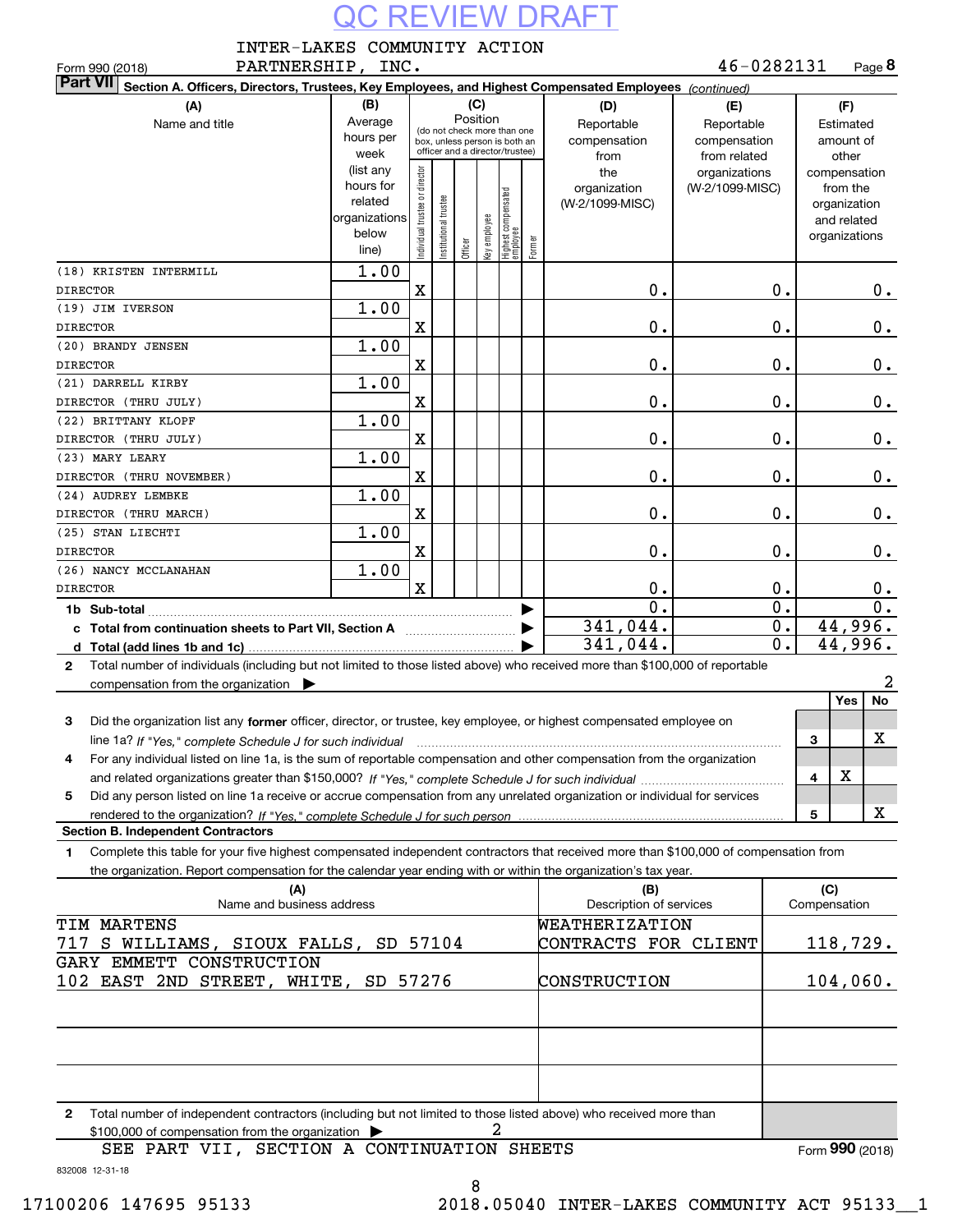INTER-LAKES COMMUNITY ACTION

PARTNERSHIP, INC.  $46-0282131$ Form 990 **Section A. Officers, Directors, Trustees, Key Employees, and Highest Compensated Employees**  *(continued)* **Part VII (A) (B) (C) (D) (E) (F)** Name and title **Average** ReportableReportableEstimatedPosition compensation compensation amount of hours (check all that apply) otherper from from related compensationweektheorganizations Highest compensated employee Highest compensated employee (list any Individual trustee or director organization (W-2/1099-MISC)from the rustee or director hours for (W-2/1099-MISC)organization Institutional trustee Institutional trustee and related related organizations Key employee organizations Individual belowFormer Officer line)1.00 (27) CHUCK MELHBRECH X 0. 0.  $0$  . DIRECTOR 1.00 (28) JEFF NELSON 0. X  $\mathbf 0$  . 0. DIRECTOR(29) BILL NIBBELINK 1.00 X  $\mathbf 0$ 0. 0. DIRECTOR (30) SHARON PETERSON 1.00 X 0. 0.  $0_{.}$ DIRECTOR 1.00 (31) DENISE PICKNER 0. X 0. 0. DIRECTOR (32) STACEY PIPER 1.00 X  $\mathbf 0$  . 0.  $0$  . DIRECTOR (33) ALEX PROTSCH 1.00 X 0. 0. 0. DIRECTOR (34) STEVEN RHODY 1.00 0. X 0. 0. DIRECTOR 1.00 (35) LELAND ROE X 0. 0. 0. DIRECTOR 1.00 (36) LINDA SALMONSON DIRECTORX 0. 0. 0. (37) JOHN SCHIEFELBEIN 1.00 DIRECTORX 0. 0. 0. 1.00 (38) JIM SCHMIDT  $0.$ X 0. 0. DIRECTOR (39) TERESA SKAARER 1.00 X  $\mathbf 0$  . 0. 0. DIRECTOR(40) DENNIS SLAUGHTER 1.00 X  $\mathbf 0$ 0. 0. DIRECTOR(41) DOUG STENGEL 1.00 X 0. 0. 0. DIRECTOR 1.00 (42) CHAD THOMAS 0. X 0. 0. DIRECTOR (43) JESSICA TRAUNTER 1.00 X 0. 0. 0. DIRECTOR (44) CHRISTIAN WESELOH 1.00  $\begin{array}{ccc} \vert \text{X} \vert & \vert & \vert & \vert & \vert \end{array} \qquad \qquad \begin{array}{ccc} \text{0.} & \text{0.} & \text{0.} & \text{0.} \end{array}$ DIRECTOR (45) DELMER WOLKOW 1.00 DIRECTOR $\begin{array}{ccc} \vert \text{X} \vert & \vert & \vert & \vert & \vert \end{array} \qquad \qquad \begin{array}{ccc} \text{0.} & \text{0.} & \text{0.} & \text{0.} \end{array}$ 1.00 (46) ANNETTE MITCHELL  $X$   $\begin{array}{|c|c|c|c|c|}\hline X & X & Y & 0. & \hline \end{array}$  . O. CHAIRMAN Total to Part VII, Section A, line 1c

832201 04-01-18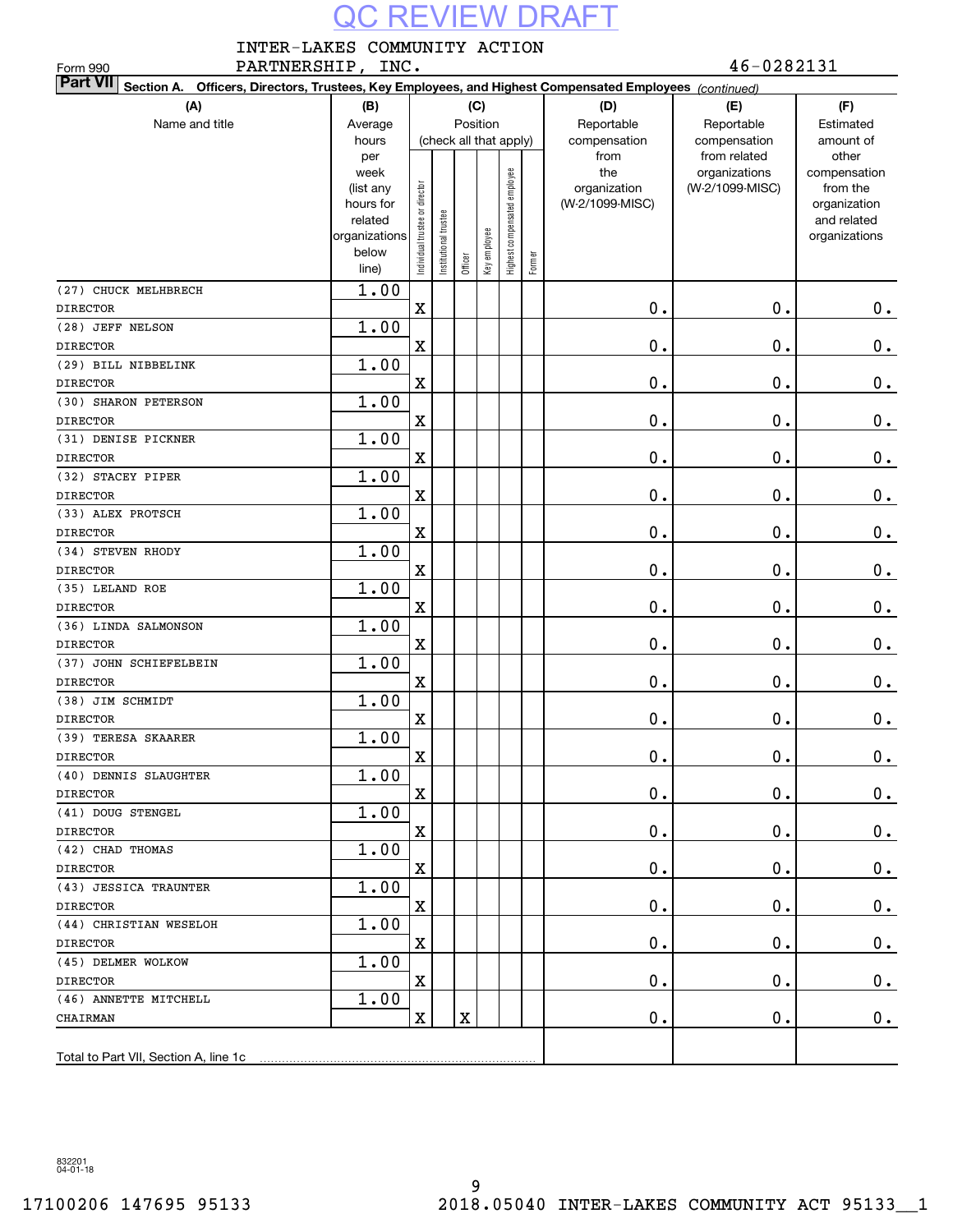INTER-LAKES COMMUNITY ACTION

PARTNERSHIP, INC. 46-0282131 Form 990 **Section A. Officers, Directors, Trustees, Key Employees, and Highest Compensated Employees**  *(continued)* **Part VII (A) (B) (C) (D) (E) (F)** Name and title **Average** Position ReportableReportableEstimated compensation compensation amount of hours (check all that apply) per from from related other compensationweektheorganizations Highest compensated employee Highest compensated employee (W-2/1099-MISC)(list any Individual trustee or director organization from the trustee or director hours for organization (W-2/1099-MISC) Institutional trustee Institutional trustee and related relatedKey employee organizations organizations Individual belowFormer Officer line)1.00 (47) BONNIE DUFFY VICE CHAIRMAN X X 0. 0.  $0$  . 2.00 (48) BRENDA HANTEN 0. X X 0. 0. SECRETARY(49) DENNIS WEELDREYER 1.00 X X  $\mathbf 0$  . 0. 0. TREASURER (50) CYNTHIA DANNENBRING 40.00 X 141,407. 0. 13,331. EXECUTIVE DIRECTOR (51) KIMBERLY RASKE 40.00 X FISCAL DIRECTOR 96,987. 0. 18,539. (52) ARLEEN WEERHEIM 40.00 X DEPUTY DIRECTOR 102,650. 0. 13,126. Total to Part VII, Section A, line 1c 341,044. 44,996.

832201 04-01-18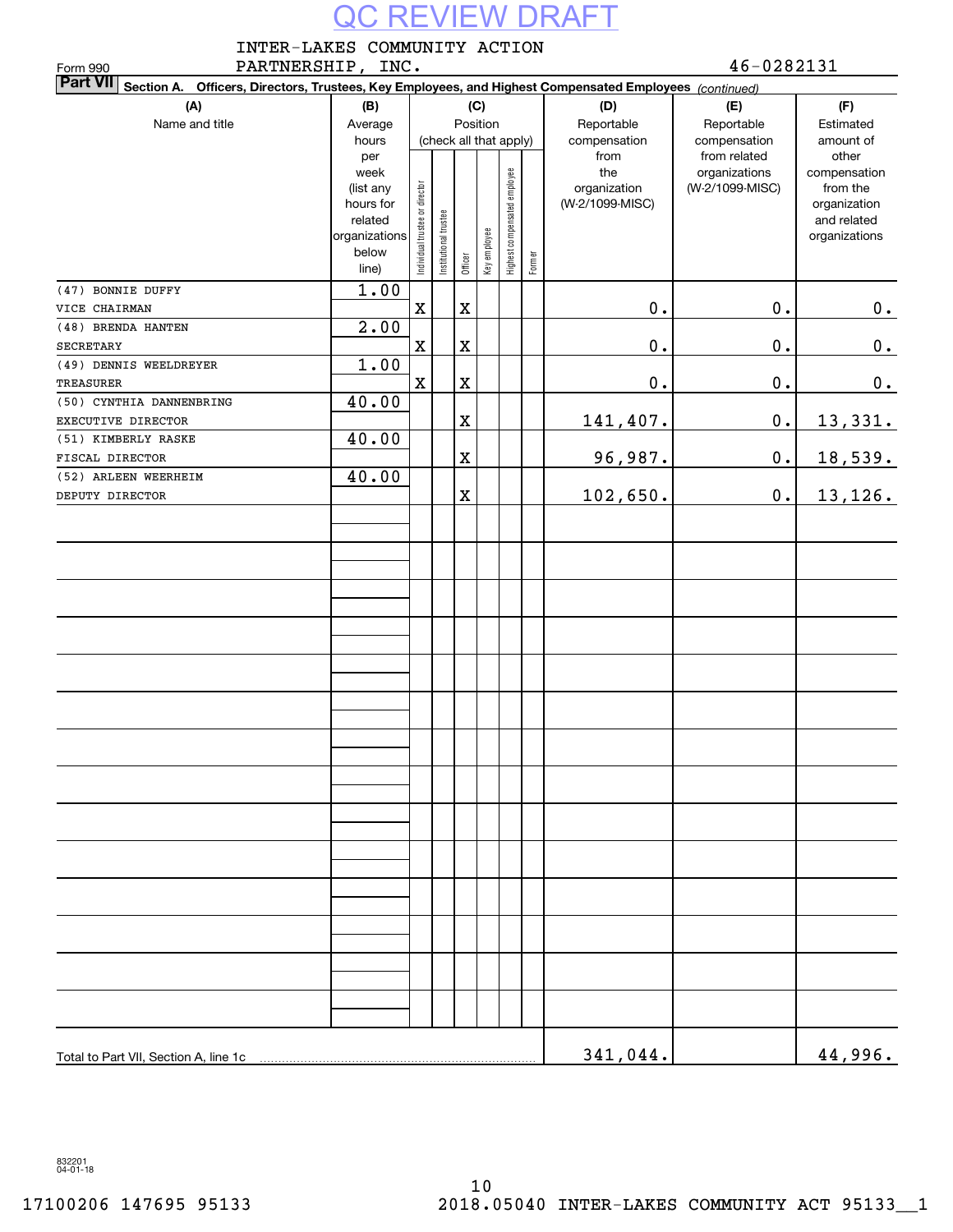INTER-LAKES COMMUNITY ACTION

46-0282131 **9**Form 990 (2018) PARTNERSHIP, INC. 4 6-0 2 8 2 1 3 1 Page **Part VIII Statement of Revenue**  $\mathbf{r}$ Check if Schedule O contains a response or note to any line in this Part VIII **(A)(B) (C) (D)**<br> **(C)** Revenue excluded or **the under the conduct vecture from tax under**<br> **husiness** from tax under Total revenue | Related or Unrelatedexempt function businesssections 512 - 514 revenuerevenue**Contributions, Gifts, Grants**<br>and Other Similar Amounts **1 a** Federated campaigns **Contributions, Gifts, Grants and Other Similar Amounts 1ab**Membership dues ~~~~~~~~ **1b**36,709. **c** Fundraising events ....................... **1cd** Related organizations ................. **1d**10,066,500. **e** Government grants (contributions) **1ef** All other contributions, gifts, grants, and 225,620.  $\mathop{\mathsf{similar}}\nolimits$  amounts not included above  $\,\,\ldots\,$ **1f**51,882. Noncash contributions included in lines 1a-1f: \$ **g**10,328,829. **hTotal.**  Add lines 1a-1f <sup>|</sup> **Business Code** 677,258. **2 a** <code>FOOD PROGRAM REVENUE | 624200 | 677,258.| 677,258.</code> Program Service<br>Revenue **Program Service** TRANSPORTATION PROGRAM REVENUE 624200 78,724. 78,724<br>
HOMELESSNESS PROGRAM REVENUE 624200 43,480. 43,480 78,724. **bRevenue** 43,480. 43,480. **c** HOMELESSNESS PROGRAM REVENUE 624200<br> **CORPETIONARY PROGRAM REVENUE d**DISCRETIONARY PROGRAM REVENUE 624200<br>HOUSING PROGRAM REVENUE 624200 28,948. 28,948. HOUSING PROGRAM REVENUE | 624200 | 3.124. 3.124. 3,124. **e**624100 25,345. 25,345. **f** All other program service revenue  $\ldots$  $\ldots$  $\ldots$ 856,879. Add lines 2a-2f <sup>|</sup> Investment income (including dividends, interest, and **gTotal. 3**23,517.  $\overrightarrow{ }$ other similar amounts) ~~~~~~~~~~~~~~~~~Income from investment of tax-exempt bond proceeds **4**Royalties <sup>|</sup> **5**(ii) Personal **6 a** Gross rents ~~~~~~~**b** Less: rental expenses  $_{\dots\dots\dots}$ **c** Rental income or (loss) | **d** Net rental income or (loss) (i) Securities **a** Gross amount from sales of 67,096. 230,821. assets other than inventory **b** Less: cost or other basis 59,797. 452,240. and sales expenses 7,299. -221,419. **c**Gain or (loss) ~~~~~~~  $-214, 120.$   $-214, 120.$ **d**Net gain or (loss) <sup>|</sup> **8 a** Gross income from fundraising events (not **Other Revenue Other Revenue** including \$ 36 , 709 . <sub>Of</sub> contributions reported on line 1c). See 1,761. **a** Part IV, line 18 ~~~~~~~~~~~~~ 14,523. **b** Less: direct expenses <sub>-----------------------------</sub><br>e . Net income or (less) from fundraining over: **b** $-12,762.$   $-12,762.$ **c**Net income or (loss) from fundraising events <sup>|</sup> **9 a** Gross income from gaming activities. See<br>Rart IV line 19 **a** Part IV, line 19 ~~~~~~~~~~~~~ **b** Less: direct expenses \_\_\_\_\_\_\_\_\_\_\_\_\_\_\_\_\_\_\_\_ **b** $\blacktriangleright$ **c** Net income or (loss) from gaming activities . . . . . . . . . . . . . . . . . . **10 a** Gross sales of inventory, less returns and allowances ~~~~~~~~~~~~~ 160,008. **a**0.**b**Less: cost of goods sold ~~~~~~~~ **b**160,008. 160,008. **Business Code c** Net income or (loss) from sales of inventory . . . . . . . . . . . . . . . . . . Miscellaneous Revenue 350,232. 350,232. **11 a** DEVELOPER FEE INCOME 900099<br>**b** GAIN FROM INSURANCE CLAIM 900099 200.200.**b** GAIN FROM INSURANCE CLAIM | 900099 **cd** All other revenue <sub>………</sub>…………………………<br>e \_**Tetel** Add lines 11e 11d 350,432. **e Total.**  Add lines 11a-11d ~~~~~~~~~~~~~~~ <sup>|</sup> …… ▶ **12Total revenue.**  See instructions 11,492,783. 1,016,887. 1,016,887. 1,016,000. 147,067.<br>**000** 10010 Form (2018) **990**

832009 12-31-18

11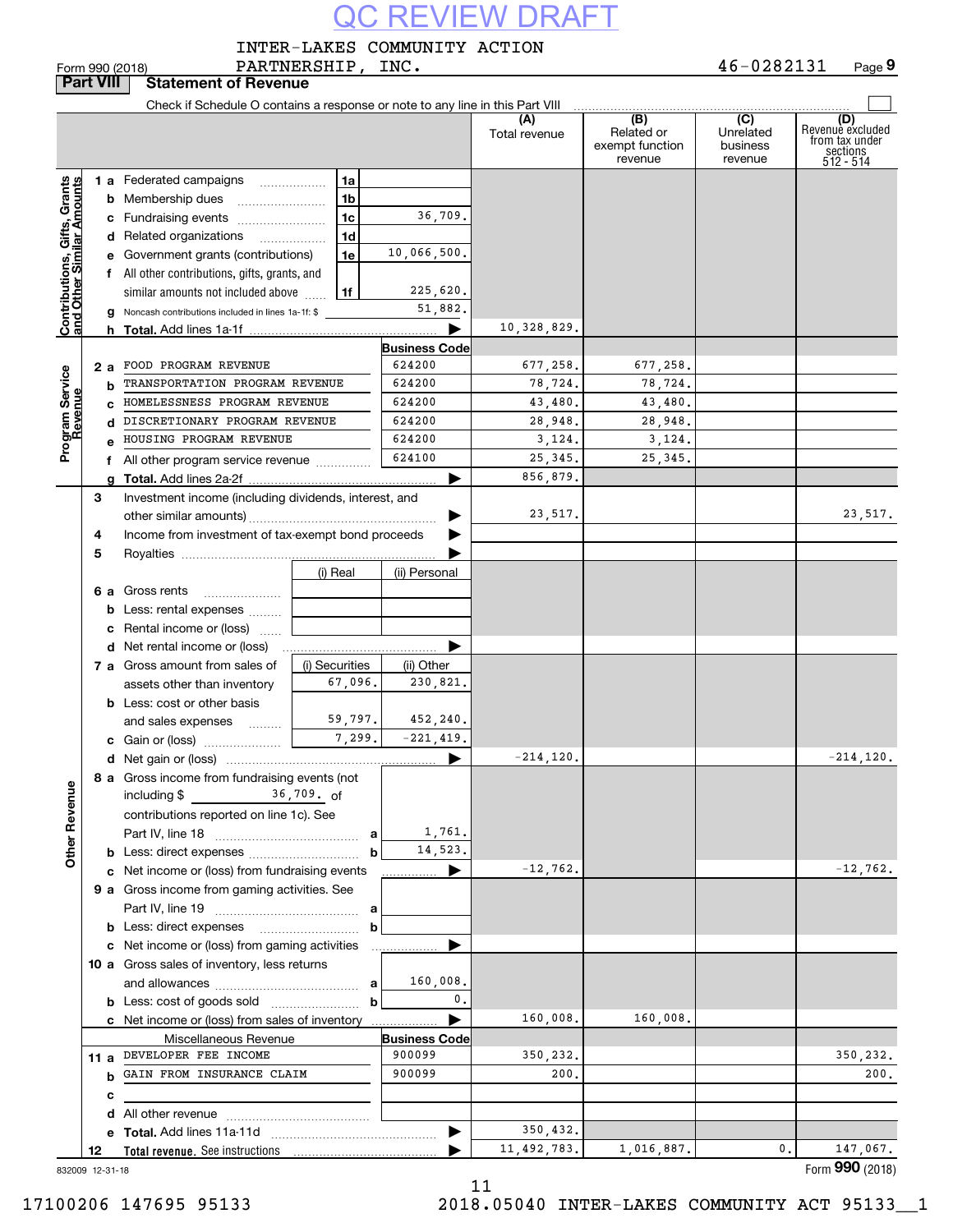INTER-LAKES COMMUNITY ACTION

**PARTNERSHIP**,<br>**Part IX** Statement of Functional Expenses

Form 990 (2018) PARTNERSHIP , INC . 4 6-0 2 8 2 1 3 1 Page **10**

| Section 501(c)(3) and 501(c)(4) organizations must complete all columns. All other organizations must complete column (A). |                                                                                                           |                          |                                    |                                           |                                |  |  |  |
|----------------------------------------------------------------------------------------------------------------------------|-----------------------------------------------------------------------------------------------------------|--------------------------|------------------------------------|-------------------------------------------|--------------------------------|--|--|--|
|                                                                                                                            | Check if Schedule O contains a response or note to any line in this Part IX                               |                          |                                    |                                           |                                |  |  |  |
|                                                                                                                            | Do not include amounts reported on lines 6b,<br>7b, 8b, 9b, and 10b of Part VIII.                         | (A)<br>Total expenses    | (B)<br>Program service<br>expenses | (C)<br>Management and<br>general expenses | (D)<br>Fundraising<br>expenses |  |  |  |
| $\mathbf{1}$                                                                                                               | Grants and other assistance to domestic organizations                                                     |                          |                                    |                                           |                                |  |  |  |
|                                                                                                                            | and domestic governments. See Part IV, line 21                                                            | 12,730.                  | 12,730.                            |                                           |                                |  |  |  |
| $\mathbf{2}$                                                                                                               | Grants and other assistance to domestic                                                                   |                          |                                    |                                           |                                |  |  |  |
|                                                                                                                            | individuals. See Part IV, line 22                                                                         | 2,408,831.               | 2,408,831.                         |                                           |                                |  |  |  |
| 3                                                                                                                          | Grants and other assistance to foreign                                                                    |                          |                                    |                                           |                                |  |  |  |
|                                                                                                                            | organizations, foreign governments, and foreign                                                           |                          |                                    |                                           |                                |  |  |  |
|                                                                                                                            | individuals. See Part IV, lines 15 and 16                                                                 |                          |                                    |                                           |                                |  |  |  |
| 4                                                                                                                          | Benefits paid to or for members                                                                           |                          |                                    |                                           |                                |  |  |  |
| 5                                                                                                                          | Compensation of current officers, directors,                                                              |                          |                                    |                                           |                                |  |  |  |
|                                                                                                                            |                                                                                                           | 383,999.                 | 342, 945.                          | 41,054.                                   |                                |  |  |  |
| 6                                                                                                                          | Compensation not included above, to disqualified                                                          |                          |                                    |                                           |                                |  |  |  |
|                                                                                                                            | persons (as defined under section 4958(f)(1)) and                                                         |                          |                                    |                                           |                                |  |  |  |
|                                                                                                                            | persons described in section 4958(c)(3)(B)                                                                |                          |                                    |                                           |                                |  |  |  |
| 7                                                                                                                          |                                                                                                           | 4,711,124.               | 4,209,192.                         | 501,932.                                  |                                |  |  |  |
| 8                                                                                                                          | Pension plan accruals and contributions (include                                                          |                          |                                    |                                           |                                |  |  |  |
|                                                                                                                            | section 401(k) and 403(b) employer contributions)                                                         | 107,316.                 | $\frac{92,763}{962,388}$           | 14,553.                                   |                                |  |  |  |
| 9                                                                                                                          |                                                                                                           | 1,074,500.               |                                    | 112, 112.                                 |                                |  |  |  |
| 10                                                                                                                         |                                                                                                           | 464, 745.                | 427,950.                           | 36,795.                                   |                                |  |  |  |
| 11                                                                                                                         | Fees for services (non-employees):                                                                        |                          |                                    |                                           |                                |  |  |  |
| а                                                                                                                          |                                                                                                           |                          |                                    |                                           |                                |  |  |  |
| b                                                                                                                          |                                                                                                           |                          |                                    |                                           |                                |  |  |  |
| с                                                                                                                          |                                                                                                           | 39,450.                  | 38,807.                            | 643.                                      |                                |  |  |  |
| d                                                                                                                          |                                                                                                           |                          |                                    |                                           |                                |  |  |  |
| е                                                                                                                          | Professional fundraising services. See Part IV, line 17                                                   |                          |                                    |                                           |                                |  |  |  |
| f                                                                                                                          | Investment management fees                                                                                | 2,446.                   |                                    | 2,446.                                    |                                |  |  |  |
| g                                                                                                                          | Other. (If line 11g amount exceeds 10% of line 25,                                                        |                          |                                    |                                           |                                |  |  |  |
|                                                                                                                            | column (A) amount, list line 11g expenses on Sch O.)                                                      | 280,566.                 | 225, 426.                          | 55, 140.                                  |                                |  |  |  |
| 12                                                                                                                         |                                                                                                           | 18, 299.                 | 18, 274.                           | 25.                                       |                                |  |  |  |
| 13                                                                                                                         |                                                                                                           | 136, 157.                | 106,654.                           | 29,503.                                   |                                |  |  |  |
| 14                                                                                                                         |                                                                                                           | 14,198.                  | 14,065.                            | 133.                                      |                                |  |  |  |
| 15                                                                                                                         |                                                                                                           |                          |                                    |                                           |                                |  |  |  |
| 16                                                                                                                         |                                                                                                           | 277,746.                 | 239,636.                           | 38, 110.                                  |                                |  |  |  |
| 17                                                                                                                         |                                                                                                           | 128, 161.                | 121, 223.                          | 6,938.                                    |                                |  |  |  |
| 18                                                                                                                         | Payments of travel or entertainment expenses                                                              |                          |                                    |                                           |                                |  |  |  |
|                                                                                                                            | for any federal, state, or local public officials                                                         | 140,632.                 |                                    | 2,156.                                    |                                |  |  |  |
| 19                                                                                                                         | Conferences, conventions, and meetings<br>$\overline{1}$                                                  | 45,617.                  | 138,476.<br>45,617.                |                                           |                                |  |  |  |
| 20                                                                                                                         | Interest                                                                                                  |                          |                                    |                                           |                                |  |  |  |
| 21                                                                                                                         | Depreciation, depletion, and amortization                                                                 | 176,833.                 | 176,833.                           |                                           |                                |  |  |  |
| 22                                                                                                                         |                                                                                                           | 195, 258.                | 183, 257.                          | 12,001.                                   |                                |  |  |  |
| 23<br>24                                                                                                                   | Insurance<br>Other expenses. Itemize expenses not covered                                                 |                          |                                    |                                           |                                |  |  |  |
|                                                                                                                            | above. (List miscellaneous expenses in line 24e. If line<br>24e amount exceeds 10% of line 25, column (A) |                          |                                    |                                           |                                |  |  |  |
|                                                                                                                            | amount, list line 24e expenses on Schedule O.)                                                            |                          |                                    |                                           |                                |  |  |  |
| a                                                                                                                          | EQUIPMENT & MAINTENANCE                                                                                   | 240,979.                 | 204,485.                           | 36,494.                                   |                                |  |  |  |
| b                                                                                                                          | PROGRAM SUPPLIES                                                                                          | 153,654.                 | 152,887.                           | 767.                                      |                                |  |  |  |
| C                                                                                                                          | LICENSES & FEES                                                                                           | 99,735.                  | 99,735.                            |                                           |                                |  |  |  |
| d                                                                                                                          | FOOD EXPENSE                                                                                              | 55,063.                  | 55,063.<br>51,392.                 |                                           |                                |  |  |  |
| е                                                                                                                          | All other expenses                                                                                        | 59,338.<br>11, 227, 377. | 10,328,629.                        | 7,946.<br>898,748.                        | 0.                             |  |  |  |
| 25                                                                                                                         | Total functional expenses. Add lines 1 through 24e                                                        |                          |                                    |                                           |                                |  |  |  |
| 26                                                                                                                         | Joint costs. Complete this line only if the organization                                                  |                          |                                    |                                           |                                |  |  |  |
|                                                                                                                            | reported in column (B) joint costs from a combined<br>educational campaign and fundraising solicitation.  |                          |                                    |                                           |                                |  |  |  |
|                                                                                                                            | Check here $\blacktriangleright$<br>if following SOP 98-2 (ASC 958-720)                                   |                          |                                    |                                           |                                |  |  |  |
|                                                                                                                            |                                                                                                           |                          |                                    |                                           |                                |  |  |  |

12

832010 12-31-18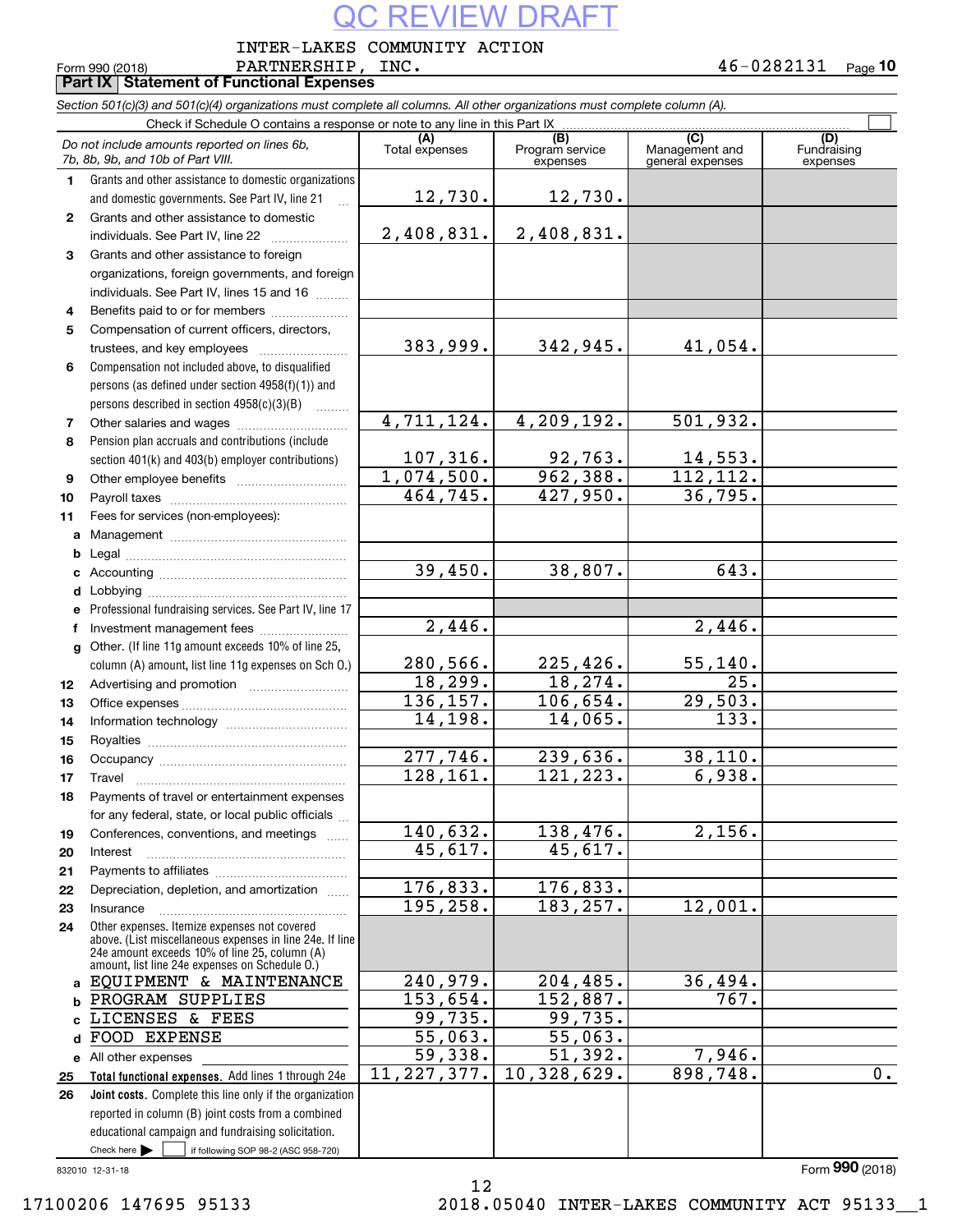VERSHIP, INC. INTER-LAKES COMMUNITY ACTION

Form 990 (2018) PARTNERSHIP , INC **.** 4 6-0 2 8 2 1 3 1 <sub>Page</sub> 11

| Form 990 (2018) |                               | PARTN |
|-----------------|-------------------------------|-------|
|                 | <b>Part X   Balance Sheet</b> |       |

|                             | Part X       | <b>Balance Sheet</b>                                                                                                                                                                                                           |  |            |                               |                         |                             |
|-----------------------------|--------------|--------------------------------------------------------------------------------------------------------------------------------------------------------------------------------------------------------------------------------|--|------------|-------------------------------|-------------------------|-----------------------------|
|                             |              | Check if Schedule O contains a response or note to any line in this Part X                                                                                                                                                     |  |            |                               |                         |                             |
|                             |              |                                                                                                                                                                                                                                |  |            | (A)<br>Beginning of year      |                         | (B)<br>End of year          |
|                             | 1            |                                                                                                                                                                                                                                |  |            | 46,651.                       | $\mathbf{1}$            | 45, 268.                    |
|                             | $\mathbf{2}$ |                                                                                                                                                                                                                                |  |            | 1, 286, 883.                  | $\overline{\mathbf{2}}$ | 1,464,937.                  |
|                             | 3            |                                                                                                                                                                                                                                |  |            | 601, 357.                     | $\mathbf{3}$            | 663,628.                    |
|                             | 4            |                                                                                                                                                                                                                                |  |            | 186, 967.                     | $\overline{4}$          | 168,279.                    |
|                             | 5            | Loans and other receivables from current and former officers, directors,                                                                                                                                                       |  |            |                               |                         |                             |
|                             |              | trustees, key employees, and highest compensated employees. Complete                                                                                                                                                           |  |            |                               |                         |                             |
|                             |              |                                                                                                                                                                                                                                |  |            |                               | 5                       |                             |
|                             | 6            | Loans and other receivables from other disqualified persons (as defined under                                                                                                                                                  |  |            |                               |                         |                             |
|                             |              | section 4958(f)(1)), persons described in section 4958(c)(3)(B), and contributing                                                                                                                                              |  |            |                               |                         |                             |
|                             |              | employers and sponsoring organizations of section 501(c)(9) voluntary                                                                                                                                                          |  |            |                               |                         |                             |
|                             |              | employees' beneficiary organizations (see instr). Complete Part II of Sch L                                                                                                                                                    |  |            |                               | 6                       |                             |
| Assets                      | 7            |                                                                                                                                                                                                                                |  |            |                               | $\overline{7}$          |                             |
|                             | 8            |                                                                                                                                                                                                                                |  |            | 7,797.                        | 8                       | 7,250.                      |
|                             | 9            | Prepaid expenses and deferred charges                                                                                                                                                                                          |  |            | 164, 265.                     | $\mathbf{9}$            | 150, 454.                   |
|                             |              | <b>10a</b> Land, buildings, and equipment: cost or other                                                                                                                                                                       |  |            |                               |                         |                             |
|                             |              | basis. Complete Part VI of Schedule D  10a                                                                                                                                                                                     |  | 4,749,543. |                               |                         |                             |
|                             |              | <u>  10b</u>  <br><b>b</b> Less: accumulated depreciation                                                                                                                                                                      |  | 1,640,341. | $\frac{3,607,677.}{621,744.}$ | 10 <sub>c</sub>         | 3,109,202.                  |
|                             | 11           |                                                                                                                                                                                                                                |  |            |                               | 11                      | 642, 365.                   |
|                             | 12           |                                                                                                                                                                                                                                |  |            |                               | 12                      |                             |
|                             | 13           |                                                                                                                                                                                                                                |  |            |                               | 13                      |                             |
|                             | 14           |                                                                                                                                                                                                                                |  | 14         |                               |                         |                             |
|                             | 15           |                                                                                                                                                                                                                                |  | 1,250,000. | 15                            | 1,570,743.              |                             |
|                             | 16           |                                                                                                                                                                                                                                |  |            | 7,773,341.                    | 16                      | 7,822,126.                  |
|                             | 17           |                                                                                                                                                                                                                                |  |            | 923,696.                      | 17                      | 928,808.                    |
|                             | 18           |                                                                                                                                                                                                                                |  | 18         |                               |                         |                             |
|                             | 19           | Deferred revenue manual contracts and contracts are contracted and contract and contract are contracted and contract are contracted and contract are contracted and contract are contracted and contract are contracted and co |  |            | 89,161.                       | 19                      | 100, 158.                   |
|                             | 20           |                                                                                                                                                                                                                                |  |            |                               | 20                      |                             |
|                             | 21           | Escrow or custodial account liability. Complete Part IV of Schedule D                                                                                                                                                          |  |            | 147,977.                      | 21                      | 55,789.                     |
|                             | 22           | Loans and other payables to current and former officers, directors, trustees,                                                                                                                                                  |  |            |                               |                         |                             |
| Liabilities                 |              | key employees, highest compensated employees, and disqualified persons.                                                                                                                                                        |  |            |                               |                         |                             |
|                             |              |                                                                                                                                                                                                                                |  |            |                               | 22                      |                             |
|                             | 23           | Secured mortgages and notes payable to unrelated third parties                                                                                                                                                                 |  |            | 2,477,235.                    | 23                      | 2,318,869.                  |
|                             | 24           |                                                                                                                                                                                                                                |  |            |                               | 24                      |                             |
|                             | 25           | Other liabilities (including federal income tax, payables to related third                                                                                                                                                     |  |            |                               |                         |                             |
|                             |              | parties, and other liabilities not included on lines 17-24). Complete Part X of                                                                                                                                                |  |            |                               |                         |                             |
|                             |              | Schedule D                                                                                                                                                                                                                     |  |            | 7,000.<br>3,645,069.          | 25                      | 0.                          |
|                             | 26           | Total liabilities. Add lines 17 through 25                                                                                                                                                                                     |  |            |                               | 26                      | 3,403,624.                  |
|                             |              | Organizations that follow SFAS 117 (ASC 958), check here $\blacktriangleright \begin{array}{ c } \hline X & \text{and} \end{array}$                                                                                            |  |            |                               |                         |                             |
|                             |              | complete lines 27 through 29, and lines 33 and 34.                                                                                                                                                                             |  |            | 3,432,361.                    |                         | 4,337,502.                  |
|                             | 27           |                                                                                                                                                                                                                                |  |            | 200,624.                      | 27                      | 81,000.                     |
|                             | 28           | Temporarily restricted net assets                                                                                                                                                                                              |  |            | 495,287.                      | 28                      | 0.                          |
|                             | 29           | Permanently restricted net assets                                                                                                                                                                                              |  |            |                               | 29                      |                             |
|                             |              | Organizations that do not follow SFAS 117 (ASC 958), check here ▶ │                                                                                                                                                            |  |            |                               |                         |                             |
|                             |              | and complete lines 30 through 34.                                                                                                                                                                                              |  |            |                               |                         |                             |
| Net Assets or Fund Balances | 30           |                                                                                                                                                                                                                                |  |            |                               | 30                      |                             |
|                             | 31           | Paid-in or capital surplus, or land, building, or equipment fund                                                                                                                                                               |  |            |                               | 31                      |                             |
|                             | 32           | Retained earnings, endowment, accumulated income, or other funds                                                                                                                                                               |  |            | 4,128,272.                    | 32                      | 4,418,502.                  |
|                             | 33           | Total net assets or fund balances                                                                                                                                                                                              |  |            | 7,773,341.                    | 33                      | 7,822,126.                  |
|                             | 34           |                                                                                                                                                                                                                                |  |            |                               | 34                      | $F_{\text{arm}}$ 990 (2019) |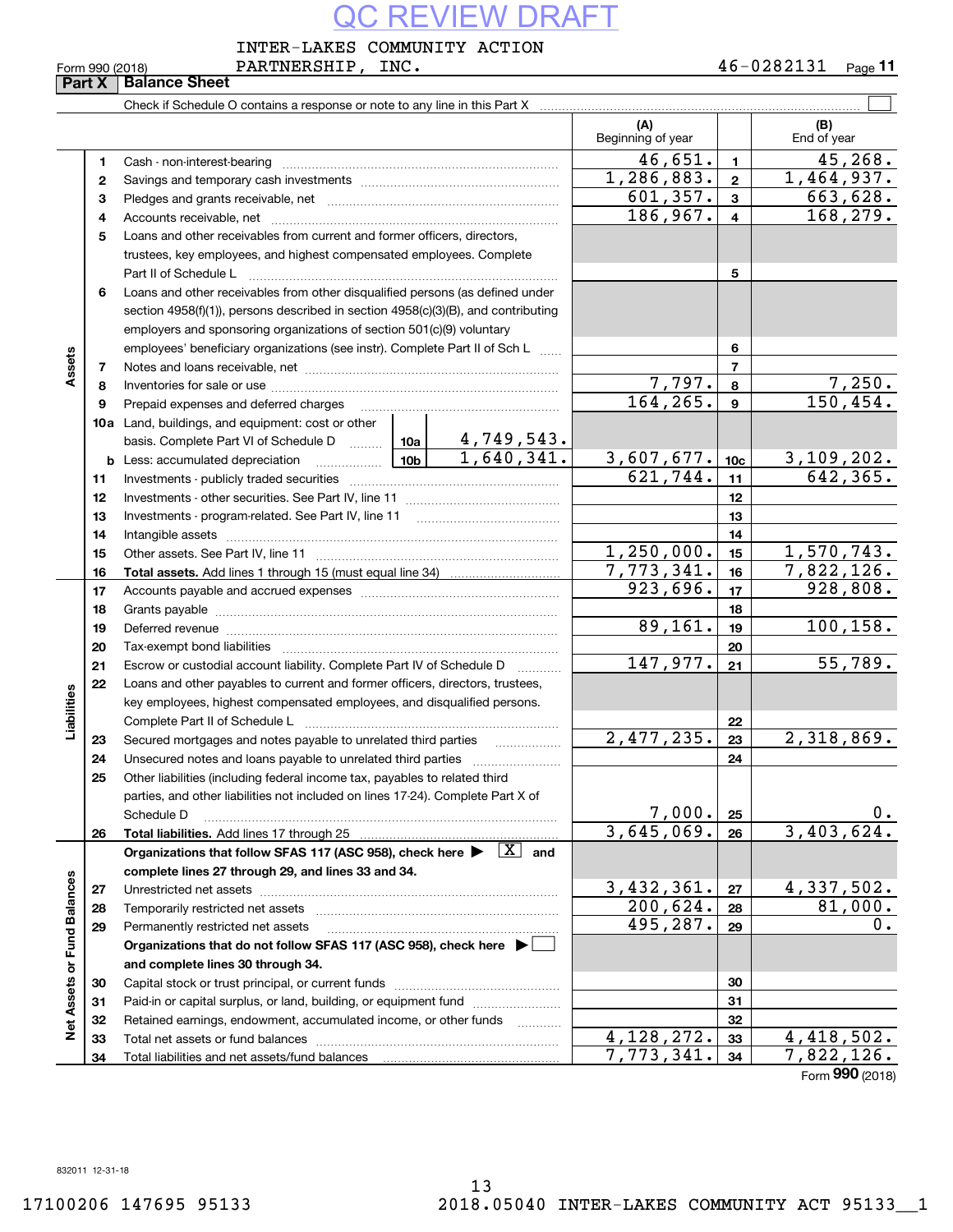|                                                                                                                               | INTER-LAKES COMMUNITY ACTION                                                                                                                                      |                |                |     |                          |  |  |  |  |  |
|-------------------------------------------------------------------------------------------------------------------------------|-------------------------------------------------------------------------------------------------------------------------------------------------------------------|----------------|----------------|-----|--------------------------|--|--|--|--|--|
|                                                                                                                               | PARTNERSHIP, INC.<br>Form 990 (2018)                                                                                                                              |                | 46-0282131     |     | $_{Page}$ 12             |  |  |  |  |  |
|                                                                                                                               | Part XI<br><b>Reconciliation of Net Assets</b>                                                                                                                    |                |                |     |                          |  |  |  |  |  |
|                                                                                                                               | Check if Schedule O contains a response or note to any line in this Part XI [11] [12] Check if Schedule O contains a response or note to any line in this Part XI |                |                |     | $\lceil \text{X} \rceil$ |  |  |  |  |  |
|                                                                                                                               |                                                                                                                                                                   |                |                |     |                          |  |  |  |  |  |
| 1                                                                                                                             | Total revenue (must equal Part VIII, column (A), line 12)                                                                                                         | $\mathbf{1}$   | 11,492,783.    |     |                          |  |  |  |  |  |
| $\mathbf{2}$                                                                                                                  |                                                                                                                                                                   | $\mathbf{2}$   | 11, 227, 377.  |     |                          |  |  |  |  |  |
| 3                                                                                                                             | Revenue less expenses. Subtract line 2 from line 1                                                                                                                | $\mathbf{3}$   | 4, 128, 272.   |     | 265,406.                 |  |  |  |  |  |
| 4                                                                                                                             | $\overline{\mathbf{4}}$                                                                                                                                           |                |                |     |                          |  |  |  |  |  |
| 5                                                                                                                             | Net unrealized gains (losses) on investments                                                                                                                      | 5              |                |     | 4, 163.                  |  |  |  |  |  |
| 6                                                                                                                             | Donated services and use of facilities                                                                                                                            | 6              |                |     |                          |  |  |  |  |  |
| 7                                                                                                                             | Investment expenses                                                                                                                                               | $\overline{7}$ |                |     |                          |  |  |  |  |  |
| 8                                                                                                                             | Prior period adjustments                                                                                                                                          | 8              |                |     |                          |  |  |  |  |  |
| 9                                                                                                                             | Other changes in net assets or fund balances (explain in Schedule O)                                                                                              | $\mathbf{g}$   |                |     | 20,661.                  |  |  |  |  |  |
| 10                                                                                                                            | Net assets or fund balances at end of year. Combine lines 3 through 9 (must equal Part X, line 33,                                                                |                |                |     |                          |  |  |  |  |  |
|                                                                                                                               | column (B))                                                                                                                                                       | 10             | 4,418,502.     |     |                          |  |  |  |  |  |
|                                                                                                                               | Part XII Financial Statements and Reporting                                                                                                                       |                |                |     |                          |  |  |  |  |  |
|                                                                                                                               |                                                                                                                                                                   |                |                |     |                          |  |  |  |  |  |
|                                                                                                                               |                                                                                                                                                                   |                |                | Yes | No                       |  |  |  |  |  |
| 1                                                                                                                             | $\boxed{\mathbf{X}}$ Accrual<br>Cash<br>Accounting method used to prepare the Form 990:<br>Other                                                                  |                |                |     |                          |  |  |  |  |  |
|                                                                                                                               | If the organization changed its method of accounting from a prior year or checked "Other," explain in Schedule O.                                                 |                |                |     |                          |  |  |  |  |  |
| 2a                                                                                                                            | Were the organization's financial statements compiled or reviewed by an independent accountant?                                                                   |                | 2a             |     | Χ                        |  |  |  |  |  |
|                                                                                                                               | If "Yes," check a box below to indicate whether the financial statements for the year were compiled or reviewed on a                                              |                |                |     |                          |  |  |  |  |  |
|                                                                                                                               | separate basis, consolidated basis, or both:                                                                                                                      |                |                |     |                          |  |  |  |  |  |
|                                                                                                                               | Separate basis<br><b>Consolidated basis</b><br>Both consolidated and separate basis                                                                               |                |                |     |                          |  |  |  |  |  |
| b                                                                                                                             | Were the organization's financial statements audited by an independent accountant?                                                                                |                | 2 <sub>b</sub> | X   |                          |  |  |  |  |  |
|                                                                                                                               | If "Yes," check a box below to indicate whether the financial statements for the year were audited on a separate basis,                                           |                |                |     |                          |  |  |  |  |  |
|                                                                                                                               | consolidated basis, or both:                                                                                                                                      |                |                |     |                          |  |  |  |  |  |
|                                                                                                                               | $X$ Separate basis<br>Consolidated basis<br>Both consolidated and separate basis                                                                                  |                |                |     |                          |  |  |  |  |  |
| c                                                                                                                             | If "Yes" to line 2a or 2b, does the organization have a committee that assumes responsibility for oversight of the audit,                                         |                |                |     |                          |  |  |  |  |  |
|                                                                                                                               |                                                                                                                                                                   |                | 2c             | Х   |                          |  |  |  |  |  |
|                                                                                                                               | If the organization changed either its oversight process or selection process during the tax year, explain in Schedule O.                                         |                |                |     |                          |  |  |  |  |  |
|                                                                                                                               | 3a As a result of a federal award, was the organization required to undergo an audit or audits as set forth in the Single Audit                                   |                |                |     |                          |  |  |  |  |  |
|                                                                                                                               |                                                                                                                                                                   |                | За             | х   |                          |  |  |  |  |  |
| b If "Yes," did the organization undergo the required audit or audits? If the organization did not undergo the required audit |                                                                                                                                                                   |                |                |     |                          |  |  |  |  |  |
|                                                                                                                               |                                                                                                                                                                   |                | 3b             | X   |                          |  |  |  |  |  |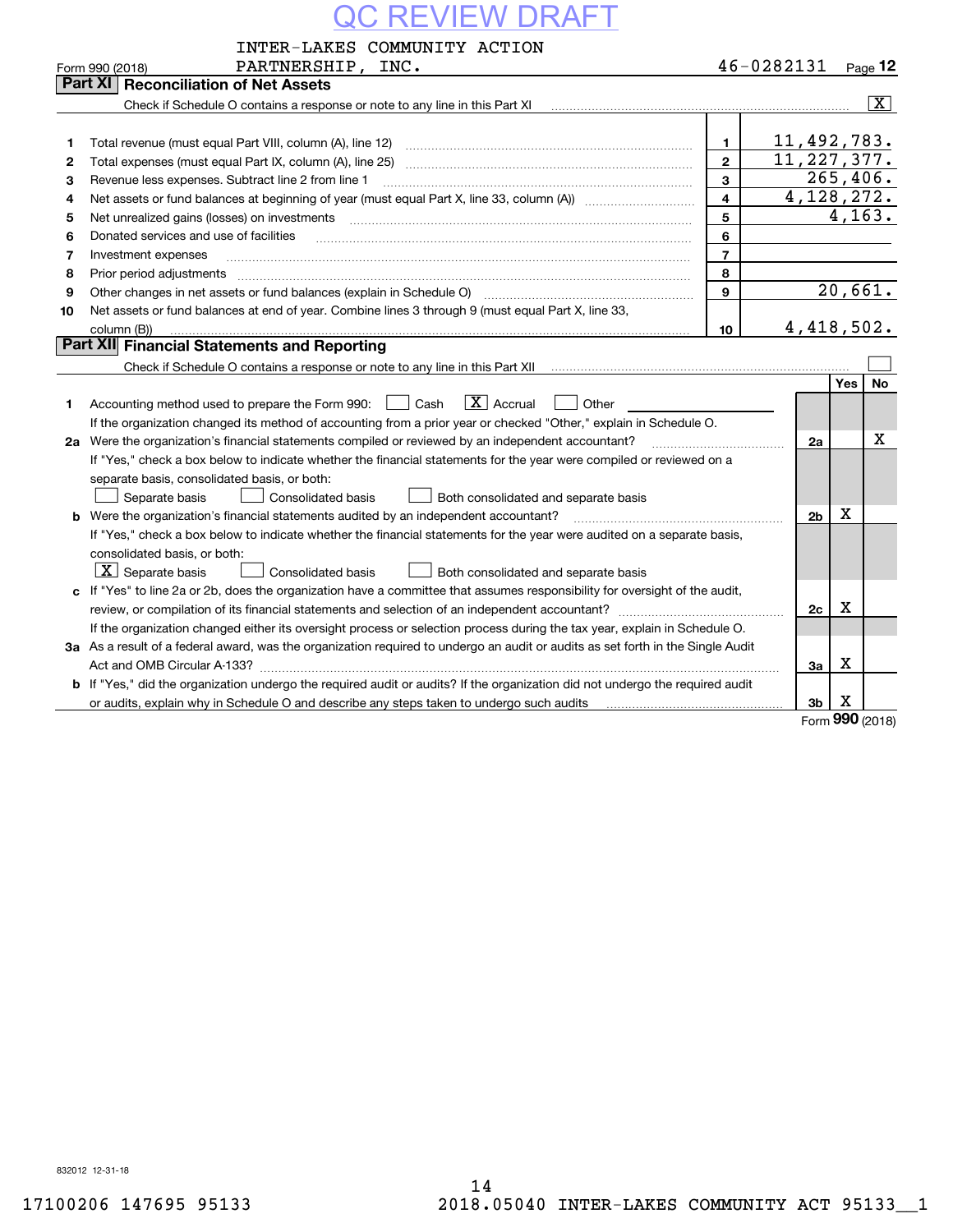| <b>SCHEDULE A</b> |                                                        |  |                                               |                                                                                                                                                                                                                                                                |     |                                                                |                            |  | OMB No. 1545-0047                                   |
|-------------------|--------------------------------------------------------|--|-----------------------------------------------|----------------------------------------------------------------------------------------------------------------------------------------------------------------------------------------------------------------------------------------------------------------|-----|----------------------------------------------------------------|----------------------------|--|-----------------------------------------------------|
|                   | (Form 990 or 990-EZ)                                   |  |                                               | <b>Public Charity Status and Public Support</b><br>Complete if the organization is a section 501(c)(3) organization or a section                                                                                                                               |     |                                                                |                            |  |                                                     |
|                   |                                                        |  |                                               | 4947(a)(1) nonexempt charitable trust.                                                                                                                                                                                                                         |     |                                                                |                            |  |                                                     |
|                   | Department of the Treasury<br>Internal Revenue Service |  |                                               | Attach to Form 990 or Form 990-EZ.                                                                                                                                                                                                                             |     |                                                                |                            |  | <b>Open to Public</b>                               |
|                   |                                                        |  |                                               | Go to www.irs.gov/Form990 for instructions and the latest information.                                                                                                                                                                                         |     |                                                                |                            |  | Inspection<br><b>Employer identification number</b> |
|                   | Name of the organization                               |  | PARTNERSHIP, INC.                             | INTER-LAKES COMMUNITY ACTION                                                                                                                                                                                                                                   |     |                                                                |                            |  | 46-0282131                                          |
| Part I            |                                                        |  |                                               | Reason for Public Charity Status (All organizations must complete this part.) See instructions.                                                                                                                                                                |     |                                                                |                            |  |                                                     |
|                   |                                                        |  |                                               | The organization is not a private foundation because it is: (For lines 1 through 12, check only one box.)                                                                                                                                                      |     |                                                                |                            |  |                                                     |
| 1.                |                                                        |  |                                               | A church, convention of churches, or association of churches described in section 170(b)(1)(A)(i).                                                                                                                                                             |     |                                                                |                            |  |                                                     |
| 2                 |                                                        |  |                                               | A school described in section 170(b)(1)(A)(ii). (Attach Schedule E (Form 990 or 990-EZ).)                                                                                                                                                                      |     |                                                                |                            |  |                                                     |
| 3                 |                                                        |  |                                               | A hospital or a cooperative hospital service organization described in section $170(b)(1)(A)(iii)$ .                                                                                                                                                           |     |                                                                |                            |  |                                                     |
| 4                 |                                                        |  |                                               | A medical research organization operated in conjunction with a hospital described in section 170(b)(1)(A)(iii). Enter the hospital's name,                                                                                                                     |     |                                                                |                            |  |                                                     |
|                   | city, and state:                                       |  |                                               |                                                                                                                                                                                                                                                                |     |                                                                |                            |  |                                                     |
| 5                 |                                                        |  |                                               | An organization operated for the benefit of a college or university owned or operated by a governmental unit described in                                                                                                                                      |     |                                                                |                            |  |                                                     |
|                   |                                                        |  | section 170(b)(1)(A)(iv). (Complete Part II.) |                                                                                                                                                                                                                                                                |     |                                                                |                            |  |                                                     |
| 6                 |                                                        |  |                                               | A federal, state, or local government or governmental unit described in section 170(b)(1)(A)(v).                                                                                                                                                               |     |                                                                |                            |  |                                                     |
| $\mathbf{X}$<br>7 |                                                        |  |                                               | An organization that normally receives a substantial part of its support from a governmental unit or from the general public described in                                                                                                                      |     |                                                                |                            |  |                                                     |
| 8                 |                                                        |  | section 170(b)(1)(A)(vi). (Complete Part II.) |                                                                                                                                                                                                                                                                |     |                                                                |                            |  |                                                     |
| 9                 |                                                        |  |                                               | A community trust described in section 170(b)(1)(A)(vi). (Complete Part II.)<br>An agricultural research organization described in section 170(b)(1)(A)(ix) operated in conjunction with a land-grant college                                                  |     |                                                                |                            |  |                                                     |
|                   |                                                        |  |                                               | or university or a non-land-grant college of agriculture (see instructions). Enter the name, city, and state of the college or                                                                                                                                 |     |                                                                |                            |  |                                                     |
|                   | university:                                            |  |                                               |                                                                                                                                                                                                                                                                |     |                                                                |                            |  |                                                     |
| 10                |                                                        |  |                                               | An organization that normally receives: (1) more than 33 1/3% of its support from contributions, membership fees, and gross receipts from                                                                                                                      |     |                                                                |                            |  |                                                     |
|                   |                                                        |  |                                               | activities related to its exempt functions - subject to certain exceptions, and (2) no more than 33 1/3% of its support from gross investment                                                                                                                  |     |                                                                |                            |  |                                                     |
|                   |                                                        |  |                                               | income and unrelated business taxable income (less section 511 tax) from businesses acquired by the organization after June 30, 1975.                                                                                                                          |     |                                                                |                            |  |                                                     |
|                   |                                                        |  | See section 509(a)(2). (Complete Part III.)   |                                                                                                                                                                                                                                                                |     |                                                                |                            |  |                                                     |
| 11                |                                                        |  |                                               | An organization organized and operated exclusively to test for public safety. See section 509(a)(4).                                                                                                                                                           |     |                                                                |                            |  |                                                     |
| 12                |                                                        |  |                                               | An organization organized and operated exclusively for the benefit of, to perform the functions of, or to carry out the purposes of one or                                                                                                                     |     |                                                                |                            |  |                                                     |
|                   |                                                        |  |                                               | more publicly supported organizations described in section 509(a)(1) or section 509(a)(2). See section 509(a)(3). Check the box in                                                                                                                             |     |                                                                |                            |  |                                                     |
|                   |                                                        |  |                                               | lines 12a through 12d that describes the type of supporting organization and complete lines 12e, 12f, and 12g.                                                                                                                                                 |     |                                                                |                            |  |                                                     |
| a                 |                                                        |  |                                               | Type I. A supporting organization operated, supervised, or controlled by its supported organization(s), typically by giving<br>the supported organization(s) the power to regularly appoint or elect a majority of the directors or trustees of the supporting |     |                                                                |                            |  |                                                     |
|                   |                                                        |  |                                               | organization. You must complete Part IV, Sections A and B.                                                                                                                                                                                                     |     |                                                                |                            |  |                                                     |
| b                 |                                                        |  |                                               | Type II. A supporting organization supervised or controlled in connection with its supported organization(s), by having                                                                                                                                        |     |                                                                |                            |  |                                                     |
|                   |                                                        |  |                                               | control or management of the supporting organization vested in the same persons that control or manage the supported                                                                                                                                           |     |                                                                |                            |  |                                                     |
|                   |                                                        |  |                                               | organization(s). You must complete Part IV, Sections A and C.                                                                                                                                                                                                  |     |                                                                |                            |  |                                                     |
| с                 |                                                        |  |                                               | Type III functionally integrated. A supporting organization operated in connection with, and functionally integrated with,                                                                                                                                     |     |                                                                |                            |  |                                                     |
|                   |                                                        |  |                                               | its supported organization(s) (see instructions). You must complete Part IV, Sections A, D, and E.                                                                                                                                                             |     |                                                                |                            |  |                                                     |
| d                 |                                                        |  |                                               | Type III non-functionally integrated. A supporting organization operated in connection with its supported organization(s)                                                                                                                                      |     |                                                                |                            |  |                                                     |
|                   |                                                        |  |                                               | that is not functionally integrated. The organization generally must satisfy a distribution requirement and an attentiveness                                                                                                                                   |     |                                                                |                            |  |                                                     |
|                   |                                                        |  |                                               | requirement (see instructions). You must complete Part IV, Sections A and D, and Part V.                                                                                                                                                                       |     |                                                                |                            |  |                                                     |
| е                 |                                                        |  |                                               | Check this box if the organization received a written determination from the IRS that it is a Type I, Type II, Type III                                                                                                                                        |     |                                                                |                            |  |                                                     |
|                   | Enter the number of supported organizations            |  |                                               | functionally integrated, or Type III non-functionally integrated supporting organization.                                                                                                                                                                      |     |                                                                |                            |  |                                                     |
|                   |                                                        |  |                                               | Provide the following information about the supported organization(s).                                                                                                                                                                                         |     |                                                                |                            |  |                                                     |
|                   | (i) Name of supported                                  |  | (ii) EIN                                      | (iii) Type of organization                                                                                                                                                                                                                                     |     | (iv) Is the organization listed<br>in your governing document? | (v) Amount of monetary     |  | (vi) Amount of other                                |
|                   | organization                                           |  |                                               | (described on lines 1-10<br>above (see instructions))                                                                                                                                                                                                          | Yes | No                                                             | support (see instructions) |  | support (see instructions)                          |
|                   |                                                        |  |                                               |                                                                                                                                                                                                                                                                |     |                                                                |                            |  |                                                     |
|                   |                                                        |  |                                               |                                                                                                                                                                                                                                                                |     |                                                                |                            |  |                                                     |
|                   |                                                        |  |                                               |                                                                                                                                                                                                                                                                |     |                                                                |                            |  |                                                     |
|                   |                                                        |  |                                               |                                                                                                                                                                                                                                                                |     |                                                                |                            |  |                                                     |
|                   |                                                        |  |                                               |                                                                                                                                                                                                                                                                |     |                                                                |                            |  |                                                     |
|                   |                                                        |  |                                               |                                                                                                                                                                                                                                                                |     |                                                                |                            |  |                                                     |
|                   |                                                        |  |                                               |                                                                                                                                                                                                                                                                |     |                                                                |                            |  |                                                     |
|                   |                                                        |  |                                               |                                                                                                                                                                                                                                                                |     |                                                                |                            |  |                                                     |
|                   |                                                        |  |                                               |                                                                                                                                                                                                                                                                |     |                                                                |                            |  |                                                     |
| Total             |                                                        |  |                                               |                                                                                                                                                                                                                                                                |     |                                                                |                            |  |                                                     |

LHA For Paperwork Reduction Act Notice, see the Instructions for Form 990 or 990-EZ. 832021 10-11-18 Schedule A (Form 990 or 990-EZ) 2018 15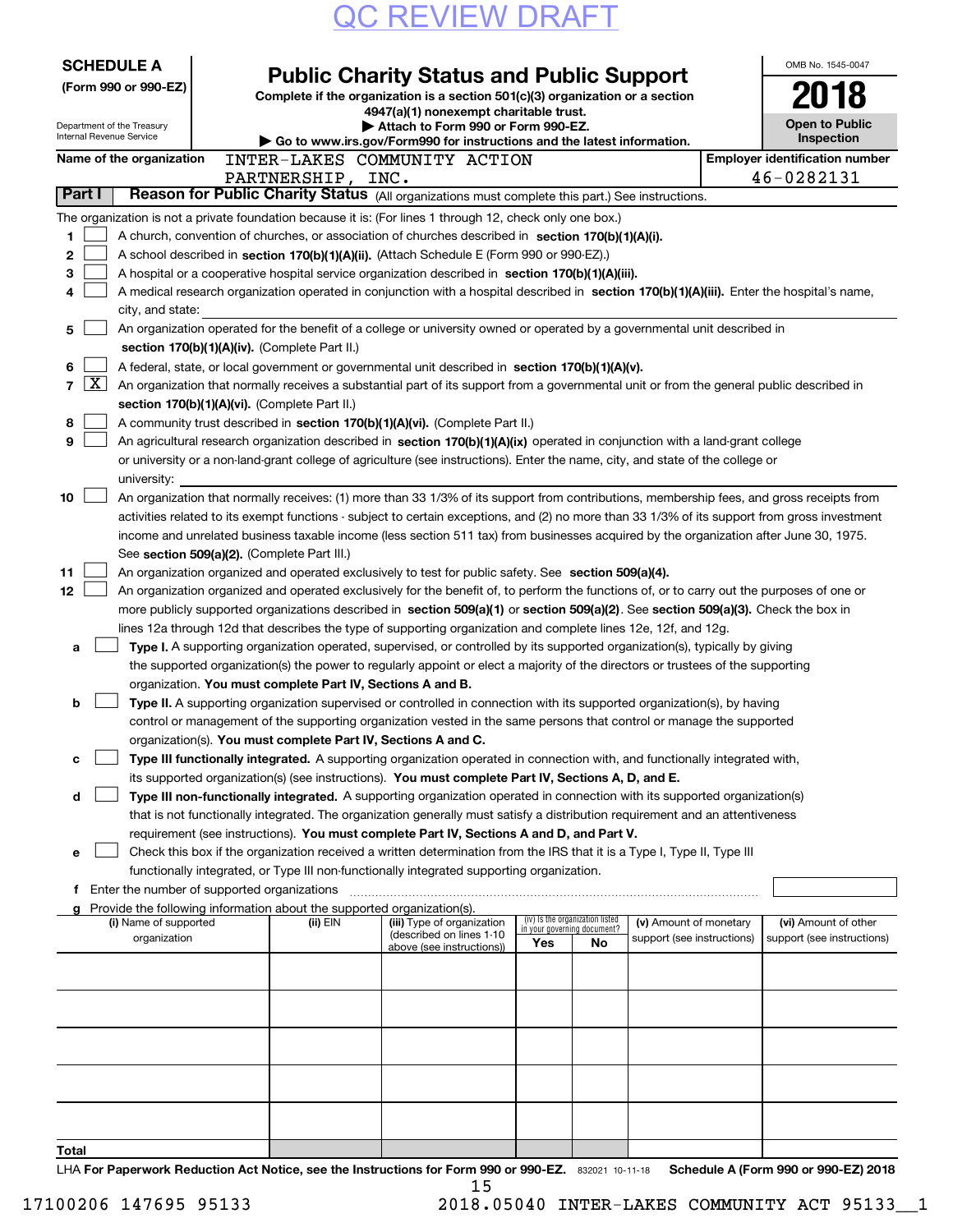### INTER-LAKES COMMUNITY ACTION

### Schedule A (Form 990 or 990-EZ) 2018 Page PARTNERSHIP, INC. 46-0282131

**2**

(Complete only if you checked the box on line 5, 7, or 8 of Part I or if the organization failed to qualify under Part III. If the organization fails to qualify under the tests listed below, please complete Part III.) **Part II** | Support Schedule for Organizations Described in Sections 170(b)(1)(A)(iv) and 170(b)(1)(A)(vi)

| <b>Section A. Public Support</b>                                                                                                               |          |            |            |            |                                      |                                          |
|------------------------------------------------------------------------------------------------------------------------------------------------|----------|------------|------------|------------|--------------------------------------|------------------------------------------|
| Calendar year (or fiscal year beginning in)                                                                                                    | (a) 2014 | $(b)$ 2015 | $(c)$ 2016 | $(d)$ 2017 | (e) 2018                             | (f) Total                                |
| 1 Gifts, grants, contributions, and                                                                                                            |          |            |            |            |                                      |                                          |
| membership fees received. (Do not                                                                                                              |          |            |            |            |                                      |                                          |
| include any "unusual grants.")                                                                                                                 | 9329754. | 9380521.   |            |            | 9434732.10083424.10328829.48557260.  |                                          |
| 2 Tax revenues levied for the organ-                                                                                                           |          |            |            |            |                                      |                                          |
| ization's benefit and either paid to                                                                                                           |          |            |            |            |                                      |                                          |
| or expended on its behalf                                                                                                                      |          |            |            |            |                                      |                                          |
| 3 The value of services or facilities                                                                                                          |          |            |            |            |                                      |                                          |
| furnished by a governmental unit to                                                                                                            |          |            |            |            |                                      |                                          |
| the organization without charge                                                                                                                |          |            |            |            |                                      |                                          |
| 4 Total. Add lines 1 through 3                                                                                                                 | 9329754. | 9380521.   |            |            | 9434732.10083424.10328829.48557260.  |                                          |
| 5 The portion of total contributions                                                                                                           |          |            |            |            |                                      |                                          |
| by each person (other than a                                                                                                                   |          |            |            |            |                                      |                                          |
| governmental unit or publicly                                                                                                                  |          |            |            |            |                                      |                                          |
| supported organization) included                                                                                                               |          |            |            |            |                                      |                                          |
| on line 1 that exceeds 2% of the                                                                                                               |          |            |            |            |                                      |                                          |
| amount shown on line 11,                                                                                                                       |          |            |            |            |                                      |                                          |
| column (f)                                                                                                                                     |          |            |            |            |                                      |                                          |
| 6 Public support. Subtract line 5 from line 4.                                                                                                 |          |            |            |            |                                      | 48557260.                                |
| <b>Section B. Total Support</b>                                                                                                                |          |            |            |            |                                      |                                          |
| Calendar year (or fiscal year beginning in)                                                                                                    | (a) 2014 | $(b)$ 2015 | $(c)$ 2016 | $(d)$ 2017 | (e) 2018                             | (f) Total                                |
| <b>7</b> Amounts from line 4                                                                                                                   | 9329754. | 9380521.   |            |            | 9434732.10083424.10328829.48557260.  |                                          |
| 8 Gross income from interest,                                                                                                                  |          |            |            |            |                                      |                                          |
| dividends, payments received on                                                                                                                |          |            |            |            |                                      |                                          |
| securities loans, rents, royalties,                                                                                                            |          |            |            |            |                                      |                                          |
| and income from similar sources                                                                                                                | 3,975.   | 5,036.     | 4,960.     | 10,030.    | 23,517.                              | 47,518.                                  |
| 9 Net income from unrelated business                                                                                                           |          |            |            |            |                                      |                                          |
| activities, whether or not the                                                                                                                 |          |            |            |            |                                      |                                          |
| business is regularly carried on                                                                                                               |          |            |            |            |                                      |                                          |
| 10 Other income. Do not include gain                                                                                                           |          |            |            |            |                                      |                                          |
| or loss from the sale of capital                                                                                                               |          |            |            |            |                                      |                                          |
| assets (Explain in Part VI.)                                                                                                                   | 15,708.  | 1,210.     | 6,580.     | 23,303.    | 200.                                 | 47,001.                                  |
| 11 Total support. Add lines 7 through 10                                                                                                       |          |            |            |            |                                      | 48651779.                                |
| 12 Gross receipts from related activities, etc. (see instructions)                                                                             |          |            |            |            | 12                                   | 5,551,374.                               |
| 13 First five years. If the Form 990 is for the organization's first, second, third, fourth, or fifth tax year as a section 501(c)(3)          |          |            |            |            |                                      |                                          |
| organization, check this box and stop here                                                                                                     |          |            |            |            |                                      |                                          |
| Section C. Computation of Public Support Percentage                                                                                            |          |            |            |            |                                      |                                          |
| 14 Public support percentage for 2018 (line 6, column (f) divided by line 11, column (f) <i>mummention</i>                                     |          |            |            |            | 14                                   | 99.81<br>%                               |
|                                                                                                                                                |          |            |            |            | 15                                   | 99.84<br>%                               |
| 16a 33 1/3% support test - 2018. If the organization did not check the box on line 13, and line 14 is 33 1/3% or more, check this box and      |          |            |            |            |                                      |                                          |
| stop here. The organization qualifies as a publicly supported organization                                                                     |          |            |            |            |                                      | $\blacktriangleright$ $\boxed{\text{X}}$ |
| b 33 1/3% support test - 2017. If the organization did not check a box on line 13 or 16a, and line 15 is 33 1/3% or more, check this box       |          |            |            |            |                                      |                                          |
| and stop here. The organization qualifies as a publicly supported organization                                                                 |          |            |            |            |                                      |                                          |
| 17a 10% -facts-and-circumstances test - 2018. If the organization did not check a box on line 13, 16a, or 16b, and line 14 is 10% or more,     |          |            |            |            |                                      |                                          |
| and if the organization meets the "facts-and-circumstances" test, check this box and stop here. Explain in Part VI how the organization        |          |            |            |            |                                      |                                          |
| meets the "facts-and-circumstances" test. The organization qualifies as a publicly supported organization                                      |          |            |            |            |                                      |                                          |
| <b>b 10% -facts-and-circumstances test - 2017.</b> If the organization did not check a box on line 13, 16a, 16b, or 17a, and line 15 is 10% or |          |            |            |            |                                      |                                          |
| more, and if the organization meets the "facts-and-circumstances" test, check this box and stop here. Explain in Part VI how the               |          |            |            |            |                                      |                                          |
| organization meets the "facts-and-circumstances" test. The organization qualifies as a publicly supported organization                         |          |            |            |            |                                      |                                          |
| 18 Private foundation. If the organization did not check a box on line 13, 16a, 16b, 17a, or 17b, check this box and see instructions          |          |            |            |            |                                      |                                          |
|                                                                                                                                                |          |            |            |            | Schedule A (Form 990 or 990-EZ) 2018 |                                          |

832022 10-11-18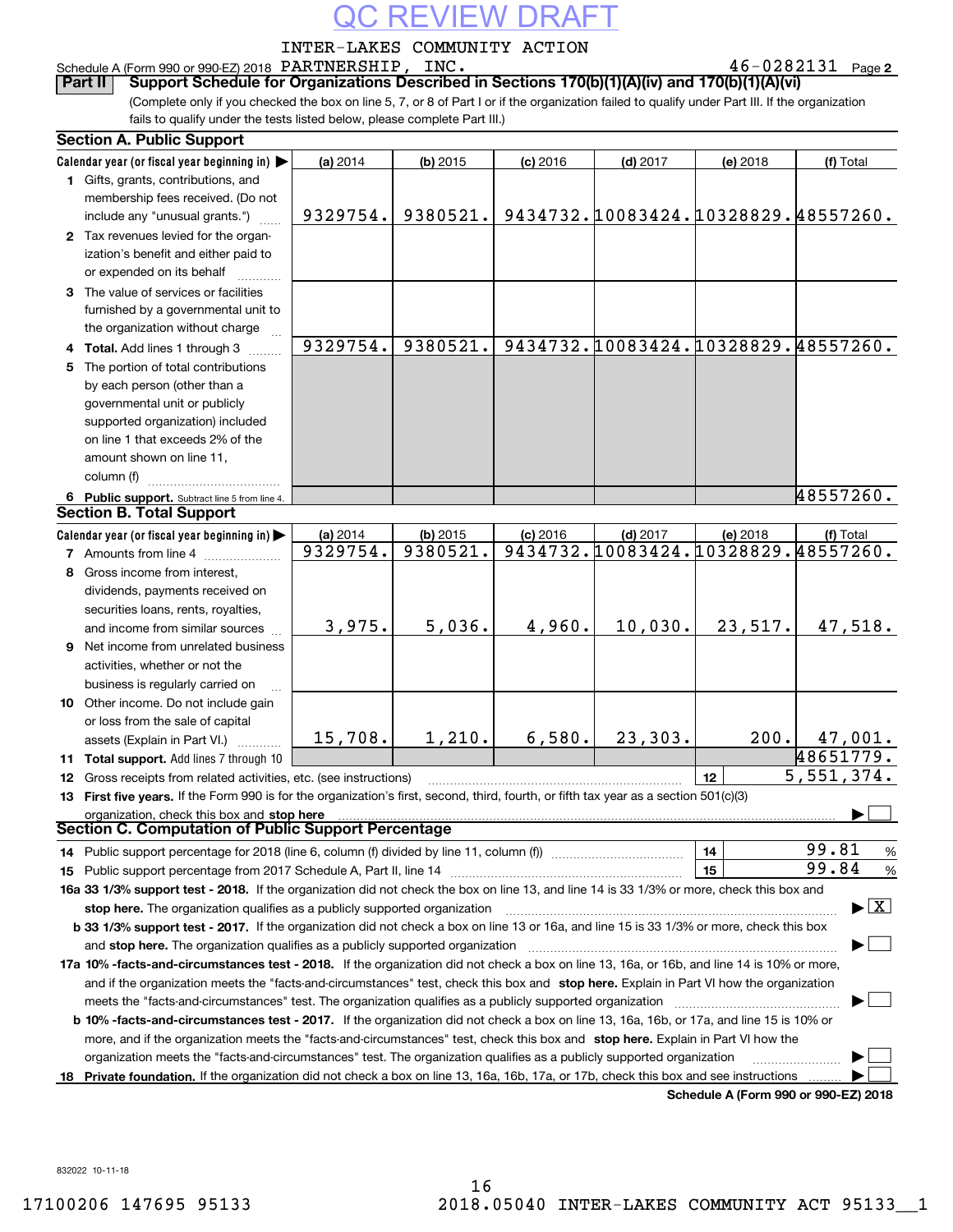### INTER-LAKES COMMUNITY ACTION

**3** Schedule A (Form 990 or 990-EZ) 2018 Page PARTNERSHIP, INC. 46-0282131

(Complete only if you checked the box on line 10 of Part I or if the organization failed to qualify under Part II. If the organization fails to **Part III** | Support Schedule for Organizations Described in Section 509(a)(2)

|  |  | qualify under the tests listed below, please complete Part II.) |  |
|--|--|-----------------------------------------------------------------|--|
|  |  |                                                                 |  |

|    | <b>Section A. Public Support</b>                                                                                                                                                                                               |          |          |            |            |          |                                      |
|----|--------------------------------------------------------------------------------------------------------------------------------------------------------------------------------------------------------------------------------|----------|----------|------------|------------|----------|--------------------------------------|
|    | Calendar year (or fiscal year beginning in) $\blacktriangleright$                                                                                                                                                              | (a) 2014 | (b) 2015 | $(c)$ 2016 | $(d)$ 2017 | (e) 2018 | (f) Total                            |
|    | 1 Gifts, grants, contributions, and                                                                                                                                                                                            |          |          |            |            |          |                                      |
|    | membership fees received. (Do not                                                                                                                                                                                              |          |          |            |            |          |                                      |
|    | include any "unusual grants.")                                                                                                                                                                                                 |          |          |            |            |          |                                      |
|    | <b>2</b> Gross receipts from admissions,<br>merchandise sold or services per-<br>formed, or facilities furnished in<br>any activity that is related to the<br>organization's tax-exempt purpose                                |          |          |            |            |          |                                      |
|    | 3 Gross receipts from activities that<br>are not an unrelated trade or bus-                                                                                                                                                    |          |          |            |            |          |                                      |
|    | iness under section 513                                                                                                                                                                                                        |          |          |            |            |          |                                      |
|    | 4 Tax revenues levied for the organ-                                                                                                                                                                                           |          |          |            |            |          |                                      |
|    | ization's benefit and either paid to<br>or expended on its behalf<br>.                                                                                                                                                         |          |          |            |            |          |                                      |
|    | 5 The value of services or facilities<br>furnished by a governmental unit to                                                                                                                                                   |          |          |            |            |          |                                      |
|    | the organization without charge                                                                                                                                                                                                |          |          |            |            |          |                                      |
|    | <b>6 Total.</b> Add lines 1 through 5                                                                                                                                                                                          |          |          |            |            |          |                                      |
|    | 7a Amounts included on lines 1, 2, and<br>3 received from disqualified persons                                                                                                                                                 |          |          |            |            |          |                                      |
|    | <b>b</b> Amounts included on lines 2 and 3 received<br>from other than disqualified persons that<br>exceed the greater of \$5,000 or 1% of the<br>amount on line 13 for the year                                               |          |          |            |            |          |                                      |
|    | c Add lines 7a and 7b                                                                                                                                                                                                          |          |          |            |            |          |                                      |
|    | 8 Public support. (Subtract line 7c from line 6.)<br><b>Section B. Total Support</b>                                                                                                                                           |          |          |            |            |          |                                      |
|    | Calendar year (or fiscal year beginning in)                                                                                                                                                                                    | (a) 2014 | (b) 2015 | $(c)$ 2016 | $(d)$ 2017 | (e) 2018 | (f) Total                            |
|    | 9 Amounts from line 6                                                                                                                                                                                                          |          |          |            |            |          |                                      |
|    | 10a Gross income from interest,<br>dividends, payments received on<br>securities loans, rents, royalties,<br>and income from similar sources                                                                                   |          |          |            |            |          |                                      |
|    | <b>b</b> Unrelated business taxable income                                                                                                                                                                                     |          |          |            |            |          |                                      |
|    | (less section 511 taxes) from businesses<br>acquired after June 30, 1975                                                                                                                                                       |          |          |            |            |          |                                      |
|    | c Add lines 10a and 10b                                                                                                                                                                                                        |          |          |            |            |          |                                      |
|    | 11 Net income from unrelated business<br>activities not included in line 10b,<br>whether or not the business is<br>regularly carried on                                                                                        |          |          |            |            |          |                                      |
|    | <b>12</b> Other income. Do not include gain<br>or loss from the sale of capital<br>assets (Explain in Part VI.)                                                                                                                |          |          |            |            |          |                                      |
|    | <b>13</b> Total support. (Add lines 9, 10c, 11, and 12.)                                                                                                                                                                       |          |          |            |            |          |                                      |
|    | 14 First five years. If the Form 990 is for the organization's first, second, third, fourth, or fifth tax year as a section 501(c)(3) organization,                                                                            |          |          |            |            |          |                                      |
|    | check this box and stop here manufactured and content to the state of the state of the state of the state of the state of the state of the state of the state of the state of the state of the state of the state of the state |          |          |            |            |          |                                      |
|    | <b>Section C. Computation of Public Support Percentage</b>                                                                                                                                                                     |          |          |            |            |          |                                      |
|    | 15 Public support percentage for 2018 (line 8, column (f), divided by line 13, column (f))                                                                                                                                     |          |          |            |            | 15       | %                                    |
|    | 16 Public support percentage from 2017 Schedule A, Part III, line 15                                                                                                                                                           |          |          |            |            | 16       | %                                    |
|    | <b>Section D. Computation of Investment Income Percentage</b>                                                                                                                                                                  |          |          |            |            |          |                                      |
|    | 17 Investment income percentage for 2018 (line 10c, column (f), divided by line 13, column (f))<br><b>18</b> Investment income percentage from <b>2017</b> Schedule A, Part III, line 17                                       |          |          |            |            | 17<br>18 | %<br>%                               |
|    | 19a 33 1/3% support tests - 2018. If the organization did not check the box on line 14, and line 15 is more than 33 1/3%, and line 17 is not                                                                                   |          |          |            |            |          |                                      |
|    | more than 33 1/3%, check this box and stop here. The organization qualifies as a publicly supported organization                                                                                                               |          |          |            |            |          | $\sim$ 1                             |
|    | b 33 1/3% support tests - 2017. If the organization did not check a box on line 14 or line 19a, and line 16 is more than 33 1/3%, and                                                                                          |          |          |            |            |          |                                      |
|    | line 18 is not more than 33 1/3%, check this box and stop here. The organization qualifies as a publicly supported organization                                                                                                |          |          |            |            |          |                                      |
| 20 | Private foundation. If the organization did not check a box on line 14, 19a, or 19b, check this box and see instructions                                                                                                       |          |          |            |            |          |                                      |
|    | 832023 10-11-18                                                                                                                                                                                                                |          |          |            |            |          | Schedule A (Form 990 or 990-EZ) 2018 |
|    |                                                                                                                                                                                                                                |          | 17       |            |            |          |                                      |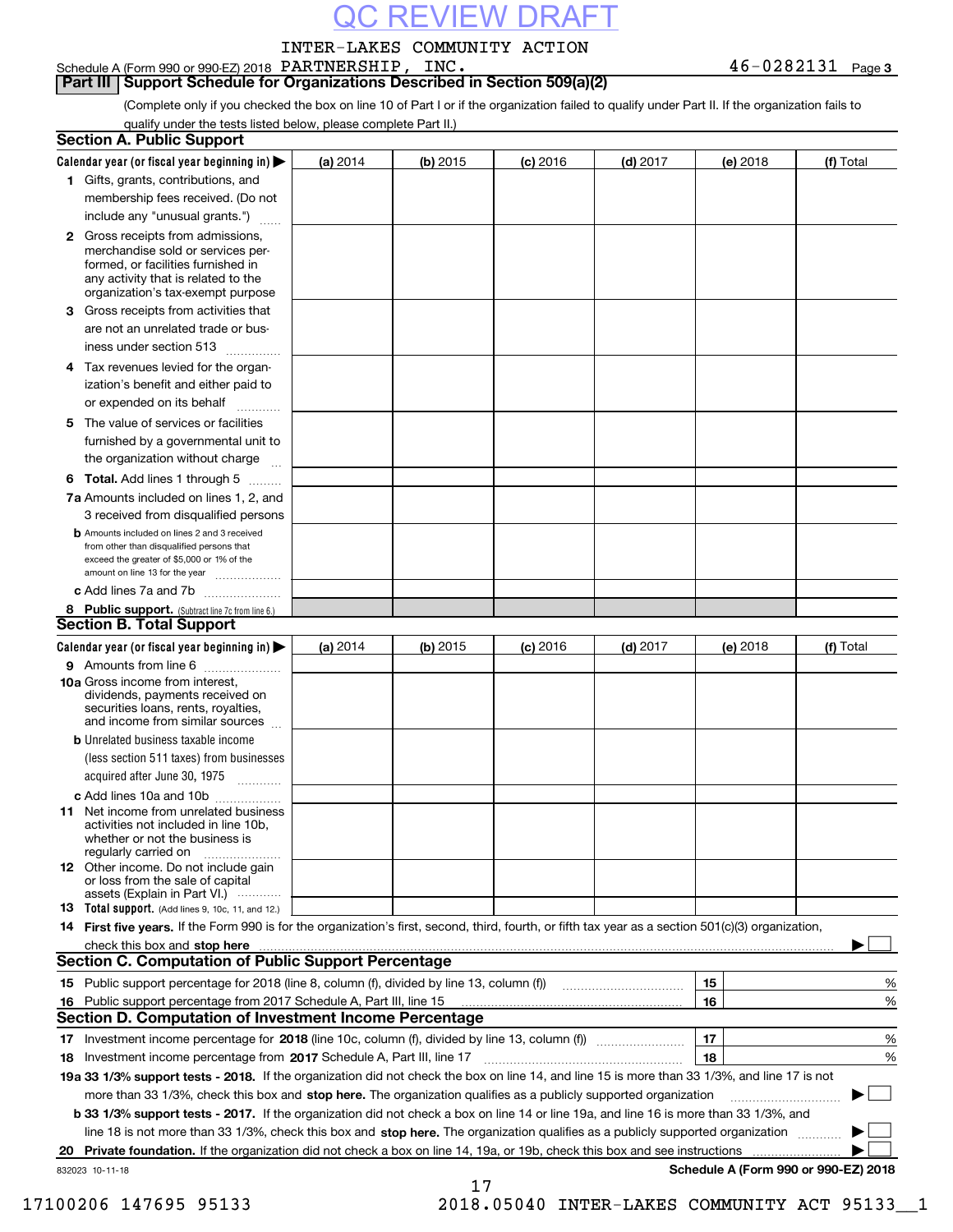INTER-LAKES COMMUNITY ACTION

### Schedule A (Form 990 or 990-EZ) 2018 Page PARTNERSHIP, INC. 46-0282131

**Part IV Supporting Organizations**

(Complete only if you checked a box in line 12 on Part I. If you checked 12a of Part I, complete Sections A and B. If you checked 12b of Part I, complete Sections A and C. If you checked 12c of Part I, complete Sections A, D, and E. If you checked 12d of Part I, complete Sections A and D, and complete Part V.)

### **Section A. All Supporting Organizations**

- **2**under section 509(a)(1) or (2)? If "Yes," explain in Part VI how the organization determined that the supported *organization was described in section 509(a)(1) or (2).* Did the organization have any supported organization that does not have an IRS determination of status
- **3a** Did the organization have a supported organization described in section 501(c)(4), (5), or (6)? If "Yes," answer *(b) and (c) below.*
- **b** Did the organization confirm that each supported organization qualified under section 501(c)(4), (5), or (6) and satisfied the public support tests under section 509(a)(2)? If "Yes," describe in **Part VI** when and how the *organization made the determination.*
- **c**Did the organization ensure that all support to such organizations was used exclusively for section 170(c)(2)(B) purposes? If "Yes," explain in **Part VI** what controls the organization put in place to ensure such use.
- **4a***If* Was any supported organization not organized in the United States ("foreign supported organization")? *"Yes," and if you checked 12a or 12b in Part I, answer (b) and (c) below.*
- **b** Did the organization have ultimate control and discretion in deciding whether to make grants to the foreign supported organization? If "Yes," describe in **Part VI** how the organization had such control and discretion *despite being controlled or supervised by or in connection with its supported organizations.*
- **c** Did the organization support any foreign supported organization that does not have an IRS determination under sections 501(c)(3) and 509(a)(1) or (2)? If "Yes," explain in **Part VI** what controls the organization used *to ensure that all support to the foreign supported organization was used exclusively for section 170(c)(2)(B) purposes.*
- **5a***If "Yes,"* Did the organization add, substitute, or remove any supported organizations during the tax year? answer (b) and (c) below (if applicable). Also, provide detail in **Part VI,** including (i) the names and EIN *numbers of the supported organizations added, substituted, or removed; (ii) the reasons for each such action; (iii) the authority under the organization's organizing document authorizing such action; and (iv) how the action was accomplished (such as by amendment to the organizing document).*
- **b** Type I or Type II only. Was any added or substituted supported organization part of a class already designated in the organization's organizing document?
- **cSubstitutions only.**  Was the substitution the result of an event beyond the organization's control?
- **6** Did the organization provide support (whether in the form of grants or the provision of services or facilities) to **Part VI.** *If "Yes," provide detail in* support or benefit one or more of the filing organization's supported organizations? anyone other than (i) its supported organizations, (ii) individuals that are part of the charitable class benefited by one or more of its supported organizations, or (iii) other supporting organizations that also
- **7**Did the organization provide a grant, loan, compensation, or other similar payment to a substantial contributor *If "Yes," complete Part I of Schedule L (Form 990 or 990-EZ).* regard to a substantial contributor? (as defined in section 4958(c)(3)(C)), a family member of a substantial contributor, or a 35% controlled entity with
- **8***If "Yes," complete Part I of Schedule L (Form 990 or 990-EZ).* Did the organization make a loan to a disqualified person (as defined in section 4958) not described in line 7?
- **9a** Was the organization controlled directly or indirectly at any time during the tax year by one or more in section 509(a)(1) or (2))? If "Yes," *provide detail in* <code>Part VI.</code> disqualified persons as defined in section 4946 (other than foundation managers and organizations described
- **b**the supporting organization had an interest? If "Yes," provide detail in P**art VI**. Did one or more disqualified persons (as defined in line 9a) hold a controlling interest in any entity in which
- **c**Did a disqualified person (as defined in line 9a) have an ownership interest in, or derive any personal benefit from, assets in which the supporting organization also had an interest? If "Yes," provide detail in P**art VI.**
- **10a** Was the organization subject to the excess business holdings rules of section 4943 because of section supporting organizations)? If "Yes," answer 10b below. 4943(f) (regarding certain Type II supporting organizations, and all Type III non-functionally integrated
- **b** Did the organization have any excess business holdings in the tax year? (Use Schedule C, Form 4720, to *determine whether the organization had excess business holdings.)*

832024 10-11-18

| 1              |  |
|----------------|--|
|                |  |
| $\overline{2}$ |  |
|                |  |
| <u>3a</u>      |  |
|                |  |
| $\frac{3b}{2}$ |  |
|                |  |
| $\frac{3c}{2}$ |  |
|                |  |
| <u>4a</u>      |  |
|                |  |
| <u>4b</u>      |  |
|                |  |
| $rac{4c}{2}$   |  |
|                |  |
| <u>5a</u>      |  |
|                |  |
| <u>5b</u>      |  |
| $\frac{5c}{2}$ |  |
|                |  |
| 6              |  |
|                |  |
| $\overline{1}$ |  |
|                |  |
| 8              |  |
|                |  |
| <u>9a</u>      |  |
|                |  |
| <u>9b</u>      |  |
| 9c             |  |

**Yes**

 **No**

**Schedule A (Form 990 or 990-EZ) 2018**

**10a**

**10b**

18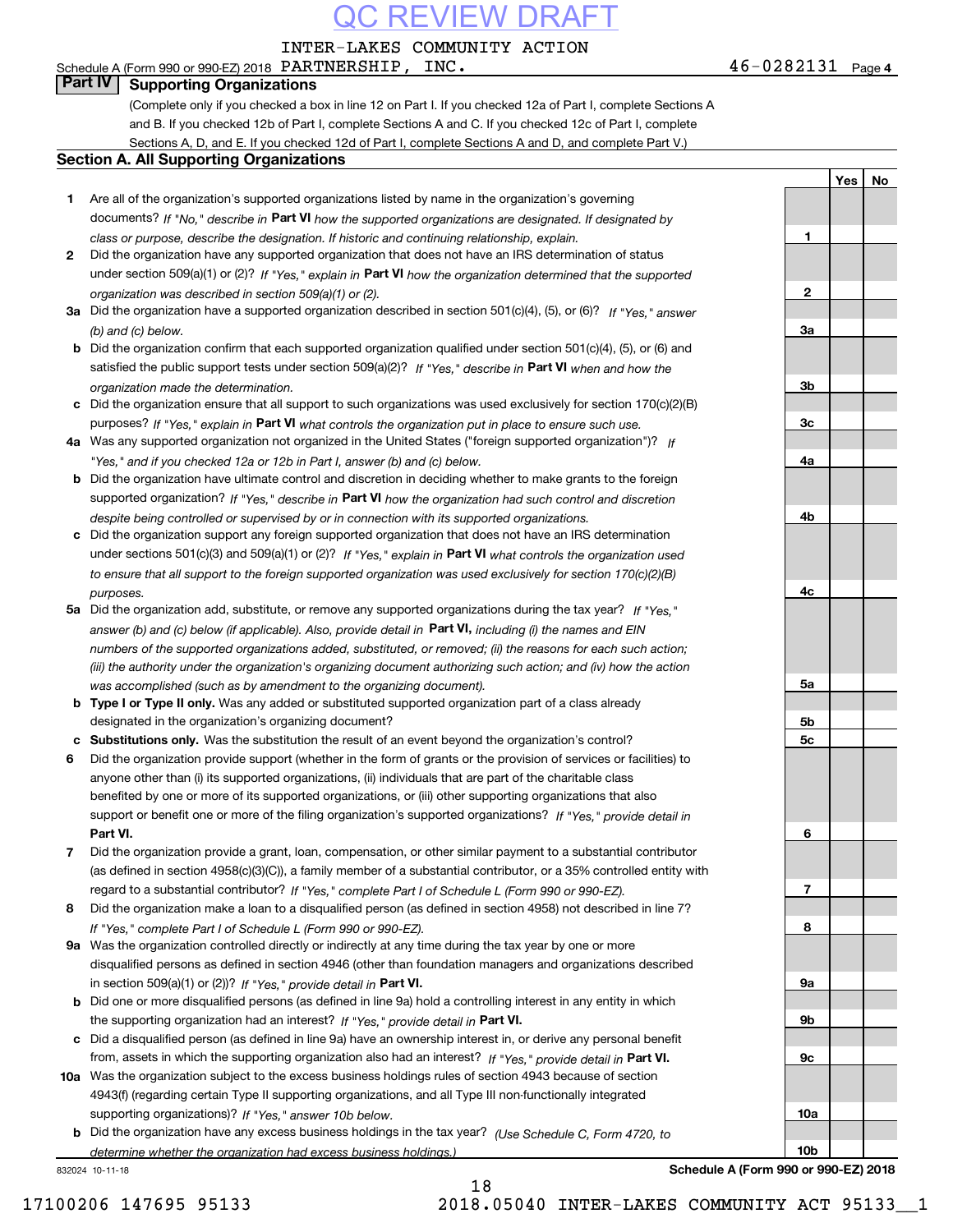INTER-LAKES COMMUNITY ACTION

|    | Schedule A (Form 990 or 990-EZ) 2018 $\rm {PARTNERSHIP}$ , $\rm {INC}$ .                                                                                                                                     | $46 - 0282131$ Page 5 |     |    |
|----|--------------------------------------------------------------------------------------------------------------------------------------------------------------------------------------------------------------|-----------------------|-----|----|
|    | <b>Part IV</b><br><b>Supporting Organizations (continued)</b>                                                                                                                                                |                       |     |    |
|    |                                                                                                                                                                                                              |                       | Yes | No |
| 11 | Has the organization accepted a gift or contribution from any of the following persons?                                                                                                                      |                       |     |    |
| а  | A person who directly or indirectly controls, either alone or together with persons described in (b) and (c)                                                                                                 |                       |     |    |
|    | below, the governing body of a supported organization?                                                                                                                                                       | 11a                   |     |    |
|    | <b>b</b> A family member of a person described in (a) above?                                                                                                                                                 | 11 <sub>b</sub>       |     |    |
|    | c A 35% controlled entity of a person described in (a) or (b) above? If "Yes" to a, b, or c, provide detail in Part VI.                                                                                      | 11c                   |     |    |
|    | <b>Section B. Type I Supporting Organizations</b>                                                                                                                                                            |                       |     |    |
|    |                                                                                                                                                                                                              |                       | Yes | No |
| 1. | Did the directors, trustees, or membership of one or more supported organizations have the power to                                                                                                          |                       |     |    |
|    | regularly appoint or elect at least a majority of the organization's directors or trustees at all times during the                                                                                           |                       |     |    |
|    | tax year? If "No," describe in Part VI how the supported organization(s) effectively operated, supervised, or                                                                                                |                       |     |    |
|    | controlled the organization's activities. If the organization had more than one supported organization,                                                                                                      |                       |     |    |
|    | describe how the powers to appoint and/or remove directors or trustees were allocated among the supported                                                                                                    |                       |     |    |
|    | organizations and what conditions or restrictions, if any, applied to such powers during the tax year.                                                                                                       | 1                     |     |    |
| 2  | Did the organization operate for the benefit of any supported organization other than the supported                                                                                                          |                       |     |    |
|    | organization(s) that operated, supervised, or controlled the supporting organization? If "Yes," explain in                                                                                                   |                       |     |    |
|    | Part VI how providing such benefit carried out the purposes of the supported organization(s) that operated,                                                                                                  |                       |     |    |
|    | supervised, or controlled the supporting organization.                                                                                                                                                       | $\mathbf{2}$          |     |    |
|    | <b>Section C. Type II Supporting Organizations</b>                                                                                                                                                           |                       |     |    |
|    |                                                                                                                                                                                                              |                       | Yes | No |
| 1. | Were a majority of the organization's directors or trustees during the tax year also a majority of the directors                                                                                             |                       |     |    |
|    | or trustees of each of the organization's supported organization(s)? If "No," describe in Part VI how control                                                                                                |                       |     |    |
|    | or management of the supporting organization was vested in the same persons that controlled or managed                                                                                                       | 1                     |     |    |
|    | the supported organization(s).<br><b>Section D. All Type III Supporting Organizations</b>                                                                                                                    |                       |     |    |
|    |                                                                                                                                                                                                              |                       | Yes | No |
| 1  | Did the organization provide to each of its supported organizations, by the last day of the fifth month of the                                                                                               |                       |     |    |
|    | organization's tax year, (i) a written notice describing the type and amount of support provided during the prior tax                                                                                        |                       |     |    |
|    | year, (ii) a copy of the Form 990 that was most recently filed as of the date of notification, and (iii) copies of the                                                                                       |                       |     |    |
|    | organization's governing documents in effect on the date of notification, to the extent not previously provided?                                                                                             | 1                     |     |    |
| 2  | Were any of the organization's officers, directors, or trustees either (i) appointed or elected by the supported                                                                                             |                       |     |    |
|    | organization(s) or (ii) serving on the governing body of a supported organization? If "No," explain in Part VI how                                                                                           |                       |     |    |
|    | the organization maintained a close and continuous working relationship with the supported organization(s).                                                                                                  | 2                     |     |    |
| 3  | By reason of the relationship described in (2), did the organization's supported organizations have a                                                                                                        |                       |     |    |
|    | significant voice in the organization's investment policies and in directing the use of the organization's                                                                                                   |                       |     |    |
|    | income or assets at all times during the tax year? If "Yes," describe in Part VI the role the organization's                                                                                                 |                       |     |    |
|    | supported organizations played in this regard.                                                                                                                                                               | 3                     |     |    |
|    | Section E. Type III Functionally Integrated Supporting Organizations                                                                                                                                         |                       |     |    |
| 1  | Check the box next to the method that the organization used to satisfy the Integral Part Test during the year (see instructions).                                                                            |                       |     |    |
| a  | The organization satisfied the Activities Test. Complete line 2 below.                                                                                                                                       |                       |     |    |
| b  | The organization is the parent of each of its supported organizations. Complete line 3 below.                                                                                                                |                       |     |    |
| c  | The organization supported a governmental entity. Describe in Part VI how you supported a government entity (see instructions),                                                                              |                       |     |    |
| 2  | Activities Test. Answer (a) and (b) below.                                                                                                                                                                   |                       | Yes | No |
| а  | Did substantially all of the organization's activities during the tax year directly further the exempt purposes of                                                                                           |                       |     |    |
|    | the supported organization(s) to which the organization was responsive? If "Yes," then in Part VI identify                                                                                                   |                       |     |    |
|    | those supported organizations and explain how these activities directly furthered their exempt purposes,                                                                                                     |                       |     |    |
|    | how the organization was responsive to those supported organizations, and how the organization determined                                                                                                    |                       |     |    |
|    | that these activities constituted substantially all of its activities.                                                                                                                                       | 2a                    |     |    |
| b  | Did the activities described in (a) constitute activities that, but for the organization's involvement, one or more                                                                                          |                       |     |    |
|    | of the organization's supported organization(s) would have been engaged in? If "Yes," explain in Part VI the                                                                                                 |                       |     |    |
|    | reasons for the organization's position that its supported organization(s) would have engaged in these                                                                                                       |                       |     |    |
|    | activities but for the organization's involvement.                                                                                                                                                           | 2b                    |     |    |
| 3  | Parent of Supported Organizations. Answer (a) and (b) below.                                                                                                                                                 |                       |     |    |
| а  | Did the organization have the power to regularly appoint or elect a majority of the officers, directors, or                                                                                                  |                       |     |    |
|    | trustees of each of the supported organizations? Provide details in Part VI.<br><b>b</b> Did the organization exercise a substantial degree of direction over the policies, programs, and activities of each | За                    |     |    |
|    |                                                                                                                                                                                                              |                       |     |    |

**bPart VI**  *If "Yes," describe in the role played by the organization in this regard.* of its supported organizations? Did the organization exercise a substantial degree of direction over the policies, programs, and activities of each

832025 10-11-18

**Schedule A (Form 990 or 990-EZ) 2018**

**3b**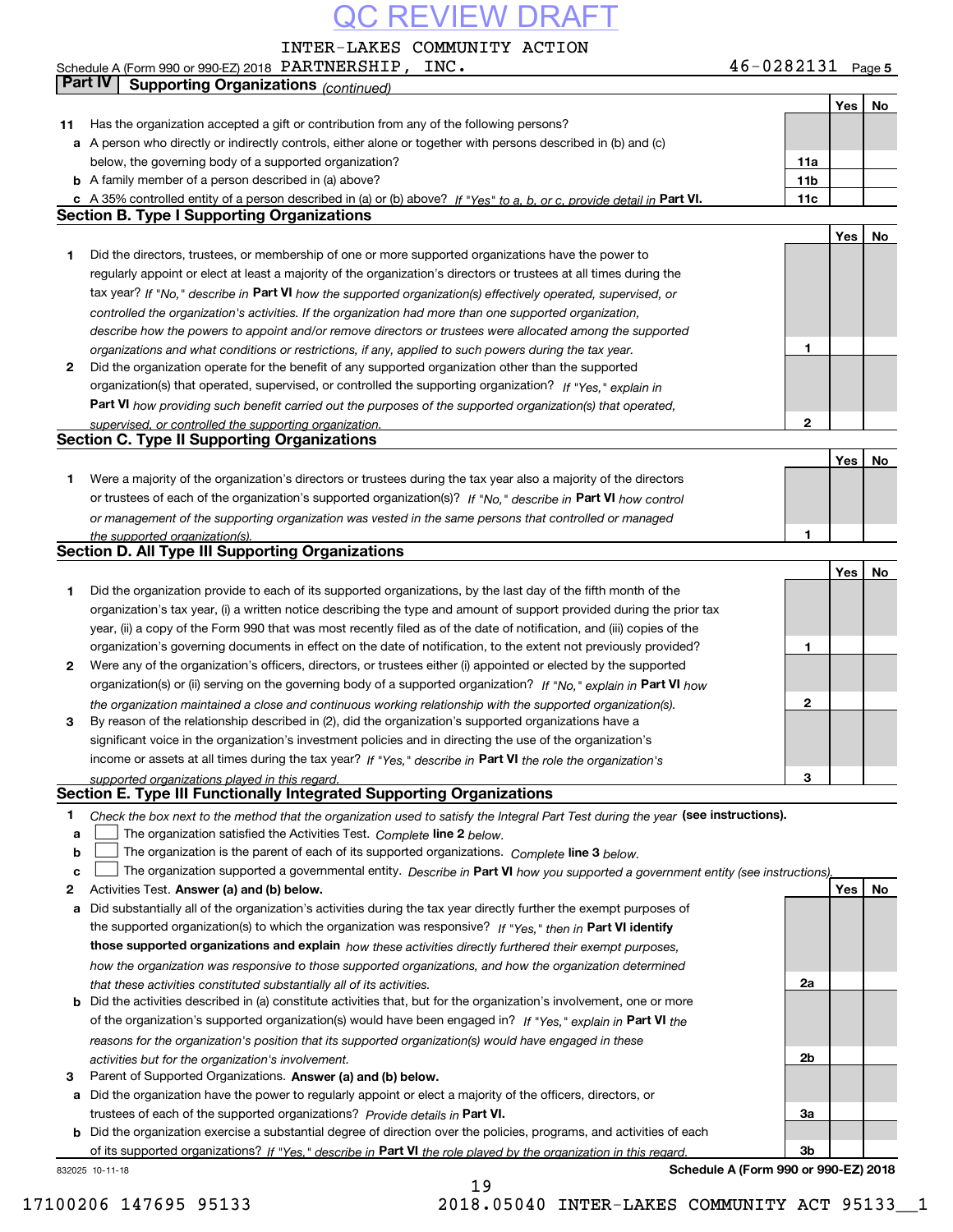### INTER-LAKES COMMUNITY ACTION

Schedule A (Form 990 or 990-EZ) 2018 Page PARTNERSHIP, INC. 46-0282131

**6**

| <b>Part V</b> | Type III Non-Functionally Integrated 509(a)(3) Supporting Organizations                                                                            |  |
|---------------|----------------------------------------------------------------------------------------------------------------------------------------------------|--|
|               | Check here if the organization satisfied the Integral Part Test as a qualifying trust on Nov. 20, 1970 (explain in Part VI.) See instructions. Al' |  |
|               | other Type III non-functionally integrated supporting organizations must complete Sections A through E.                                            |  |

|              | Section A - Adjusted Net Income                                                                                                   |                | (A) Prior Year | (B) Current Year<br>(optional) |
|--------------|-----------------------------------------------------------------------------------------------------------------------------------|----------------|----------------|--------------------------------|
| 1.           | Net short-term capital gain                                                                                                       | 1              |                |                                |
| $\mathbf{2}$ | Recoveries of prior-year distributions                                                                                            | $\overline{2}$ |                |                                |
| 3            | Other gross income (see instructions)                                                                                             | 3              |                |                                |
| 4            | Add lines 1 through 3                                                                                                             | 4              |                |                                |
| 5            | Depreciation and depletion                                                                                                        | 5              |                |                                |
| 6            | Portion of operating expenses paid or incurred for production or                                                                  |                |                |                                |
|              | collection of gross income or for management, conservation, or                                                                    |                |                |                                |
|              | maintenance of property held for production of income (see instructions)                                                          | 6              |                |                                |
| 7            | Other expenses (see instructions)                                                                                                 | 7              |                |                                |
| 8            | <b>Adjusted Net Income</b> (subtract lines 5, 6, and 7 from line 4)                                                               | 8              |                |                                |
|              | <b>Section B - Minimum Asset Amount</b>                                                                                           |                | (A) Prior Year | (B) Current Year<br>(optional) |
| 1            | Aggregate fair market value of all non-exempt-use assets (see                                                                     |                |                |                                |
|              | instructions for short tax year or assets held for part of year):                                                                 |                |                |                                |
|              | a Average monthly value of securities                                                                                             | 1a             |                |                                |
|              | <b>b</b> Average monthly cash balances                                                                                            | 1b             |                |                                |
|              | c Fair market value of other non-exempt-use assets                                                                                | 1c             |                |                                |
|              | d Total (add lines 1a, 1b, and 1c)                                                                                                | 1d             |                |                                |
|              | <b>e</b> Discount claimed for blockage or other                                                                                   |                |                |                                |
|              | factors (explain in detail in Part VI):                                                                                           |                |                |                                |
| 2            | Acquisition indebtedness applicable to non-exempt-use assets                                                                      | $\mathbf 2$    |                |                                |
| 3            | Subtract line 2 from line 1d                                                                                                      | 3              |                |                                |
| 4            | Cash deemed held for exempt use. Enter 1-1/2% of line 3 (for greater amount,                                                      |                |                |                                |
|              | see instructions)                                                                                                                 | 4              |                |                                |
| 5            | Net value of non-exempt-use assets (subtract line 4 from line 3)                                                                  | 5              |                |                                |
| 6            | Multiply line 5 by .035                                                                                                           | 6              |                |                                |
| 7            | Recoveries of prior-year distributions                                                                                            | 7              |                |                                |
| 8            | Minimum Asset Amount (add line 7 to line 6)                                                                                       | 8              |                |                                |
|              | <b>Section C - Distributable Amount</b>                                                                                           |                |                | <b>Current Year</b>            |
| 1            | Adjusted net income for prior year (from Section A, line 8, Column A)                                                             | $\mathbf{1}$   |                |                                |
| 2            | Enter 85% of line 1                                                                                                               | $\overline{2}$ |                |                                |
| 3            | Minimum asset amount for prior year (from Section B, line 8, Column A)                                                            | 3              |                |                                |
| 4            | Enter greater of line 2 or line 3                                                                                                 | 4              |                |                                |
| 5            | Income tax imposed in prior year                                                                                                  | 5              |                |                                |
| 6            | <b>Distributable Amount.</b> Subtract line 5 from line 4, unless subject to                                                       |                |                |                                |
|              | emergency temporary reduction (see instructions)                                                                                  | 6              |                |                                |
| 7            | Check here if the current year is the organization's first as a non-functionally integrated Type III supporting organization (see |                |                |                                |

instructions).

**Schedule A (Form 990 or 990-EZ) 2018**

832026 10-11-18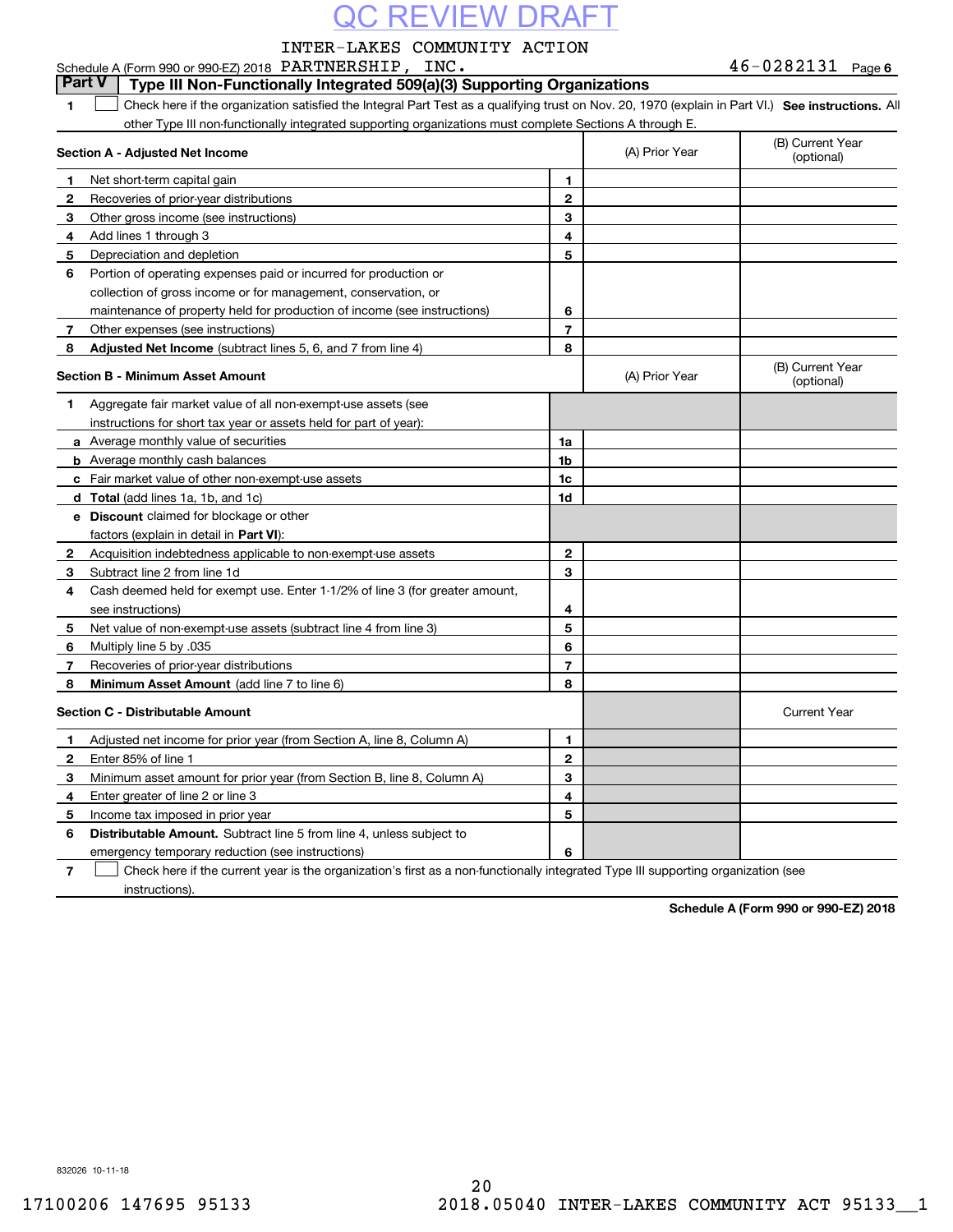### INTER-LAKES COMMUNITY ACTION

|               |                    | Schedule A (Form 990 or 990-EZ) 2018 PARTNERSHIP, INC.                                     |                                    |                                               | $46 - 0282131$ Page 7                            |  |
|---------------|--------------------|--------------------------------------------------------------------------------------------|------------------------------------|-----------------------------------------------|--------------------------------------------------|--|
| <b>Part V</b> |                    | Type III Non-Functionally Integrated 509(a)(3) Supporting Organizations                    |                                    | (continued)                                   |                                                  |  |
|               |                    | <b>Section D - Distributions</b>                                                           |                                    |                                               | <b>Current Year</b>                              |  |
| 1.            |                    | Amounts paid to supported organizations to accomplish exempt purposes                      |                                    |                                               |                                                  |  |
| $\mathbf{2}$  |                    | Amounts paid to perform activity that directly furthers exempt purposes of supported       |                                    |                                               |                                                  |  |
|               |                    | organizations, in excess of income from activity                                           |                                    |                                               |                                                  |  |
| 3             |                    | Administrative expenses paid to accomplish exempt purposes of supported organizations      |                                    |                                               |                                                  |  |
| 4             |                    | Amounts paid to acquire exempt-use assets                                                  |                                    |                                               |                                                  |  |
| 5             |                    | Qualified set-aside amounts (prior IRS approval required)                                  |                                    |                                               |                                                  |  |
| 6             |                    | Other distributions (describe in Part VI). See instructions.                               |                                    |                                               |                                                  |  |
| 7             |                    | Total annual distributions. Add lines 1 through 6.                                         |                                    |                                               |                                                  |  |
| 8             |                    | Distributions to attentive supported organizations to which the organization is responsive |                                    |                                               |                                                  |  |
|               |                    | (provide details in Part VI). See instructions.                                            |                                    |                                               |                                                  |  |
| 9             |                    | Distributable amount for 2018 from Section C, line 6                                       |                                    |                                               |                                                  |  |
| 10            |                    | Line 8 amount divided by line 9 amount                                                     |                                    |                                               |                                                  |  |
|               |                    | Section E - Distribution Allocations (see instructions)                                    | (i)<br><b>Excess Distributions</b> | (ii)<br><b>Underdistributions</b><br>Pre-2018 | (iii)<br><b>Distributable</b><br>Amount for 2018 |  |
| 1             |                    | Distributable amount for 2018 from Section C, line 6                                       |                                    |                                               |                                                  |  |
| 2             |                    | Underdistributions, if any, for years prior to 2018 (reason-                               |                                    |                                               |                                                  |  |
|               |                    | able cause required-explain in Part VI). See instructions.                                 |                                    |                                               |                                                  |  |
| з             |                    | Excess distributions carryover, if any, to 2018                                            |                                    |                                               |                                                  |  |
|               | <b>a</b> From 2013 |                                                                                            |                                    |                                               |                                                  |  |
|               | <b>b</b> From 2014 |                                                                                            |                                    |                                               |                                                  |  |
|               | $c$ From 2015      |                                                                                            |                                    |                                               |                                                  |  |
|               | d From 2016        |                                                                                            |                                    |                                               |                                                  |  |
|               | e From 2017        |                                                                                            |                                    |                                               |                                                  |  |
|               |                    | f Total of lines 3a through e                                                              |                                    |                                               |                                                  |  |
|               |                    | g Applied to underdistributions of prior years                                             |                                    |                                               |                                                  |  |
|               |                    | <b>h</b> Applied to 2018 distributable amount                                              |                                    |                                               |                                                  |  |
| Ī.            |                    | Carryover from 2013 not applied (see instructions)                                         |                                    |                                               |                                                  |  |
|               |                    | Remainder. Subtract lines 3g, 3h, and 3i from 3f.                                          |                                    |                                               |                                                  |  |
| 4             |                    | Distributions for 2018 from Section D.                                                     |                                    |                                               |                                                  |  |
|               | line $7:$          | \$                                                                                         |                                    |                                               |                                                  |  |
|               |                    | a Applied to underdistributions of prior years                                             |                                    |                                               |                                                  |  |
|               |                    | <b>b</b> Applied to 2018 distributable amount                                              |                                    |                                               |                                                  |  |
|               |                    | <b>c</b> Remainder. Subtract lines 4a and 4b from 4.                                       |                                    |                                               |                                                  |  |
|               |                    | Remaining underdistributions for years prior to 2018, if                                   |                                    |                                               |                                                  |  |
|               |                    | any. Subtract lines 3q and 4a from line 2. For result greater                              |                                    |                                               |                                                  |  |
|               |                    | than zero, explain in Part VI. See instructions.                                           |                                    |                                               |                                                  |  |
| 6             |                    | Remaining underdistributions for 2018. Subtract lines 3h                                   |                                    |                                               |                                                  |  |
|               |                    | and 4b from line 1. For result greater than zero, explain in                               |                                    |                                               |                                                  |  |
|               |                    | <b>Part VI.</b> See instructions.                                                          |                                    |                                               |                                                  |  |
| 7             |                    | Excess distributions carryover to 2019. Add lines 3j                                       |                                    |                                               |                                                  |  |
|               | and 4c.            |                                                                                            |                                    |                                               |                                                  |  |
| 8             |                    | Breakdown of line 7:                                                                       |                                    |                                               |                                                  |  |
|               |                    | a Excess from 2014                                                                         |                                    |                                               |                                                  |  |
|               |                    | <b>b</b> Excess from 2015                                                                  |                                    |                                               |                                                  |  |
|               |                    | c Excess from 2016                                                                         |                                    |                                               |                                                  |  |
|               |                    | d Excess from 2017                                                                         |                                    |                                               |                                                  |  |
|               |                    | e Excess from 2018                                                                         |                                    |                                               |                                                  |  |
|               |                    |                                                                                            |                                    |                                               |                                                  |  |

**Schedule A (Form 990 or 990-EZ) 2018**

832027 10-11-18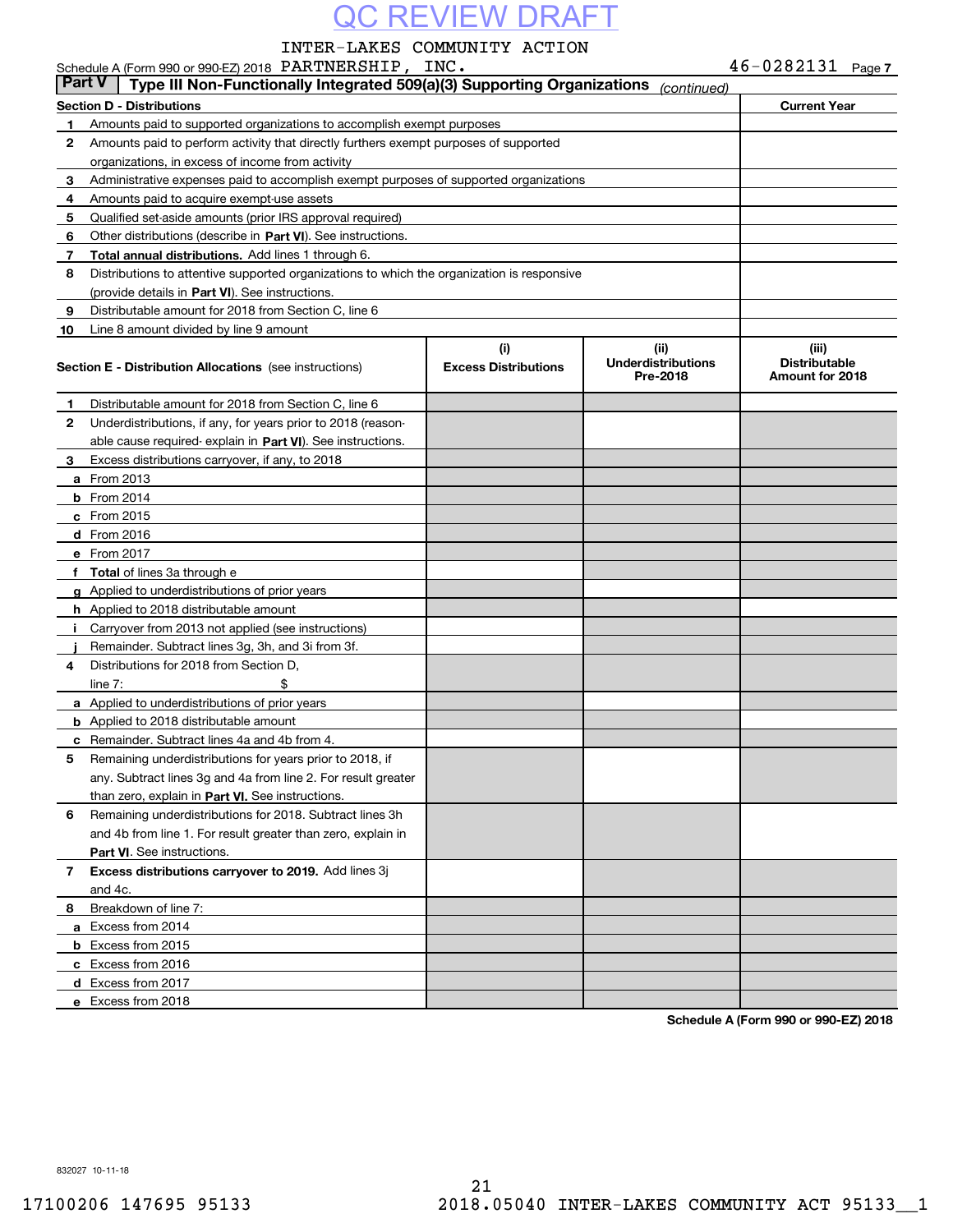|                 |                                                                                                                                                        | INTER-LAKES COMMUNITY ACTION |  |                                                                                                                                                                                                                                                                                                                                                                                                                                   |
|-----------------|--------------------------------------------------------------------------------------------------------------------------------------------------------|------------------------------|--|-----------------------------------------------------------------------------------------------------------------------------------------------------------------------------------------------------------------------------------------------------------------------------------------------------------------------------------------------------------------------------------------------------------------------------------|
|                 | Schedule A (Form 990 or 990-EZ) 2018 PARTNERSHIP, INC.                                                                                                 |                              |  | $46 - 0282131$ Page 8                                                                                                                                                                                                                                                                                                                                                                                                             |
| <b>Part VI</b>  | Section D, lines 5, 6, and 8; and Part V, Section E, lines 2, 5, and 6. Also complete this part for any additional information.<br>(See instructions.) |                              |  | Supplemental Information. Provide the explanations required by Part II, line 10; Part II, line 17a or 17b; Part III, line 12;<br>Part IV, Section A, lines 1, 2, 3b, 3c, 4b, 4c, 5a, 6, 9a, 9b, 9c, 11a, 11b, and 11c; Part IV, Section B, lines 1 and 2; Part IV, Section C,<br>line 1; Part IV, Section D, lines 2 and 3; Part IV, Section E, lines 1c, 2a, 2b, 3a, and 3b; Part V, line 1; Part V, Section B, line 1e; Part V, |
|                 |                                                                                                                                                        |                              |  |                                                                                                                                                                                                                                                                                                                                                                                                                                   |
|                 |                                                                                                                                                        |                              |  |                                                                                                                                                                                                                                                                                                                                                                                                                                   |
|                 |                                                                                                                                                        |                              |  |                                                                                                                                                                                                                                                                                                                                                                                                                                   |
|                 |                                                                                                                                                        |                              |  |                                                                                                                                                                                                                                                                                                                                                                                                                                   |
|                 |                                                                                                                                                        |                              |  |                                                                                                                                                                                                                                                                                                                                                                                                                                   |
|                 |                                                                                                                                                        |                              |  |                                                                                                                                                                                                                                                                                                                                                                                                                                   |
|                 |                                                                                                                                                        |                              |  |                                                                                                                                                                                                                                                                                                                                                                                                                                   |
|                 |                                                                                                                                                        |                              |  |                                                                                                                                                                                                                                                                                                                                                                                                                                   |
|                 |                                                                                                                                                        |                              |  |                                                                                                                                                                                                                                                                                                                                                                                                                                   |
|                 |                                                                                                                                                        |                              |  |                                                                                                                                                                                                                                                                                                                                                                                                                                   |
|                 |                                                                                                                                                        |                              |  |                                                                                                                                                                                                                                                                                                                                                                                                                                   |
|                 |                                                                                                                                                        |                              |  |                                                                                                                                                                                                                                                                                                                                                                                                                                   |
|                 |                                                                                                                                                        |                              |  |                                                                                                                                                                                                                                                                                                                                                                                                                                   |
|                 |                                                                                                                                                        |                              |  |                                                                                                                                                                                                                                                                                                                                                                                                                                   |
|                 |                                                                                                                                                        |                              |  |                                                                                                                                                                                                                                                                                                                                                                                                                                   |
|                 |                                                                                                                                                        |                              |  |                                                                                                                                                                                                                                                                                                                                                                                                                                   |
|                 |                                                                                                                                                        |                              |  |                                                                                                                                                                                                                                                                                                                                                                                                                                   |
|                 |                                                                                                                                                        |                              |  |                                                                                                                                                                                                                                                                                                                                                                                                                                   |
|                 |                                                                                                                                                        |                              |  |                                                                                                                                                                                                                                                                                                                                                                                                                                   |
|                 |                                                                                                                                                        |                              |  |                                                                                                                                                                                                                                                                                                                                                                                                                                   |
|                 |                                                                                                                                                        |                              |  |                                                                                                                                                                                                                                                                                                                                                                                                                                   |
|                 |                                                                                                                                                        |                              |  |                                                                                                                                                                                                                                                                                                                                                                                                                                   |
|                 |                                                                                                                                                        |                              |  |                                                                                                                                                                                                                                                                                                                                                                                                                                   |
|                 |                                                                                                                                                        |                              |  |                                                                                                                                                                                                                                                                                                                                                                                                                                   |
|                 |                                                                                                                                                        |                              |  |                                                                                                                                                                                                                                                                                                                                                                                                                                   |
|                 |                                                                                                                                                        |                              |  |                                                                                                                                                                                                                                                                                                                                                                                                                                   |
|                 |                                                                                                                                                        |                              |  |                                                                                                                                                                                                                                                                                                                                                                                                                                   |
|                 |                                                                                                                                                        |                              |  |                                                                                                                                                                                                                                                                                                                                                                                                                                   |
|                 |                                                                                                                                                        |                              |  |                                                                                                                                                                                                                                                                                                                                                                                                                                   |
|                 |                                                                                                                                                        |                              |  |                                                                                                                                                                                                                                                                                                                                                                                                                                   |
|                 |                                                                                                                                                        |                              |  |                                                                                                                                                                                                                                                                                                                                                                                                                                   |
| 832028 10-11-18 |                                                                                                                                                        |                              |  | Schedule A (Form 990 or 990-EZ) 2018                                                                                                                                                                                                                                                                                                                                                                                              |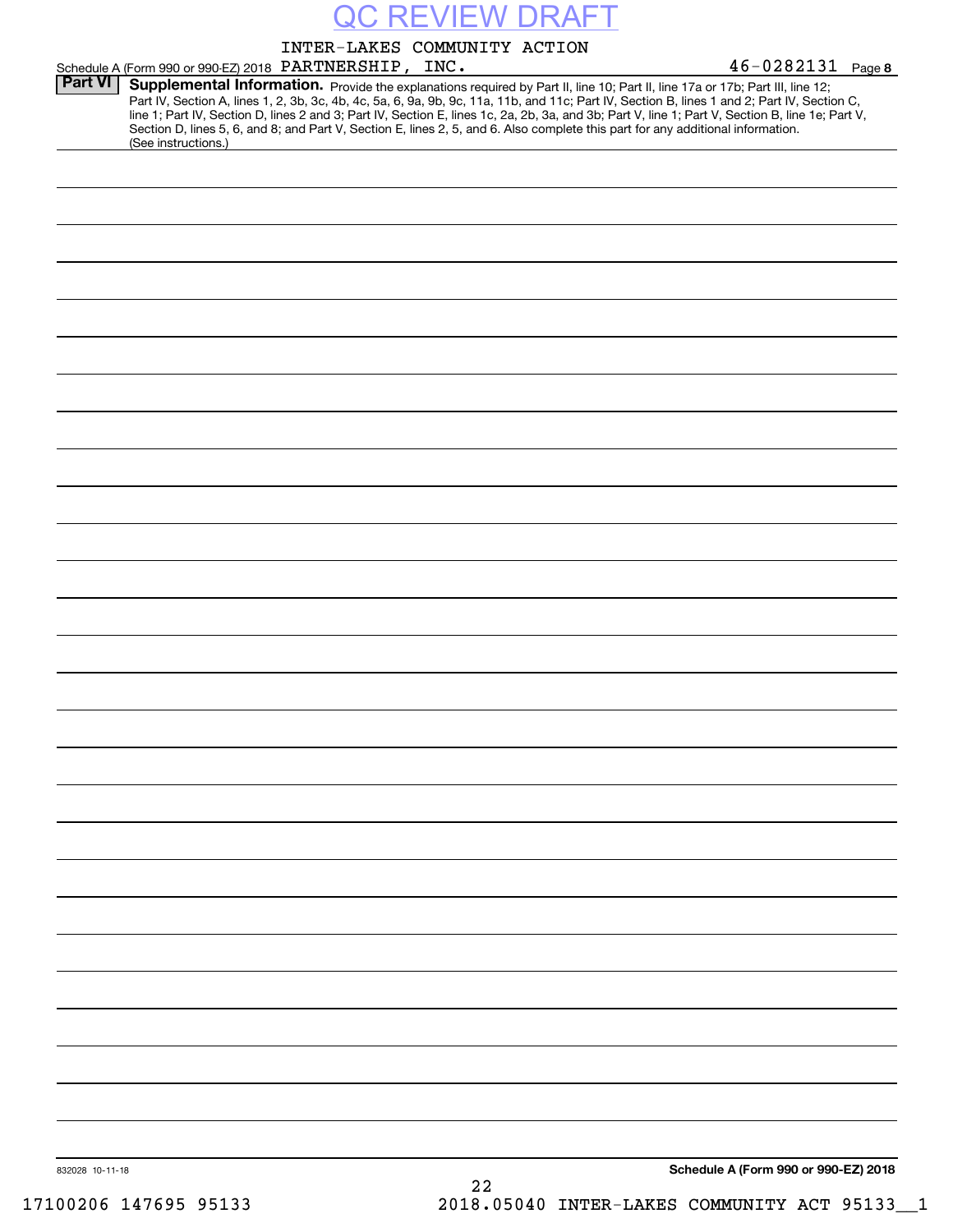## REVIEW

Department of the Treasury **(Form 990, 990-EZ, or 990-PF)**

### Internal Revenue Service

### **Schedule B Schedule of Contributors**

**| Attach to Form 990, Form 990-EZ, or Form 990-PF. | Go to www.irs.gov/Form990 for the latest information.** OMB No. 1545-0047

# **2018**

**Employer identification number**

|                                                                             | <b>Employer identificat</b>                                       |
|-----------------------------------------------------------------------------|-------------------------------------------------------------------|
| INTER-LAKES COMMUNITY ACTION<br>PARTNERSHIP, INC.                           | 46-0282131                                                        |
|                                                                             |                                                                   |
| Section:                                                                    |                                                                   |
| X <br>$501(c)$ $\overline{3}$ ) (enter number) organization                 |                                                                   |
| $4947(a)(1)$ nonexempt charitable trust not treated as a private foundation |                                                                   |
| 527 political organization                                                  |                                                                   |
|                                                                             | Name of the organization<br><b>Organization type (check one):</b> |

4947(a)(1) nonexempt charitable trust treated as a private foundation  $\mathcal{L}^{\text{max}}$ 

501(c)(3) taxable private foundation  $\mathcal{L}^{\text{max}}$ 

Form 990-PF 501(c)(3) exempt private foundation

 $\mathcal{L}^{\text{max}}$ 

Check if your organization is covered by the **General Rule** or a **Special Rule.**<br>Nota: Only a section 501(c)(7), (8), or (10) erganization can chock boxes for be **Note:**  Only a section 501(c)(7), (8), or (10) organization can check boxes for both the General Rule and a Special Rule. See instructions.

### **General Rule**

 $\mathcal{L}^{\text{max}}$ 

For an organization filing Form 990, 990-EZ, or 990-PF that received, during the year, contributions totaling \$5,000 or more (in money or property) from any one contributor. Complete Parts I and II. See instructions for determining a contributor's total contributions.

### **Special Rules**

any one contributor, during the year, total contributions of the greater of  $\,$  (1) \$5,000; or **(2)** 2% of the amount on (i) Form 990, Part VIII, line 1h;  $\boxed{\textbf{X}}$  For an organization described in section 501(c)(3) filing Form 990 or 990-EZ that met the 33 1/3% support test of the regulations under sections 509(a)(1) and 170(b)(1)(A)(vi), that checked Schedule A (Form 990 or 990-EZ), Part II, line 13, 16a, or 16b, and that received from or (ii) Form 990-EZ, line 1. Complete Parts I and II.

year, total contributions of more than \$1,000 *exclusively* for religious, charitable, scientific, literary, or educational purposes, or for the For an organization described in section 501(c)(7), (8), or (10) filing Form 990 or 990-EZ that received from any one contributor, during the prevention of cruelty to children or animals. Complete Parts I (entering "N/A" in column (b) instead of the contributor name and address), II, and III.  $\mathcal{L}^{\text{max}}$ 

purpose. Don't complete any of the parts unless the **General Rule** applies to this organization because it received *nonexclusively* year, contributions <sub>exclusively</sub> for religious, charitable, etc., purposes, but no such contributions totaled more than \$1,000. If this box is checked, enter here the total contributions that were received during the year for an  $\;$ exclusively religious, charitable, etc., For an organization described in section 501(c)(7), (8), or (10) filing Form 990 or 990-EZ that received from any one contributor, during the religious, charitable, etc., contributions totaling \$5,000 or more during the year  $\Box$ — $\Box$   $\Box$  $\mathcal{L}^{\text{max}}$ 

**Caution:**  An organization that isn't covered by the General Rule and/or the Special Rules doesn't file Schedule B (Form 990, 990-EZ, or 990-PF), but it **must** answer "No" on Part IV, line 2, of its Form 990; or check the box on line H of its Form 990-EZ or on its Form 990-PF, Part I, line 2, to<br>cortify that it doesn't meet the filipe requirements of Schodule B (Fer certify that it doesn't meet the filing requirements of Schedule B (Form 990, 990-EZ, or 990-PF).

**For Paperwork Reduction Act Notice, see the instructions for Form 990, 990-EZ, or 990-PF. Schedule B (Form 990, 990-EZ, or 990-PF) (2018)** LHA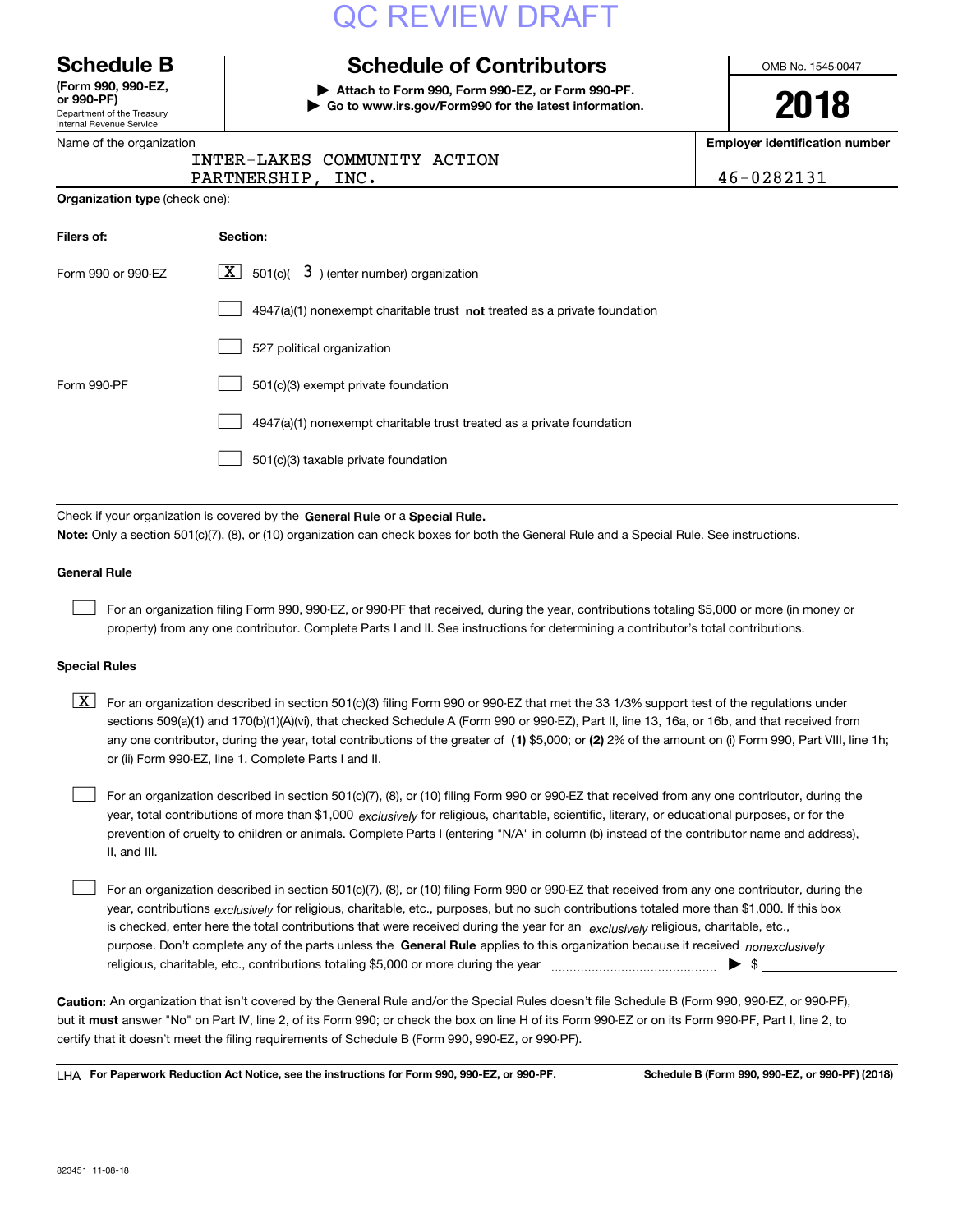|                | Schedule B (Form 990, 990-EZ, or 990-PF) (2018)                                                         |                                   | Page 2                                                                                                                             |
|----------------|---------------------------------------------------------------------------------------------------------|-----------------------------------|------------------------------------------------------------------------------------------------------------------------------------|
|                | Name of organization                                                                                    |                                   | <b>Employer identification number</b>                                                                                              |
|                | INTER-LAKES COMMUNITY ACTION<br>PARTNERSHIP, INC.                                                       |                                   | 46-0282131                                                                                                                         |
| Part I         | Contributors (see instructions). Use duplicate copies of Part I if additional space is needed.          |                                   |                                                                                                                                    |
| (a)            | (b)                                                                                                     | (c)                               | (d)                                                                                                                                |
| No.            | Name, address, and ZIP + 4                                                                              | <b>Total contributions</b>        | Type of contribution                                                                                                               |
| 1              | U.S. DEPARTMENT OF HEALTH AND HUMAN<br><b>SERVICES</b><br>200 INDEPENDENCE AVE., S.W.                   | 6,818,264.<br>\$                  | X<br>Person<br>Pavroll<br>Noncash<br>(Complete Part II for<br>noncash contributions.)                                              |
|                | WASHINGTON, DC 20201                                                                                    |                                   |                                                                                                                                    |
| (a)<br>No.     | (b)<br>Name, address, and ZIP + 4                                                                       | (c)<br><b>Total contributions</b> | (d)<br>Type of contribution                                                                                                        |
| $\overline{a}$ | U.S. DEPARTMENT OF HOUSING AND URBAN<br><b>DEVELOPMENT</b><br>451 7TH ST., S.W.<br>WASHINGTON, DC 20410 | 1, 771, 765.<br>$\frac{1}{2}$     | $\overline{\text{X}}$<br>Person<br>Pavroll<br><b>Noncash</b><br>(Complete Part II for<br>noncash contributions.)                   |
| (a)<br>No.     | (b)<br>Name, address, and $ZIP + 4$                                                                     | (c)<br><b>Total contributions</b> | (d)<br>Type of contribution                                                                                                        |
| 3              | U.S. DEPARTMENT OF AGRICULTURE<br>1400 INDEPENDENCE AVE., S.W.<br>WASHINGTON, DC 20250                  | 534,120.<br>$\mathsf{\$}$         | $\mathbf{X}$<br>Person<br>Payroll<br>$\overline{\mathbf{x}}$<br><b>Noncash</b><br>(Complete Part II for<br>noncash contributions.) |
| (a)<br>No.     | (b)<br>Name, address, and $ZIP + 4$                                                                     | (c)<br><b>Total contributions</b> | (d)<br>Type of contribution                                                                                                        |
| 4              | U.S. DEPARTMENT OF ENERGY<br>1000 INDEPENDENCE AVE., S.W.<br>WASHINGTON, DC 20585                       | 530, 477.<br>$\frac{1}{2}$        | $\overline{\text{X}}$<br>Person<br>Payroll<br>Noncash<br>(Complete Part II for<br>noncash contributions.)                          |
| (a)<br>No.     | (b)<br>Name, address, and ZIP + 4                                                                       | (c)<br><b>Total contributions</b> | (d)<br>Type of contribution                                                                                                        |
|                |                                                                                                         | \$                                | Person<br>Payroll<br>Noncash<br>(Complete Part II for<br>noncash contributions.)                                                   |
| (a)<br>No.     | (b)<br>Name, address, and ZIP + 4                                                                       | (c)<br><b>Total contributions</b> | (d)<br>Type of contribution                                                                                                        |
|                |                                                                                                         | \$                                | Person<br>Payroll<br>Noncash<br>(Complete Part II for<br>noncash contributions.)                                                   |

24

823452 11-08-18 **Schedule B (Form 990, 990-EZ, or 990-PF) (2018)**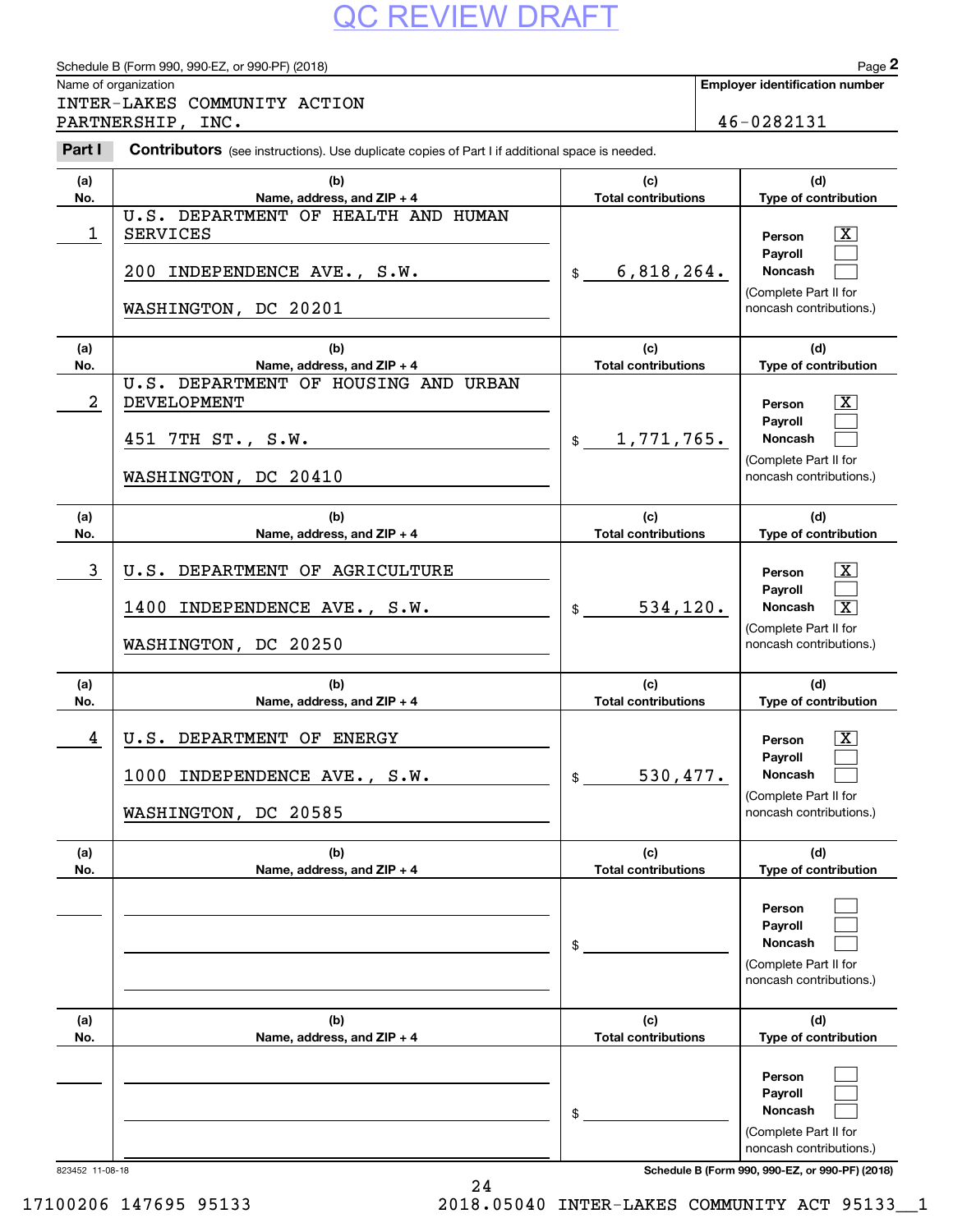|                              | Schedule B (Form 990, 990-EZ, or 990-PF) (2018)<br>Name of organization                             |                                                 | Page 3<br><b>Employer identification number</b> |
|------------------------------|-----------------------------------------------------------------------------------------------------|-------------------------------------------------|-------------------------------------------------|
|                              | INTER-LAKES COMMUNITY ACTION                                                                        |                                                 |                                                 |
|                              | PARTNERSHIP, INC.                                                                                   |                                                 | 46-0282131                                      |
| Part II                      | Noncash Property (see instructions). Use duplicate copies of Part II if additional space is needed. |                                                 |                                                 |
| (a)<br>No.<br>from<br>Part I | (b)<br>Description of noncash property given                                                        | (c)<br>FMV (or estimate)<br>(See instructions.) | (d)<br>Date received                            |
|                              | FOOD COMMODITIES                                                                                    |                                                 |                                                 |
| 3                            |                                                                                                     |                                                 |                                                 |
|                              |                                                                                                     | 41,706.<br>$\mathsf{\$}$                        | 09/30/19                                        |
| (a)<br>No.<br>from<br>Part I | (b)<br>Description of noncash property given                                                        | (c)<br>FMV (or estimate)<br>(See instructions.) | (d)<br>Date received                            |
|                              |                                                                                                     | \$                                              |                                                 |
|                              |                                                                                                     |                                                 |                                                 |
| (a)<br>No.<br>from<br>Part I | (b)<br>Description of noncash property given                                                        | (c)<br>FMV (or estimate)<br>(See instructions.) | (d)<br>Date received                            |
|                              |                                                                                                     |                                                 |                                                 |
|                              |                                                                                                     | \$                                              |                                                 |
| (a)<br>No.<br>from<br>Part I | (b)<br>Description of noncash property given                                                        | (c)<br>FMV (or estimate)<br>(See instructions.) | (d)<br>Date received                            |
|                              |                                                                                                     |                                                 |                                                 |
|                              |                                                                                                     | \$                                              |                                                 |
| (a)<br>No.<br>from<br>Part I | (b)<br>Description of noncash property given                                                        | (c)<br>FMV (or estimate)<br>(See instructions.) | (d)<br>Date received                            |
|                              |                                                                                                     |                                                 |                                                 |
|                              |                                                                                                     | \$                                              |                                                 |
| (a)<br>No.<br>from<br>Part I | (b)<br>Description of noncash property given                                                        | (c)<br>FMV (or estimate)<br>(See instructions.) | (d)<br>Date received                            |
|                              |                                                                                                     |                                                 |                                                 |
|                              |                                                                                                     |                                                 |                                                 |
|                              | 823453 11-08-18                                                                                     | \$                                              | Schedule B (Form 990, 990-EZ, or 990-PF) (2018) |

25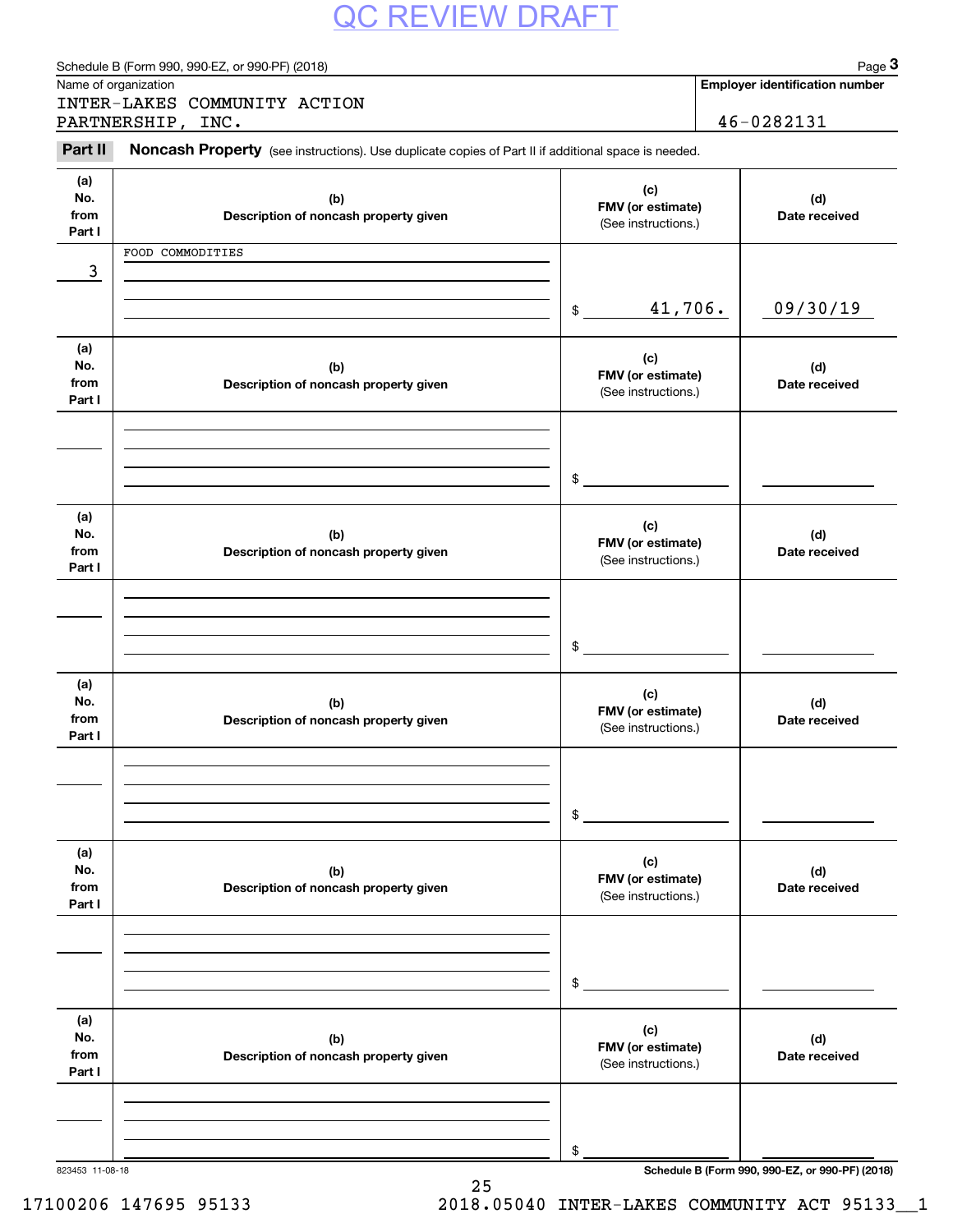|                 | Schedule B (Form 990, 990-EZ, or 990-PF) (2018)                                                            |                      | Page 4                                                                                                                                                                        |  |  |  |  |
|-----------------|------------------------------------------------------------------------------------------------------------|----------------------|-------------------------------------------------------------------------------------------------------------------------------------------------------------------------------|--|--|--|--|
|                 | Name of organization                                                                                       |                      | <b>Employer identification number</b>                                                                                                                                         |  |  |  |  |
|                 | INTER-LAKES COMMUNITY ACTION                                                                               |                      |                                                                                                                                                                               |  |  |  |  |
| Part III        | PARTNERSHIP, INC.                                                                                          |                      | 46-0282131<br>Exclusively religious, charitable, etc., contributions to organizations described in section 501(c)(7), (8), or (10) that total more than \$1,000 for the year  |  |  |  |  |
|                 | from any one contributor. Complete columns (a) through (e) and the following line entry. For organizations |                      |                                                                                                                                                                               |  |  |  |  |
|                 | Use duplicate copies of Part III if additional space is needed.                                            |                      | completing Part III, enter the total of exclusively religious, charitable, etc., contributions of $$1,000$ or less for the year. (Enter this info. once.) $\triangleright$ \$ |  |  |  |  |
| (a) No.         |                                                                                                            |                      |                                                                                                                                                                               |  |  |  |  |
| from<br>Part I  | (b) Purpose of gift                                                                                        | (c) Use of gift      | (d) Description of how gift is held                                                                                                                                           |  |  |  |  |
|                 |                                                                                                            |                      |                                                                                                                                                                               |  |  |  |  |
|                 |                                                                                                            |                      |                                                                                                                                                                               |  |  |  |  |
|                 |                                                                                                            |                      |                                                                                                                                                                               |  |  |  |  |
|                 |                                                                                                            | (e) Transfer of gift |                                                                                                                                                                               |  |  |  |  |
|                 |                                                                                                            |                      |                                                                                                                                                                               |  |  |  |  |
|                 | Transferee's name, address, and ZIP + 4                                                                    |                      | Relationship of transferor to transferee                                                                                                                                      |  |  |  |  |
|                 |                                                                                                            |                      |                                                                                                                                                                               |  |  |  |  |
|                 |                                                                                                            |                      |                                                                                                                                                                               |  |  |  |  |
|                 |                                                                                                            |                      |                                                                                                                                                                               |  |  |  |  |
| (a) No.<br>from | (b) Purpose of gift                                                                                        | (c) Use of gift      | (d) Description of how gift is held                                                                                                                                           |  |  |  |  |
| Part I          |                                                                                                            |                      |                                                                                                                                                                               |  |  |  |  |
|                 |                                                                                                            |                      |                                                                                                                                                                               |  |  |  |  |
|                 |                                                                                                            |                      |                                                                                                                                                                               |  |  |  |  |
|                 |                                                                                                            |                      |                                                                                                                                                                               |  |  |  |  |
|                 |                                                                                                            | (e) Transfer of gift |                                                                                                                                                                               |  |  |  |  |
|                 |                                                                                                            |                      | Relationship of transferor to transferee                                                                                                                                      |  |  |  |  |
|                 | Transferee's name, address, and ZIP + 4                                                                    |                      |                                                                                                                                                                               |  |  |  |  |
|                 |                                                                                                            |                      |                                                                                                                                                                               |  |  |  |  |
|                 |                                                                                                            |                      |                                                                                                                                                                               |  |  |  |  |
| (a) No.         |                                                                                                            |                      |                                                                                                                                                                               |  |  |  |  |
| from<br>Part I  | (b) Purpose of gift                                                                                        | (c) Use of gift      | (d) Description of how gift is held                                                                                                                                           |  |  |  |  |
|                 |                                                                                                            |                      |                                                                                                                                                                               |  |  |  |  |
|                 |                                                                                                            |                      |                                                                                                                                                                               |  |  |  |  |
|                 |                                                                                                            |                      |                                                                                                                                                                               |  |  |  |  |
|                 |                                                                                                            |                      |                                                                                                                                                                               |  |  |  |  |
|                 | (e) Transfer of gift                                                                                       |                      |                                                                                                                                                                               |  |  |  |  |
|                 | Transferee's name, address, and ZIP + 4                                                                    |                      | Relationship of transferor to transferee                                                                                                                                      |  |  |  |  |
|                 |                                                                                                            |                      |                                                                                                                                                                               |  |  |  |  |
|                 |                                                                                                            |                      |                                                                                                                                                                               |  |  |  |  |
|                 |                                                                                                            |                      |                                                                                                                                                                               |  |  |  |  |
| (a) No.<br>from |                                                                                                            |                      |                                                                                                                                                                               |  |  |  |  |
| Part I          | (b) Purpose of gift                                                                                        | (c) Use of gift      | (d) Description of how gift is held                                                                                                                                           |  |  |  |  |
|                 |                                                                                                            |                      |                                                                                                                                                                               |  |  |  |  |
|                 |                                                                                                            |                      |                                                                                                                                                                               |  |  |  |  |
|                 |                                                                                                            |                      |                                                                                                                                                                               |  |  |  |  |
|                 |                                                                                                            | (e) Transfer of gift |                                                                                                                                                                               |  |  |  |  |
|                 |                                                                                                            |                      |                                                                                                                                                                               |  |  |  |  |
|                 | Transferee's name, address, and ZIP + 4                                                                    |                      | Relationship of transferor to transferee                                                                                                                                      |  |  |  |  |
|                 |                                                                                                            |                      |                                                                                                                                                                               |  |  |  |  |
|                 |                                                                                                            |                      |                                                                                                                                                                               |  |  |  |  |
|                 |                                                                                                            |                      |                                                                                                                                                                               |  |  |  |  |
| 823454 11-08-18 |                                                                                                            |                      | Schedule B (Form 990, 990-EZ, or 990-PF) (2018)                                                                                                                               |  |  |  |  |
|                 |                                                                                                            | 26                   |                                                                                                                                                                               |  |  |  |  |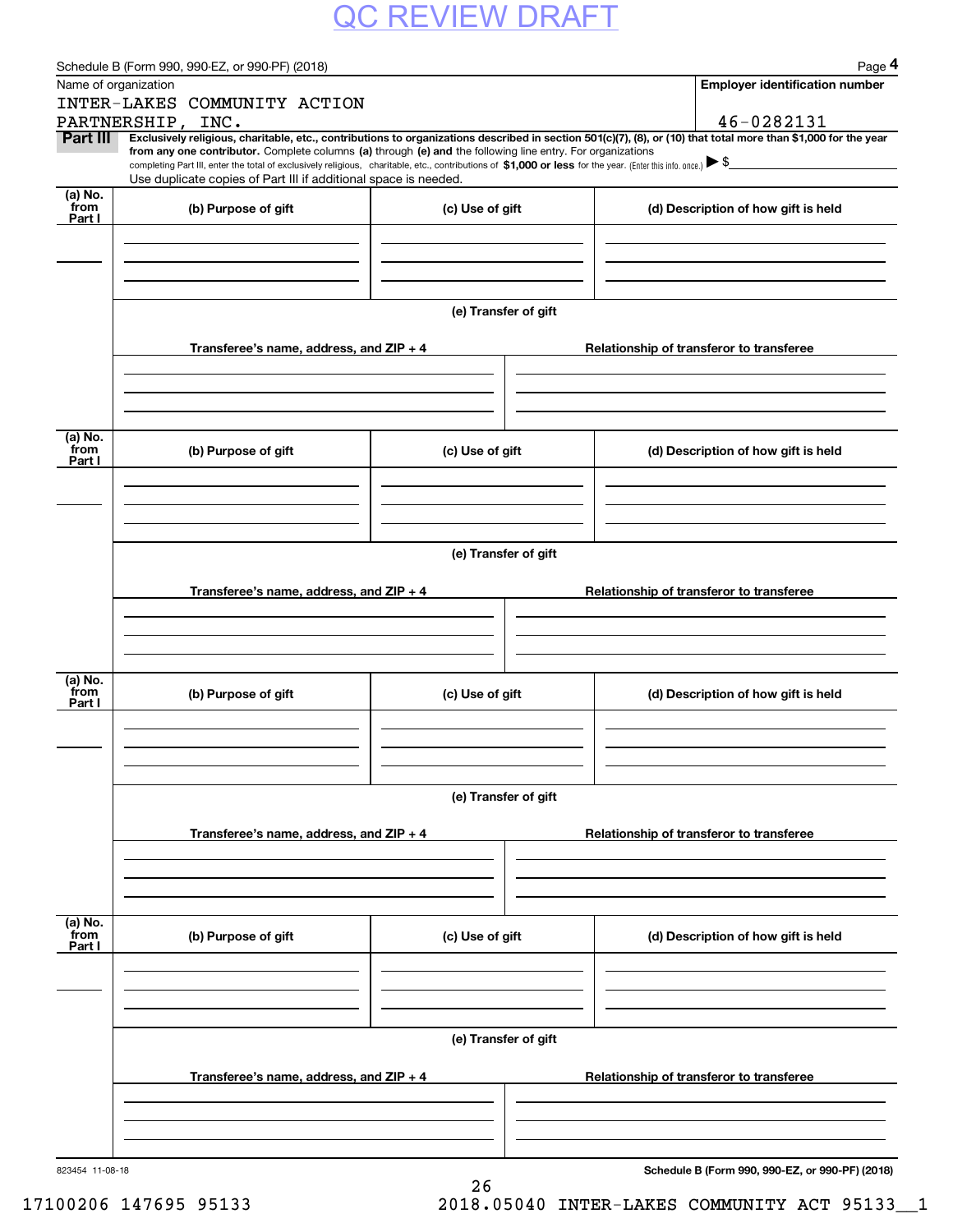| <b>QC REVIEW DRAFT</b> |
|------------------------|
|------------------------|

|         | <b>SCHEDULE D</b>                        |                                                             | <b>Supplemental Financial Statements</b>                                                                                                                                                                                      |                     |                                                | OMB No. 1545-0047                                                                                                                                         |           |
|---------|------------------------------------------|-------------------------------------------------------------|-------------------------------------------------------------------------------------------------------------------------------------------------------------------------------------------------------------------------------|---------------------|------------------------------------------------|-----------------------------------------------------------------------------------------------------------------------------------------------------------|-----------|
|         | (Form 990)                               |                                                             | Complete if the organization answered "Yes" on Form 990,                                                                                                                                                                      |                     |                                                |                                                                                                                                                           |           |
|         | Department of the Treasury               |                                                             | Part IV, line 6, 7, 8, 9, 10, 11a, 11b, 11c, 11d, 11e, 11f, 12a, or 12b.                                                                                                                                                      | Attach to Form 990. |                                                | Open to Public                                                                                                                                            |           |
|         | Internal Revenue Service                 |                                                             | Go to www.irs.gov/Form990 for instructions and the latest information.                                                                                                                                                        |                     |                                                | <b>Inspection</b>                                                                                                                                         |           |
|         | Name of the organization                 |                                                             | INTER-LAKES COMMUNITY ACTION                                                                                                                                                                                                  |                     |                                                | <b>Employer identification number</b>                                                                                                                     |           |
| Part I  |                                          |                                                             | PARTNERSHIP, INC.                                                                                                                                                                                                             |                     |                                                | 46-0282131<br>Organizations Maintaining Donor Advised Funds or Other Similar Funds or Accounts. Complete if the                                           |           |
|         |                                          |                                                             | organization answered "Yes" on Form 990, Part IV, line 6.                                                                                                                                                                     |                     |                                                |                                                                                                                                                           |           |
|         |                                          |                                                             |                                                                                                                                                                                                                               |                     | (a) Donor advised funds                        | (b) Funds and other accounts                                                                                                                              |           |
| 1.      |                                          |                                                             |                                                                                                                                                                                                                               |                     |                                                |                                                                                                                                                           |           |
| 2       |                                          |                                                             | Aggregate value of contributions to (during year)                                                                                                                                                                             |                     |                                                |                                                                                                                                                           |           |
| 3       |                                          |                                                             |                                                                                                                                                                                                                               |                     |                                                |                                                                                                                                                           |           |
| 4       |                                          |                                                             |                                                                                                                                                                                                                               |                     |                                                |                                                                                                                                                           |           |
| 5       |                                          |                                                             | Did the organization inform all donors and donor advisors in writing that the assets held in donor advised funds                                                                                                              |                     |                                                |                                                                                                                                                           |           |
|         |                                          |                                                             |                                                                                                                                                                                                                               |                     |                                                | Yes                                                                                                                                                       | No        |
| 6       |                                          |                                                             | Did the organization inform all grantees, donors, and donor advisors in writing that grant funds can be used only                                                                                                             |                     |                                                |                                                                                                                                                           |           |
|         |                                          |                                                             | for charitable purposes and not for the benefit of the donor or donor advisor, or for any other purpose conferring                                                                                                            |                     |                                                |                                                                                                                                                           |           |
|         | impermissible private benefit?           |                                                             |                                                                                                                                                                                                                               |                     |                                                | Yes                                                                                                                                                       | No        |
| Part II |                                          |                                                             | Conservation Easements. Complete if the organization answered "Yes" on Form 990, Part IV, line 7.                                                                                                                             |                     |                                                |                                                                                                                                                           |           |
| 1.      |                                          |                                                             | Purpose(s) of conservation easements held by the organization (check all that apply).                                                                                                                                         |                     |                                                |                                                                                                                                                           |           |
|         |                                          |                                                             | Preservation of land for public use (e.g., recreation or education)                                                                                                                                                           |                     |                                                | Preservation of a historically important land area                                                                                                        |           |
|         |                                          | Protection of natural habitat<br>Preservation of open space |                                                                                                                                                                                                                               |                     | Preservation of a certified historic structure |                                                                                                                                                           |           |
| 2       |                                          |                                                             |                                                                                                                                                                                                                               |                     |                                                | Complete lines 2a through 2d if the organization held a qualified conservation contribution in the form of a conservation easement on the last            |           |
|         | day of the tax year.                     |                                                             |                                                                                                                                                                                                                               |                     |                                                | Held at the End of the Tax Year                                                                                                                           |           |
| a       |                                          |                                                             |                                                                                                                                                                                                                               |                     |                                                | 2a                                                                                                                                                        |           |
| b       |                                          |                                                             | Total acreage restricted by conservation easements                                                                                                                                                                            |                     |                                                | 2 <sub>b</sub>                                                                                                                                            |           |
| c       |                                          |                                                             | Number of conservation easements on a certified historic structure included in (a) manufacture included in (a)                                                                                                                |                     |                                                | 2c                                                                                                                                                        |           |
|         |                                          |                                                             | d Number of conservation easements included in (c) acquired after 7/25/06, and not on a historic structure                                                                                                                    |                     |                                                |                                                                                                                                                           |           |
|         |                                          |                                                             | listed in the National Register [11, 1200] [12] The National Register [11, 1200] [12] The National Register [11, 1200] [12] The National Register [11, 1200] [12] The National Register [11, 1200] [12] The National Register |                     |                                                | 2d                                                                                                                                                        |           |
| З.      |                                          |                                                             | Number of conservation easements modified, transferred, released, extinguished, or terminated by the organization during the tax                                                                                              |                     |                                                |                                                                                                                                                           |           |
|         | $\vee$ ear $\blacktriangleright$         |                                                             |                                                                                                                                                                                                                               |                     |                                                |                                                                                                                                                           |           |
| 4       |                                          |                                                             | Number of states where property subject to conservation easement is located >                                                                                                                                                 |                     |                                                |                                                                                                                                                           |           |
| 5       |                                          |                                                             | Does the organization have a written policy regarding the periodic monitoring, inspection, handling of                                                                                                                        |                     |                                                |                                                                                                                                                           |           |
|         |                                          |                                                             | violations, and enforcement of the conservation easements it holds?                                                                                                                                                           |                     |                                                | Yes                                                                                                                                                       | No        |
| 6       |                                          |                                                             |                                                                                                                                                                                                                               |                     |                                                | Staff and volunteer hours devoted to monitoring, inspecting, handling of violations, and enforcing conservation easements during the year                 |           |
|         |                                          |                                                             |                                                                                                                                                                                                                               |                     |                                                |                                                                                                                                                           |           |
| 7       |                                          |                                                             | Amount of expenses incurred in monitoring, inspecting, handling of violations, and enforcing conservation easements during the year                                                                                           |                     |                                                |                                                                                                                                                           |           |
|         | $\blacktriangleright$ \$                 |                                                             | Does each conservation easement reported on line 2(d) above satisfy the requirements of section 170(h)(4)(B)(i)                                                                                                               |                     |                                                |                                                                                                                                                           |           |
| 8       |                                          |                                                             |                                                                                                                                                                                                                               |                     |                                                | Yes                                                                                                                                                       | <b>No</b> |
| 9       |                                          |                                                             |                                                                                                                                                                                                                               |                     |                                                | In Part XIII, describe how the organization reports conservation easements in its revenue and expense statement, and balance sheet, and                   |           |
|         |                                          |                                                             | include, if applicable, the text of the footnote to the organization's financial statements that describes the organization's accounting for                                                                                  |                     |                                                |                                                                                                                                                           |           |
|         | conservation easements.                  |                                                             |                                                                                                                                                                                                                               |                     |                                                |                                                                                                                                                           |           |
|         | Part III                                 |                                                             | Organizations Maintaining Collections of Art, Historical Treasures, or Other Similar Assets.                                                                                                                                  |                     |                                                |                                                                                                                                                           |           |
|         |                                          |                                                             | Complete if the organization answered "Yes" on Form 990, Part IV, line 8.                                                                                                                                                     |                     |                                                |                                                                                                                                                           |           |
|         |                                          |                                                             |                                                                                                                                                                                                                               |                     |                                                | 1a If the organization elected, as permitted under SFAS 116 (ASC 958), not to report in its revenue statement and balance sheet works of art,             |           |
|         |                                          |                                                             |                                                                                                                                                                                                                               |                     |                                                | historical treasures, or other similar assets held for public exhibition, education, or research in furtherance of public service, provide, in Part XIII, |           |
|         |                                          |                                                             | the text of the footnote to its financial statements that describes these items.                                                                                                                                              |                     |                                                |                                                                                                                                                           |           |
| b       |                                          |                                                             |                                                                                                                                                                                                                               |                     |                                                | If the organization elected, as permitted under SFAS 116 (ASC 958), to report in its revenue statement and balance sheet works of art, historical         |           |
|         |                                          |                                                             |                                                                                                                                                                                                                               |                     |                                                | treasures, or other similar assets held for public exhibition, education, or research in furtherance of public service, provide the following amounts     |           |
|         | relating to these items:                 |                                                             |                                                                                                                                                                                                                               |                     |                                                |                                                                                                                                                           |           |
|         |                                          |                                                             |                                                                                                                                                                                                                               |                     |                                                | $\frac{1}{2}$                                                                                                                                             |           |
|         | (ii) Assets included in Form 990, Part X |                                                             |                                                                                                                                                                                                                               |                     |                                                | $\frac{1}{2}$                                                                                                                                             |           |
| 2       |                                          |                                                             | If the organization received or held works of art, historical treasures, or other similar assets for financial gain, provide                                                                                                  |                     |                                                |                                                                                                                                                           |           |
|         |                                          |                                                             | the following amounts required to be reported under SFAS 116 (ASC 958) relating to these items:                                                                                                                               |                     |                                                |                                                                                                                                                           |           |
| а       |                                          |                                                             |                                                                                                                                                                                                                               |                     |                                                | -\$<br>▸                                                                                                                                                  |           |
|         |                                          |                                                             |                                                                                                                                                                                                                               |                     |                                                | -\$                                                                                                                                                       |           |
|         |                                          |                                                             | LHA For Paperwork Reduction Act Notice, see the Instructions for Form 990.                                                                                                                                                    |                     |                                                | Schedule D (Form 990) 2018                                                                                                                                |           |
|         | 832051 10-29-18                          |                                                             |                                                                                                                                                                                                                               |                     |                                                |                                                                                                                                                           |           |

27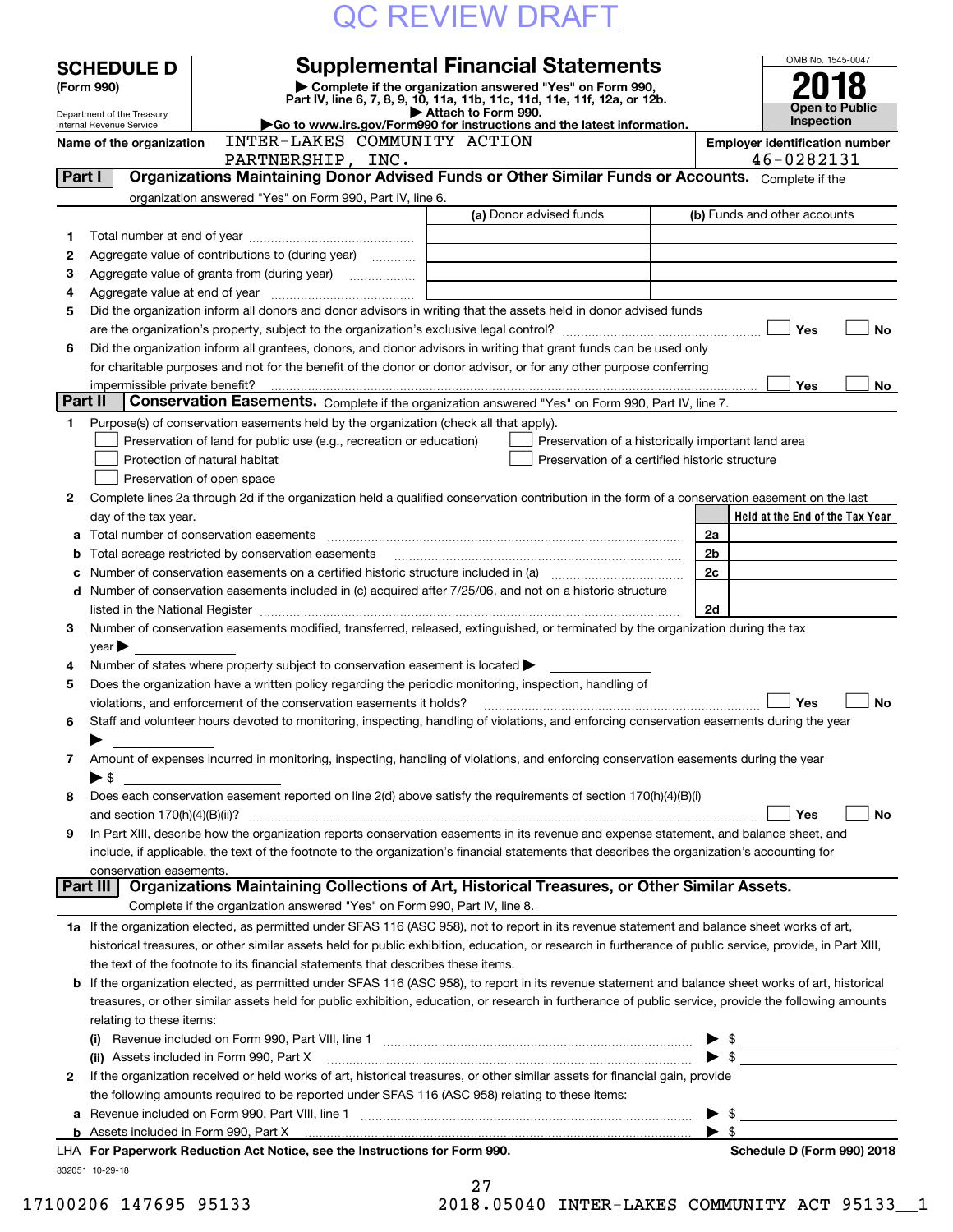|  |  |  |  | <b>OC REVIEW DRAFT</b> |
|--|--|--|--|------------------------|
|--|--|--|--|------------------------|

| $46 - 0282131$ Page 2<br>PARTNERSHIP, INC.<br>Schedule D (Form 990) 2018<br>Organizations Maintaining Collections of Art, Historical Treasures, or Other Similar Assets (continued)<br>Part III<br>Using the organization's acquisition, accession, and other records, check any of the following that are a significant use of its collection items<br>З<br>(check all that apply):<br>Public exhibition<br>Loan or exchange programs<br>d<br>a<br>Scholarly research<br>b<br>е<br>Preservation for future generations<br>c<br>Provide a description of the organization's collections and explain how they further the organization's exempt purpose in Part XIII.<br>4<br>During the year, did the organization solicit or receive donations of art, historical treasures, or other similar assets<br>5<br>to be sold to raise funds rather than to be maintained as part of the organization's collection?<br>Yes<br>No<br>Part IV<br>Escrow and Custodial Arrangements. Complete if the organization answered "Yes" on Form 990, Part IV, line 9, or<br>reported an amount on Form 990, Part X, line 21.<br>1a Is the organization an agent, trustee, custodian or other intermediary for contributions or other assets not included<br>$\overline{X}$ No<br>Yes<br>on Form 990, Part X? [11] matter contracts and contracts and contracts are contracted and contracts are contracted and contract and contract of the set of the set of the set of the set of the set of the set of the set of t<br>If "Yes," explain the arrangement in Part XIII and complete the following table:<br>Amount<br>1c<br>c<br>Additions during the year manufactured and an account of the year manufactured and account of the year manufactured and account of the year manufactured and account of the year manufactured and account of the year manufact<br>1d<br>Distributions during the year manufactured and continuum and contact the year manufactured and contact the year<br>1e<br>е<br>1f<br>$\boxed{\text{X}}$ Yes<br>2a Did the organization include an amount on Form 990, Part X, line 21, for escrow or custodial account liability?<br>No<br>$\overline{\mathbf{x}}$<br>b If "Yes," explain the arrangement in Part XIII. Check here if the explanation has been provided on Part XIII<br>Part V<br>Endowment Funds. Complete if the organization answered "Yes" on Form 990, Part IV, line 10.<br>(d) Three years back<br>(a) Current year<br>(b) Prior year<br>(c) Two years back<br>(e) Four years back<br>384,220.<br>376,514.<br>351,524.<br>331, 387.<br>359,695.<br>Beginning of year balance <i>manumman</i><br>1a<br>1,060.<br>25.<br>b<br>10, 130.<br>24,284.<br>42,151.<br>37,100.<br>$-11, 187.$<br>Net investment earnings, gains, and losses<br>15,006.<br>14,292.<br>14,264.<br>14,069.<br>14,565.<br>d<br>Other expenditures for facilities<br>е<br>156.<br>and programs<br>2,810.<br>2,917.<br>2,869.<br>3,053.<br>2,724.<br>f Administrative expenses <i></i><br>376,534.<br>384,220.<br>376.514.<br>351.524.<br>331,387.<br>End of year balance<br>g<br>Provide the estimated percentage of the current year end balance (line 1g, column (a)) held as:<br>2<br>.00<br>Board designated or quasi-endowment ><br>%<br>a<br>Permanent endowment > 100.00<br>$\%$<br>.00<br>Temporarily restricted endowment ><br>%<br>The percentages on lines 2a, 2b, and 2c should equal 100%.<br>3a Are there endowment funds not in the possession of the organization that are held and administered for the organization<br>Yes<br>No<br>by:<br>X<br>3a(i)<br>(i)<br>X<br>3a(ii)<br>(ii)<br>b<br>3b<br>Describe in Part XIII the intended uses of the organization's endowment funds.<br>4<br>Land, Buildings, and Equipment.<br>Part VI<br>Complete if the organization answered "Yes" on Form 990, Part IV, line 11a. See Form 990, Part X, line 10.<br>Description of property<br>(a) Cost or other<br>(b) Cost or other<br>(c) Accumulated<br>(d) Book value<br>basis (investment)<br>basis (other)<br>depreciation<br>345,938.<br>345,938.<br>2,901,465.<br>444,386.<br>$\overline{2}$ , 457, 079.<br>b<br>1,422,510.<br>1, 195, 955.<br>226,555.<br>79,630.<br>79,630.<br>e Other<br>$\overline{3,109},202.$ |  | INTER-LAKES COMMUNITY ACTION |  |  |  |  |  |  |  |  |  |  |
|------------------------------------------------------------------------------------------------------------------------------------------------------------------------------------------------------------------------------------------------------------------------------------------------------------------------------------------------------------------------------------------------------------------------------------------------------------------------------------------------------------------------------------------------------------------------------------------------------------------------------------------------------------------------------------------------------------------------------------------------------------------------------------------------------------------------------------------------------------------------------------------------------------------------------------------------------------------------------------------------------------------------------------------------------------------------------------------------------------------------------------------------------------------------------------------------------------------------------------------------------------------------------------------------------------------------------------------------------------------------------------------------------------------------------------------------------------------------------------------------------------------------------------------------------------------------------------------------------------------------------------------------------------------------------------------------------------------------------------------------------------------------------------------------------------------------------------------------------------------------------------------------------------------------------------------------------------------------------------------------------------------------------------------------------------------------------------------------------------------------------------------------------------------------------------------------------------------------------------------------------------------------------------------------------------------------------------------------------------------------------------------------------------------------------------------------------------------------------------------------------------------------------------------------------------------------------------------------------------------------------------------------------------------------------------------------------------------------------------------------------------------------------------------------------------------------------------------------------------------------------------------------------------------------------------------------------------------------------------------------------------------------------------------------------------------------------------------------------------------------------------------------------------------------------------------------------------------------------------------------------------------------------------------------------------------------------------------------------------------------------------------------------------------------------------------------------------------------------------------------------------------------------------------------------------------------------------------------------------------------------------------------------------------------------------------------------------------------------------------------------------------------------------------------------------------------------------------------------------------------------------------------------------------------------------------------------------------------------------------------------------------------------------------------------------------------------------------------------------------------------------------------------------------------------------------------------------------------------------|--|------------------------------|--|--|--|--|--|--|--|--|--|--|
|                                                                                                                                                                                                                                                                                                                                                                                                                                                                                                                                                                                                                                                                                                                                                                                                                                                                                                                                                                                                                                                                                                                                                                                                                                                                                                                                                                                                                                                                                                                                                                                                                                                                                                                                                                                                                                                                                                                                                                                                                                                                                                                                                                                                                                                                                                                                                                                                                                                                                                                                                                                                                                                                                                                                                                                                                                                                                                                                                                                                                                                                                                                                                                                                                                                                                                                                                                                                                                                                                                                                                                                                                                                                                                                                                                                                                                                                                                                                                                                                                                                                                                                                                                                                                                    |  |                              |  |  |  |  |  |  |  |  |  |  |
|                                                                                                                                                                                                                                                                                                                                                                                                                                                                                                                                                                                                                                                                                                                                                                                                                                                                                                                                                                                                                                                                                                                                                                                                                                                                                                                                                                                                                                                                                                                                                                                                                                                                                                                                                                                                                                                                                                                                                                                                                                                                                                                                                                                                                                                                                                                                                                                                                                                                                                                                                                                                                                                                                                                                                                                                                                                                                                                                                                                                                                                                                                                                                                                                                                                                                                                                                                                                                                                                                                                                                                                                                                                                                                                                                                                                                                                                                                                                                                                                                                                                                                                                                                                                                                    |  |                              |  |  |  |  |  |  |  |  |  |  |
|                                                                                                                                                                                                                                                                                                                                                                                                                                                                                                                                                                                                                                                                                                                                                                                                                                                                                                                                                                                                                                                                                                                                                                                                                                                                                                                                                                                                                                                                                                                                                                                                                                                                                                                                                                                                                                                                                                                                                                                                                                                                                                                                                                                                                                                                                                                                                                                                                                                                                                                                                                                                                                                                                                                                                                                                                                                                                                                                                                                                                                                                                                                                                                                                                                                                                                                                                                                                                                                                                                                                                                                                                                                                                                                                                                                                                                                                                                                                                                                                                                                                                                                                                                                                                                    |  |                              |  |  |  |  |  |  |  |  |  |  |
|                                                                                                                                                                                                                                                                                                                                                                                                                                                                                                                                                                                                                                                                                                                                                                                                                                                                                                                                                                                                                                                                                                                                                                                                                                                                                                                                                                                                                                                                                                                                                                                                                                                                                                                                                                                                                                                                                                                                                                                                                                                                                                                                                                                                                                                                                                                                                                                                                                                                                                                                                                                                                                                                                                                                                                                                                                                                                                                                                                                                                                                                                                                                                                                                                                                                                                                                                                                                                                                                                                                                                                                                                                                                                                                                                                                                                                                                                                                                                                                                                                                                                                                                                                                                                                    |  |                              |  |  |  |  |  |  |  |  |  |  |
|                                                                                                                                                                                                                                                                                                                                                                                                                                                                                                                                                                                                                                                                                                                                                                                                                                                                                                                                                                                                                                                                                                                                                                                                                                                                                                                                                                                                                                                                                                                                                                                                                                                                                                                                                                                                                                                                                                                                                                                                                                                                                                                                                                                                                                                                                                                                                                                                                                                                                                                                                                                                                                                                                                                                                                                                                                                                                                                                                                                                                                                                                                                                                                                                                                                                                                                                                                                                                                                                                                                                                                                                                                                                                                                                                                                                                                                                                                                                                                                                                                                                                                                                                                                                                                    |  |                              |  |  |  |  |  |  |  |  |  |  |
|                                                                                                                                                                                                                                                                                                                                                                                                                                                                                                                                                                                                                                                                                                                                                                                                                                                                                                                                                                                                                                                                                                                                                                                                                                                                                                                                                                                                                                                                                                                                                                                                                                                                                                                                                                                                                                                                                                                                                                                                                                                                                                                                                                                                                                                                                                                                                                                                                                                                                                                                                                                                                                                                                                                                                                                                                                                                                                                                                                                                                                                                                                                                                                                                                                                                                                                                                                                                                                                                                                                                                                                                                                                                                                                                                                                                                                                                                                                                                                                                                                                                                                                                                                                                                                    |  |                              |  |  |  |  |  |  |  |  |  |  |
|                                                                                                                                                                                                                                                                                                                                                                                                                                                                                                                                                                                                                                                                                                                                                                                                                                                                                                                                                                                                                                                                                                                                                                                                                                                                                                                                                                                                                                                                                                                                                                                                                                                                                                                                                                                                                                                                                                                                                                                                                                                                                                                                                                                                                                                                                                                                                                                                                                                                                                                                                                                                                                                                                                                                                                                                                                                                                                                                                                                                                                                                                                                                                                                                                                                                                                                                                                                                                                                                                                                                                                                                                                                                                                                                                                                                                                                                                                                                                                                                                                                                                                                                                                                                                                    |  |                              |  |  |  |  |  |  |  |  |  |  |
|                                                                                                                                                                                                                                                                                                                                                                                                                                                                                                                                                                                                                                                                                                                                                                                                                                                                                                                                                                                                                                                                                                                                                                                                                                                                                                                                                                                                                                                                                                                                                                                                                                                                                                                                                                                                                                                                                                                                                                                                                                                                                                                                                                                                                                                                                                                                                                                                                                                                                                                                                                                                                                                                                                                                                                                                                                                                                                                                                                                                                                                                                                                                                                                                                                                                                                                                                                                                                                                                                                                                                                                                                                                                                                                                                                                                                                                                                                                                                                                                                                                                                                                                                                                                                                    |  |                              |  |  |  |  |  |  |  |  |  |  |
|                                                                                                                                                                                                                                                                                                                                                                                                                                                                                                                                                                                                                                                                                                                                                                                                                                                                                                                                                                                                                                                                                                                                                                                                                                                                                                                                                                                                                                                                                                                                                                                                                                                                                                                                                                                                                                                                                                                                                                                                                                                                                                                                                                                                                                                                                                                                                                                                                                                                                                                                                                                                                                                                                                                                                                                                                                                                                                                                                                                                                                                                                                                                                                                                                                                                                                                                                                                                                                                                                                                                                                                                                                                                                                                                                                                                                                                                                                                                                                                                                                                                                                                                                                                                                                    |  |                              |  |  |  |  |  |  |  |  |  |  |
|                                                                                                                                                                                                                                                                                                                                                                                                                                                                                                                                                                                                                                                                                                                                                                                                                                                                                                                                                                                                                                                                                                                                                                                                                                                                                                                                                                                                                                                                                                                                                                                                                                                                                                                                                                                                                                                                                                                                                                                                                                                                                                                                                                                                                                                                                                                                                                                                                                                                                                                                                                                                                                                                                                                                                                                                                                                                                                                                                                                                                                                                                                                                                                                                                                                                                                                                                                                                                                                                                                                                                                                                                                                                                                                                                                                                                                                                                                                                                                                                                                                                                                                                                                                                                                    |  |                              |  |  |  |  |  |  |  |  |  |  |
|                                                                                                                                                                                                                                                                                                                                                                                                                                                                                                                                                                                                                                                                                                                                                                                                                                                                                                                                                                                                                                                                                                                                                                                                                                                                                                                                                                                                                                                                                                                                                                                                                                                                                                                                                                                                                                                                                                                                                                                                                                                                                                                                                                                                                                                                                                                                                                                                                                                                                                                                                                                                                                                                                                                                                                                                                                                                                                                                                                                                                                                                                                                                                                                                                                                                                                                                                                                                                                                                                                                                                                                                                                                                                                                                                                                                                                                                                                                                                                                                                                                                                                                                                                                                                                    |  |                              |  |  |  |  |  |  |  |  |  |  |
|                                                                                                                                                                                                                                                                                                                                                                                                                                                                                                                                                                                                                                                                                                                                                                                                                                                                                                                                                                                                                                                                                                                                                                                                                                                                                                                                                                                                                                                                                                                                                                                                                                                                                                                                                                                                                                                                                                                                                                                                                                                                                                                                                                                                                                                                                                                                                                                                                                                                                                                                                                                                                                                                                                                                                                                                                                                                                                                                                                                                                                                                                                                                                                                                                                                                                                                                                                                                                                                                                                                                                                                                                                                                                                                                                                                                                                                                                                                                                                                                                                                                                                                                                                                                                                    |  |                              |  |  |  |  |  |  |  |  |  |  |
|                                                                                                                                                                                                                                                                                                                                                                                                                                                                                                                                                                                                                                                                                                                                                                                                                                                                                                                                                                                                                                                                                                                                                                                                                                                                                                                                                                                                                                                                                                                                                                                                                                                                                                                                                                                                                                                                                                                                                                                                                                                                                                                                                                                                                                                                                                                                                                                                                                                                                                                                                                                                                                                                                                                                                                                                                                                                                                                                                                                                                                                                                                                                                                                                                                                                                                                                                                                                                                                                                                                                                                                                                                                                                                                                                                                                                                                                                                                                                                                                                                                                                                                                                                                                                                    |  |                              |  |  |  |  |  |  |  |  |  |  |
|                                                                                                                                                                                                                                                                                                                                                                                                                                                                                                                                                                                                                                                                                                                                                                                                                                                                                                                                                                                                                                                                                                                                                                                                                                                                                                                                                                                                                                                                                                                                                                                                                                                                                                                                                                                                                                                                                                                                                                                                                                                                                                                                                                                                                                                                                                                                                                                                                                                                                                                                                                                                                                                                                                                                                                                                                                                                                                                                                                                                                                                                                                                                                                                                                                                                                                                                                                                                                                                                                                                                                                                                                                                                                                                                                                                                                                                                                                                                                                                                                                                                                                                                                                                                                                    |  |                              |  |  |  |  |  |  |  |  |  |  |
|                                                                                                                                                                                                                                                                                                                                                                                                                                                                                                                                                                                                                                                                                                                                                                                                                                                                                                                                                                                                                                                                                                                                                                                                                                                                                                                                                                                                                                                                                                                                                                                                                                                                                                                                                                                                                                                                                                                                                                                                                                                                                                                                                                                                                                                                                                                                                                                                                                                                                                                                                                                                                                                                                                                                                                                                                                                                                                                                                                                                                                                                                                                                                                                                                                                                                                                                                                                                                                                                                                                                                                                                                                                                                                                                                                                                                                                                                                                                                                                                                                                                                                                                                                                                                                    |  |                              |  |  |  |  |  |  |  |  |  |  |
|                                                                                                                                                                                                                                                                                                                                                                                                                                                                                                                                                                                                                                                                                                                                                                                                                                                                                                                                                                                                                                                                                                                                                                                                                                                                                                                                                                                                                                                                                                                                                                                                                                                                                                                                                                                                                                                                                                                                                                                                                                                                                                                                                                                                                                                                                                                                                                                                                                                                                                                                                                                                                                                                                                                                                                                                                                                                                                                                                                                                                                                                                                                                                                                                                                                                                                                                                                                                                                                                                                                                                                                                                                                                                                                                                                                                                                                                                                                                                                                                                                                                                                                                                                                                                                    |  |                              |  |  |  |  |  |  |  |  |  |  |
|                                                                                                                                                                                                                                                                                                                                                                                                                                                                                                                                                                                                                                                                                                                                                                                                                                                                                                                                                                                                                                                                                                                                                                                                                                                                                                                                                                                                                                                                                                                                                                                                                                                                                                                                                                                                                                                                                                                                                                                                                                                                                                                                                                                                                                                                                                                                                                                                                                                                                                                                                                                                                                                                                                                                                                                                                                                                                                                                                                                                                                                                                                                                                                                                                                                                                                                                                                                                                                                                                                                                                                                                                                                                                                                                                                                                                                                                                                                                                                                                                                                                                                                                                                                                                                    |  |                              |  |  |  |  |  |  |  |  |  |  |
|                                                                                                                                                                                                                                                                                                                                                                                                                                                                                                                                                                                                                                                                                                                                                                                                                                                                                                                                                                                                                                                                                                                                                                                                                                                                                                                                                                                                                                                                                                                                                                                                                                                                                                                                                                                                                                                                                                                                                                                                                                                                                                                                                                                                                                                                                                                                                                                                                                                                                                                                                                                                                                                                                                                                                                                                                                                                                                                                                                                                                                                                                                                                                                                                                                                                                                                                                                                                                                                                                                                                                                                                                                                                                                                                                                                                                                                                                                                                                                                                                                                                                                                                                                                                                                    |  |                              |  |  |  |  |  |  |  |  |  |  |
|                                                                                                                                                                                                                                                                                                                                                                                                                                                                                                                                                                                                                                                                                                                                                                                                                                                                                                                                                                                                                                                                                                                                                                                                                                                                                                                                                                                                                                                                                                                                                                                                                                                                                                                                                                                                                                                                                                                                                                                                                                                                                                                                                                                                                                                                                                                                                                                                                                                                                                                                                                                                                                                                                                                                                                                                                                                                                                                                                                                                                                                                                                                                                                                                                                                                                                                                                                                                                                                                                                                                                                                                                                                                                                                                                                                                                                                                                                                                                                                                                                                                                                                                                                                                                                    |  |                              |  |  |  |  |  |  |  |  |  |  |
|                                                                                                                                                                                                                                                                                                                                                                                                                                                                                                                                                                                                                                                                                                                                                                                                                                                                                                                                                                                                                                                                                                                                                                                                                                                                                                                                                                                                                                                                                                                                                                                                                                                                                                                                                                                                                                                                                                                                                                                                                                                                                                                                                                                                                                                                                                                                                                                                                                                                                                                                                                                                                                                                                                                                                                                                                                                                                                                                                                                                                                                                                                                                                                                                                                                                                                                                                                                                                                                                                                                                                                                                                                                                                                                                                                                                                                                                                                                                                                                                                                                                                                                                                                                                                                    |  |                              |  |  |  |  |  |  |  |  |  |  |
|                                                                                                                                                                                                                                                                                                                                                                                                                                                                                                                                                                                                                                                                                                                                                                                                                                                                                                                                                                                                                                                                                                                                                                                                                                                                                                                                                                                                                                                                                                                                                                                                                                                                                                                                                                                                                                                                                                                                                                                                                                                                                                                                                                                                                                                                                                                                                                                                                                                                                                                                                                                                                                                                                                                                                                                                                                                                                                                                                                                                                                                                                                                                                                                                                                                                                                                                                                                                                                                                                                                                                                                                                                                                                                                                                                                                                                                                                                                                                                                                                                                                                                                                                                                                                                    |  |                              |  |  |  |  |  |  |  |  |  |  |
|                                                                                                                                                                                                                                                                                                                                                                                                                                                                                                                                                                                                                                                                                                                                                                                                                                                                                                                                                                                                                                                                                                                                                                                                                                                                                                                                                                                                                                                                                                                                                                                                                                                                                                                                                                                                                                                                                                                                                                                                                                                                                                                                                                                                                                                                                                                                                                                                                                                                                                                                                                                                                                                                                                                                                                                                                                                                                                                                                                                                                                                                                                                                                                                                                                                                                                                                                                                                                                                                                                                                                                                                                                                                                                                                                                                                                                                                                                                                                                                                                                                                                                                                                                                                                                    |  |                              |  |  |  |  |  |  |  |  |  |  |
|                                                                                                                                                                                                                                                                                                                                                                                                                                                                                                                                                                                                                                                                                                                                                                                                                                                                                                                                                                                                                                                                                                                                                                                                                                                                                                                                                                                                                                                                                                                                                                                                                                                                                                                                                                                                                                                                                                                                                                                                                                                                                                                                                                                                                                                                                                                                                                                                                                                                                                                                                                                                                                                                                                                                                                                                                                                                                                                                                                                                                                                                                                                                                                                                                                                                                                                                                                                                                                                                                                                                                                                                                                                                                                                                                                                                                                                                                                                                                                                                                                                                                                                                                                                                                                    |  |                              |  |  |  |  |  |  |  |  |  |  |
|                                                                                                                                                                                                                                                                                                                                                                                                                                                                                                                                                                                                                                                                                                                                                                                                                                                                                                                                                                                                                                                                                                                                                                                                                                                                                                                                                                                                                                                                                                                                                                                                                                                                                                                                                                                                                                                                                                                                                                                                                                                                                                                                                                                                                                                                                                                                                                                                                                                                                                                                                                                                                                                                                                                                                                                                                                                                                                                                                                                                                                                                                                                                                                                                                                                                                                                                                                                                                                                                                                                                                                                                                                                                                                                                                                                                                                                                                                                                                                                                                                                                                                                                                                                                                                    |  |                              |  |  |  |  |  |  |  |  |  |  |
|                                                                                                                                                                                                                                                                                                                                                                                                                                                                                                                                                                                                                                                                                                                                                                                                                                                                                                                                                                                                                                                                                                                                                                                                                                                                                                                                                                                                                                                                                                                                                                                                                                                                                                                                                                                                                                                                                                                                                                                                                                                                                                                                                                                                                                                                                                                                                                                                                                                                                                                                                                                                                                                                                                                                                                                                                                                                                                                                                                                                                                                                                                                                                                                                                                                                                                                                                                                                                                                                                                                                                                                                                                                                                                                                                                                                                                                                                                                                                                                                                                                                                                                                                                                                                                    |  |                              |  |  |  |  |  |  |  |  |  |  |
|                                                                                                                                                                                                                                                                                                                                                                                                                                                                                                                                                                                                                                                                                                                                                                                                                                                                                                                                                                                                                                                                                                                                                                                                                                                                                                                                                                                                                                                                                                                                                                                                                                                                                                                                                                                                                                                                                                                                                                                                                                                                                                                                                                                                                                                                                                                                                                                                                                                                                                                                                                                                                                                                                                                                                                                                                                                                                                                                                                                                                                                                                                                                                                                                                                                                                                                                                                                                                                                                                                                                                                                                                                                                                                                                                                                                                                                                                                                                                                                                                                                                                                                                                                                                                                    |  |                              |  |  |  |  |  |  |  |  |  |  |
|                                                                                                                                                                                                                                                                                                                                                                                                                                                                                                                                                                                                                                                                                                                                                                                                                                                                                                                                                                                                                                                                                                                                                                                                                                                                                                                                                                                                                                                                                                                                                                                                                                                                                                                                                                                                                                                                                                                                                                                                                                                                                                                                                                                                                                                                                                                                                                                                                                                                                                                                                                                                                                                                                                                                                                                                                                                                                                                                                                                                                                                                                                                                                                                                                                                                                                                                                                                                                                                                                                                                                                                                                                                                                                                                                                                                                                                                                                                                                                                                                                                                                                                                                                                                                                    |  |                              |  |  |  |  |  |  |  |  |  |  |
|                                                                                                                                                                                                                                                                                                                                                                                                                                                                                                                                                                                                                                                                                                                                                                                                                                                                                                                                                                                                                                                                                                                                                                                                                                                                                                                                                                                                                                                                                                                                                                                                                                                                                                                                                                                                                                                                                                                                                                                                                                                                                                                                                                                                                                                                                                                                                                                                                                                                                                                                                                                                                                                                                                                                                                                                                                                                                                                                                                                                                                                                                                                                                                                                                                                                                                                                                                                                                                                                                                                                                                                                                                                                                                                                                                                                                                                                                                                                                                                                                                                                                                                                                                                                                                    |  |                              |  |  |  |  |  |  |  |  |  |  |
|                                                                                                                                                                                                                                                                                                                                                                                                                                                                                                                                                                                                                                                                                                                                                                                                                                                                                                                                                                                                                                                                                                                                                                                                                                                                                                                                                                                                                                                                                                                                                                                                                                                                                                                                                                                                                                                                                                                                                                                                                                                                                                                                                                                                                                                                                                                                                                                                                                                                                                                                                                                                                                                                                                                                                                                                                                                                                                                                                                                                                                                                                                                                                                                                                                                                                                                                                                                                                                                                                                                                                                                                                                                                                                                                                                                                                                                                                                                                                                                                                                                                                                                                                                                                                                    |  |                              |  |  |  |  |  |  |  |  |  |  |
|                                                                                                                                                                                                                                                                                                                                                                                                                                                                                                                                                                                                                                                                                                                                                                                                                                                                                                                                                                                                                                                                                                                                                                                                                                                                                                                                                                                                                                                                                                                                                                                                                                                                                                                                                                                                                                                                                                                                                                                                                                                                                                                                                                                                                                                                                                                                                                                                                                                                                                                                                                                                                                                                                                                                                                                                                                                                                                                                                                                                                                                                                                                                                                                                                                                                                                                                                                                                                                                                                                                                                                                                                                                                                                                                                                                                                                                                                                                                                                                                                                                                                                                                                                                                                                    |  |                              |  |  |  |  |  |  |  |  |  |  |
|                                                                                                                                                                                                                                                                                                                                                                                                                                                                                                                                                                                                                                                                                                                                                                                                                                                                                                                                                                                                                                                                                                                                                                                                                                                                                                                                                                                                                                                                                                                                                                                                                                                                                                                                                                                                                                                                                                                                                                                                                                                                                                                                                                                                                                                                                                                                                                                                                                                                                                                                                                                                                                                                                                                                                                                                                                                                                                                                                                                                                                                                                                                                                                                                                                                                                                                                                                                                                                                                                                                                                                                                                                                                                                                                                                                                                                                                                                                                                                                                                                                                                                                                                                                                                                    |  |                              |  |  |  |  |  |  |  |  |  |  |
|                                                                                                                                                                                                                                                                                                                                                                                                                                                                                                                                                                                                                                                                                                                                                                                                                                                                                                                                                                                                                                                                                                                                                                                                                                                                                                                                                                                                                                                                                                                                                                                                                                                                                                                                                                                                                                                                                                                                                                                                                                                                                                                                                                                                                                                                                                                                                                                                                                                                                                                                                                                                                                                                                                                                                                                                                                                                                                                                                                                                                                                                                                                                                                                                                                                                                                                                                                                                                                                                                                                                                                                                                                                                                                                                                                                                                                                                                                                                                                                                                                                                                                                                                                                                                                    |  |                              |  |  |  |  |  |  |  |  |  |  |
|                                                                                                                                                                                                                                                                                                                                                                                                                                                                                                                                                                                                                                                                                                                                                                                                                                                                                                                                                                                                                                                                                                                                                                                                                                                                                                                                                                                                                                                                                                                                                                                                                                                                                                                                                                                                                                                                                                                                                                                                                                                                                                                                                                                                                                                                                                                                                                                                                                                                                                                                                                                                                                                                                                                                                                                                                                                                                                                                                                                                                                                                                                                                                                                                                                                                                                                                                                                                                                                                                                                                                                                                                                                                                                                                                                                                                                                                                                                                                                                                                                                                                                                                                                                                                                    |  |                              |  |  |  |  |  |  |  |  |  |  |
|                                                                                                                                                                                                                                                                                                                                                                                                                                                                                                                                                                                                                                                                                                                                                                                                                                                                                                                                                                                                                                                                                                                                                                                                                                                                                                                                                                                                                                                                                                                                                                                                                                                                                                                                                                                                                                                                                                                                                                                                                                                                                                                                                                                                                                                                                                                                                                                                                                                                                                                                                                                                                                                                                                                                                                                                                                                                                                                                                                                                                                                                                                                                                                                                                                                                                                                                                                                                                                                                                                                                                                                                                                                                                                                                                                                                                                                                                                                                                                                                                                                                                                                                                                                                                                    |  |                              |  |  |  |  |  |  |  |  |  |  |
|                                                                                                                                                                                                                                                                                                                                                                                                                                                                                                                                                                                                                                                                                                                                                                                                                                                                                                                                                                                                                                                                                                                                                                                                                                                                                                                                                                                                                                                                                                                                                                                                                                                                                                                                                                                                                                                                                                                                                                                                                                                                                                                                                                                                                                                                                                                                                                                                                                                                                                                                                                                                                                                                                                                                                                                                                                                                                                                                                                                                                                                                                                                                                                                                                                                                                                                                                                                                                                                                                                                                                                                                                                                                                                                                                                                                                                                                                                                                                                                                                                                                                                                                                                                                                                    |  |                              |  |  |  |  |  |  |  |  |  |  |
|                                                                                                                                                                                                                                                                                                                                                                                                                                                                                                                                                                                                                                                                                                                                                                                                                                                                                                                                                                                                                                                                                                                                                                                                                                                                                                                                                                                                                                                                                                                                                                                                                                                                                                                                                                                                                                                                                                                                                                                                                                                                                                                                                                                                                                                                                                                                                                                                                                                                                                                                                                                                                                                                                                                                                                                                                                                                                                                                                                                                                                                                                                                                                                                                                                                                                                                                                                                                                                                                                                                                                                                                                                                                                                                                                                                                                                                                                                                                                                                                                                                                                                                                                                                                                                    |  |                              |  |  |  |  |  |  |  |  |  |  |
|                                                                                                                                                                                                                                                                                                                                                                                                                                                                                                                                                                                                                                                                                                                                                                                                                                                                                                                                                                                                                                                                                                                                                                                                                                                                                                                                                                                                                                                                                                                                                                                                                                                                                                                                                                                                                                                                                                                                                                                                                                                                                                                                                                                                                                                                                                                                                                                                                                                                                                                                                                                                                                                                                                                                                                                                                                                                                                                                                                                                                                                                                                                                                                                                                                                                                                                                                                                                                                                                                                                                                                                                                                                                                                                                                                                                                                                                                                                                                                                                                                                                                                                                                                                                                                    |  |                              |  |  |  |  |  |  |  |  |  |  |
|                                                                                                                                                                                                                                                                                                                                                                                                                                                                                                                                                                                                                                                                                                                                                                                                                                                                                                                                                                                                                                                                                                                                                                                                                                                                                                                                                                                                                                                                                                                                                                                                                                                                                                                                                                                                                                                                                                                                                                                                                                                                                                                                                                                                                                                                                                                                                                                                                                                                                                                                                                                                                                                                                                                                                                                                                                                                                                                                                                                                                                                                                                                                                                                                                                                                                                                                                                                                                                                                                                                                                                                                                                                                                                                                                                                                                                                                                                                                                                                                                                                                                                                                                                                                                                    |  |                              |  |  |  |  |  |  |  |  |  |  |
|                                                                                                                                                                                                                                                                                                                                                                                                                                                                                                                                                                                                                                                                                                                                                                                                                                                                                                                                                                                                                                                                                                                                                                                                                                                                                                                                                                                                                                                                                                                                                                                                                                                                                                                                                                                                                                                                                                                                                                                                                                                                                                                                                                                                                                                                                                                                                                                                                                                                                                                                                                                                                                                                                                                                                                                                                                                                                                                                                                                                                                                                                                                                                                                                                                                                                                                                                                                                                                                                                                                                                                                                                                                                                                                                                                                                                                                                                                                                                                                                                                                                                                                                                                                                                                    |  |                              |  |  |  |  |  |  |  |  |  |  |
|                                                                                                                                                                                                                                                                                                                                                                                                                                                                                                                                                                                                                                                                                                                                                                                                                                                                                                                                                                                                                                                                                                                                                                                                                                                                                                                                                                                                                                                                                                                                                                                                                                                                                                                                                                                                                                                                                                                                                                                                                                                                                                                                                                                                                                                                                                                                                                                                                                                                                                                                                                                                                                                                                                                                                                                                                                                                                                                                                                                                                                                                                                                                                                                                                                                                                                                                                                                                                                                                                                                                                                                                                                                                                                                                                                                                                                                                                                                                                                                                                                                                                                                                                                                                                                    |  |                              |  |  |  |  |  |  |  |  |  |  |
|                                                                                                                                                                                                                                                                                                                                                                                                                                                                                                                                                                                                                                                                                                                                                                                                                                                                                                                                                                                                                                                                                                                                                                                                                                                                                                                                                                                                                                                                                                                                                                                                                                                                                                                                                                                                                                                                                                                                                                                                                                                                                                                                                                                                                                                                                                                                                                                                                                                                                                                                                                                                                                                                                                                                                                                                                                                                                                                                                                                                                                                                                                                                                                                                                                                                                                                                                                                                                                                                                                                                                                                                                                                                                                                                                                                                                                                                                                                                                                                                                                                                                                                                                                                                                                    |  |                              |  |  |  |  |  |  |  |  |  |  |
|                                                                                                                                                                                                                                                                                                                                                                                                                                                                                                                                                                                                                                                                                                                                                                                                                                                                                                                                                                                                                                                                                                                                                                                                                                                                                                                                                                                                                                                                                                                                                                                                                                                                                                                                                                                                                                                                                                                                                                                                                                                                                                                                                                                                                                                                                                                                                                                                                                                                                                                                                                                                                                                                                                                                                                                                                                                                                                                                                                                                                                                                                                                                                                                                                                                                                                                                                                                                                                                                                                                                                                                                                                                                                                                                                                                                                                                                                                                                                                                                                                                                                                                                                                                                                                    |  |                              |  |  |  |  |  |  |  |  |  |  |
|                                                                                                                                                                                                                                                                                                                                                                                                                                                                                                                                                                                                                                                                                                                                                                                                                                                                                                                                                                                                                                                                                                                                                                                                                                                                                                                                                                                                                                                                                                                                                                                                                                                                                                                                                                                                                                                                                                                                                                                                                                                                                                                                                                                                                                                                                                                                                                                                                                                                                                                                                                                                                                                                                                                                                                                                                                                                                                                                                                                                                                                                                                                                                                                                                                                                                                                                                                                                                                                                                                                                                                                                                                                                                                                                                                                                                                                                                                                                                                                                                                                                                                                                                                                                                                    |  |                              |  |  |  |  |  |  |  |  |  |  |
|                                                                                                                                                                                                                                                                                                                                                                                                                                                                                                                                                                                                                                                                                                                                                                                                                                                                                                                                                                                                                                                                                                                                                                                                                                                                                                                                                                                                                                                                                                                                                                                                                                                                                                                                                                                                                                                                                                                                                                                                                                                                                                                                                                                                                                                                                                                                                                                                                                                                                                                                                                                                                                                                                                                                                                                                                                                                                                                                                                                                                                                                                                                                                                                                                                                                                                                                                                                                                                                                                                                                                                                                                                                                                                                                                                                                                                                                                                                                                                                                                                                                                                                                                                                                                                    |  |                              |  |  |  |  |  |  |  |  |  |  |
|                                                                                                                                                                                                                                                                                                                                                                                                                                                                                                                                                                                                                                                                                                                                                                                                                                                                                                                                                                                                                                                                                                                                                                                                                                                                                                                                                                                                                                                                                                                                                                                                                                                                                                                                                                                                                                                                                                                                                                                                                                                                                                                                                                                                                                                                                                                                                                                                                                                                                                                                                                                                                                                                                                                                                                                                                                                                                                                                                                                                                                                                                                                                                                                                                                                                                                                                                                                                                                                                                                                                                                                                                                                                                                                                                                                                                                                                                                                                                                                                                                                                                                                                                                                                                                    |  |                              |  |  |  |  |  |  |  |  |  |  |
|                                                                                                                                                                                                                                                                                                                                                                                                                                                                                                                                                                                                                                                                                                                                                                                                                                                                                                                                                                                                                                                                                                                                                                                                                                                                                                                                                                                                                                                                                                                                                                                                                                                                                                                                                                                                                                                                                                                                                                                                                                                                                                                                                                                                                                                                                                                                                                                                                                                                                                                                                                                                                                                                                                                                                                                                                                                                                                                                                                                                                                                                                                                                                                                                                                                                                                                                                                                                                                                                                                                                                                                                                                                                                                                                                                                                                                                                                                                                                                                                                                                                                                                                                                                                                                    |  |                              |  |  |  |  |  |  |  |  |  |  |
|                                                                                                                                                                                                                                                                                                                                                                                                                                                                                                                                                                                                                                                                                                                                                                                                                                                                                                                                                                                                                                                                                                                                                                                                                                                                                                                                                                                                                                                                                                                                                                                                                                                                                                                                                                                                                                                                                                                                                                                                                                                                                                                                                                                                                                                                                                                                                                                                                                                                                                                                                                                                                                                                                                                                                                                                                                                                                                                                                                                                                                                                                                                                                                                                                                                                                                                                                                                                                                                                                                                                                                                                                                                                                                                                                                                                                                                                                                                                                                                                                                                                                                                                                                                                                                    |  |                              |  |  |  |  |  |  |  |  |  |  |
|                                                                                                                                                                                                                                                                                                                                                                                                                                                                                                                                                                                                                                                                                                                                                                                                                                                                                                                                                                                                                                                                                                                                                                                                                                                                                                                                                                                                                                                                                                                                                                                                                                                                                                                                                                                                                                                                                                                                                                                                                                                                                                                                                                                                                                                                                                                                                                                                                                                                                                                                                                                                                                                                                                                                                                                                                                                                                                                                                                                                                                                                                                                                                                                                                                                                                                                                                                                                                                                                                                                                                                                                                                                                                                                                                                                                                                                                                                                                                                                                                                                                                                                                                                                                                                    |  |                              |  |  |  |  |  |  |  |  |  |  |
|                                                                                                                                                                                                                                                                                                                                                                                                                                                                                                                                                                                                                                                                                                                                                                                                                                                                                                                                                                                                                                                                                                                                                                                                                                                                                                                                                                                                                                                                                                                                                                                                                                                                                                                                                                                                                                                                                                                                                                                                                                                                                                                                                                                                                                                                                                                                                                                                                                                                                                                                                                                                                                                                                                                                                                                                                                                                                                                                                                                                                                                                                                                                                                                                                                                                                                                                                                                                                                                                                                                                                                                                                                                                                                                                                                                                                                                                                                                                                                                                                                                                                                                                                                                                                                    |  |                              |  |  |  |  |  |  |  |  |  |  |
|                                                                                                                                                                                                                                                                                                                                                                                                                                                                                                                                                                                                                                                                                                                                                                                                                                                                                                                                                                                                                                                                                                                                                                                                                                                                                                                                                                                                                                                                                                                                                                                                                                                                                                                                                                                                                                                                                                                                                                                                                                                                                                                                                                                                                                                                                                                                                                                                                                                                                                                                                                                                                                                                                                                                                                                                                                                                                                                                                                                                                                                                                                                                                                                                                                                                                                                                                                                                                                                                                                                                                                                                                                                                                                                                                                                                                                                                                                                                                                                                                                                                                                                                                                                                                                    |  |                              |  |  |  |  |  |  |  |  |  |  |
|                                                                                                                                                                                                                                                                                                                                                                                                                                                                                                                                                                                                                                                                                                                                                                                                                                                                                                                                                                                                                                                                                                                                                                                                                                                                                                                                                                                                                                                                                                                                                                                                                                                                                                                                                                                                                                                                                                                                                                                                                                                                                                                                                                                                                                                                                                                                                                                                                                                                                                                                                                                                                                                                                                                                                                                                                                                                                                                                                                                                                                                                                                                                                                                                                                                                                                                                                                                                                                                                                                                                                                                                                                                                                                                                                                                                                                                                                                                                                                                                                                                                                                                                                                                                                                    |  |                              |  |  |  |  |  |  |  |  |  |  |
|                                                                                                                                                                                                                                                                                                                                                                                                                                                                                                                                                                                                                                                                                                                                                                                                                                                                                                                                                                                                                                                                                                                                                                                                                                                                                                                                                                                                                                                                                                                                                                                                                                                                                                                                                                                                                                                                                                                                                                                                                                                                                                                                                                                                                                                                                                                                                                                                                                                                                                                                                                                                                                                                                                                                                                                                                                                                                                                                                                                                                                                                                                                                                                                                                                                                                                                                                                                                                                                                                                                                                                                                                                                                                                                                                                                                                                                                                                                                                                                                                                                                                                                                                                                                                                    |  |                              |  |  |  |  |  |  |  |  |  |  |
|                                                                                                                                                                                                                                                                                                                                                                                                                                                                                                                                                                                                                                                                                                                                                                                                                                                                                                                                                                                                                                                                                                                                                                                                                                                                                                                                                                                                                                                                                                                                                                                                                                                                                                                                                                                                                                                                                                                                                                                                                                                                                                                                                                                                                                                                                                                                                                                                                                                                                                                                                                                                                                                                                                                                                                                                                                                                                                                                                                                                                                                                                                                                                                                                                                                                                                                                                                                                                                                                                                                                                                                                                                                                                                                                                                                                                                                                                                                                                                                                                                                                                                                                                                                                                                    |  |                              |  |  |  |  |  |  |  |  |  |  |
|                                                                                                                                                                                                                                                                                                                                                                                                                                                                                                                                                                                                                                                                                                                                                                                                                                                                                                                                                                                                                                                                                                                                                                                                                                                                                                                                                                                                                                                                                                                                                                                                                                                                                                                                                                                                                                                                                                                                                                                                                                                                                                                                                                                                                                                                                                                                                                                                                                                                                                                                                                                                                                                                                                                                                                                                                                                                                                                                                                                                                                                                                                                                                                                                                                                                                                                                                                                                                                                                                                                                                                                                                                                                                                                                                                                                                                                                                                                                                                                                                                                                                                                                                                                                                                    |  |                              |  |  |  |  |  |  |  |  |  |  |

**Schedule D (Form 990) 2018**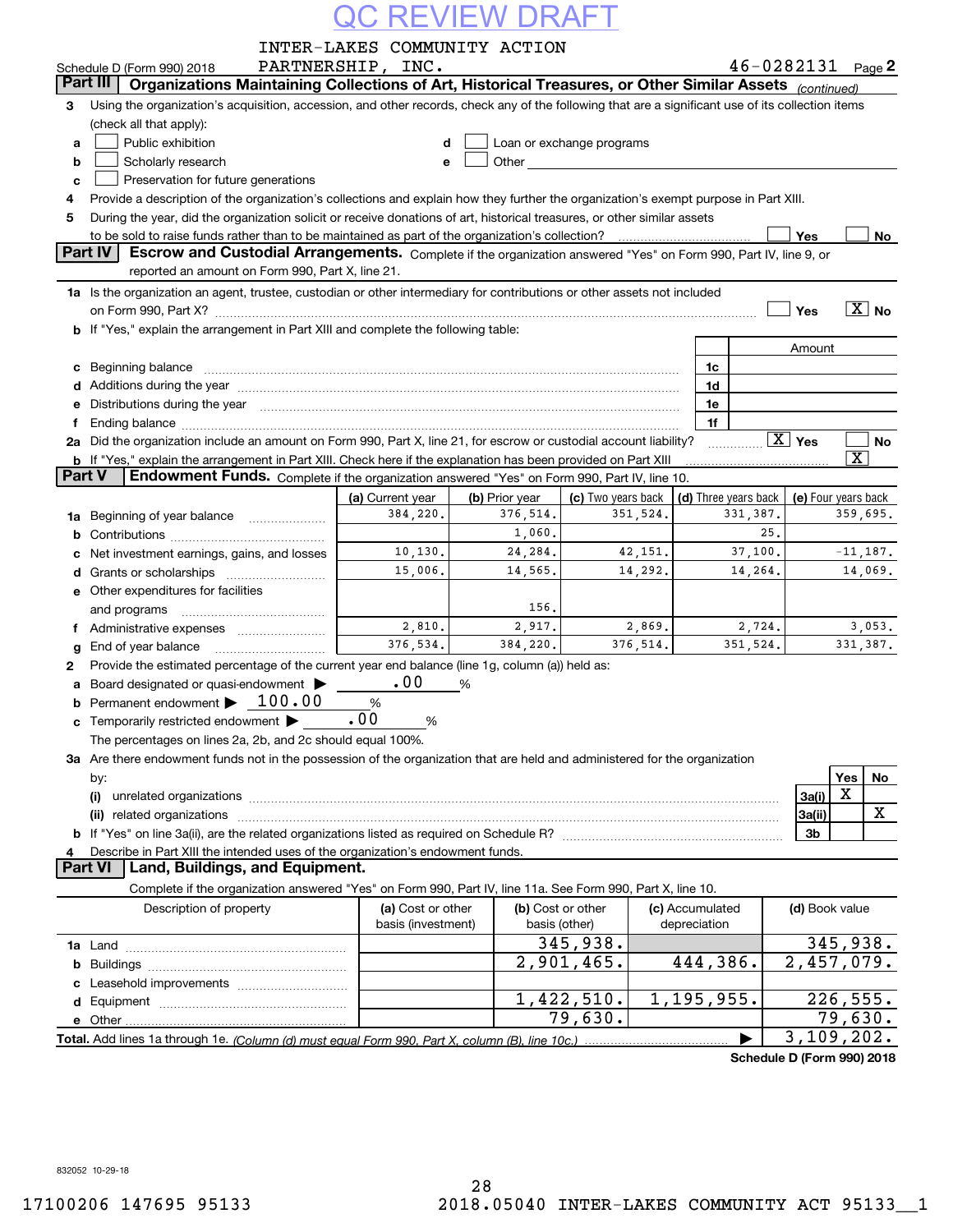INTER-LAKES COMMUNITY ACTION

| 46-0282131 | Page 3 |
|------------|--------|
|            |        |

|             | PARTNERSHIP, INC.<br>Schedule D (Form 990) 2018                                                                                                      |                 |                                                           | $46 - 0282131$ Page 3     |
|-------------|------------------------------------------------------------------------------------------------------------------------------------------------------|-----------------|-----------------------------------------------------------|---------------------------|
|             | Part VII Investments - Other Securities.                                                                                                             |                 |                                                           |                           |
|             | Complete if the organization answered "Yes" on Form 990, Part IV, line 11b. See Form 990, Part X, line 12.                                           |                 |                                                           |                           |
|             | (a) Description of security or category (including name of security)                                                                                 | (b) Book value  | (c) Method of valuation: Cost or end-of-year market value |                           |
|             | (1) Financial derivatives                                                                                                                            |                 |                                                           |                           |
|             |                                                                                                                                                      |                 |                                                           |                           |
| $(3)$ Other |                                                                                                                                                      |                 |                                                           |                           |
|             |                                                                                                                                                      |                 |                                                           |                           |
| (A)         |                                                                                                                                                      |                 |                                                           |                           |
| (B)         |                                                                                                                                                      |                 |                                                           |                           |
| (C)         |                                                                                                                                                      |                 |                                                           |                           |
| (D)         |                                                                                                                                                      |                 |                                                           |                           |
| (E)         |                                                                                                                                                      |                 |                                                           |                           |
| (F)         |                                                                                                                                                      |                 |                                                           |                           |
| (G)         |                                                                                                                                                      |                 |                                                           |                           |
| (H)         |                                                                                                                                                      |                 |                                                           |                           |
|             | Total. (Col. (b) must equal Form 990, Part X, col. (B) line 12.)                                                                                     |                 |                                                           |                           |
|             | Part VIII Investments - Program Related.                                                                                                             |                 |                                                           |                           |
|             | Complete if the organization answered "Yes" on Form 990, Part IV, line 11c. See Form 990, Part X, line 13.                                           |                 |                                                           |                           |
|             | (a) Description of investment                                                                                                                        | (b) Book value  | (c) Method of valuation: Cost or end-of-year market value |                           |
| (1)         |                                                                                                                                                      |                 |                                                           |                           |
| (2)         |                                                                                                                                                      |                 |                                                           |                           |
| (3)         |                                                                                                                                                      |                 |                                                           |                           |
| (4)         |                                                                                                                                                      |                 |                                                           |                           |
| (5)         |                                                                                                                                                      |                 |                                                           |                           |
| (6)         |                                                                                                                                                      |                 |                                                           |                           |
| (7)         |                                                                                                                                                      |                 |                                                           |                           |
| (8)         |                                                                                                                                                      |                 |                                                           |                           |
| (9)         |                                                                                                                                                      |                 |                                                           |                           |
|             | Total. (Col. (b) must equal Form 990, Part X, col. (B) line 13.)                                                                                     |                 |                                                           |                           |
| Part IX     | <b>Other Assets.</b>                                                                                                                                 |                 |                                                           |                           |
|             | Complete if the organization answered "Yes" on Form 990, Part IV, line 11d. See Form 990, Part X, line 15.                                           |                 |                                                           |                           |
|             |                                                                                                                                                      | (a) Description |                                                           | (b) Book value            |
| (1)         | INVESTMENT IN AND NOTE RECEIVABLE FROM RELATED PARTY                                                                                                 |                 |                                                           | $\overline{1,220}$ , 000. |
| (2)         | DEVELOPER FEE RECEIVABLE                                                                                                                             |                 |                                                           | 350,232.                  |
| (3)         | INVESTMENT IN LIMITED PARTNERSHIP                                                                                                                    |                 |                                                           | 511.                      |
| (4)         |                                                                                                                                                      |                 |                                                           |                           |
|             |                                                                                                                                                      |                 |                                                           |                           |
| (5)         |                                                                                                                                                      |                 |                                                           |                           |
| (6)         |                                                                                                                                                      |                 |                                                           |                           |
| (7)         |                                                                                                                                                      |                 |                                                           |                           |
| (8)         |                                                                                                                                                      |                 |                                                           |                           |
| (9)         |                                                                                                                                                      |                 |                                                           |                           |
| Part X      | <b>Other Liabilities.</b>                                                                                                                            |                 |                                                           | 1,570,743.                |
|             |                                                                                                                                                      |                 |                                                           |                           |
|             | Complete if the organization answered "Yes" on Form 990, Part IV, line 11e or 11f. See Form 990, Part X, line 25.                                    |                 |                                                           |                           |
| 1.          | (a) Description of liability                                                                                                                         |                 | (b) Book value                                            |                           |
| (1)         | Federal income taxes                                                                                                                                 |                 |                                                           |                           |
| (2)         |                                                                                                                                                      |                 |                                                           |                           |
| (3)         |                                                                                                                                                      |                 |                                                           |                           |
| (4)         |                                                                                                                                                      |                 |                                                           |                           |
| (5)         |                                                                                                                                                      |                 |                                                           |                           |
| (6)         |                                                                                                                                                      |                 |                                                           |                           |
| (7)         |                                                                                                                                                      |                 |                                                           |                           |
| (8)         |                                                                                                                                                      |                 |                                                           |                           |
| (9)         |                                                                                                                                                      |                 |                                                           |                           |
|             | Total. (Column (b) must equal Form 990. Part X, col. (B) line 25.)                                                                                   |                 |                                                           |                           |
|             | 2. Liability for uncertain tax positions. In Part XIII, provide the text of the footnote to the organization's financial statements that reports the |                 |                                                           |                           |
|             | organization's liability for uncertain tax positions under FIN 48 (ASC 740). Check here if the text of the footnote has been provided in Part XIII   |                 |                                                           | X                         |

**Schedule D (Form 990) 2018**

832053 10-29-18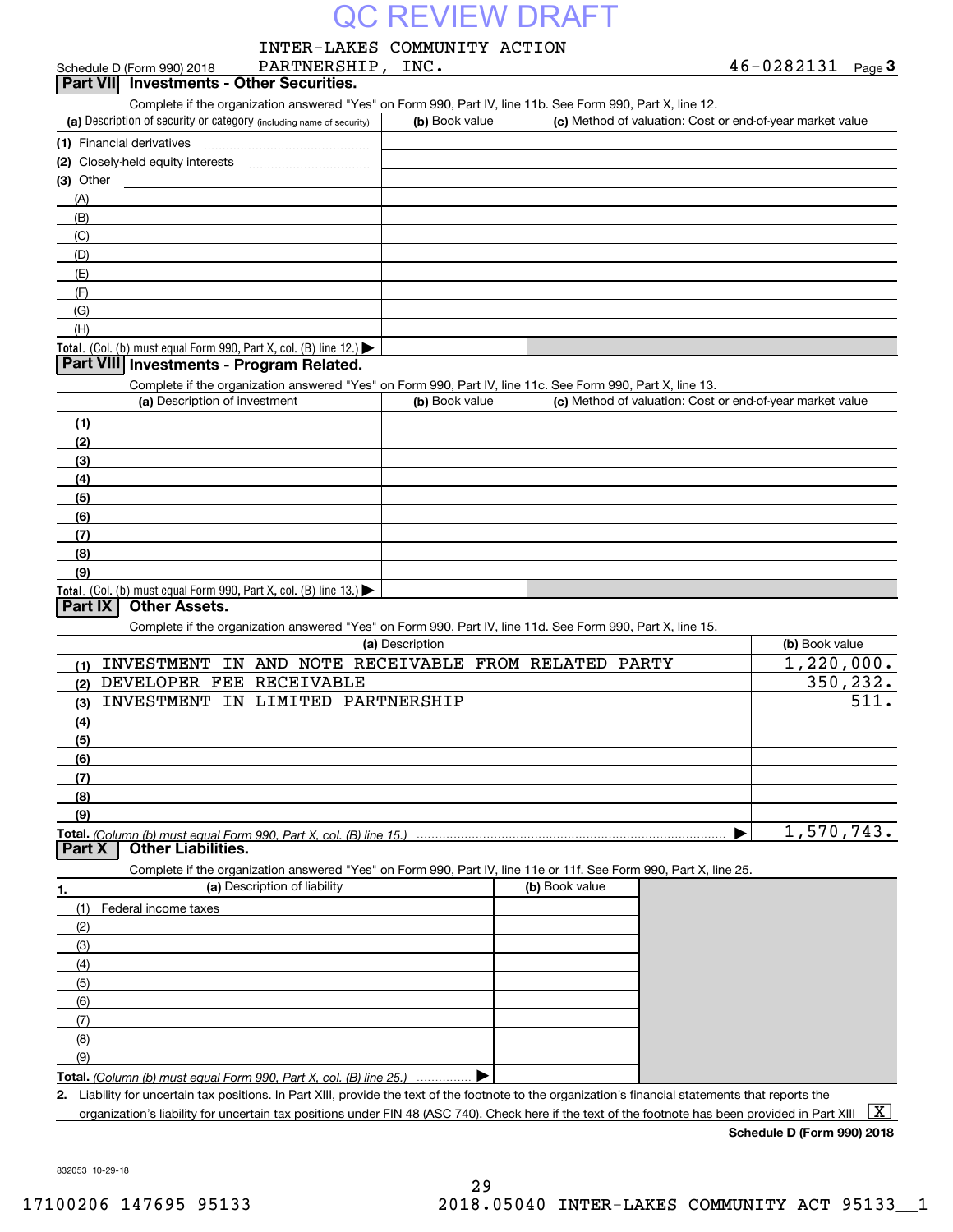| REVIEW DRA |                                                                                                                                                                                                         |                |           |                         |                              |         |  |  |  |  |
|------------|---------------------------------------------------------------------------------------------------------------------------------------------------------------------------------------------------------|----------------|-----------|-------------------------|------------------------------|---------|--|--|--|--|
|            | INTER-LAKES COMMUNITY ACTION                                                                                                                                                                            |                |           |                         |                              |         |  |  |  |  |
|            | PARTNERSHIP, INC.<br>Schedule D (Form 990) 2018                                                                                                                                                         |                |           |                         | $46 - 0282131$ Page 4        |         |  |  |  |  |
|            | Reconciliation of Revenue per Audited Financial Statements With Revenue per Return.<br>Part XI                                                                                                          |                |           |                         |                              |         |  |  |  |  |
|            | Complete if the organization answered "Yes" on Form 990, Part IV, line 12a.                                                                                                                             |                |           |                         |                              |         |  |  |  |  |
| 1          | Total revenue, gains, and other support per audited financial statements                                                                                                                                |                |           | $\mathbf{1}$            | 11,565,741.                  |         |  |  |  |  |
| 2          | Amounts included on line 1 but not on Form 990, Part VIII, line 12:                                                                                                                                     |                |           |                         |                              |         |  |  |  |  |
| a          |                                                                                                                                                                                                         | 2a             | 4,163.    |                         |                              |         |  |  |  |  |
| b          |                                                                                                                                                                                                         | 2 <sub>b</sub> | 36,057.   |                         |                              |         |  |  |  |  |
| c          |                                                                                                                                                                                                         | 2 <sub>c</sub> |           |                         |                              |         |  |  |  |  |
| d          |                                                                                                                                                                                                         | 2d             | 35,184.   |                         |                              |         |  |  |  |  |
| е          | Add lines 2a through 2d                                                                                                                                                                                 |                |           | 2e                      | $\frac{75,404}{11,490,337.}$ |         |  |  |  |  |
| 3          |                                                                                                                                                                                                         |                |           | $\mathbf{a}$            |                              |         |  |  |  |  |
| 4          | Amounts included on Form 990, Part VIII, line 12, but not on line 1:                                                                                                                                    |                |           |                         |                              |         |  |  |  |  |
| a          | Investment expenses not included on Form 990, Part VIII, line 7b [11, 111, 111, 111]                                                                                                                    | -4a l          | 2,446.    |                         |                              |         |  |  |  |  |
| b          |                                                                                                                                                                                                         | 4b.            |           |                         |                              |         |  |  |  |  |
|            | c Add lines 4a and 4b                                                                                                                                                                                   |                |           | 4c                      |                              | 2,446.  |  |  |  |  |
| 5.         |                                                                                                                                                                                                         |                |           | 5                       | 11,492,783.                  |         |  |  |  |  |
|            | Part XII   Reconciliation of Expenses per Audited Financial Statements With Expenses per Return.                                                                                                        |                |           |                         |                              |         |  |  |  |  |
|            | Complete if the organization answered "Yes" on Form 990, Part IV, line 12a.                                                                                                                             |                |           |                         |                              |         |  |  |  |  |
| 1          | Total expenses and losses per audited financial statements [11,11] [11] Total expenses and losses per audited financial statements [11] [11] Total expenses and losses per audited financial statements |                |           |                         | 11, 275, 511.                |         |  |  |  |  |
| 2          | Amounts included on line 1 but not on Form 990, Part IX, line 25:                                                                                                                                       |                |           |                         |                              |         |  |  |  |  |
| a          |                                                                                                                                                                                                         | 2a             | 36,057.   |                         |                              |         |  |  |  |  |
| b          |                                                                                                                                                                                                         | 2 <sub>b</sub> |           |                         |                              |         |  |  |  |  |
|            |                                                                                                                                                                                                         | 2c             |           |                         |                              |         |  |  |  |  |
| d          |                                                                                                                                                                                                         | 2d             | 14,523.   |                         |                              |         |  |  |  |  |
|            |                                                                                                                                                                                                         |                |           | 2е                      |                              | 50,580. |  |  |  |  |
| 3          |                                                                                                                                                                                                         |                |           | $\overline{\mathbf{3}}$ | 11, 224, 931.                |         |  |  |  |  |
| 4          | Amounts included on Form 990, Part IX, line 25, but not on line 1:                                                                                                                                      |                |           |                         |                              |         |  |  |  |  |
| a          |                                                                                                                                                                                                         | 4a             | $2,446$ . |                         |                              |         |  |  |  |  |
| b          | Other (Describe in Part XIII.)                                                                                                                                                                          | 4 <sub>b</sub> |           |                         |                              |         |  |  |  |  |
|            | c Add lines 4a and 4b                                                                                                                                                                                   |                |           | 4с                      |                              | 2,446.  |  |  |  |  |
| 5          |                                                                                                                                                                                                         |                |           | 5                       | 11, 227, 377.                |         |  |  |  |  |
|            | Part XIII Supplemental Information.                                                                                                                                                                     |                |           |                         |                              |         |  |  |  |  |
|            | Provide the descriptions required for Part II, lines 3, 5, and 9; Part III, lines 1a and 4; Part IV, lines 1b and 2b; Part V, line 4; Part X, line 2; Part XI,                                          |                |           |                         |                              |         |  |  |  |  |

lines 2d and 4b; and Part XII, lines 2d and 4b. Also complete this part to provide any additional information.

### PART IV, LINE 2B:

|  | THE ORGANIZATION HOLDS FUNDS IN A CUSTODIAL BANK ACCOUNT FOR THE HOMEOWNER |  |  |  |  |  |  |  |  |  |  |
|--|----------------------------------------------------------------------------|--|--|--|--|--|--|--|--|--|--|
|--|----------------------------------------------------------------------------|--|--|--|--|--|--|--|--|--|--|

AND ISSUES CHECKS ON THE HOMEOWNER'S BEHALF WHEN NEEDED FOR

PRE-CONSTRUCTION AND CONSTRUCTION PAYMENTS.

PART V, LINE 4:

ICAP IS THE BENEFICIARY OF AN ENDOWMENT FUNDS WITH THE SIOUX FALLS AREA

COMMUNITY FOUNDATION ("FOUNDATION") FOR THE PARTNERSHIP TO RAISE COMMUNITY

CAPITAL DRIVE. DONORS HAVE CONTRIBUTED FUNDS TO BE PLACED IN A DESIGNATED

ENDOWMENT IN THE NAME OF HEARTLAND HOUSE, A RAPID RE-HOUSING PROGRAM THAT

30

IS RUN BY ICAP.

832054 10-29-18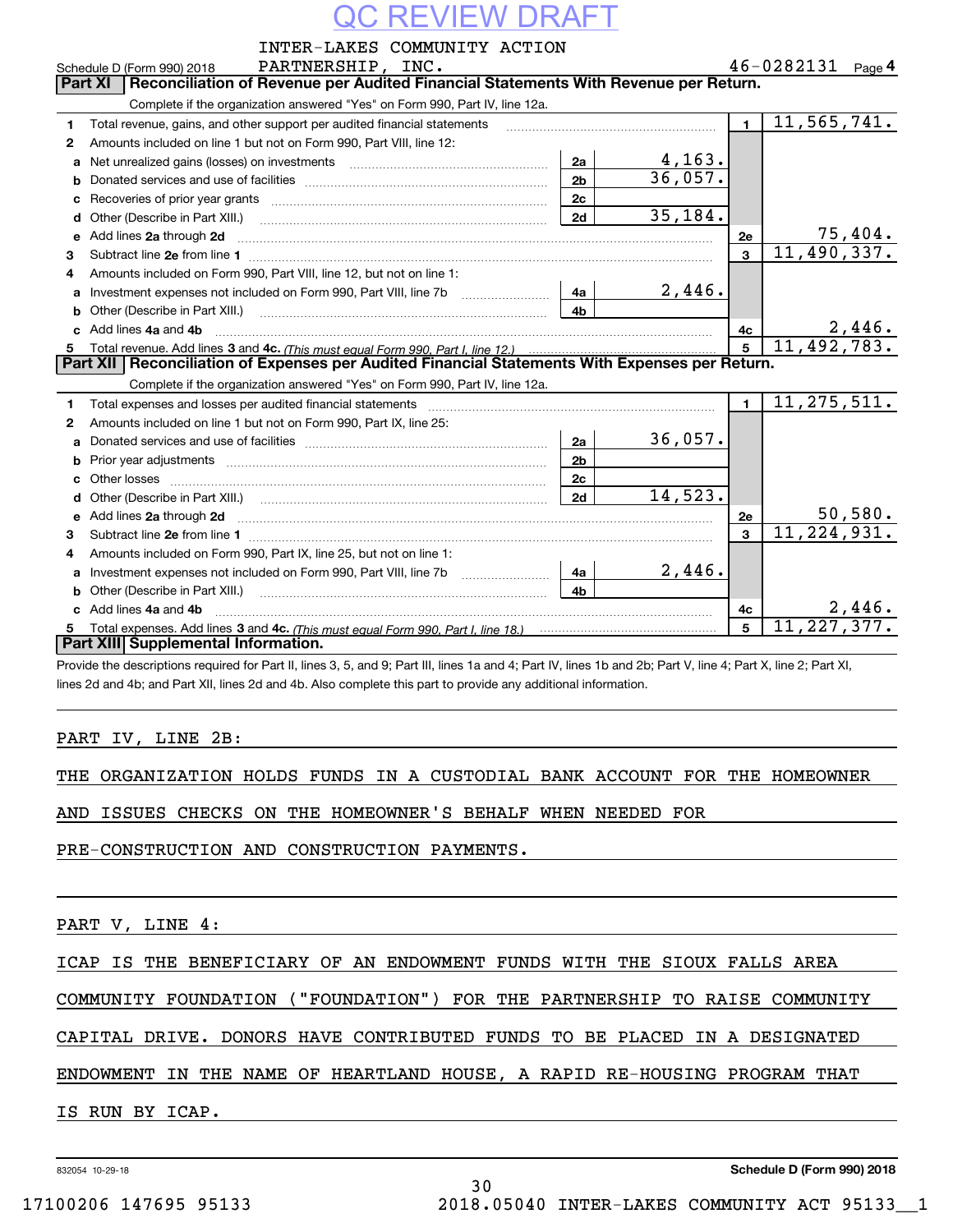INTER-LAKES COMMUNITY ACTION

 $46 - 0282131$  Page 5 Schedule D (Form 990) 2018 PARTNERSHIP , INC . 4 6-0 2 8 2 1 3 1 Page

PART X, LINE 2:

*(continued)* **Part XIII Supplemental Information** 

THE ORGANIZATION ASSESSES WHETHER IT IS MORE-LIKELY-THAN-NOT THAT A TAX

POSITION WILL BE SUSTAINED UPON EXAMINATION OF THE TECHNICAL MERITS OF THE

POSITION, ASSUMING THE TAXING AUTHORITY HAS FULL KNOWLEDGE OF ALL

INFORMATION. IF THE TAX POSITION DOES NOT MEET THE MORE-LIKELY-THAN-NOT

RECOGNITION THRESHOLD, THE BENEFIT OF THE TAX POSITION IS NOT RECOGNIZED

IN THE FINANCIAL STATEMENTS. THE ORGANIZATION RECORDED NO ASSETS OR

LIABILITIES FOR UNCERTAIN TAX POSITIONS OR UNRECOGNIZED TAX BENEFITS.

PART XI, LINE 2D - OTHER ADJUSTMENTS: FUNDRAISING EXPENSES 14,523. ACCRUED INTEREST RECEIVABLE **ACCRUED 120,661**. TOTAL TO SCHEDULE D, PART XI, LINE 2D 35,184.

PART XII, LINE 2D - OTHER ADJUSTMENTS:

FUNDRAISING EXPENSES 14,523.

**Schedule D (Form 990) 2018**

832055 10-29-18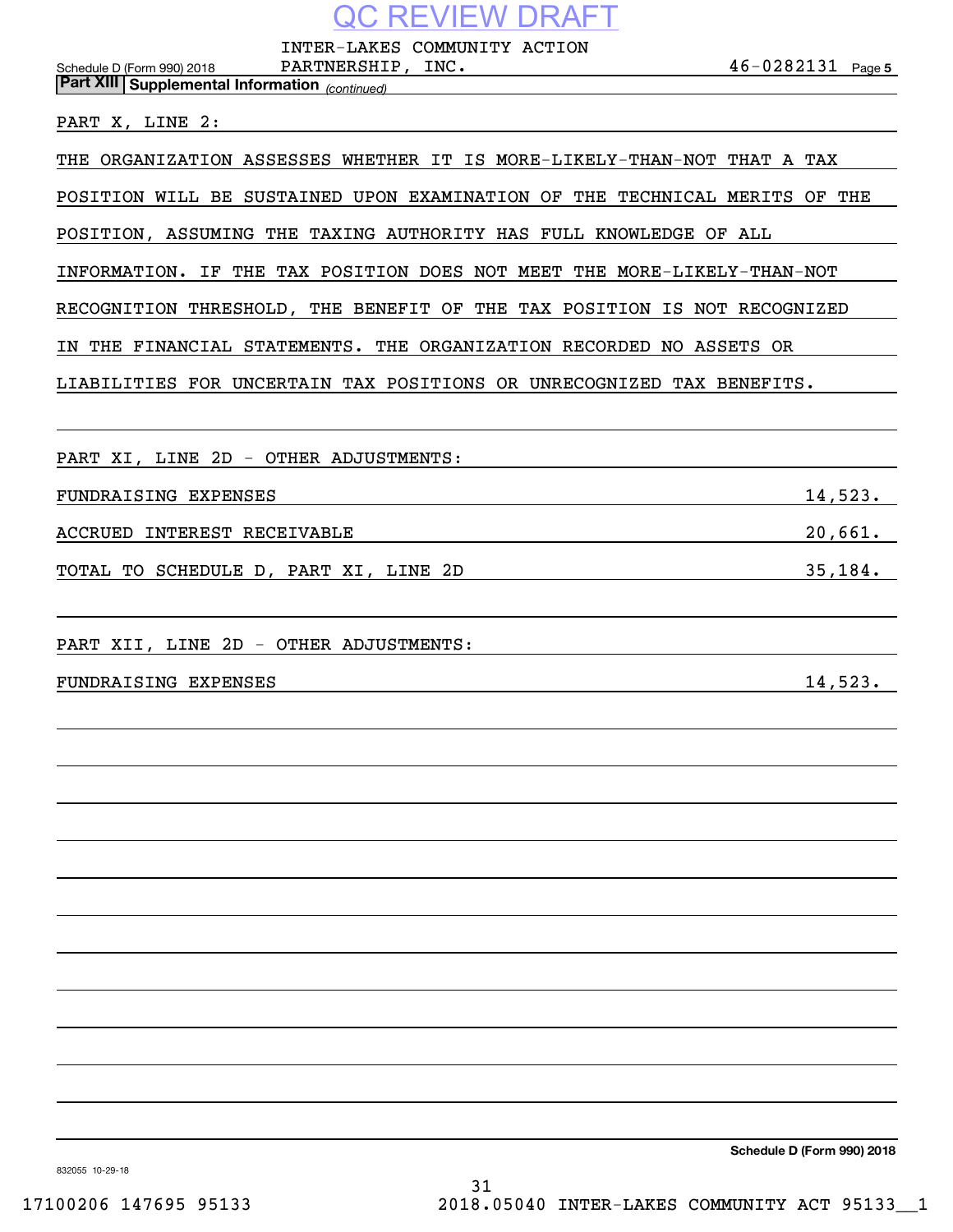| <b>SCHEDULE G</b>                                            |                                                   | Supplemental Information Regarding Fundraising or Gaming Activities                                                                                                                                                                                         |                                                                            |    |                                                                            |                                                                            | OMB No. 1545-0047                                       |
|--------------------------------------------------------------|---------------------------------------------------|-------------------------------------------------------------------------------------------------------------------------------------------------------------------------------------------------------------------------------------------------------------|----------------------------------------------------------------------------|----|----------------------------------------------------------------------------|----------------------------------------------------------------------------|---------------------------------------------------------|
| (Form 990 or 990-EZ)                                         |                                                   | Complete if the organization answered "Yes" on Form 990, Part IV, line 17, 18, or 19, or if the<br>organization entered more than \$15,000 on Form 990-EZ, line 6a.                                                                                         |                                                                            |    |                                                                            |                                                                            | 2018                                                    |
| Department of the Treasury                                   |                                                   | Attach to Form 990 or Form 990-EZ.                                                                                                                                                                                                                          |                                                                            |    |                                                                            |                                                                            | <b>Open to Public</b>                                   |
| Internal Revenue Service                                     |                                                   | Go to www.irs.gov/Form990 for instructions and the latest information.                                                                                                                                                                                      |                                                                            |    |                                                                            |                                                                            | Inspection                                              |
| Name of the organization                                     | PARTNERSHIP, INC.                                 | INTER-LAKES COMMUNITY ACTION                                                                                                                                                                                                                                |                                                                            |    |                                                                            | 46-0282131                                                                 | <b>Employer identification number</b>                   |
| Part I                                                       |                                                   | Fundraising Activities. Complete if the organization answered "Yes" on Form 990, Part IV, line 17. Form 990-EZ filers are not                                                                                                                               |                                                                            |    |                                                                            |                                                                            |                                                         |
|                                                              | required to complete this part.                   |                                                                                                                                                                                                                                                             |                                                                            |    |                                                                            |                                                                            |                                                         |
| Mail solicitations<br>a<br>b                                 | Internet and email solicitations                  | 1 Indicate whether the organization raised funds through any of the following activities. Check all that apply.<br>е<br>f                                                                                                                                   |                                                                            |    | Solicitation of non-government grants<br>Solicitation of government grants |                                                                            |                                                         |
| Phone solicitations<br>c<br>In-person solicitations<br>d     |                                                   | g                                                                                                                                                                                                                                                           | Special fundraising events                                                 |    |                                                                            |                                                                            |                                                         |
|                                                              |                                                   | 2 a Did the organization have a written or oral agreement with any individual (including officers, directors, trustees, or                                                                                                                                  |                                                                            |    |                                                                            |                                                                            |                                                         |
|                                                              | compensated at least \$5,000 by the organization. | key employees listed in Form 990, Part VII) or entity in connection with professional fundraising services?<br><b>b</b> If "Yes," list the 10 highest paid individuals or entities (fundraisers) pursuant to agreements under which the fundraiser is to be |                                                                            |    |                                                                            | Yes                                                                        | No                                                      |
| (i) Name and address of individual<br>or entity (fundraiser) |                                                   | (ii) Activity                                                                                                                                                                                                                                               | (iii) Did<br>fundraiser<br>have custody<br>or control of<br>contributions? |    | (iv) Gross receipts<br>from activity                                       | (v) Amount paid<br>to (or retained by)<br>fundraiser<br>listed in col. (i) | (vi) Amount paid<br>to (or retained by)<br>organization |
|                                                              |                                                   |                                                                                                                                                                                                                                                             | Yes                                                                        | No |                                                                            |                                                                            |                                                         |
|                                                              |                                                   |                                                                                                                                                                                                                                                             |                                                                            |    |                                                                            |                                                                            |                                                         |
|                                                              |                                                   |                                                                                                                                                                                                                                                             |                                                                            |    |                                                                            |                                                                            |                                                         |
|                                                              |                                                   |                                                                                                                                                                                                                                                             |                                                                            |    |                                                                            |                                                                            |                                                         |
|                                                              |                                                   |                                                                                                                                                                                                                                                             |                                                                            |    |                                                                            |                                                                            |                                                         |
|                                                              |                                                   |                                                                                                                                                                                                                                                             |                                                                            |    |                                                                            |                                                                            |                                                         |
|                                                              |                                                   |                                                                                                                                                                                                                                                             |                                                                            |    |                                                                            |                                                                            |                                                         |
|                                                              |                                                   |                                                                                                                                                                                                                                                             |                                                                            |    |                                                                            |                                                                            |                                                         |
|                                                              |                                                   |                                                                                                                                                                                                                                                             |                                                                            |    |                                                                            |                                                                            |                                                         |
|                                                              |                                                   |                                                                                                                                                                                                                                                             |                                                                            |    |                                                                            |                                                                            |                                                         |
| Total                                                        |                                                   |                                                                                                                                                                                                                                                             |                                                                            |    |                                                                            |                                                                            |                                                         |
| or licensing.                                                |                                                   | 3 List all states in which the organization is registered or licensed to solicit contributions or has been notified it is exempt from registration                                                                                                          |                                                                            |    |                                                                            |                                                                            |                                                         |
|                                                              |                                                   |                                                                                                                                                                                                                                                             |                                                                            |    |                                                                            |                                                                            |                                                         |
|                                                              |                                                   |                                                                                                                                                                                                                                                             |                                                                            |    |                                                                            |                                                                            |                                                         |
|                                                              |                                                   |                                                                                                                                                                                                                                                             |                                                                            |    |                                                                            |                                                                            |                                                         |
|                                                              |                                                   |                                                                                                                                                                                                                                                             |                                                                            |    |                                                                            |                                                                            |                                                         |
|                                                              |                                                   |                                                                                                                                                                                                                                                             |                                                                            |    |                                                                            |                                                                            |                                                         |
|                                                              |                                                   |                                                                                                                                                                                                                                                             |                                                                            |    |                                                                            |                                                                            |                                                         |
|                                                              |                                                   |                                                                                                                                                                                                                                                             |                                                                            |    |                                                                            |                                                                            |                                                         |
|                                                              |                                                   | LHA For Paperwork Reduction Act Notice, see the Instructions for Form 990 or 990-EZ.                                                                                                                                                                        |                                                                            |    |                                                                            |                                                                            | Schedule G (Form 990 or 990-EZ) 2018                    |

832081 10-03-18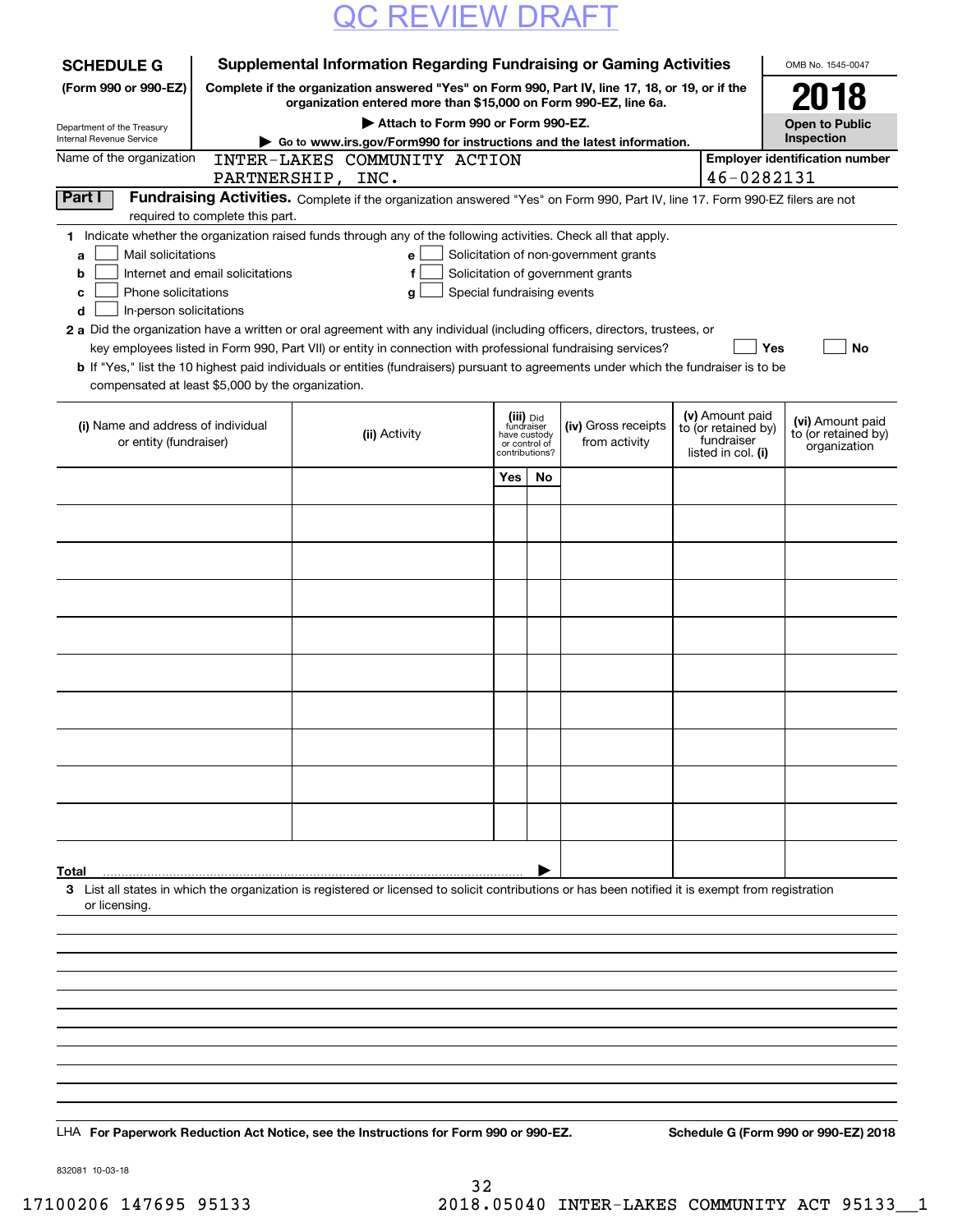|                 |          | Schedule G (Form 990 or 990-EZ) 2018 PARTNERSHIP, INC.                                                                                                                                                                         | INTER-LAKES COMMUNITY ACTION                                         |                              |                                                   | $46 - 0282131$ Page 2                                 |
|-----------------|----------|--------------------------------------------------------------------------------------------------------------------------------------------------------------------------------------------------------------------------------|----------------------------------------------------------------------|------------------------------|---------------------------------------------------|-------------------------------------------------------|
|                 | Part II  | Fundraising Events. Complete if the organization answered "Yes" on Form 990, Part IV, line 18, or reported more than \$15,000                                                                                                  |                                                                      |                              |                                                   |                                                       |
|                 |          | of fundraising event contributions and gross income on Form 990-EZ, lines 1 and 6b. List events with gross receipts greater than \$5,000.                                                                                      | (a) Event $#1$<br><b>GIVE TO THE</b><br><b>HEART</b><br>(event type) | (b) Event #2<br>(event type) | (c) Other events<br><b>NONE</b><br>(total number) | (d) Total events<br>(add col. (a) through<br>col. (c) |
|                 |          |                                                                                                                                                                                                                                |                                                                      |                              |                                                   |                                                       |
| Revenue         | 1        |                                                                                                                                                                                                                                | 38,470.                                                              |                              |                                                   | 38,470.                                               |
|                 |          |                                                                                                                                                                                                                                | 36, 709.                                                             |                              |                                                   | <u>36,709.</u>                                        |
|                 | 3        | Gross income (line 1 minus line 2)                                                                                                                                                                                             | 1,761.                                                               |                              |                                                   | 1,761.                                                |
|                 | 4        |                                                                                                                                                                                                                                |                                                                      |                              |                                                   |                                                       |
|                 | 5        |                                                                                                                                                                                                                                |                                                                      |                              |                                                   |                                                       |
| Direct Expenses | 6        |                                                                                                                                                                                                                                |                                                                      |                              |                                                   |                                                       |
|                 | 7        |                                                                                                                                                                                                                                | 1,193.                                                               |                              |                                                   | 1,193.                                                |
|                 | 8        |                                                                                                                                                                                                                                | 250.                                                                 |                              |                                                   | 250.                                                  |
|                 | 9        |                                                                                                                                                                                                                                | 13,080.                                                              |                              |                                                   | 13,080.                                               |
|                 | 10       | Direct expense summary. Add lines 4 through 9 in column (d) [11] manuscription and the summary. Add lines 4 through 9 in column (d)                                                                                            |                                                                      |                              | ▶                                                 | 14,523.<br>$-12,762.$                                 |
|                 | Part III | Gaming. Complete if the organization answered "Yes" on Form 990, Part IV, line 19, or reported more than                                                                                                                       |                                                                      |                              |                                                   |                                                       |
|                 |          | \$15,000 on Form 990-EZ, line 6a.                                                                                                                                                                                              |                                                                      |                              |                                                   |                                                       |
|                 |          |                                                                                                                                                                                                                                |                                                                      | (b) Pull tabs/instant        |                                                   | (d) Total gaming (add                                 |
| Revenue         |          |                                                                                                                                                                                                                                | (a) Bingo                                                            | bingo/progressive bingo      | (c) Other gaming                                  | col. (a) through col. (c))                            |
|                 |          |                                                                                                                                                                                                                                |                                                                      |                              |                                                   |                                                       |
|                 |          |                                                                                                                                                                                                                                |                                                                      |                              |                                                   |                                                       |
|                 | 2        |                                                                                                                                                                                                                                |                                                                      |                              |                                                   |                                                       |
| Expenses        | 3        |                                                                                                                                                                                                                                |                                                                      |                              |                                                   |                                                       |
| Direct          | 4        |                                                                                                                                                                                                                                |                                                                      |                              |                                                   |                                                       |
|                 | 5        |                                                                                                                                                                                                                                |                                                                      |                              |                                                   |                                                       |
|                 | 6        | Volunteer labor                                                                                                                                                                                                                | %<br>Yes<br>No                                                       | Yes<br>%<br><b>No</b>        | Yes<br>%<br>No.                                   |                                                       |
|                 |          |                                                                                                                                                                                                                                |                                                                      |                              |                                                   |                                                       |
|                 | 7        | Direct expense summary. Add lines 2 through 5 in column (d) [11] manus and the summan control of the summan control of the Director of the Director of the Director of the Director of the Director of the Director of the Dir |                                                                      |                              | ▶                                                 |                                                       |
|                 |          |                                                                                                                                                                                                                                |                                                                      |                              |                                                   |                                                       |
|                 |          |                                                                                                                                                                                                                                |                                                                      |                              |                                                   |                                                       |
|                 |          |                                                                                                                                                                                                                                |                                                                      |                              |                                                   |                                                       |
|                 |          |                                                                                                                                                                                                                                |                                                                      |                              |                                                   | Yes<br>No                                             |
|                 |          |                                                                                                                                                                                                                                |                                                                      |                              |                                                   |                                                       |
|                 |          |                                                                                                                                                                                                                                |                                                                      |                              |                                                   |                                                       |
|                 |          |                                                                                                                                                                                                                                |                                                                      |                              |                                                   | Yes<br>No                                             |
|                 |          |                                                                                                                                                                                                                                |                                                                      |                              |                                                   |                                                       |
|                 |          |                                                                                                                                                                                                                                |                                                                      |                              |                                                   |                                                       |
|                 |          |                                                                                                                                                                                                                                |                                                                      |                              |                                                   |                                                       |
|                 |          | 832082 10-03-18                                                                                                                                                                                                                |                                                                      |                              |                                                   | Schedule G (Form 990 or 990-EZ) 2018                  |
|                 |          |                                                                                                                                                                                                                                |                                                                      |                              |                                                   |                                                       |
|                 |          |                                                                                                                                                                                                                                |                                                                      |                              |                                                   |                                                       |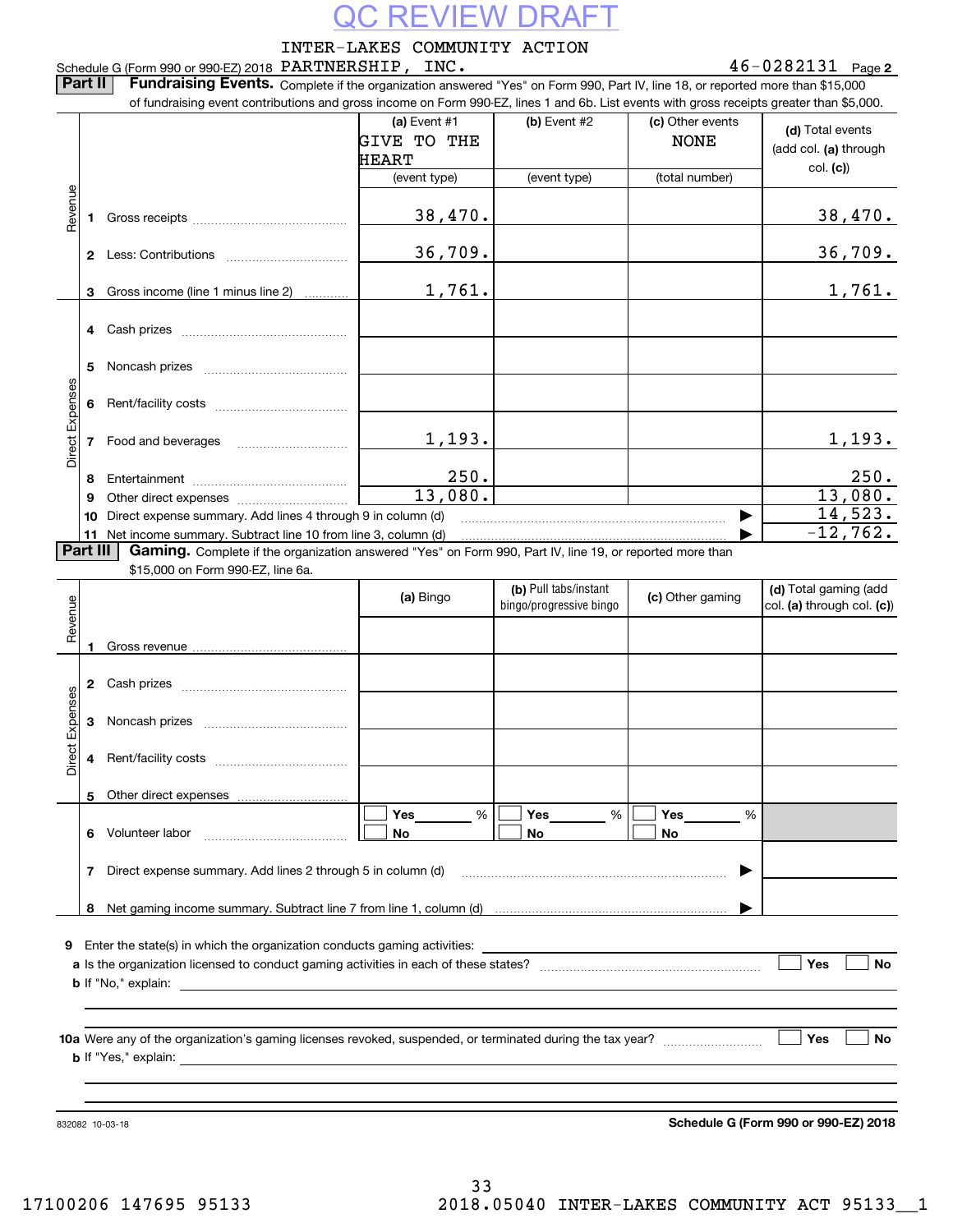|    | INTER-LAKES COMMUNITY ACTION                                                                                                                                                                                                             |                 |     |           |
|----|------------------------------------------------------------------------------------------------------------------------------------------------------------------------------------------------------------------------------------------|-----------------|-----|-----------|
|    | Schedule G (Form 990 or 990-EZ) 2018 PARTNERSHIP, INC.                                                                                                                                                                                   | 46-0282131      |     | Page 3    |
|    |                                                                                                                                                                                                                                          |                 | Yes | No        |
|    | 12 Is the organization a grantor, beneficiary or trustee of a trust, or a member of a partnership or other entity formed                                                                                                                 |                 |     |           |
|    |                                                                                                                                                                                                                                          |                 | Yes | No        |
|    | 13 Indicate the percentage of gaming activity conducted in:                                                                                                                                                                              |                 |     |           |
|    |                                                                                                                                                                                                                                          | 13а             |     | %         |
|    | <b>b</b> An outside facility <i>www.communicality www.communicality.communicality www.communicality www.communicality.communicality www.communicality.com</i>                                                                            | 13 <sub>b</sub> |     | %         |
|    | 14 Enter the name and address of the person who prepares the organization's gaming/special events books and records:                                                                                                                     |                 |     |           |
|    | Name $\blacktriangleright$                                                                                                                                                                                                               |                 |     |           |
|    | Address $\blacktriangleright$                                                                                                                                                                                                            |                 |     |           |
|    | 15a Does the organization have a contract with a third party from whom the organization receives gaming revenue?                                                                                                                         |                 | Yes | No        |
|    | <b>b</b> If "Yes," enter the amount of gaming revenue received by the organization $\triangleright$ \$ ___________________ and the amount                                                                                                |                 |     |           |
|    |                                                                                                                                                                                                                                          |                 |     |           |
|    | c If "Yes," enter name and address of the third party:                                                                                                                                                                                   |                 |     |           |
|    |                                                                                                                                                                                                                                          |                 |     |           |
|    | Name $\blacktriangleright$                                                                                                                                                                                                               |                 |     |           |
|    | Address $\blacktriangleright$                                                                                                                                                                                                            |                 |     |           |
| 16 | Gaming manager information:                                                                                                                                                                                                              |                 |     |           |
|    |                                                                                                                                                                                                                                          |                 |     |           |
|    | Name $\blacktriangleright$                                                                                                                                                                                                               |                 |     |           |
|    | Gaming manager compensation > \$                                                                                                                                                                                                         |                 |     |           |
|    |                                                                                                                                                                                                                                          |                 |     |           |
|    | $Description of services provided$ $\triangleright$                                                                                                                                                                                      |                 |     |           |
|    |                                                                                                                                                                                                                                          |                 |     |           |
|    |                                                                                                                                                                                                                                          |                 |     |           |
|    | Director/officer<br>Employee<br>Independent contractor                                                                                                                                                                                   |                 |     |           |
|    |                                                                                                                                                                                                                                          |                 |     |           |
|    | <b>17</b> Mandatory distributions:                                                                                                                                                                                                       |                 |     |           |
|    | a Is the organization required under state law to make charitable distributions from the gaming proceeds to                                                                                                                              |                 |     |           |
|    | retain the state gaming license?                                                                                                                                                                                                         |                 | Yes | <b>No</b> |
|    | <b>b</b> Enter the amount of distributions required under state law to be distributed to other exempt organizations or spent in the                                                                                                      |                 |     |           |
|    | organization's own exempt activities during the tax year $\triangleright$ \$<br><b>Part IV</b><br>Supplemental Information. Provide the explanations required by Part I, line 2b, columns (iii) and (v); and Part III, lines 9, 9b, 10b, |                 |     |           |
|    | 15b, 15c, 16, and 17b, as applicable. Also provide any additional information. See instructions.                                                                                                                                         |                 |     |           |
|    |                                                                                                                                                                                                                                          |                 |     |           |
|    |                                                                                                                                                                                                                                          |                 |     |           |
|    |                                                                                                                                                                                                                                          |                 |     |           |
|    |                                                                                                                                                                                                                                          |                 |     |           |
|    |                                                                                                                                                                                                                                          |                 |     |           |
|    |                                                                                                                                                                                                                                          |                 |     |           |
|    |                                                                                                                                                                                                                                          |                 |     |           |
|    |                                                                                                                                                                                                                                          |                 |     |           |
|    |                                                                                                                                                                                                                                          |                 |     |           |
|    |                                                                                                                                                                                                                                          |                 |     |           |
|    |                                                                                                                                                                                                                                          |                 |     |           |
|    |                                                                                                                                                                                                                                          |                 |     |           |
|    |                                                                                                                                                                                                                                          |                 |     |           |
|    |                                                                                                                                                                                                                                          |                 |     |           |
|    | Schedule G (Form 990 or 990-EZ) 2018<br>832083 10-03-18                                                                                                                                                                                  |                 |     |           |
|    | 34                                                                                                                                                                                                                                       |                 |     |           |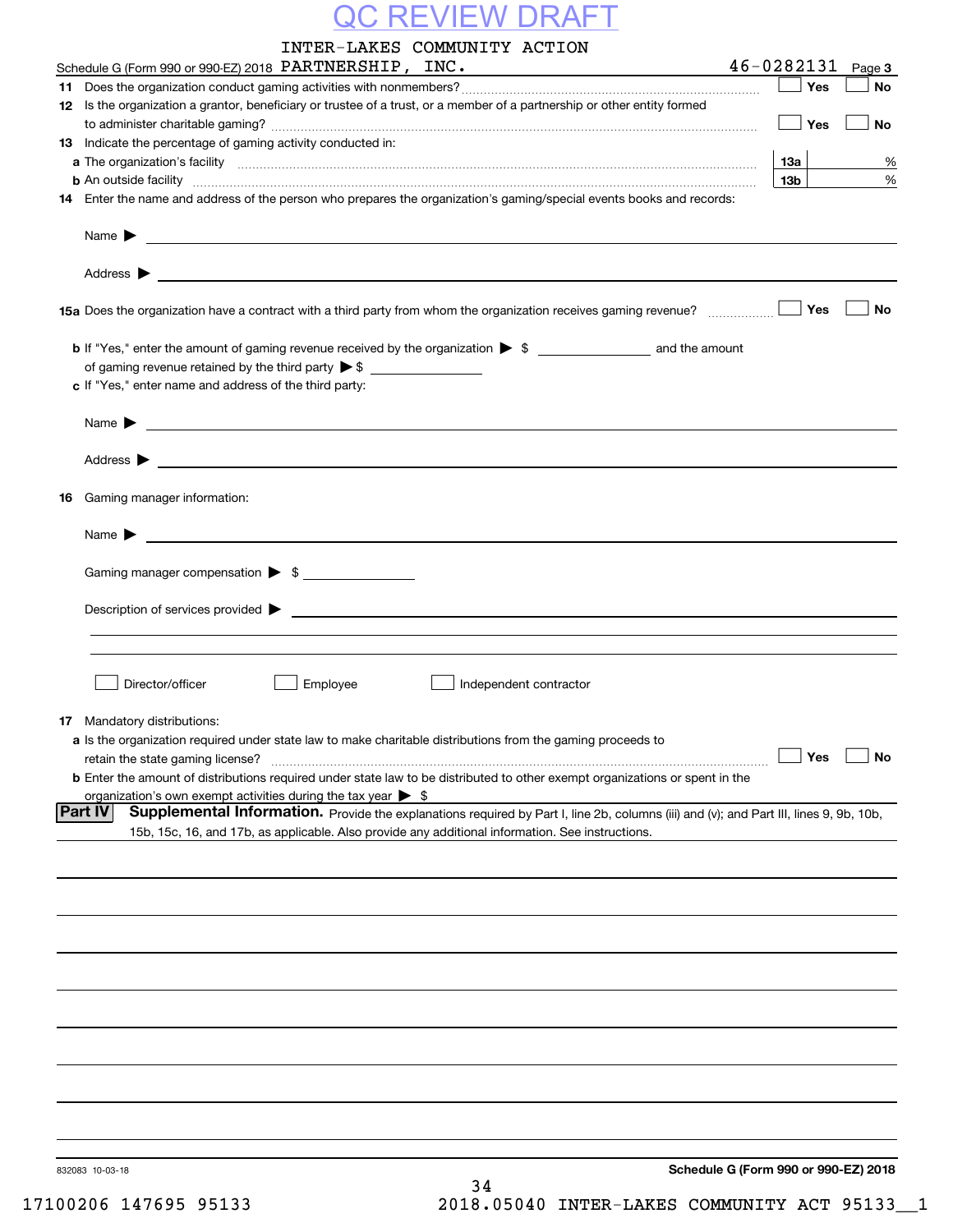INTER-LAKES COMMUNITY ACTION

| $46 - 0282131$ Page 4 |  |
|-----------------------|--|
|                       |  |

|                                                                                               | PARTNERSHIP, INC. | 46-0282131 Page 4               |
|-----------------------------------------------------------------------------------------------|-------------------|---------------------------------|
| Schedule G (Form 990 or 990-EZ) PARTNERSHII<br>Part IV   Supplemental Information (continued) |                   |                                 |
|                                                                                               |                   |                                 |
|                                                                                               |                   |                                 |
|                                                                                               |                   |                                 |
|                                                                                               |                   |                                 |
|                                                                                               |                   |                                 |
|                                                                                               |                   |                                 |
|                                                                                               |                   |                                 |
|                                                                                               |                   |                                 |
|                                                                                               |                   |                                 |
|                                                                                               |                   |                                 |
|                                                                                               |                   |                                 |
|                                                                                               |                   |                                 |
|                                                                                               |                   |                                 |
|                                                                                               |                   |                                 |
|                                                                                               |                   |                                 |
|                                                                                               |                   |                                 |
|                                                                                               |                   |                                 |
|                                                                                               |                   |                                 |
|                                                                                               |                   |                                 |
|                                                                                               |                   |                                 |
|                                                                                               |                   |                                 |
|                                                                                               |                   |                                 |
|                                                                                               |                   |                                 |
|                                                                                               |                   |                                 |
|                                                                                               |                   |                                 |
|                                                                                               |                   |                                 |
|                                                                                               |                   |                                 |
|                                                                                               |                   |                                 |
|                                                                                               |                   |                                 |
|                                                                                               |                   |                                 |
|                                                                                               |                   |                                 |
|                                                                                               |                   |                                 |
|                                                                                               |                   |                                 |
|                                                                                               |                   |                                 |
|                                                                                               |                   |                                 |
|                                                                                               |                   |                                 |
|                                                                                               |                   |                                 |
|                                                                                               |                   |                                 |
|                                                                                               |                   |                                 |
|                                                                                               |                   |                                 |
|                                                                                               |                   |                                 |
|                                                                                               |                   |                                 |
|                                                                                               |                   |                                 |
|                                                                                               |                   |                                 |
|                                                                                               |                   |                                 |
|                                                                                               |                   |                                 |
|                                                                                               |                   |                                 |
|                                                                                               |                   |                                 |
|                                                                                               |                   | Schedule G (Form 990 or 990-EZ) |

832084 04-01-18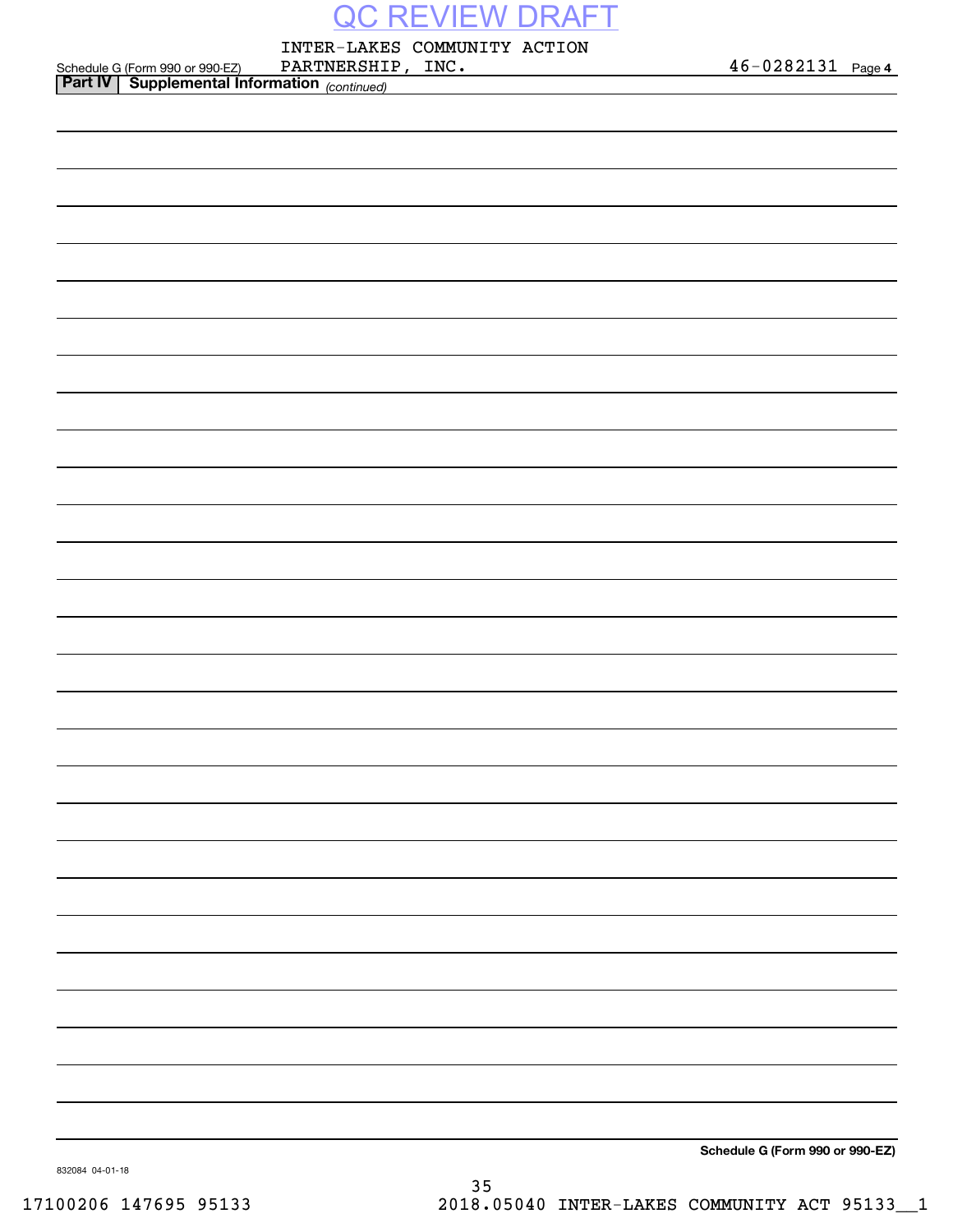| <b>SCHEDULE I</b><br><b>Grants and Other Assistance to Organizations,</b>                     |                                                                                                                                                                                                                                                                                           |                          |                                                                                                                                       |                                                                              |                                         |                                                                |                                          |               | OMB No. 1545-0047                                   |
|-----------------------------------------------------------------------------------------------|-------------------------------------------------------------------------------------------------------------------------------------------------------------------------------------------------------------------------------------------------------------------------------------------|--------------------------|---------------------------------------------------------------------------------------------------------------------------------------|------------------------------------------------------------------------------|-----------------------------------------|----------------------------------------------------------------|------------------------------------------|---------------|-----------------------------------------------------|
| (Form 990)                                                                                    |                                                                                                                                                                                                                                                                                           |                          | Governments, and Individuals in the United States<br>Complete if the organization answered "Yes" on Form 990, Part IV, line 21 or 22. |                                                                              |                                         |                                                                |                                          |               | 2018                                                |
| Department of the Treasury<br>Internal Revenue Service                                        |                                                                                                                                                                                                                                                                                           |                          |                                                                                                                                       | Attach to Form 990.<br>Go to www.irs.gov/Form990 for the latest information. |                                         |                                                                |                                          |               | <b>Open to Public</b><br>Inspection                 |
| Name of the organization                                                                      | PARTNERSHIP, INC.                                                                                                                                                                                                                                                                         |                          | INTER-LAKES COMMUNITY ACTION                                                                                                          |                                                                              |                                         |                                                                |                                          |               | <b>Employer identification number</b><br>46-0282131 |
| Part I                                                                                        | <b>General Information on Grants and Assistance</b>                                                                                                                                                                                                                                       |                          |                                                                                                                                       |                                                                              |                                         |                                                                |                                          |               |                                                     |
| 1<br>$\mathbf{2}$                                                                             | Does the organization maintain records to substantiate the amount of the grants or assistance, the grantees' eligibility for the grants or assistance, and the selection<br>Describe in Part IV the organization's procedures for monitoring the use of grant funds in the United States. |                          |                                                                                                                                       |                                                                              |                                         |                                                                |                                          |               | $\boxed{\text{X}}$ Yes<br>l No                      |
| Part II                                                                                       | Grants and Other Assistance to Domestic Organizations and Domestic Governments. Complete if the organization answered "Yes" on Form 990, Part IV, line 21, for any<br>recipient that received more than \$5,000. Part II can be duplicated if additional space is needed.                 |                          |                                                                                                                                       |                                                                              |                                         |                                                                |                                          |               |                                                     |
|                                                                                               | 1 (a) Name and address of organization<br>or government                                                                                                                                                                                                                                   | $(b)$ EIN                | (c) IRC section<br>(if applicable)                                                                                                    | (d) Amount of<br>cash grant                                                  | (e) Amount of<br>non-cash<br>assistance | (f) Method of<br>valuation (book,<br>FMV, appraisal,<br>other) | (g) Description of<br>noncash assistance |               | (h) Purpose of grant<br>or assistance               |
| RURAL OFFICE OF COMMUNITY SERVICE<br>106 WEST AVE SW<br>WAGNER, SD 57380                      |                                                                                                                                                                                                                                                                                           | $46 - 0365648$ 501(C)(3) |                                                                                                                                       | 5,950.                                                                       | 0.                                      |                                                                |                                          | GRANT PROGRAM | WOLUNTEER INCOME TAX<br>ASSISTANCE VITA MATCHING    |
| WESTERN SOUTH DAKOTA COMMUNITY<br>ACTION PROGRAM - 1844 LOMBARDY DR<br>- RAPID CITY, SD 57701 |                                                                                                                                                                                                                                                                                           | $46 - 0281029$ 501(C)(3) |                                                                                                                                       | 6,780,                                                                       | 0.                                      |                                                                |                                          | GRANT PROGRAM | VOLUNTEER INCOME TAX<br>ASSISTANCE VITA MATCHING    |
|                                                                                               |                                                                                                                                                                                                                                                                                           |                          |                                                                                                                                       |                                                                              |                                         |                                                                |                                          |               |                                                     |
|                                                                                               |                                                                                                                                                                                                                                                                                           |                          |                                                                                                                                       |                                                                              |                                         |                                                                |                                          |               |                                                     |
|                                                                                               |                                                                                                                                                                                                                                                                                           |                          |                                                                                                                                       |                                                                              |                                         |                                                                |                                          |               |                                                     |
|                                                                                               |                                                                                                                                                                                                                                                                                           |                          |                                                                                                                                       |                                                                              |                                         |                                                                |                                          |               |                                                     |
| $\mathbf{2}$<br>3                                                                             | Enter total number of section 501(c)(3) and government organizations listed in the line 1 table<br>Enter total number of other organizations listed in the line 1 table                                                                                                                   |                          |                                                                                                                                       |                                                                              |                                         |                                                                |                                          |               | 2.<br>0.                                            |

**For Paperwork Reduction Act Notice, see the Instructions for Form 990. Schedule I (Form 990) (2018)** LHA

Schedule I (Form 990) (2018)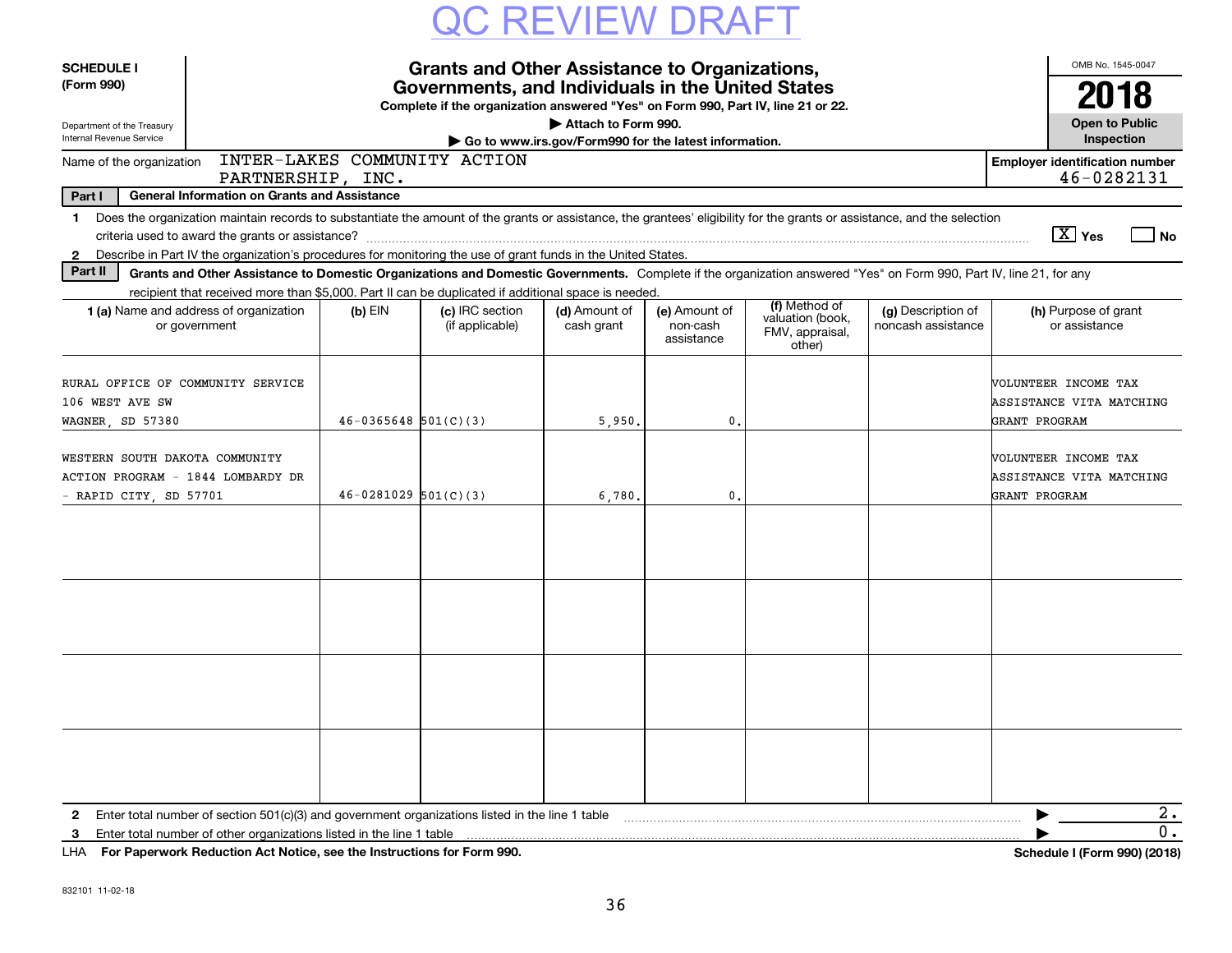# EVIEW DR

### INTER-LAKES COMMUNITY ACTION

### Schedule I (Form 990) (2018) Page PARTNERSHIP, INC. 46-0282131

**2**

**Part III** | Grants and Other Assistance to Domestic Individuals. Complete if the organization answered "Yes" on Form 990, Part IV, line 22. Part III can be duplicated if additional space is needed.

| (a) Type of grant or assistance                                                                                                                      | (b) Number of<br>recipients | (c) Amount of<br>cash grant | (d) Amount of non-<br>cash assistance | (e) Method of valuation<br>(book, FMV, appraisal, other) | (f) Description of noncash assistance |  |  |  |  |
|------------------------------------------------------------------------------------------------------------------------------------------------------|-----------------------------|-----------------------------|---------------------------------------|----------------------------------------------------------|---------------------------------------|--|--|--|--|
|                                                                                                                                                      |                             |                             |                                       |                                                          |                                       |  |  |  |  |
| FOOD ASSISTANCE PROGRAM                                                                                                                              | 3092                        | 913,435.                    |                                       | 41,706. CFSP DONOR PROVIDED                              | FOOD COMMODITY                        |  |  |  |  |
|                                                                                                                                                      |                             |                             |                                       |                                                          |                                       |  |  |  |  |
| WEATHERIZATION ASSISTANCE                                                                                                                            | 379                         | 520,686.                    | 0.                                    |                                                          |                                       |  |  |  |  |
|                                                                                                                                                      |                             |                             |                                       |                                                          |                                       |  |  |  |  |
| HOUSING ASSISTANCE PROGRAMS                                                                                                                          | 159                         | 244,245.                    | $\mathbf 0$ .                         |                                                          |                                       |  |  |  |  |
|                                                                                                                                                      |                             |                             |                                       |                                                          |                                       |  |  |  |  |
| HOMELESS ASSISTANCE PROGRAMS                                                                                                                         | 715                         | 462,475.                    | 0.                                    |                                                          |                                       |  |  |  |  |
| COMMUNITY ASSISTANCE SERVICES                                                                                                                        | 3591                        | 125, 195.                   | $\mathbf{0}$                          |                                                          |                                       |  |  |  |  |
| Supplemental Information. Provide the information required in Part I, line 2; Part III, column (b); and any other additional information.<br>Part IV |                             |                             |                                       |                                                          |                                       |  |  |  |  |
| PART I, LINE 2:                                                                                                                                      |                             |                             |                                       |                                                          |                                       |  |  |  |  |
| THE ORGANIZATION HAS MANY POLICIES AND PROCEDURES IN PLACE TO MONITOR THE                                                                            |                             |                             |                                       |                                                          |                                       |  |  |  |  |
| DISTRIBUTION AND USE OF FUNDS. ELIGIBILITY FOR DISTRIBUTION IS DETERMINED                                                                            |                             |                             |                                       |                                                          |                                       |  |  |  |  |
| THROUGH INTAKE PROCEDURES WHERE INCOME AND NEED IS VERIFIED. REQUIRED                                                                                |                             |                             |                                       |                                                          |                                       |  |  |  |  |

DOCUMENTATION IS OBTAINED FOR PAYMENT PROCESSING BY THE COMMUNITY SERVICE

WORKER OR CASE WORKER WHO THEN SIGNS THE APPLICATION. THE SUPERVISOR THEN

APPROVES THE APPLICATION FOR PROCESSING. FOR OTHER PROGRAMS, PURCHASE

ORDERS OR CONTRACTS AND SUPPORTING DOCUMENTATION ARE REQUIRED FOR ALL

### PAYMENTS, WHICH ARE SIGNED BY PROGRAM MANAGERS OR DESIGNEES. ICAP FOLLOWS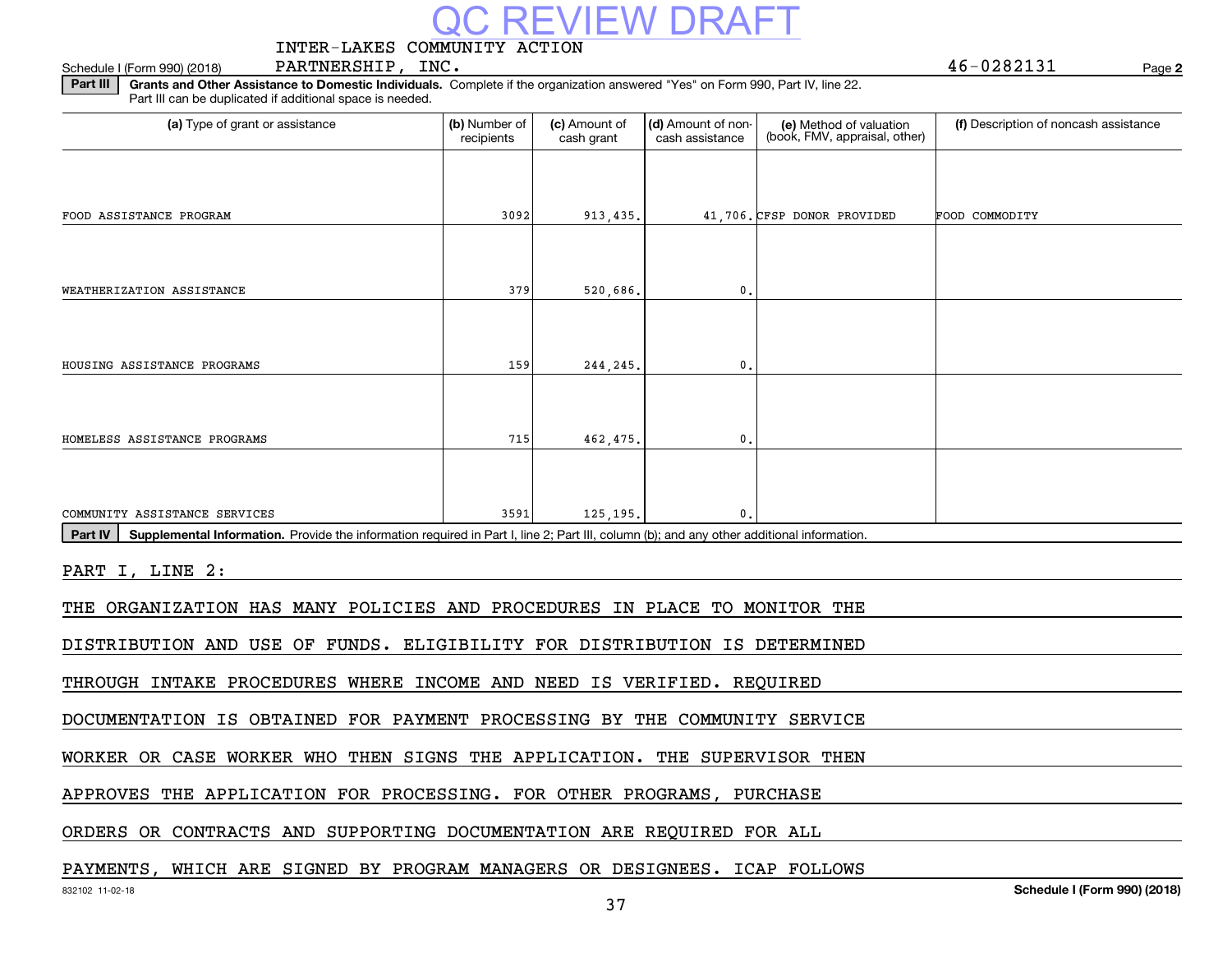|                                                                                                                               |                             |                             | QC REVIEW DRAFT                       |                                                             |                                                     |
|-------------------------------------------------------------------------------------------------------------------------------|-----------------------------|-----------------------------|---------------------------------------|-------------------------------------------------------------|-----------------------------------------------------|
| INTER-LAKES COMMUNITY ACTION                                                                                                  |                             |                             |                                       |                                                             |                                                     |
| PARTNERSHIP, INC.<br>Schedule I (Form 990)                                                                                    |                             |                             |                                       |                                                             | 46-0282131<br>Page 2                                |
| Part III   Continuation of Grants and Other Assistance to Individuals in the United States (Schedule I (Form 990), Part III.) |                             |                             |                                       |                                                             |                                                     |
| (a) Type of grant or assistance                                                                                               | (b) Number of<br>recipients | (c) Amount of<br>cash grant | (d) Amount of non-<br>cash assistance | (e) Method of<br>valuation (book, FMV,<br>appraisal, other) | (f) Description of non-cash assistance              |
|                                                                                                                               |                             |                             |                                       |                                                             |                                                     |
| EMERGENCY ASSISTANCE SERVICES                                                                                                 | 311.                        | 87,403.                     | $\mathfrak o$ .                       |                                                             |                                                     |
| CHILD EDUCATION ASSISTANCE                                                                                                    | 480                         | 9,816.                      |                                       | 3, 272. 25% FOR HS-EHS                                      | FOOD, PHYSICALS, INTERPRETING,<br>DENTAL, CHILDCARE |
|                                                                                                                               |                             |                             |                                       |                                                             |                                                     |
| DISCRETIONARY ASSISTANCE                                                                                                      | 1.                          | 80.                         | $\mathfrak o$ .                       |                                                             |                                                     |
|                                                                                                                               |                             |                             |                                       |                                                             |                                                     |
| TRANSIT SERVICES                                                                                                              | 1,361.                      | 518.                        | $\mathfrak o$ .                       |                                                             |                                                     |
|                                                                                                                               |                             |                             |                                       |                                                             |                                                     |
|                                                                                                                               |                             |                             |                                       |                                                             |                                                     |
|                                                                                                                               |                             |                             |                                       |                                                             |                                                     |
|                                                                                                                               |                             |                             |                                       |                                                             |                                                     |
|                                                                                                                               |                             |                             |                                       |                                                             |                                                     |

**Schedule I (Form 990)**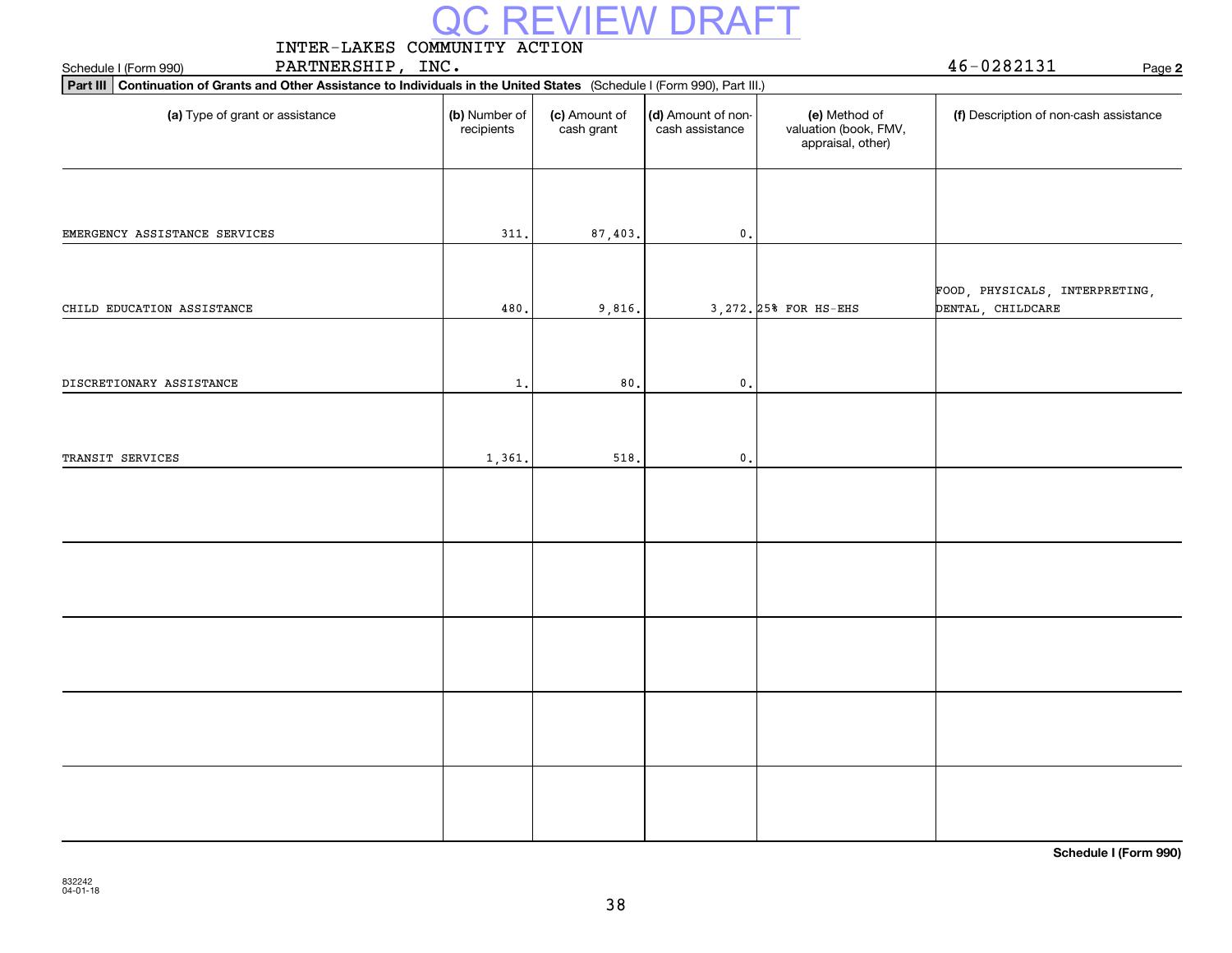INTER-LAKES COMMUNITY ACTION

**2** Schedule I (Form 990) P ${\tt RRTNERSHIP}$  ,  ${\tt INC.}$  4  ${\tt 6-0282131}$  . Page

**Part IV Supplemental Information**

THE PROCUREMENT STANDARDS PROPOSED BY REGULATIONS.

IN ADDITION, THE ORGANIZATION HAS ITS PROGRAMS MONITORED BY FUNDING SOURCES

AND ANNUALLY HAS A SINGLE AUDIT (PREVIOUSLY KNOWN AS A-133 AUDIT).

**Schedule I (Form 990)**

832291 04-01-18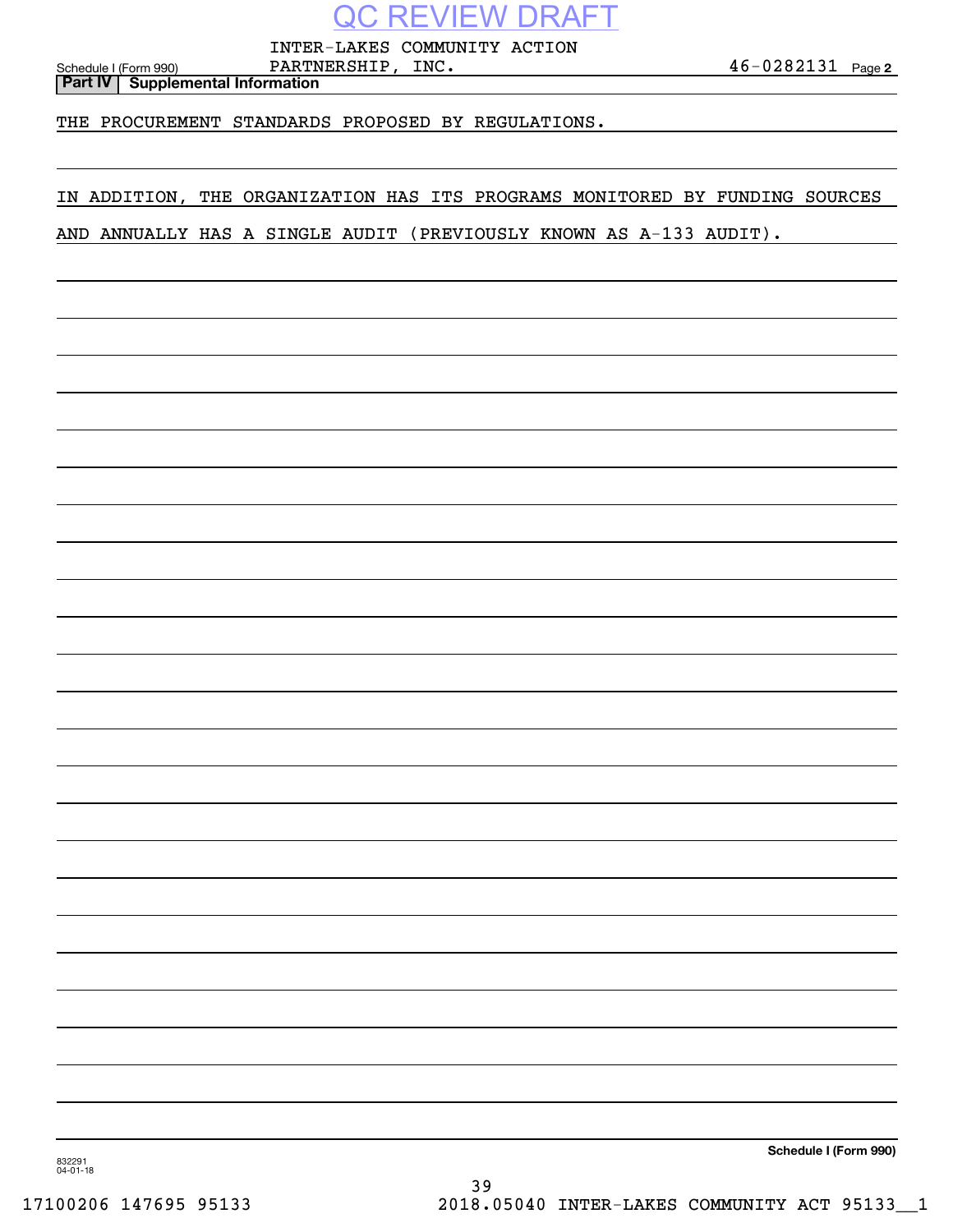| <b>QC REVIEW DRAFT</b> |
|------------------------|
|------------------------|

|              | <b>SCHEDULE J</b>                                      | OMB No. 1545-0047                                                                                                                             |                                       |                            |     |                         |
|--------------|--------------------------------------------------------|-----------------------------------------------------------------------------------------------------------------------------------------------|---------------------------------------|----------------------------|-----|-------------------------|
|              | (Form 990)                                             | <b>Compensation Information</b><br>For certain Officers, Directors, Trustees, Key Employees, and Highest                                      |                                       |                            |     |                         |
|              |                                                        | <b>Compensated Employees</b>                                                                                                                  |                                       | 2018                       |     |                         |
|              |                                                        | Complete if the organization answered "Yes" on Form 990, Part IV, line 23.                                                                    |                                       | <b>Open to Public</b>      |     |                         |
|              | Department of the Treasury<br>Internal Revenue Service | Attach to Form 990.<br>Go to www.irs.gov/Form990 for instructions and the latest information.                                                 |                                       | Inspection                 |     |                         |
|              | Name of the organization                               | INTER-LAKES COMMUNITY ACTION                                                                                                                  | <b>Employer identification number</b> |                            |     |                         |
|              |                                                        | PARTNERSHIP, INC.                                                                                                                             |                                       | 46-0282131                 |     |                         |
|              | Part I                                                 | <b>Questions Regarding Compensation</b>                                                                                                       |                                       |                            |     |                         |
|              |                                                        |                                                                                                                                               |                                       |                            | Yes | No                      |
|              |                                                        | <b>1a</b> Check the appropriate box(es) if the organization provided any of the following to or for a person listed on Form 990,              |                                       |                            |     |                         |
|              |                                                        | Part VII, Section A, line 1a. Complete Part III to provide any relevant information regarding these items.                                    |                                       |                            |     |                         |
|              | First-class or charter travel                          | Housing allowance or residence for personal use                                                                                               |                                       |                            |     |                         |
|              | Travel for companions                                  | Payments for business use of personal residence                                                                                               |                                       |                            |     |                         |
|              |                                                        | Health or social club dues or initiation fees<br>Tax indemnification and gross-up payments                                                    |                                       |                            |     |                         |
|              |                                                        | Discretionary spending account<br>Personal services (such as maid, chauffeur, chef)                                                           |                                       |                            |     |                         |
|              |                                                        |                                                                                                                                               |                                       |                            |     |                         |
|              |                                                        | <b>b</b> If any of the boxes on line 1a are checked, did the organization follow a written policy regarding payment or                        |                                       |                            |     |                         |
|              |                                                        |                                                                                                                                               |                                       | 1b                         |     |                         |
| 2            |                                                        | Did the organization require substantiation prior to reimbursing or allowing expenses incurred by all directors,                              |                                       |                            |     |                         |
|              |                                                        |                                                                                                                                               |                                       | $\mathbf{2}$               |     |                         |
|              |                                                        |                                                                                                                                               |                                       |                            |     |                         |
| З            |                                                        | Indicate which, if any, of the following the filing organization used to establish the compensation of the organization's                     |                                       |                            |     |                         |
|              |                                                        | CEO/Executive Director. Check all that apply. Do not check any boxes for methods used by a related organization to                            |                                       |                            |     |                         |
|              | X.                                                     | establish compensation of the CEO/Executive Director, but explain in Part III.                                                                |                                       |                            |     |                         |
|              | Compensation committee                                 | Written employment contract<br>$\lfloor \underline{X} \rfloor$ Compensation survey or study                                                   |                                       |                            |     |                         |
|              |                                                        | Independent compensation consultant<br>$\lfloor x \rfloor$ Approval by the board or compensation committee<br>Form 990 of other organizations |                                       |                            |     |                         |
|              |                                                        |                                                                                                                                               |                                       |                            |     |                         |
| 4            |                                                        | During the year, did any person listed on Form 990, Part VII, Section A, line 1a, with respect to the filing                                  |                                       |                            |     |                         |
|              | organization or a related organization:                |                                                                                                                                               |                                       |                            |     |                         |
| а            |                                                        | Receive a severance payment or change-of-control payment?                                                                                     |                                       | 4a                         |     | X                       |
| b            |                                                        | Participate in, or receive payment from, a supplemental nonqualified retirement plan?                                                         |                                       | 4b                         |     | $\overline{\mathtt{x}}$ |
|              |                                                        |                                                                                                                                               |                                       | 4c                         |     | $\overline{\mathbf{x}}$ |
|              |                                                        | If "Yes" to any of lines 4a-c, list the persons and provide the applicable amounts for each item in Part III.                                 |                                       |                            |     |                         |
|              |                                                        |                                                                                                                                               |                                       |                            |     |                         |
|              |                                                        | Only section 501(c)(3), 501(c)(4), and 501(c)(29) organizations must complete lines 5-9.                                                      |                                       |                            |     |                         |
| 5            |                                                        | For persons listed on Form 990, Part VII, Section A, line 1a, did the organization pay or accrue any compensation                             |                                       |                            |     |                         |
|              | contingent on the revenues of:                         |                                                                                                                                               |                                       |                            |     |                         |
| а            |                                                        |                                                                                                                                               |                                       | 5a                         |     | х                       |
|              |                                                        |                                                                                                                                               |                                       | 5b                         |     | $\overline{\mathbf{x}}$ |
|              |                                                        | If "Yes" on line 5a or 5b, describe in Part III.                                                                                              |                                       |                            |     |                         |
| 6            |                                                        | For persons listed on Form 990, Part VII, Section A, line 1a, did the organization pay or accrue any compensation                             |                                       |                            |     |                         |
|              | contingent on the net earnings of:                     |                                                                                                                                               |                                       |                            |     |                         |
| а            |                                                        |                                                                                                                                               |                                       | 6a                         |     | х                       |
|              |                                                        |                                                                                                                                               |                                       | 6b                         |     | $\overline{\mathbf{x}}$ |
|              |                                                        | If "Yes" on line 6a or 6b, describe in Part III.                                                                                              |                                       |                            |     |                         |
| $\mathbf{7}$ |                                                        | For persons listed on Form 990, Part VII, Section A, line 1a, did the organization provide any nonfixed payments                              |                                       |                            |     |                         |
|              |                                                        |                                                                                                                                               |                                       | 7                          |     | х                       |
| 8            |                                                        | Were any amounts reported on Form 990, Part VII, paid or accrued pursuant to a contract that was subject to the                               |                                       |                            |     |                         |
|              |                                                        | initial contract exception described in Regulations section 53.4958-4(a)(3)? If "Yes," describe in Part III                                   |                                       | 8                          |     | х                       |
| 9            |                                                        | If "Yes" on line 8, did the organization also follow the rebuttable presumption procedure described in                                        |                                       |                            |     |                         |
|              |                                                        |                                                                                                                                               |                                       | 9                          |     |                         |
|              |                                                        | LHA For Paperwork Reduction Act Notice, see the Instructions for Form 990.                                                                    |                                       | Schedule J (Form 990) 2018 |     |                         |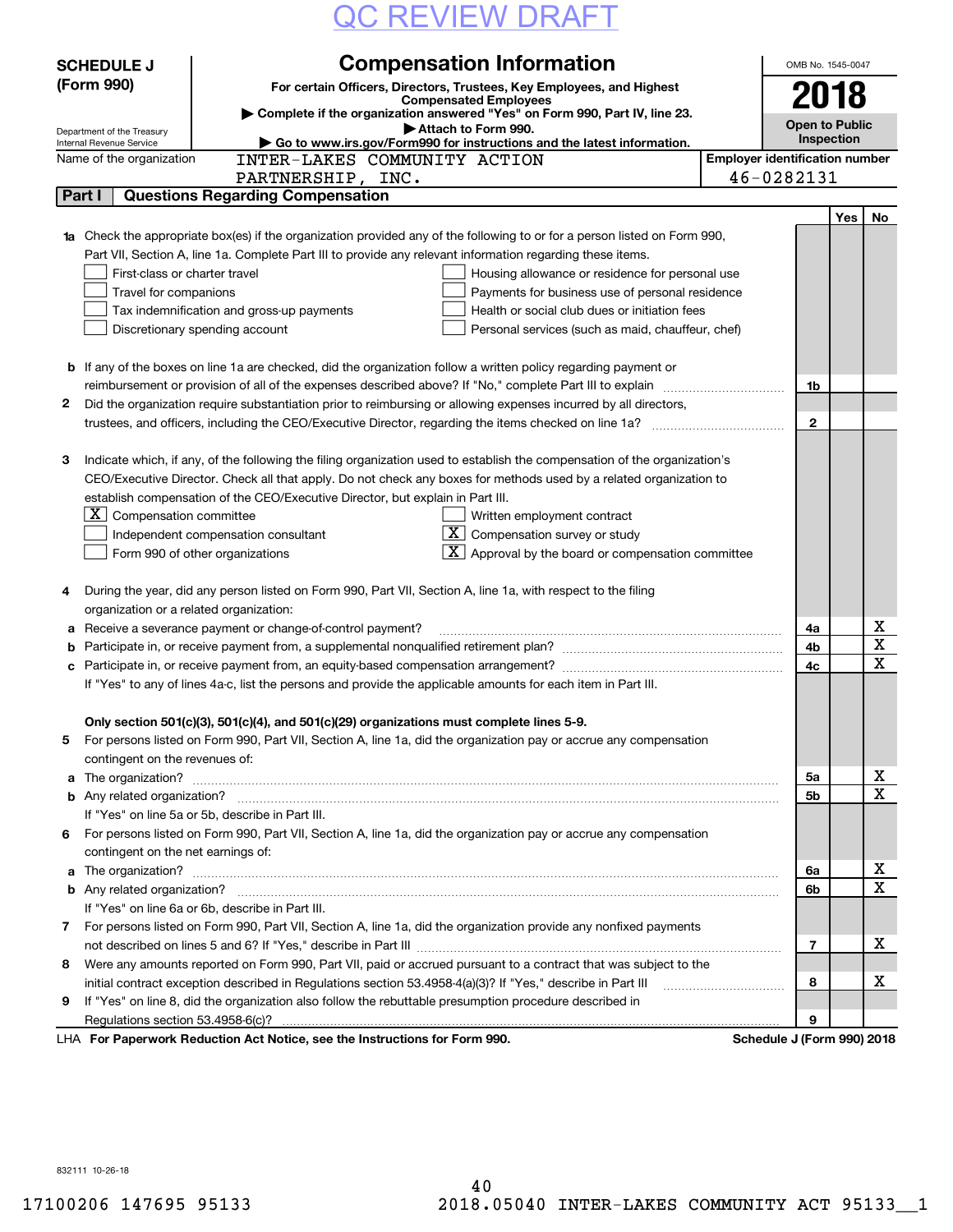### INTER-LAKES COMMUNITY ACTION REVIEW D

PARTNERSHIP, INC.

46-0282131

**2**

**Part II Officers, Directors, Trustees, Key Employees, and Highest Compensated Employees.**  Schedule J (Form 990) 2018 Page Use duplicate copies if additional space is needed.

For each individual whose compensation must be reported on Schedule J, report compensation from the organization on row (i) and from related organizations, described in the instructions, on row (ii). Do not list any individuals that aren't listed on Form 990, Part VII.

**Note:**  The sum of columns (B)(i)-(iii) for each listed individual must equal the total amount of Form 990, Part VII, Section A, line 1a, applicable column (D) and (E) amounts for that individual.

|                            |                |                          | (B) Breakdown of W-2 and/or 1099-MISC compensation |                                           | (C) Retirement and<br>other deferred | (D) Nontaxable<br>benefits | (E) Total of columns<br>$(B)(i)-(D)$ | (F) Compensation<br>in column (B)         |  |
|----------------------------|----------------|--------------------------|----------------------------------------------------|-------------------------------------------|--------------------------------------|----------------------------|--------------------------------------|-------------------------------------------|--|
| (A) Name and Title         |                | (i) Base<br>compensation | (ii) Bonus &<br>incentive<br>compensation          | (iii) Other<br>reportable<br>compensation | compensation                         |                            |                                      | reported as deferred<br>on prior Form 990 |  |
| CYNTHIA DANNENBRING<br>(1) | (i)            | 141,178.                 | $\overline{0}$ .                                   | $\overline{229}$ .                        | 4,242.                               | 9,089.                     | 154,738.                             | 0.                                        |  |
| EXECUTIVE DIRECTOR         | (ii)           | $\overline{0}$ .         | $\overline{0}$ .                                   | $\overline{0}$ .                          | $\overline{0}$ .                     | $\overline{0}$ .           | $\overline{0}$ .                     | $\overline{0}$ .                          |  |
|                            | (i)            |                          |                                                    |                                           |                                      |                            |                                      |                                           |  |
|                            | <u>(ii)</u>    |                          |                                                    |                                           |                                      |                            |                                      |                                           |  |
|                            | (i)            |                          |                                                    |                                           |                                      |                            |                                      |                                           |  |
|                            | <u>(ii)</u>    |                          |                                                    |                                           |                                      |                            |                                      |                                           |  |
|                            | (i)            |                          |                                                    |                                           |                                      |                            |                                      |                                           |  |
|                            | <u>(ii)</u>    |                          |                                                    |                                           |                                      |                            |                                      |                                           |  |
|                            | (i)            |                          |                                                    |                                           |                                      |                            |                                      |                                           |  |
|                            | <u>(ii)</u>    |                          |                                                    |                                           |                                      |                            |                                      |                                           |  |
|                            | (i)            |                          |                                                    |                                           |                                      |                            |                                      |                                           |  |
|                            | <u>(ii)</u>    |                          |                                                    |                                           |                                      |                            |                                      |                                           |  |
|                            | (i)            |                          |                                                    |                                           |                                      |                            |                                      |                                           |  |
|                            | (ii)           |                          |                                                    |                                           |                                      |                            |                                      |                                           |  |
|                            | (i)<br>(ii)    |                          |                                                    |                                           |                                      |                            |                                      |                                           |  |
|                            | (i)            |                          |                                                    |                                           |                                      |                            |                                      |                                           |  |
|                            | (ii)           |                          |                                                    |                                           |                                      |                            |                                      |                                           |  |
|                            | (i)            |                          |                                                    |                                           |                                      |                            |                                      |                                           |  |
|                            | (ii)           |                          |                                                    |                                           |                                      |                            |                                      |                                           |  |
|                            | (i)            |                          |                                                    |                                           |                                      |                            |                                      |                                           |  |
|                            | <u>(ii)</u>    |                          |                                                    |                                           |                                      |                            |                                      |                                           |  |
|                            | (i)            |                          |                                                    |                                           |                                      |                            |                                      |                                           |  |
|                            | <u>(ii)</u>    |                          |                                                    |                                           |                                      |                            |                                      |                                           |  |
|                            | (i)            |                          |                                                    |                                           |                                      |                            |                                      |                                           |  |
|                            | <u>(ii)</u>    |                          |                                                    |                                           |                                      |                            |                                      |                                           |  |
|                            | (i)            |                          |                                                    |                                           |                                      |                            |                                      |                                           |  |
|                            | (ii)           |                          |                                                    |                                           |                                      |                            |                                      |                                           |  |
|                            | (i)            |                          |                                                    |                                           |                                      |                            |                                      |                                           |  |
|                            | <u>(ii)</u>    |                          |                                                    |                                           |                                      |                            |                                      |                                           |  |
|                            | (i)            |                          |                                                    |                                           |                                      |                            |                                      |                                           |  |
|                            | $\overline{}}$ |                          |                                                    |                                           |                                      |                            |                                      |                                           |  |

**Schedule J (Form 990) 2018**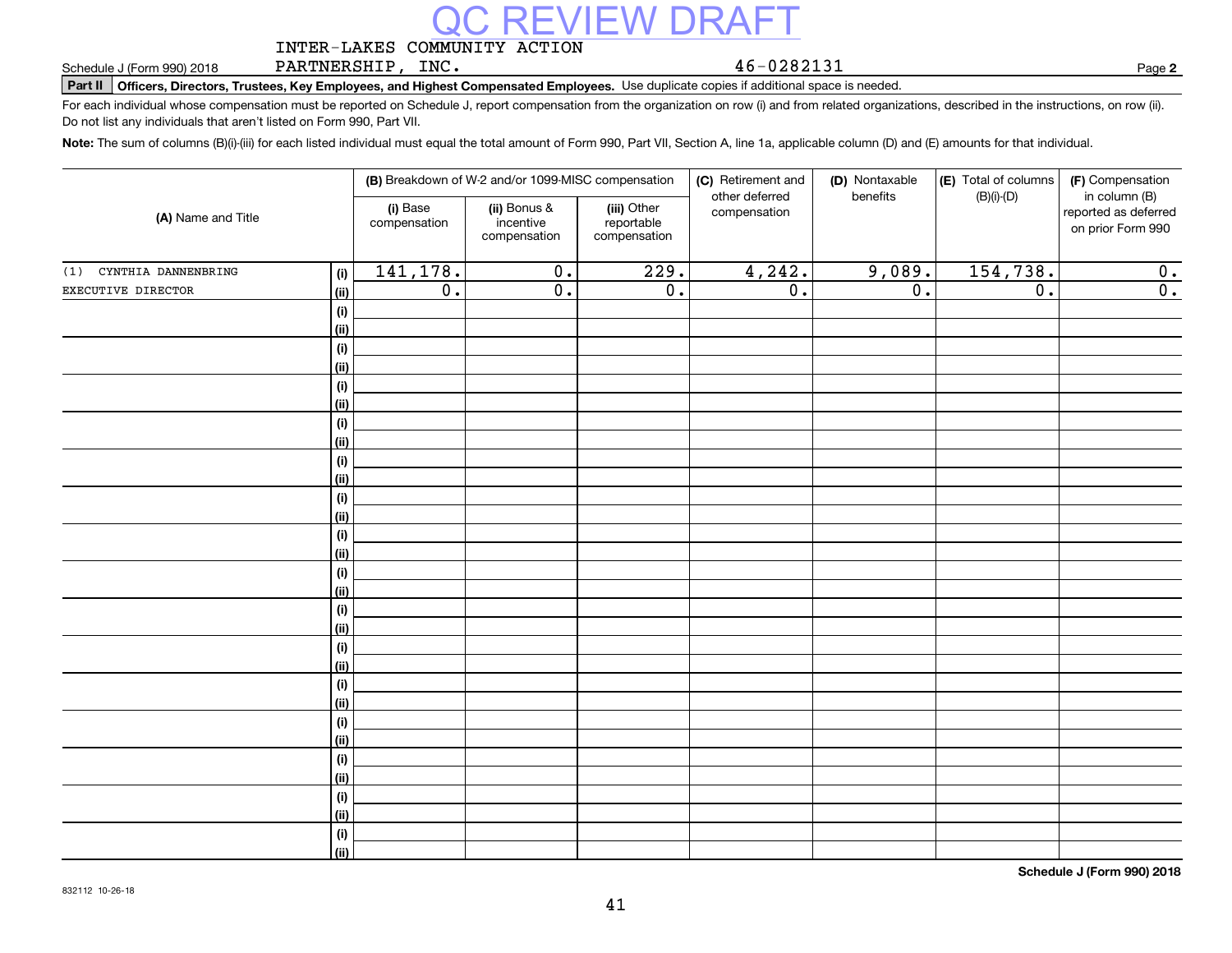### INTER-LAKES COMMUNITY ACTION

PARTNERSHIP, INC.

Page 3

#### **Part III Supplemental Information**

Schedule J (Form 990) 2018 PARTNERSHIP, INC.<br>Part III Supplemental Information<br>Provide the information, explanation, or descriptions required for Part I, lines 1a, 1b, 3, 4a, 4b, 4c, 5a, 5b, 6a, 6b, 7, and 8, and for Part

EVIEW DRA

### PART I, LINE 3:

THE BOARD OF DIRECTORS REVIEW AND APPROVE THE EXECUTIVE DIRECTORS

COMPENSATION IN ADDITION TO THE WAGE SCALE USED FOR ALL STAFF.

**Schedule J (Form 990) 2018**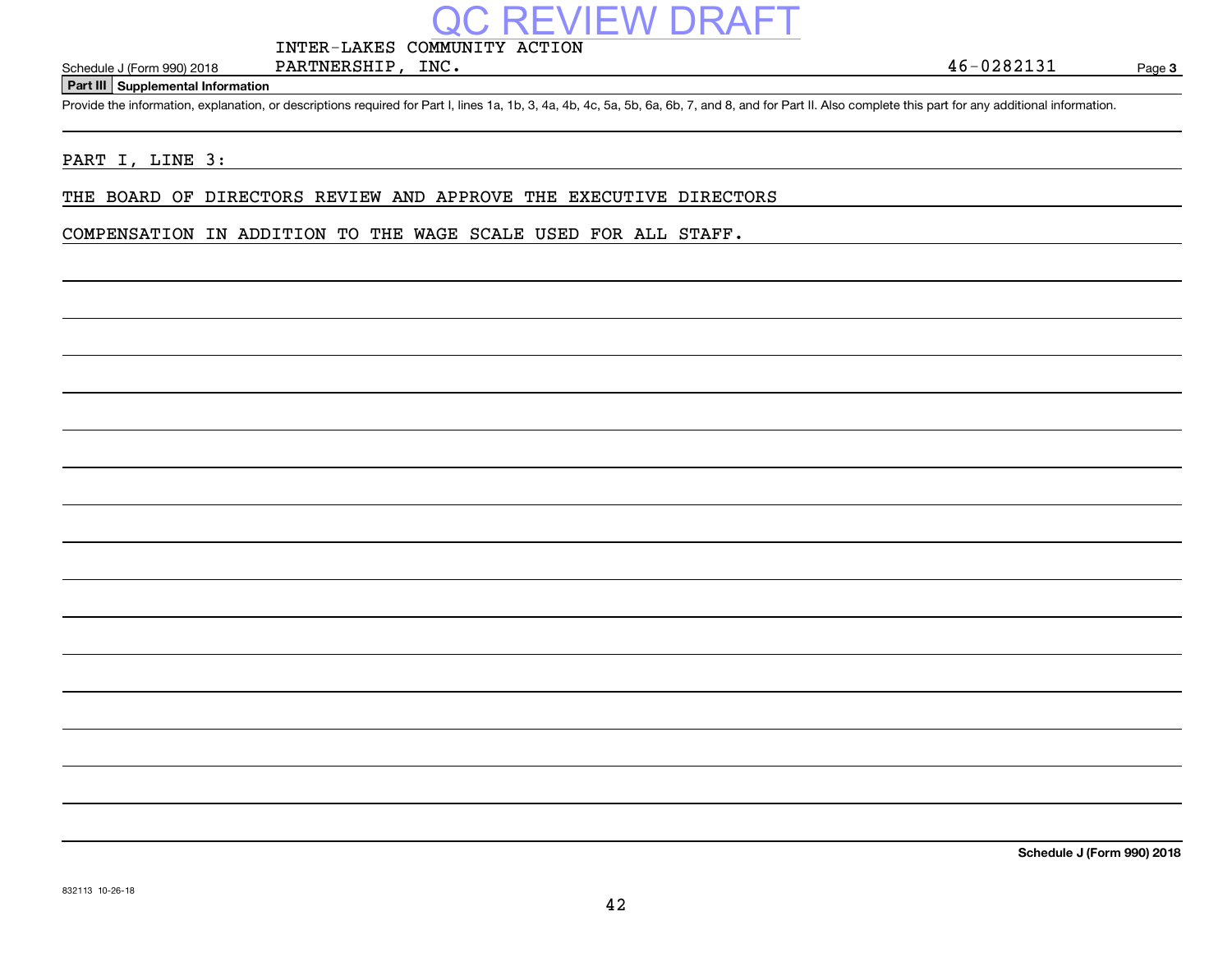|        | <b>SCHEDULE M</b>                                      |                                                                                                                                |                        | <b>Noncash Contributions</b>                                                     |                                             |    |                                                       | OMB No. 1545-0047                   |     |    |
|--------|--------------------------------------------------------|--------------------------------------------------------------------------------------------------------------------------------|------------------------|----------------------------------------------------------------------------------|---------------------------------------------|----|-------------------------------------------------------|-------------------------------------|-----|----|
|        | (Form 990)                                             |                                                                                                                                |                        |                                                                                  |                                             |    |                                                       | 2018                                |     |    |
|        |                                                        | > Complete if the organizations answered "Yes" on Form 990, Part IV, lines 29 or 30.                                           |                        |                                                                                  |                                             |    |                                                       |                                     |     |    |
|        | Department of the Treasury<br>Internal Revenue Service | Attach to Form 990.                                                                                                            |                        |                                                                                  |                                             |    |                                                       | <b>Open to Public</b><br>Inspection |     |    |
|        | Name of the organization                               | Go to www.irs.gov/Form990 for instructions and the latest information.<br>INTER-LAKES COMMUNITY ACTION                         |                        |                                                                                  |                                             |    | <b>Employer identification number</b>                 |                                     |     |    |
|        |                                                        | PARTNERSHIP, INC.                                                                                                              |                        |                                                                                  |                                             |    |                                                       | 46-0282131                          |     |    |
| Part I | <b>Types of Property</b>                               |                                                                                                                                |                        |                                                                                  |                                             |    |                                                       |                                     |     |    |
|        |                                                        |                                                                                                                                | (a)                    | (b)                                                                              | (c)                                         |    | (d)                                                   |                                     |     |    |
|        |                                                        |                                                                                                                                | Check if<br>applicable | Number of<br>contributions or<br>litems contributed Form 990, Part VIII, line 1g | Noncash contribution<br>amounts reported on |    | Method of determining<br>noncash contribution amounts |                                     |     |    |
| 1      |                                                        |                                                                                                                                |                        |                                                                                  |                                             |    |                                                       |                                     |     |    |
| 2      |                                                        |                                                                                                                                |                        |                                                                                  |                                             |    |                                                       |                                     |     |    |
| з      |                                                        | Art - Fractional interests                                                                                                     |                        |                                                                                  |                                             |    |                                                       |                                     |     |    |
| 4      |                                                        | Books and publications                                                                                                         |                        |                                                                                  |                                             |    |                                                       |                                     |     |    |
| 5      |                                                        | Clothing and household goods                                                                                                   |                        |                                                                                  |                                             |    |                                                       |                                     |     |    |
| 6      |                                                        |                                                                                                                                |                        |                                                                                  |                                             |    |                                                       |                                     |     |    |
| 7      |                                                        |                                                                                                                                |                        |                                                                                  |                                             |    |                                                       |                                     |     |    |
| 8      |                                                        |                                                                                                                                |                        |                                                                                  |                                             |    |                                                       |                                     |     |    |
| 9      |                                                        | Securities - Publicly traded                                                                                                   |                        |                                                                                  |                                             |    |                                                       |                                     |     |    |
| 10     |                                                        | Securities - Closely held stock                                                                                                |                        |                                                                                  |                                             |    |                                                       |                                     |     |    |
| 11     | Securities - Partnership, LLC, or<br>trust interests   |                                                                                                                                |                        |                                                                                  |                                             |    |                                                       |                                     |     |    |
| 12     |                                                        | Securities - Miscellaneous                                                                                                     |                        |                                                                                  |                                             |    |                                                       |                                     |     |    |
| 13     | Qualified conservation contribution -                  |                                                                                                                                |                        |                                                                                  |                                             |    |                                                       |                                     |     |    |
|        | Historic structures                                    |                                                                                                                                |                        |                                                                                  |                                             |    |                                                       |                                     |     |    |
| 14     |                                                        | Qualified conservation contribution - Other                                                                                    |                        |                                                                                  |                                             |    |                                                       |                                     |     |    |
| 15     | Real estate - Residential                              |                                                                                                                                |                        |                                                                                  |                                             |    |                                                       |                                     |     |    |
| 16     |                                                        | Real estate - Commercial                                                                                                       |                        |                                                                                  |                                             |    |                                                       |                                     |     |    |
| 17     |                                                        |                                                                                                                                |                        |                                                                                  |                                             |    |                                                       |                                     |     |    |
| 18     |                                                        |                                                                                                                                |                        |                                                                                  |                                             |    |                                                       |                                     |     |    |
| 19     |                                                        |                                                                                                                                | X                      | 1                                                                                |                                             |    | 41,706. DONOR PROVIDED                                |                                     |     |    |
| 20     |                                                        | Drugs and medical supplies                                                                                                     |                        |                                                                                  |                                             |    |                                                       |                                     |     |    |
| 21     |                                                        |                                                                                                                                |                        |                                                                                  |                                             |    |                                                       |                                     |     |    |
| 22     |                                                        |                                                                                                                                |                        |                                                                                  |                                             |    |                                                       |                                     |     |    |
| 23     |                                                        |                                                                                                                                |                        |                                                                                  |                                             |    |                                                       |                                     |     |    |
| 24     | Archeological artifacts                                |                                                                                                                                |                        |                                                                                  |                                             |    |                                                       |                                     |     |    |
| 25     | Other                                                  | HEAD START/EA $\rangle$                                                                                                        | X                      | 1                                                                                |                                             |    | 10,132. PART FEDERAL/COUNTY                           |                                     |     |    |
| 26     | Other                                                  |                                                                                                                                |                        |                                                                                  |                                             |    |                                                       |                                     |     |    |
| 27     | Other                                                  |                                                                                                                                |                        |                                                                                  |                                             |    |                                                       |                                     |     |    |
| 28     | Other                                                  |                                                                                                                                |                        |                                                                                  |                                             |    |                                                       |                                     |     |    |
| 29     |                                                        | Number of Forms 8283 received by the organization during the tax year for contributions                                        |                        |                                                                                  |                                             |    |                                                       |                                     |     |    |
|        |                                                        | for which the organization completed Form 8283, Part IV, Donee Acknowledgement                                                 |                        |                                                                                  |                                             | 29 |                                                       |                                     | 0   |    |
|        |                                                        |                                                                                                                                |                        |                                                                                  |                                             |    |                                                       |                                     | Yes | No |
|        |                                                        | 30a During the year, did the organization receive by contribution any property reported in Part I, lines 1 through 28, that it |                        |                                                                                  |                                             |    |                                                       |                                     |     |    |
|        |                                                        | must hold for at least three years from the date of the initial contribution, and which isn't required to be used for          |                        |                                                                                  |                                             |    |                                                       |                                     |     |    |
|        |                                                        | exempt purposes for the entire holding period?                                                                                 |                        |                                                                                  |                                             |    |                                                       | 30a                                 |     | х  |
|        |                                                        | <b>b</b> If "Yes," describe the arrangement in Part II.                                                                        |                        |                                                                                  |                                             |    |                                                       |                                     | х   |    |
| 31     |                                                        | Does the organization have a gift acceptance policy that requires the review of any nonstandard contributions?                 |                        |                                                                                  |                                             |    |                                                       | 31                                  |     |    |
|        |                                                        | 32a Does the organization hire or use third parties or related organizations to solicit, process, or sell noncash              |                        |                                                                                  |                                             |    |                                                       |                                     |     | х  |
|        | contributions?                                         |                                                                                                                                |                        |                                                                                  |                                             |    |                                                       | 32a                                 |     |    |
|        | <b>b</b> If "Yes," describe in Part II.                |                                                                                                                                |                        |                                                                                  |                                             |    |                                                       |                                     |     |    |
| 33     |                                                        | If the organization didn't report an amount in column (c) for a type of property for which column (a) is checked,              |                        |                                                                                  |                                             |    |                                                       |                                     |     |    |
|        | describe in Part II.                                   |                                                                                                                                |                        |                                                                                  |                                             |    |                                                       |                                     |     |    |
| LHA    |                                                        | For Paperwork Reduction Act Notice, see the Instructions for Form 990.                                                         |                        |                                                                                  |                                             |    | Schedule M (Form 990) 2018                            |                                     |     |    |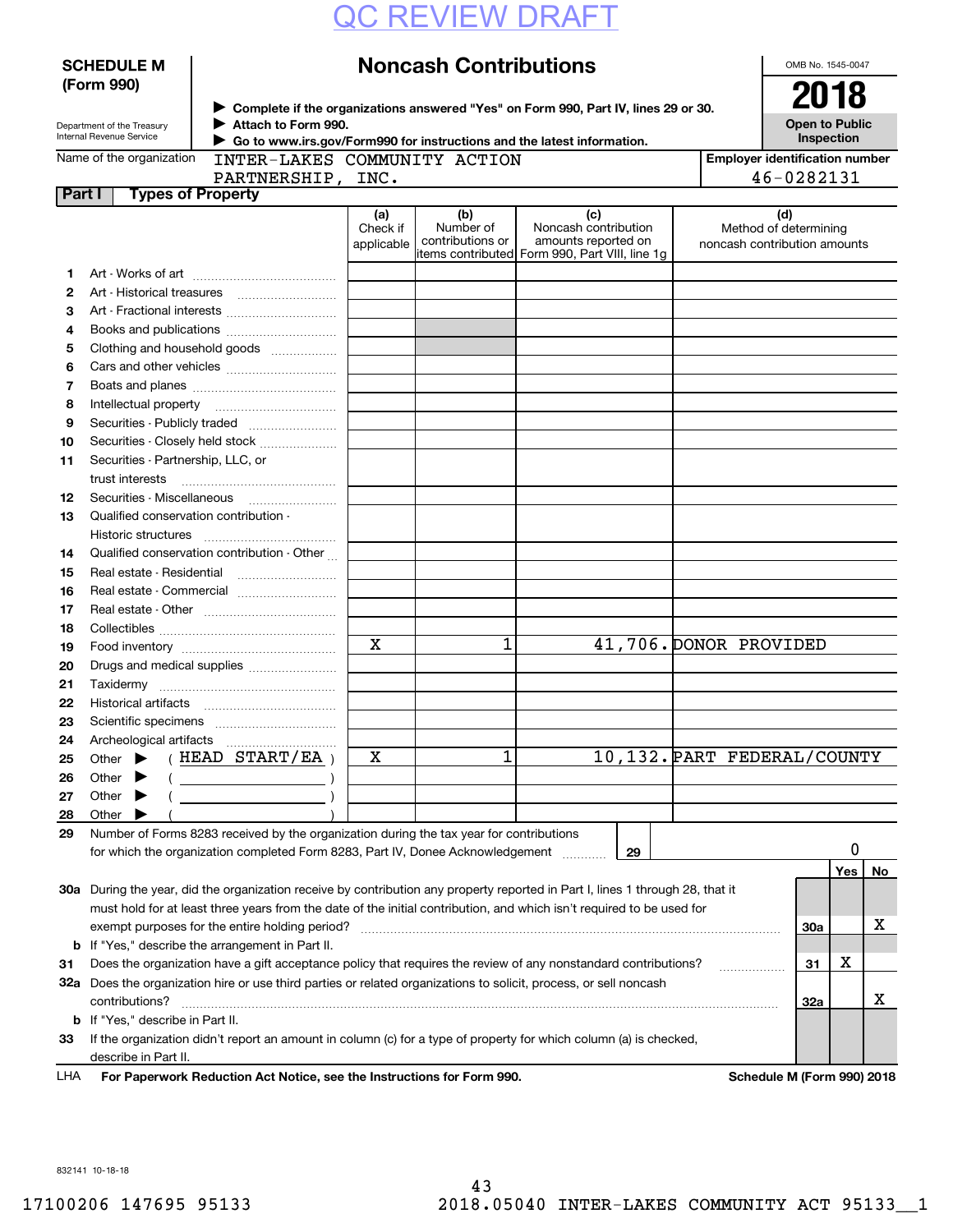|                                       |                                           | QC REVIEW DRAFT                                                                                                                                                                                                                                                      |                            |
|---------------------------------------|-------------------------------------------|----------------------------------------------------------------------------------------------------------------------------------------------------------------------------------------------------------------------------------------------------------------------|----------------------------|
|                                       |                                           | INTER-LAKES COMMUNITY ACTION                                                                                                                                                                                                                                         |                            |
| Schedule M (Form 990) 2018<br>Part II | PARTNERSHIP, INC.                         |                                                                                                                                                                                                                                                                      | 46-0282131<br>Page 2       |
|                                       | this part for any additional information. | Supplemental Information. Provide the information required by Part I, lines 30b, 32b, and 33, and whether the organization<br>is reporting in Part I, column (b), the number of contributions, the number of items received, or a combination of both. Also complete |                            |
| SCHEDULE M, PART I, COLUMN (B):       |                                           |                                                                                                                                                                                                                                                                      |                            |
|                                       |                                           | THE ORGANIZAITON KEEPS TRACK OF CONTRIBUTIONS THROUGH FEDERAL GRANT                                                                                                                                                                                                  |                            |
| REPORTING.                            |                                           |                                                                                                                                                                                                                                                                      |                            |
|                                       |                                           |                                                                                                                                                                                                                                                                      |                            |
|                                       |                                           |                                                                                                                                                                                                                                                                      |                            |
|                                       |                                           |                                                                                                                                                                                                                                                                      |                            |
|                                       |                                           |                                                                                                                                                                                                                                                                      |                            |
|                                       |                                           |                                                                                                                                                                                                                                                                      |                            |
|                                       |                                           |                                                                                                                                                                                                                                                                      |                            |
|                                       |                                           |                                                                                                                                                                                                                                                                      |                            |
|                                       |                                           |                                                                                                                                                                                                                                                                      |                            |
|                                       |                                           |                                                                                                                                                                                                                                                                      |                            |
|                                       |                                           |                                                                                                                                                                                                                                                                      |                            |
|                                       |                                           |                                                                                                                                                                                                                                                                      |                            |
|                                       |                                           |                                                                                                                                                                                                                                                                      |                            |
|                                       |                                           |                                                                                                                                                                                                                                                                      |                            |
|                                       |                                           |                                                                                                                                                                                                                                                                      |                            |
|                                       |                                           |                                                                                                                                                                                                                                                                      |                            |
|                                       |                                           |                                                                                                                                                                                                                                                                      |                            |
|                                       |                                           |                                                                                                                                                                                                                                                                      |                            |
|                                       |                                           |                                                                                                                                                                                                                                                                      |                            |
|                                       |                                           |                                                                                                                                                                                                                                                                      |                            |
|                                       |                                           |                                                                                                                                                                                                                                                                      |                            |
|                                       |                                           |                                                                                                                                                                                                                                                                      |                            |
|                                       |                                           |                                                                                                                                                                                                                                                                      |                            |
|                                       |                                           |                                                                                                                                                                                                                                                                      |                            |
|                                       |                                           |                                                                                                                                                                                                                                                                      |                            |
| 832142 10-18-18                       |                                           |                                                                                                                                                                                                                                                                      | Schedule M (Form 990) 2018 |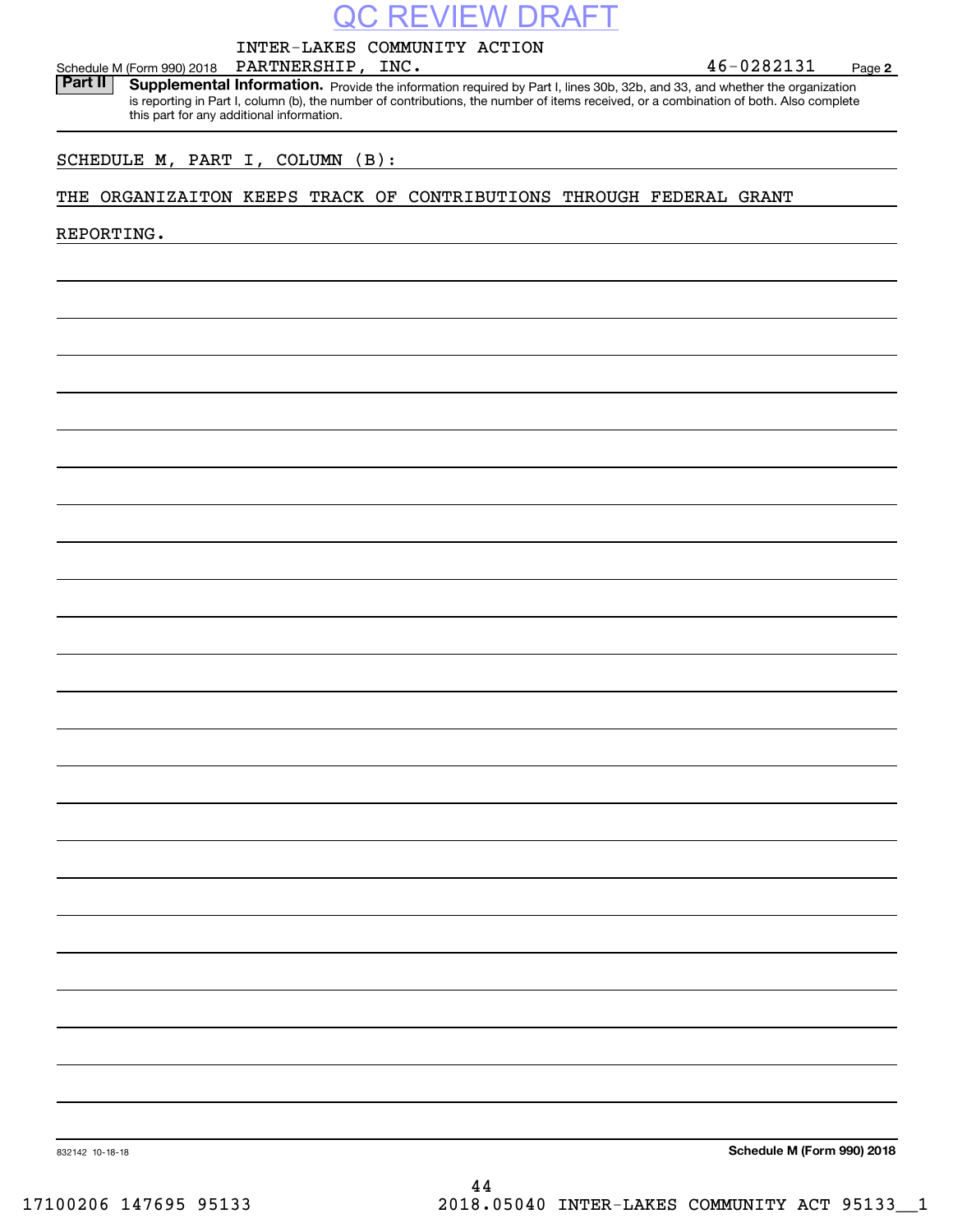

| <b>SCHEDULE O</b><br>(Form 990 or 990-EZ)<br>Department of the Treasury<br>Internal Revenue Service | Supplemental Information to Form 990 or 990-EZ<br>Complete to provide information for responses to specific questions on<br>Form 990 or 990-EZ or to provide any additional information.<br>Attach to Form 990 or 990-EZ.<br>Go to www.irs.gov/Form990 for the latest information. | OMB No. 1545-0047<br><b>Open to Public</b><br>Inspection |
|-----------------------------------------------------------------------------------------------------|------------------------------------------------------------------------------------------------------------------------------------------------------------------------------------------------------------------------------------------------------------------------------------|----------------------------------------------------------|
| Name of the organization                                                                            | INTER-LAKES COMMUNITY ACTION                                                                                                                                                                                                                                                       | <b>Employer identification number</b>                    |
|                                                                                                     | PARTNERSHIP, INC.                                                                                                                                                                                                                                                                  | 46-0282131                                               |
|                                                                                                     | FORM 990, PART III, LINE 4D, OTHER PROGRAM SERVICES:                                                                                                                                                                                                                               |                                                          |
| HOMELESS ASSISTANCE                                                                                 | PROGRAMS                                                                                                                                                                                                                                                                           |                                                          |
| EXPENSES \$ 981,755.                                                                                | INCLUDING GRANTS OF \$ 462,475.                                                                                                                                                                                                                                                    | REVENUE \$ 43,480.                                       |
| HOUSING PROGRAMS                                                                                    |                                                                                                                                                                                                                                                                                    |                                                          |
| EXPENSES \$ 527,724.                                                                                | INCLUDING GRANTS OF \$ 244,245.                                                                                                                                                                                                                                                    | REVENUE \$ 23,785.                                       |
| WEATHERIZATION ASSISTANCE                                                                           |                                                                                                                                                                                                                                                                                    |                                                          |
| EXPENSES \$ 767,153.                                                                                | INCLUDING GRANTS OF \$ 520,686.                                                                                                                                                                                                                                                    | REVENUE \$ 1,380.                                        |
| TRANSIT<br>PROGRAMS                                                                                 |                                                                                                                                                                                                                                                                                    |                                                          |
| EXPENSES \$ 545,736.                                                                                | \$518.<br>INCLUDING GRANTS OF                                                                                                                                                                                                                                                      | REVENUE \$ 78,724.                                       |
| <b>DISCRETIONARY</b>                                                                                |                                                                                                                                                                                                                                                                                    |                                                          |
| <b>EXPENSES \$ 89,340.</b>                                                                          | INCLUDING GRANTS OF \$ 80.                                                                                                                                                                                                                                                         | REVENUE \$ 28,948.                                       |
| EMERGENCY SERVICES                                                                                  |                                                                                                                                                                                                                                                                                    |                                                          |
| EXPENSES $$90,591.$                                                                                 | INCLUDING GRANTS OF \$87,403.                                                                                                                                                                                                                                                      | REVENUE \$<br>0.                                         |
|                                                                                                     | FORM 990, PART VI, SECTION B, LINE 11B:                                                                                                                                                                                                                                            |                                                          |
|                                                                                                     | THE EXECUTIVE DIRECTOR AND FINANCE DIRECTOR REVIEW THE 990 IN DETAIL. AFTER                                                                                                                                                                                                        |                                                          |
|                                                                                                     | THEIR REVIEW, THE 990 IS PROVIDED TO EACH BOARD MEMBER. THE EXECUTIVE                                                                                                                                                                                                              |                                                          |
|                                                                                                     | DIRECTOR AND/OR FINANCE DIRECTOR WILL ADDRESS ANY QUESTIONS OR CONCERNS                                                                                                                                                                                                            |                                                          |
|                                                                                                     | FROM BOARD MEMBERS. WHETHER PRESENTED IN A BOARD MEETING OR NOT, THE 990 IS                                                                                                                                                                                                        |                                                          |
|                                                                                                     | NOT FILED UNTIL EACH BOARD MEMBER HAS BEEN GIVEN A COPY OF IT AND GIVEN                                                                                                                                                                                                            |                                                          |
| AMPLE TIME TO REVIEW IT.                                                                            | LHA For Paperwork Reduction Act Notice, see the Instructions for Form 990 or 990-EZ.                                                                                                                                                                                               | Schedule O (Form 990 or 990-EZ) (2018)                   |

832211 10-10-18

45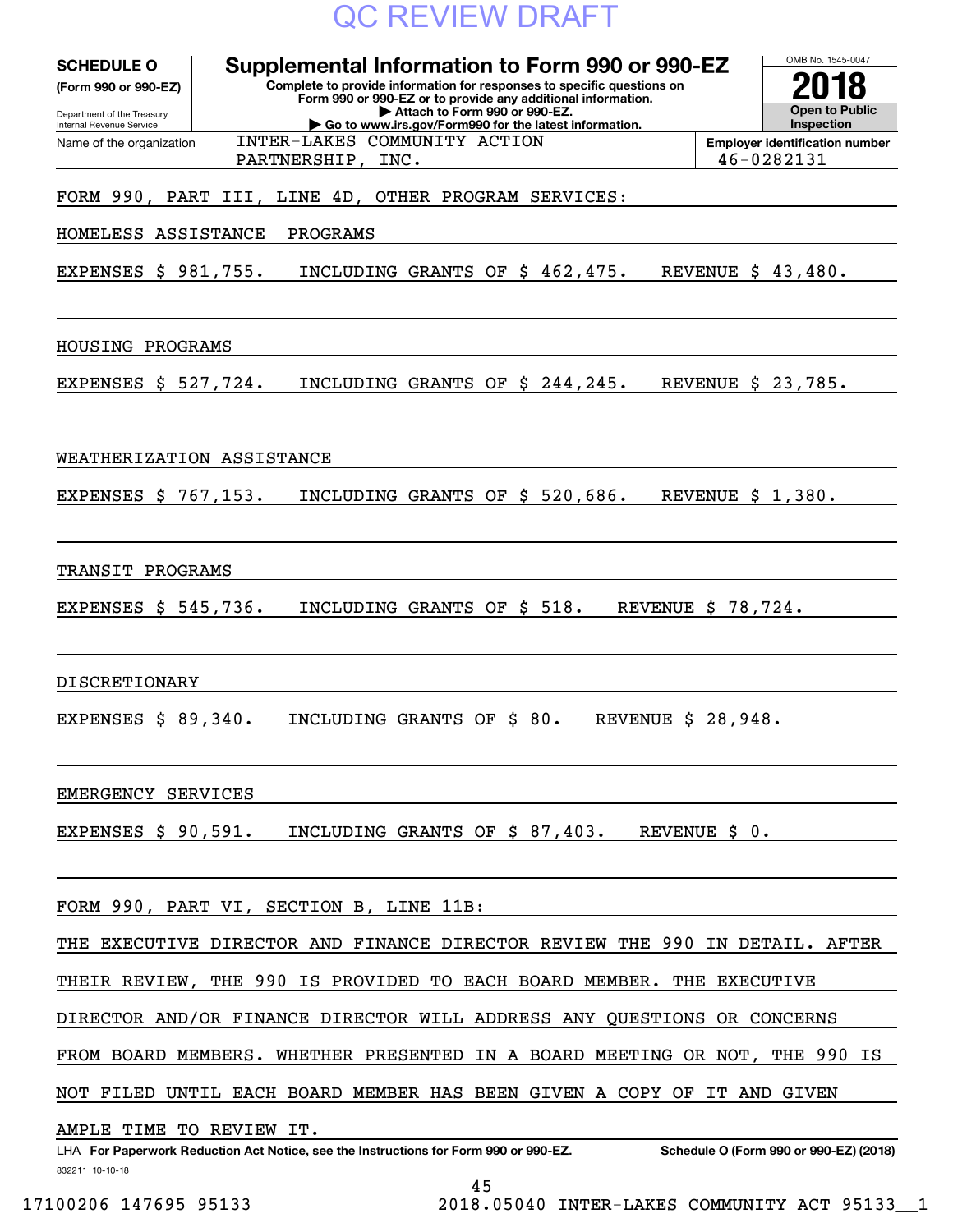| Schedule O (Form 990 or 990-EZ) (2018) |                              |  | Page                                  |
|----------------------------------------|------------------------------|--|---------------------------------------|
| Name of the organization               | INTER-LAKES COMMUNITY ACTION |  | <b>Emplover identification number</b> |

FORM 990, PART VI, SECTION B, LINE 12C:

ALL EMPLOYEES MUST AVOID ACTIVITIES OR RELATIONSHIPS THAT CONFLICT WITH THE ORGANIZATION'S INTERESTS OR ADVERSELY AFFECT THE ORGANIZATION'S REPUTATION. EMPLOYEES MUST DISCLOSE ACTUAL OR POTENTIAL CONFLICTS TO THE EXECUTIVE DIRECTOR AS SOON AS THEY BECOME AWARE OF THEM. FAILURE TO MAKE REQUIRED DISCLOSURES OR RESOLVE CONFLICTS OF INTEREST SATISFACTORILY CAN RESULT IN DISCIPLINE UP TO AND INCLUDING TERMINATION OF EMPLOYMENT. ALL BOARD MEMBERS ARE REQUIRED TO CERTIFY BY SIGNATURE THAT THEY UNDERSTAND AND AGREE TO ABIDE BY THE CONFLICT OF INTEREST POLICY ON AN ANNUAL BASIS. ANY POTENTIAL CONFLICTS ARE TO BE REPORTED TO THE DEPUTY DIRECTOR. POTENTIAL CONFLICTS OF INTEREST ARE REVIEWED AT THE BOARD LEVEL. DEPENDING ON THE NATURE AND SEVERITY OF THE CONFLICT, THE BOARD MEMBER WILL EITHER ABSTAIN FROM VOTING ON THE MATTER AT HAND, OR BE DISMISSED FROM THE BOARD.

FORM 990, PART VI, SECTION B, LINE 15:

A WAGE COMPARABILITY STUDY WAS DONE IN 2019 FOR ALL STAFF. A COMPARABILITY STUDY IS DONE EVERY THREE YEARS. ALL STAFF MEMBERS HAVE A PERFORMANCE EVALUATION ANNUALLY. WAGE SCALE ADJUSTMENTS ARE DETERMINED FOR ALL STAFF BY THE FULL BOARD, BASED ON INFORMATION PROVIDED BY THE PERSONNEL COMMITTEE.

FORM 990, PART VI, SECTION C, LINE 19:

THE ORGANIZATION'S GOVERNING DOCUMENTS, CONFLICT OF INTEREST POLICY, AND

FINANCIAL STATEMENTS ARE AVAILABLE UPON REQUEST.

FORM 990, PART XI, LINE 9, CHANGES IN NET ASSETS:

ACRRUED INTEREST RECEIVABLE **20,000 and 20,000 and 20,000 and 20,000 and 20,000 and 20,000 and 20,000 and 20,000 and 20,000 and 20,000 and 20,000 and 20,000 and 20,000 and 20,000 and 20,000 and 20,000 and 20,000 and 20,000**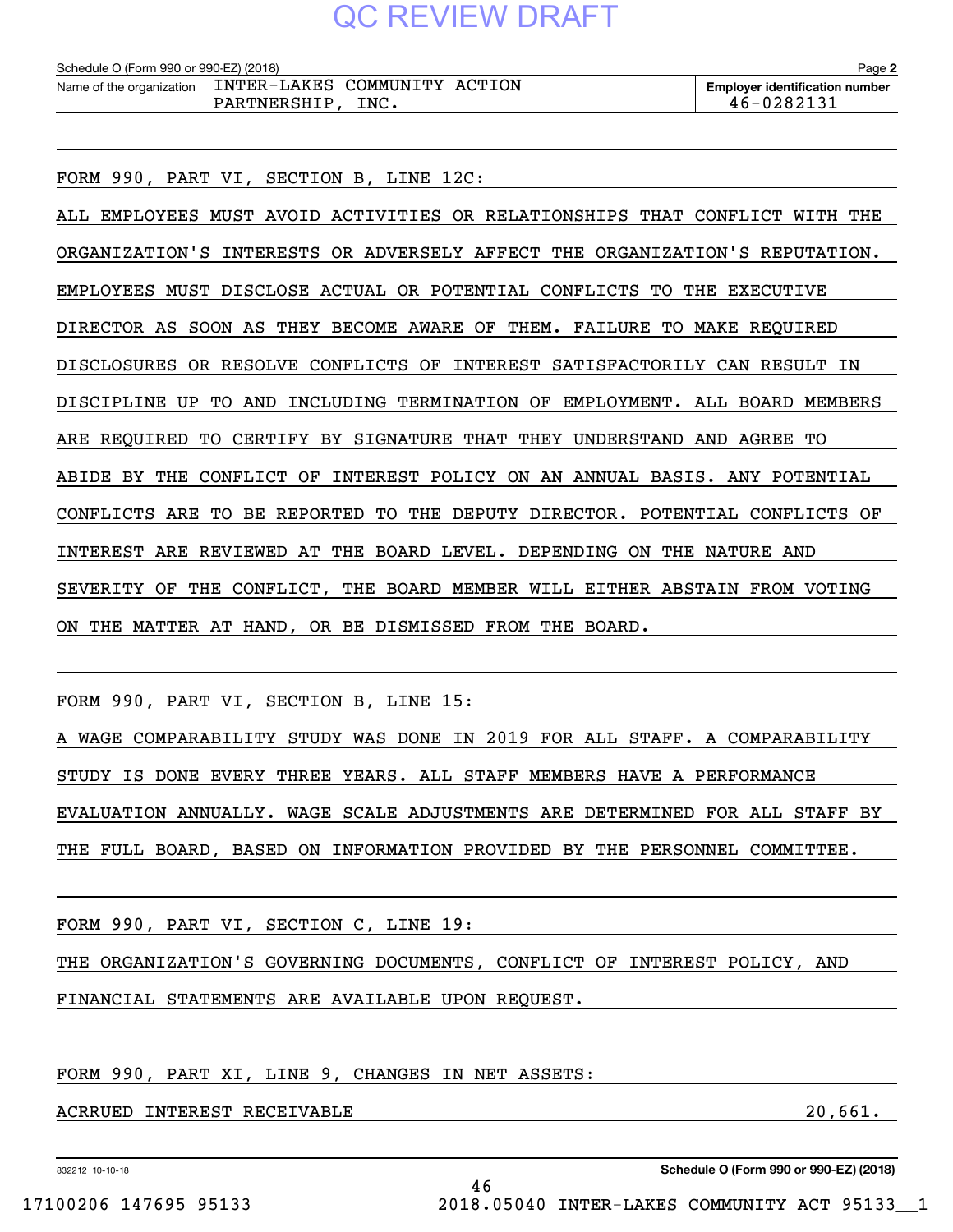| <b>Related Organizations and Unrelated Partnerships</b><br><b>SCHEDULE R</b><br>(Form 990)<br>> Complete if the organization answered "Yes" on Form 990, Part IV, line 33, 34, 35b, 36, or 37.<br>Attach to Form 990.<br>Department of the Treasury<br>Go to www.irs.gov/Form990 for instructions and the latest information.<br>Internal Revenue Service<br>INTER-LAKES COMMUNITY ACTION<br><b>Employer identification number</b><br>Name of the organization<br>46-0282131<br>PARTNERSHIP, INC. |                                                                                                                    |                         |                                                     |                     |                           |                                     |  |
|---------------------------------------------------------------------------------------------------------------------------------------------------------------------------------------------------------------------------------------------------------------------------------------------------------------------------------------------------------------------------------------------------------------------------------------------------------------------------------------------------|--------------------------------------------------------------------------------------------------------------------|-------------------------|-----------------------------------------------------|---------------------|---------------------------|-------------------------------------|--|
| Part I                                                                                                                                                                                                                                                                                                                                                                                                                                                                                            | Identification of Disregarded Entities. Complete if the organization answered "Yes" on Form 990, Part IV, line 33. |                         |                                                     |                     |                           |                                     |  |
|                                                                                                                                                                                                                                                                                                                                                                                                                                                                                                   | (a)<br>Name, address, and EIN (if applicable)<br>of disregarded entity                                             | (b)<br>Primary activity | (c)<br>Legal domicile (state or<br>foreign country) | (d)<br>Total income | (e)<br>End-of-year assets | (f)<br>Direct controlling<br>entity |  |
|                                                                                                                                                                                                                                                                                                                                                                                                                                                                                                   |                                                                                                                    |                         |                                                     |                     |                           |                                     |  |
|                                                                                                                                                                                                                                                                                                                                                                                                                                                                                                   |                                                                                                                    |                         |                                                     |                     |                           |                                     |  |
|                                                                                                                                                                                                                                                                                                                                                                                                                                                                                                   |                                                                                                                    |                         |                                                     |                     |                           |                                     |  |

#### **Identification of Related Tax-Exempt Organizations.** Complete if the organization answered "Yes" on Form 990, Part IV, line 34, because it had one or more related tax-exempt **Part II** organizations during the tax year.

| (a)<br>Name, address, and EIN<br>of related organization | (b)<br>Primary activity | (c)<br>Legal domicile (state or<br><b>Exempt Code</b><br>foreign country) |  | (e)<br>Public charity<br>status (if section | (f)<br>Direct controlling<br>entity |     | $(g)$<br>Section 512(b)(13)<br>controlled<br>entity? |
|----------------------------------------------------------|-------------------------|---------------------------------------------------------------------------|--|---------------------------------------------|-------------------------------------|-----|------------------------------------------------------|
|                                                          |                         |                                                                           |  | 501(c)(3))                                  |                                     | Yes | No                                                   |
|                                                          |                         |                                                                           |  |                                             |                                     |     |                                                      |
|                                                          |                         |                                                                           |  |                                             |                                     |     |                                                      |
|                                                          |                         |                                                                           |  |                                             |                                     |     |                                                      |
|                                                          |                         |                                                                           |  |                                             |                                     |     |                                                      |

**For Paperwork Reduction Act Notice, see the Instructions for Form 990. Schedule R (Form 990) 2018**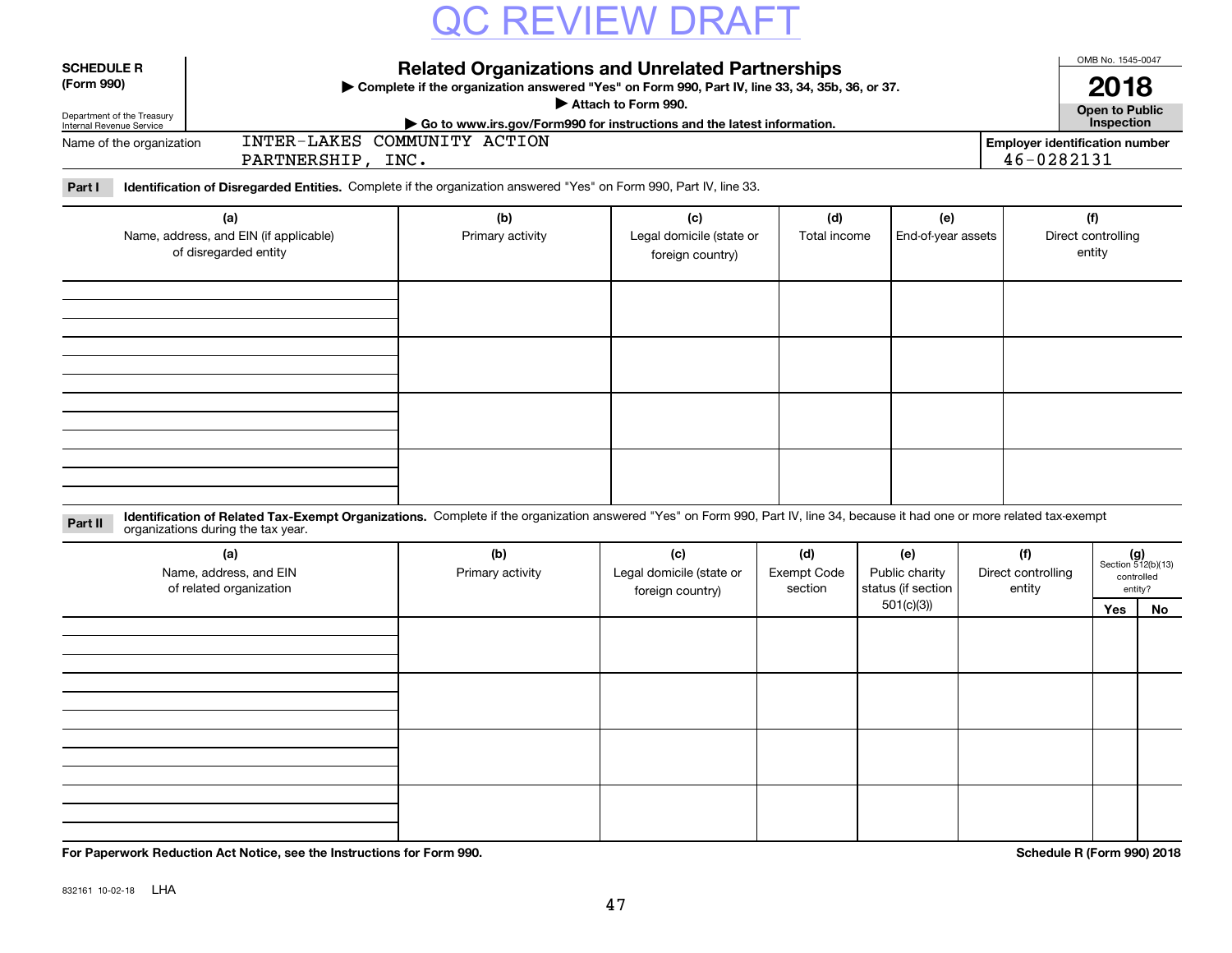INTER-LAKES COMMUNITY ACTION

#### Schedule R (Form 990) 2018 Page PARTNERSHIP, INC. 46-0282131

**2**

**Identification of Related Organizations Taxable as a Partnership.** Complete if the organization answered "Yes" on Form 990, Part IV, line 34, because it had one or more related **Part III** organizations treated as a partnership during the tax year.

**C REVIEW DRAFT** 

| (a)                                               | (b)              | (c)                                       | (d)                          | (e)                                                                                        | (f)                      | (g)                               |         | (h)                              | (i)                                           | (i) | (k)                                         |
|---------------------------------------------------|------------------|-------------------------------------------|------------------------------|--------------------------------------------------------------------------------------------|--------------------------|-----------------------------------|---------|----------------------------------|-----------------------------------------------|-----|---------------------------------------------|
| Name, address, and EIN<br>of related organization | Primary activity | Legal<br>domicile<br>(state or<br>foreign | Direct controlling<br>entity | Predominant income<br>(related, unrelated,<br>excluded from tax under<br>sections 512-514) | Share of total<br>income | Share of<br>end-of-year<br>assets |         | Disproportionate<br>allocations? | Code V-UBI<br>amount in box<br>20 of Schedule |     | General or Percentage<br>managing ownership |
|                                                   |                  | country)                                  |                              |                                                                                            |                          |                                   | Yes $ $ | No                               | K-1 (Form 1065) Yes No                        |     |                                             |
| HORIZON PLACE APARTMENTS                          |                  |                                           | INTER-LAKES                  |                                                                                            |                          |                                   |         |                                  |                                               |     |                                             |
| LIMITED PARTNERSHIP -                             |                  |                                           | COMMUNITY                    |                                                                                            |                          |                                   |         |                                  |                                               |     |                                             |
| 38-4026716, 111 N. VAN EPS,                       | LOW INCOME       |                                           | ACTION                       |                                                                                            |                          |                                   |         |                                  |                                               |     |                                             |
| MADISON, SD 57042                                 | HOUSING - HUD    | SD                                        | PARTNERSHIP,                 | RELATED                                                                                    | $-65.$                   | 726,178.                          |         | X.                               | N/A                                           | x   | .01%                                        |
|                                                   |                  |                                           |                              |                                                                                            |                          |                                   |         |                                  |                                               |     |                                             |
|                                                   |                  |                                           |                              |                                                                                            |                          |                                   |         |                                  |                                               |     |                                             |
|                                                   |                  |                                           |                              |                                                                                            |                          |                                   |         |                                  |                                               |     |                                             |
|                                                   |                  |                                           |                              |                                                                                            |                          |                                   |         |                                  |                                               |     |                                             |
|                                                   |                  |                                           |                              |                                                                                            |                          |                                   |         |                                  |                                               |     |                                             |
|                                                   |                  |                                           |                              |                                                                                            |                          |                                   |         |                                  |                                               |     |                                             |
|                                                   |                  |                                           |                              |                                                                                            |                          |                                   |         |                                  |                                               |     |                                             |
|                                                   |                  |                                           |                              |                                                                                            |                          |                                   |         |                                  |                                               |     |                                             |
|                                                   |                  |                                           |                              |                                                                                            |                          |                                   |         |                                  |                                               |     |                                             |
|                                                   |                  |                                           |                              |                                                                                            |                          |                                   |         |                                  |                                               |     |                                             |
|                                                   |                  |                                           |                              |                                                                                            |                          |                                   |         |                                  |                                               |     |                                             |
|                                                   |                  |                                           |                              |                                                                                            |                          |                                   |         |                                  |                                               |     |                                             |

**Identification of Related Organizations Taxable as a Corporation or Trust.** Complete if the organization answered "Yes" on Form 990, Part IV, line 34, because it had one or more related **Part IV** organizations treated as a corporation or trust during the tax year.

| (a)<br>Name, address, and EIN<br>of related organization | (b)<br>Primary activity | (c)<br>Legal domicile<br>(state or<br>foreign | (d)<br>Direct controlling<br>entity | (e)<br>Type of entity<br>(C corp, S corp,<br>or trust) | (f)<br>Share of total<br>income | (g)<br>Share of<br>end-of-year<br>assets | (h)<br>Percentage<br>ownership | $\begin{array}{c} \textbf{(i)}\\ \text{Section}\\ 512 \text{(b)} \text{(13)}\\ \text{controlled}\\ \text{entity?} \end{array}$ |  |
|----------------------------------------------------------|-------------------------|-----------------------------------------------|-------------------------------------|--------------------------------------------------------|---------------------------------|------------------------------------------|--------------------------------|--------------------------------------------------------------------------------------------------------------------------------|--|
|                                                          |                         | country)                                      |                                     |                                                        |                                 |                                          |                                | Yes No                                                                                                                         |  |
|                                                          |                         |                                               |                                     |                                                        |                                 |                                          |                                |                                                                                                                                |  |
|                                                          |                         |                                               |                                     |                                                        |                                 |                                          |                                |                                                                                                                                |  |
|                                                          |                         |                                               |                                     |                                                        |                                 |                                          |                                |                                                                                                                                |  |
|                                                          |                         |                                               |                                     |                                                        |                                 |                                          |                                |                                                                                                                                |  |
|                                                          |                         |                                               |                                     |                                                        |                                 |                                          |                                |                                                                                                                                |  |
|                                                          |                         |                                               |                                     |                                                        |                                 |                                          |                                |                                                                                                                                |  |
|                                                          |                         |                                               |                                     |                                                        |                                 |                                          |                                |                                                                                                                                |  |
|                                                          |                         |                                               |                                     |                                                        |                                 |                                          |                                |                                                                                                                                |  |
|                                                          |                         |                                               |                                     |                                                        |                                 |                                          |                                |                                                                                                                                |  |
|                                                          |                         |                                               |                                     |                                                        |                                 |                                          |                                |                                                                                                                                |  |
|                                                          |                         |                                               |                                     |                                                        |                                 |                                          |                                |                                                                                                                                |  |
|                                                          |                         |                                               |                                     |                                                        |                                 |                                          |                                |                                                                                                                                |  |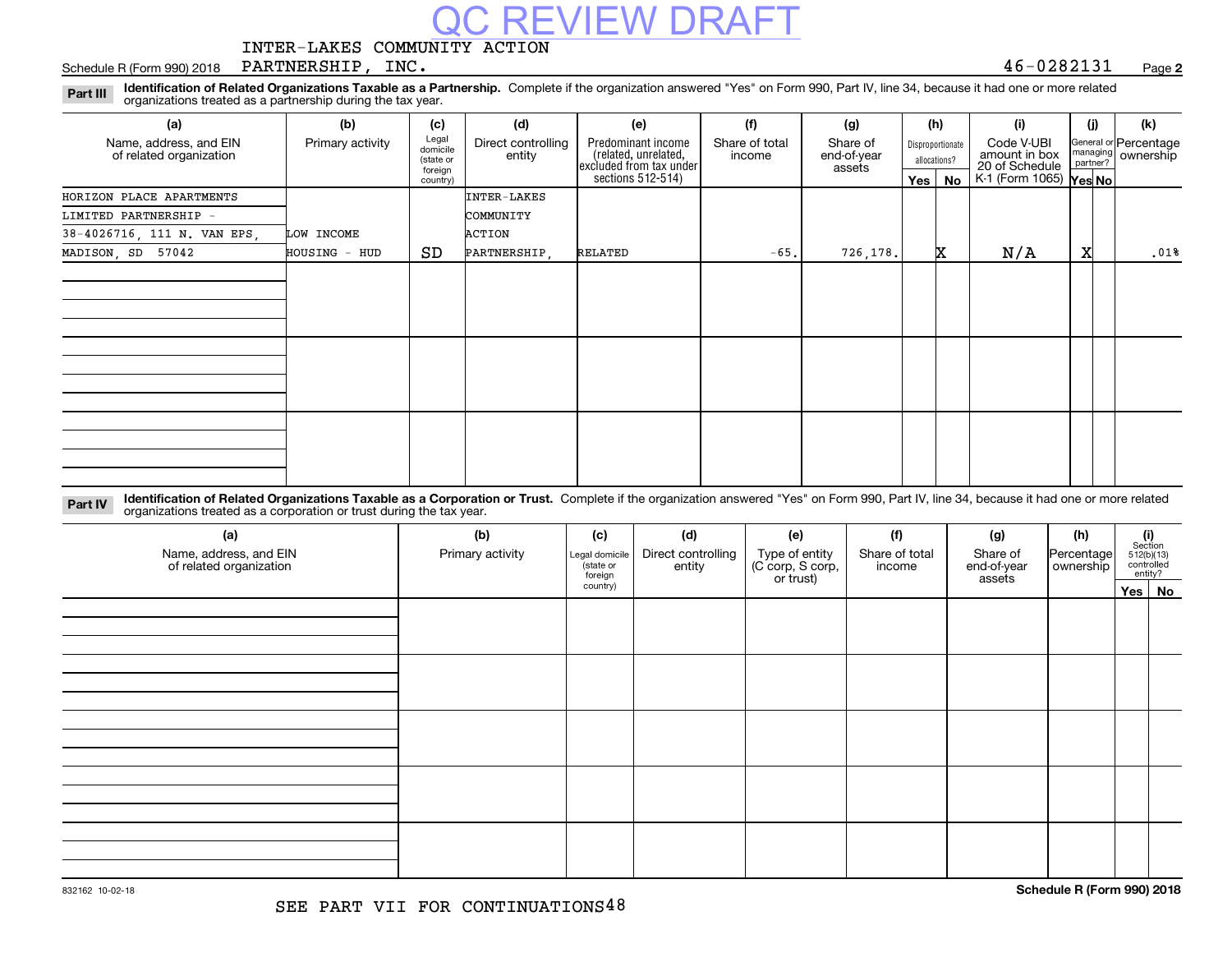### INTER-LAKES COMMUNITY ACTION

Schedule R (Form 990) 2018 Page PARTNERSHIP, INC. 46-0282131

Name of related organization  $\vert$  Transaction

**(1)**PARTNERSHIP

HORIZON PLACE APARTMENTS LIMITED

HORIZON PLACE APARTMENTS LIMITED

**(2)**PARTNERSHIP

**(3)**

**(4)**

**(5)**

**(6)**

Page 3

Amount involved | Method of determining amount involved

1,220,000. END OF YEAR LOAN BALANCE

350,232. DEVELOPMENT FEE RECEIVABLE

### 49

| Part V                                                                                  | Transactions With Related Organizations. Complete if the organization answered "Yes" on Form 990, Part IV, line 34, 35b, or 36.                                                                                                |                |              |             |  |
|-----------------------------------------------------------------------------------------|--------------------------------------------------------------------------------------------------------------------------------------------------------------------------------------------------------------------------------|----------------|--------------|-------------|--|
| Note: Complete line 1 if any entity is listed in Parts II, III, or IV of this schedule. |                                                                                                                                                                                                                                |                |              |             |  |
|                                                                                         | During the tax year, did the organization engage in any of the following transactions with one or more related organizations listed in Parts II-IV?                                                                            |                |              |             |  |
|                                                                                         |                                                                                                                                                                                                                                | 1a             | X            |             |  |
|                                                                                         | b Gift, grant, or capital contribution to related organization(s) manufactured and contribution to related organization(s)                                                                                                     | 1 <sub>b</sub> | X            |             |  |
|                                                                                         | c Gift, grant, or capital contribution from related organization(s) CONCORRECT CONSERVITY OF Gift, grant, or capital contribution from related organization(s)                                                                 | 1 <sub>c</sub> |              | $\mathbf X$ |  |
|                                                                                         |                                                                                                                                                                                                                                | 1 <sub>d</sub> | $\mathbf{x}$ |             |  |
|                                                                                         | e Loans or loan guarantees by related organization(s) manufaction contraction and contract the contract of the contract or contract or contract or contract or contract or contract or contract or contract or contract or con | 1e             |              | X           |  |
|                                                                                         |                                                                                                                                                                                                                                |                |              |             |  |
|                                                                                         | Dividends from related organization(s) manufactured and contract and contract and contract and contract and contract and contract and contract and contract and contract and contract and contract and contract and contract a | 1f             |              | х           |  |
|                                                                                         | g Sale of assets to related organization(s) manufactured content and content and content and content and content and content and content and content and content and content and content and content and content and content a | 1 <sub>g</sub> |              | $\mathbf X$ |  |
|                                                                                         |                                                                                                                                                                                                                                | 1 <sub>h</sub> |              | X           |  |
|                                                                                         |                                                                                                                                                                                                                                | 1i.            |              | $\mathbf X$ |  |
|                                                                                         | Lease of facilities, equipment, or other assets to related organization(s) material content and content and content and content and content and content and content and content and content and content and content and conten | 11             |              | $\mathbf X$ |  |
|                                                                                         |                                                                                                                                                                                                                                |                |              |             |  |
|                                                                                         |                                                                                                                                                                                                                                | 1k             | Χ            |             |  |
|                                                                                         |                                                                                                                                                                                                                                | 11             |              | X           |  |
|                                                                                         |                                                                                                                                                                                                                                | 1m             |              | X           |  |
|                                                                                         |                                                                                                                                                                                                                                | 1n             |              | X           |  |
|                                                                                         | o Sharing of paid employees with related organization(s) manufactured and content to the content of the content of the content of the content of the content of the content of the content of the content of the content of th | 10             |              | х           |  |
|                                                                                         |                                                                                                                                                                                                                                |                |              |             |  |
|                                                                                         |                                                                                                                                                                                                                                | 1p             | Χ            |             |  |
|                                                                                         |                                                                                                                                                                                                                                | 1q             | X            |             |  |
|                                                                                         |                                                                                                                                                                                                                                |                |              |             |  |
|                                                                                         |                                                                                                                                                                                                                                | 1r             |              | x           |  |
|                                                                                         |                                                                                                                                                                                                                                | 1s             |              | X           |  |
|                                                                                         | 2 If the answer to any of the above is "Yes," see the instructions for information on who must complete this line, including covered relationships and transaction thresholds.                                                 |                |              |             |  |

**(a) (b) (c) (d)**

type (a-s)

D

D

# REVIEW DRA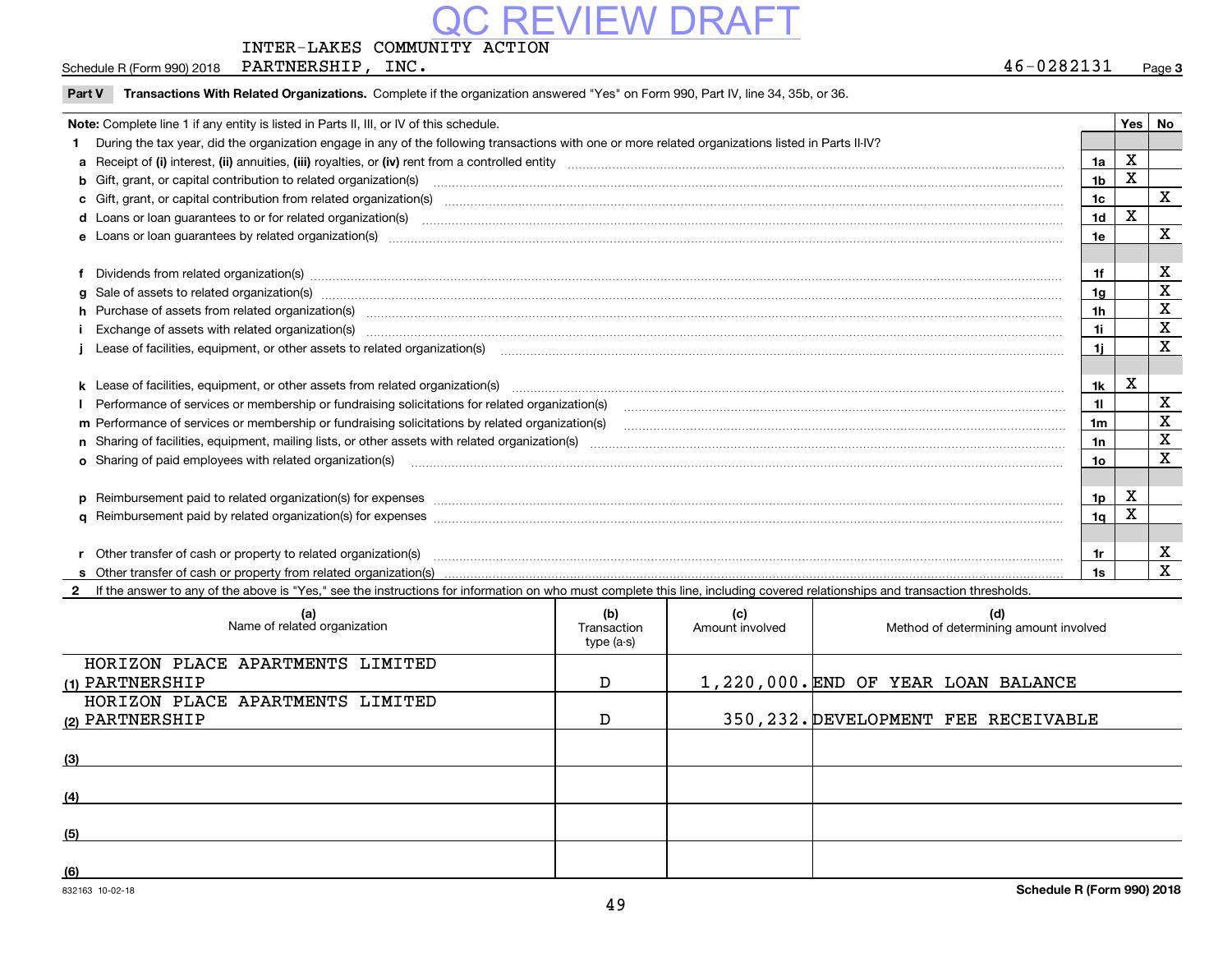### INTER-LAKES COMMUNITY ACTION

Schedule R (Form 990) 2018 Page PARTNERSHIP, INC. 46-0282131

### **4**

### **Part VI Unrelated Organizations Taxable as a Partnership.**  Complete if the organization answered "Yes" on Form 990, Part IV, line 37.

Provide the following information for each entity taxed as a partnership through which the organization conducted more than five percent of its activities (measured by total assets or gross revenue) that was not a related organization. See instructions regarding exclusion for certain investment partnerships.

| (a)<br>Name, address, and EIN<br>of entity | (b)<br>Primary activity | (c)<br>Legal domicile<br>(state or foreign<br>country) | (d)<br>Predominant income<br>(related, unrelated,<br>excluded from tax under<br>sections 512-514) | (e)<br>Are all<br>partners sec.<br>$501(c)(3)$<br>$orgs.?$<br>Yes No | (f)<br>Share of<br>total<br>income | (g)<br>Share of<br>end-of-year<br>assets | (h)<br>Dispropor-<br>tionate<br>allocations?<br>Yes No | (i)<br>Code V-UBI<br>amount in box 20 managing<br>of Schedule K-1 partner?<br>(Form 1065)<br>ves No | (i) | (k) |
|--------------------------------------------|-------------------------|--------------------------------------------------------|---------------------------------------------------------------------------------------------------|----------------------------------------------------------------------|------------------------------------|------------------------------------------|--------------------------------------------------------|-----------------------------------------------------------------------------------------------------|-----|-----|
|                                            |                         |                                                        |                                                                                                   |                                                                      |                                    |                                          |                                                        |                                                                                                     |     |     |
|                                            |                         |                                                        |                                                                                                   |                                                                      |                                    |                                          |                                                        |                                                                                                     |     |     |
|                                            |                         |                                                        |                                                                                                   |                                                                      |                                    |                                          |                                                        |                                                                                                     |     |     |
|                                            |                         |                                                        |                                                                                                   |                                                                      |                                    |                                          |                                                        |                                                                                                     |     |     |
|                                            |                         |                                                        |                                                                                                   |                                                                      |                                    |                                          |                                                        |                                                                                                     |     |     |
|                                            |                         |                                                        |                                                                                                   |                                                                      |                                    |                                          |                                                        |                                                                                                     |     |     |
|                                            |                         |                                                        |                                                                                                   |                                                                      |                                    |                                          |                                                        |                                                                                                     |     |     |
|                                            |                         |                                                        |                                                                                                   |                                                                      |                                    |                                          |                                                        |                                                                                                     |     |     |

**Schedule R (Form 990) 2018**